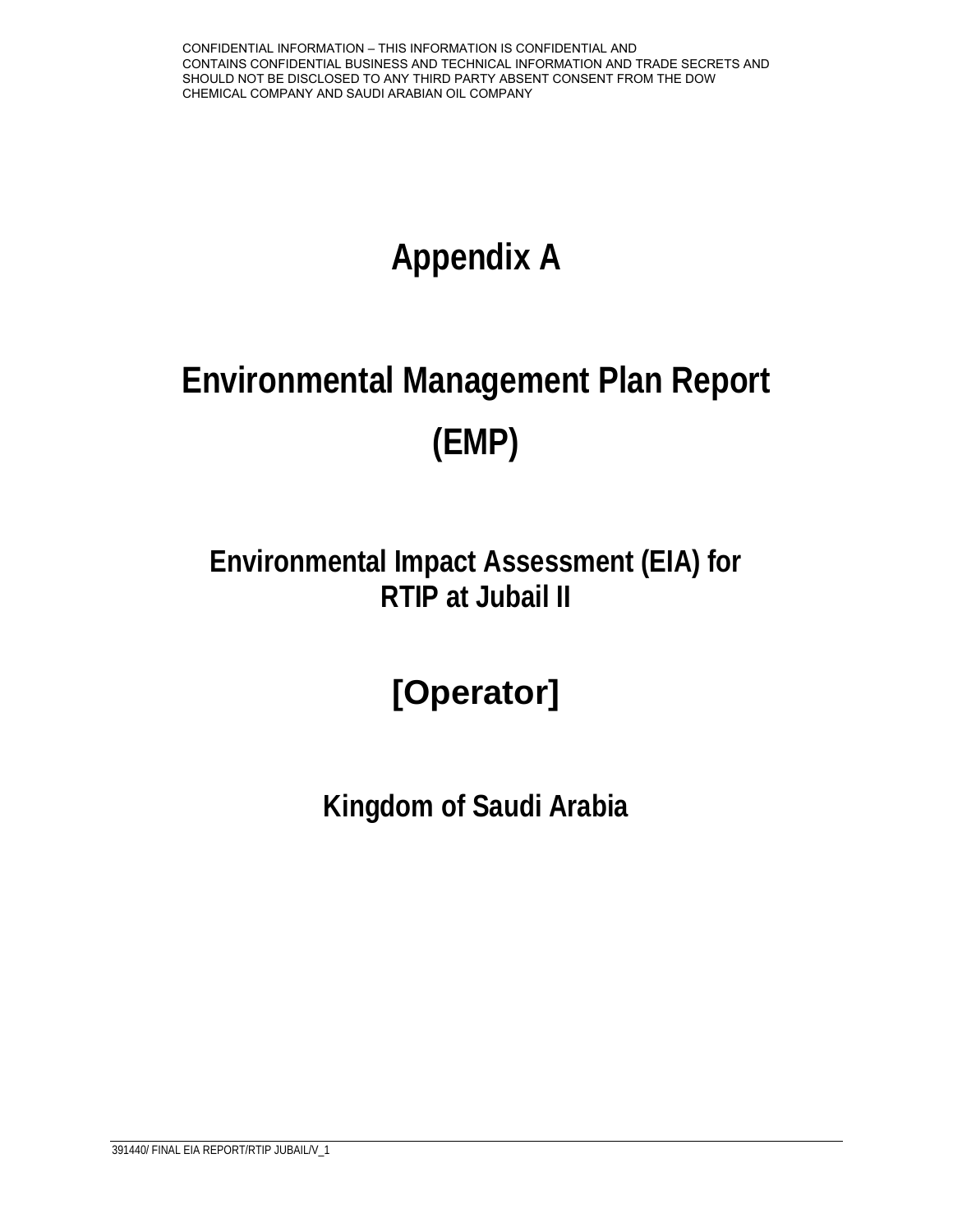| Rev No. | <b>Approved By</b> |           |                   |
|---------|--------------------|-----------|-------------------|
|         | Name               | Signature | <b>Issue Date</b> |
| 001     |                    |           |                   |

**I agree to implement the environmental requirements detailed in this Construction and Operation Environmental Management Plan.** 

Title: Senior Site Manager

Name: Signature: Signature: Date: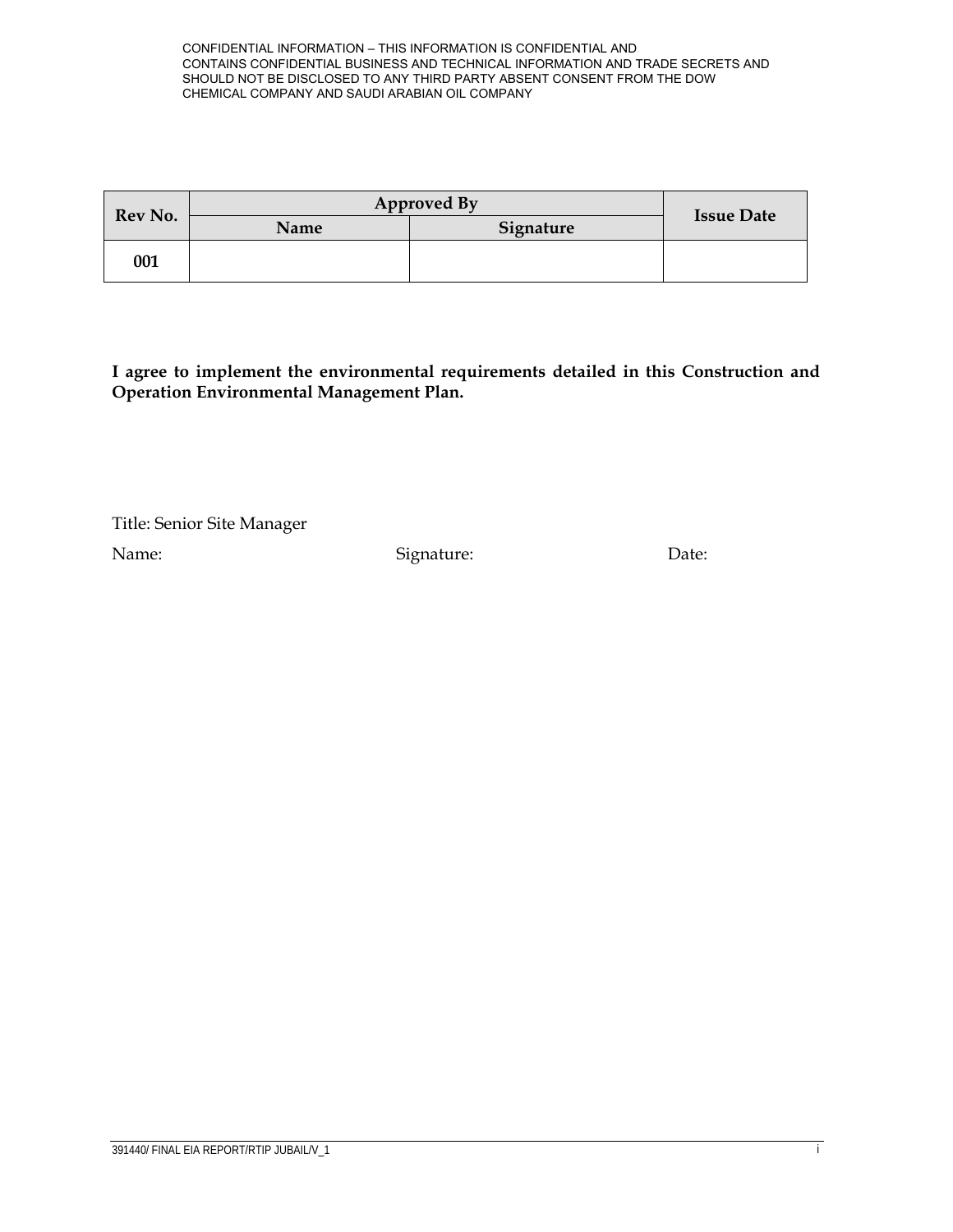## *Table of Contents*

|                   | APPENDIX A. ENVIRONMENTAL MANAGEMENT PLAN                                                 | A-1    |
|-------------------|-------------------------------------------------------------------------------------------|--------|
| A.1. Introduction |                                                                                           | $A-1$  |
| A.1.1.            | Background                                                                                | A-1    |
| A.1.2.            | Context of the Environmental Management Plan                                              | A-1    |
| A.1.3.            | Objectives of the Environmental Management Plan                                           | $A-3$  |
|                   | A.2. Project Description                                                                  | $A-4$  |
| A.2.1.            | Project Overview                                                                          | A-4    |
| A.2.2.            | Location and Site Description                                                             | $A-5$  |
| A.2.3.            | Duration and Schedule of Works                                                            | $A-6$  |
| A.2.4.            | <b>Construction Hours</b>                                                                 | $A-6$  |
| A.2.5.            | Operation Hours                                                                           | A-6    |
| A.2.6.            | Staffing                                                                                  | $A-6$  |
|                   |                                                                                           | $A-8$  |
|                   |                                                                                           | $A-10$ |
| A.4.1.            | Introduction                                                                              | $A-10$ |
| A.4.2.            | EPC Contractors' Organization: Structure and Responsibilities for the EMP Development and |        |
| Implementation    |                                                                                           | $A-11$ |
| A.4.3.            | EH&S Operational Organization: Structure and Responsibilities for the EMP Development and |        |
| Implementation    |                                                                                           | A-15   |
|                   | A.5. Communication                                                                        | $A-18$ |
|                   | A.6. Mitigation Measures Management- Environmental Action Plans _________________         | $A-19$ |
| A.6.1.            | Summary of Environmental Impacts and Management Process                                   | $A-20$ |
| A.6.2.            | <b>Action Plans</b>                                                                       | $A-74$ |
|                   | A.7. Induction & Training                                                                 | $A-76$ |
| A.7.1.            | Operation                                                                                 | A-76   |
| A.7.2.            | Construction                                                                              | A-77   |
| A.7.3.            | <b>Incident Management</b>                                                                | $A-80$ |
|                   | A.8. Checking, Corrective Action & Reporting ___________________________________          | $A-80$ |
| A.8.1.            | Monitoring and Measurement                                                                | $A-80$ |
| A.8.2.            | Audits & Reviews                                                                          | $A-81$ |
| A.8.3.            | Site Environmental Inspections & Checklist                                                | A-82   |
| A.8.4.            | Non conformance and Corrective/Preventive Action                                          | $A-82$ |
| A.8.5.            | Documentation                                                                             | A-84   |
|                   | A.9. Management Review                                                                    | $A-86$ |
| A.9.1.            | <b>Environmental Management Review</b>                                                    | $A-86$ |
| A.9.2.            | Continual Improvement                                                                     | A-86   |
|                   | A.10. Decommissioning and Rehabilitation Management Plan_                                 | $A-90$ |
| A.10.1.           | Context                                                                                   | $A-90$ |
| A.10.2.           | Decommissioning and Rehabilitation Objectives                                             | $A-90$ |
| A.10.3.           | Decommissioning and Rehabilitation Management Structure                                   | A-91   |
| A.10.4.           | Planning and Consultation                                                                 | A-91   |
| A.10.5.           | Decommissioning and Rehabilitation Activities                                             | A-91   |
| A.10.6.           | Monitoring and Maintenance                                                                | A-93   |
| A.11. References  |                                                                                           | A-94   |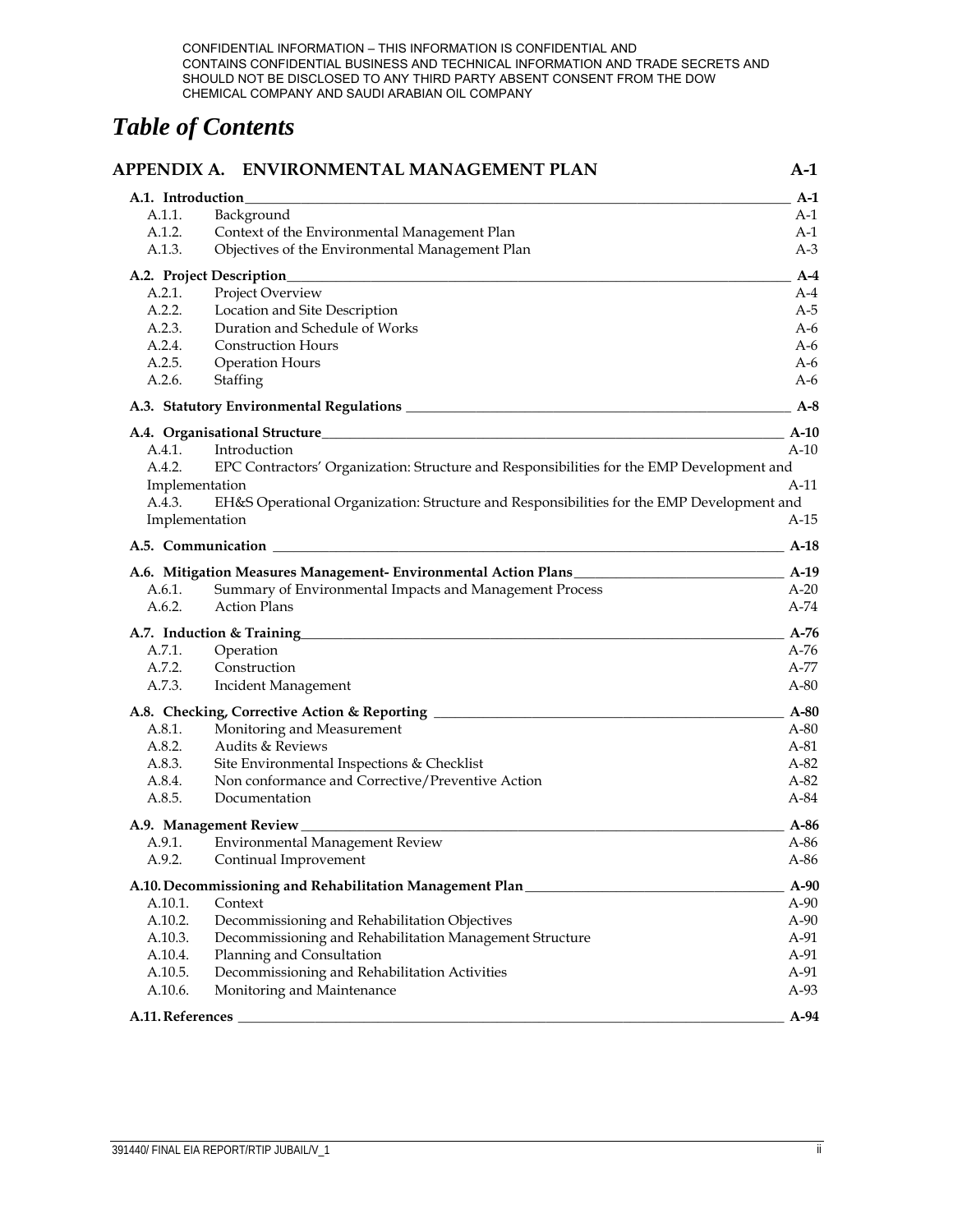## *List of Tables*

## *List of Figures*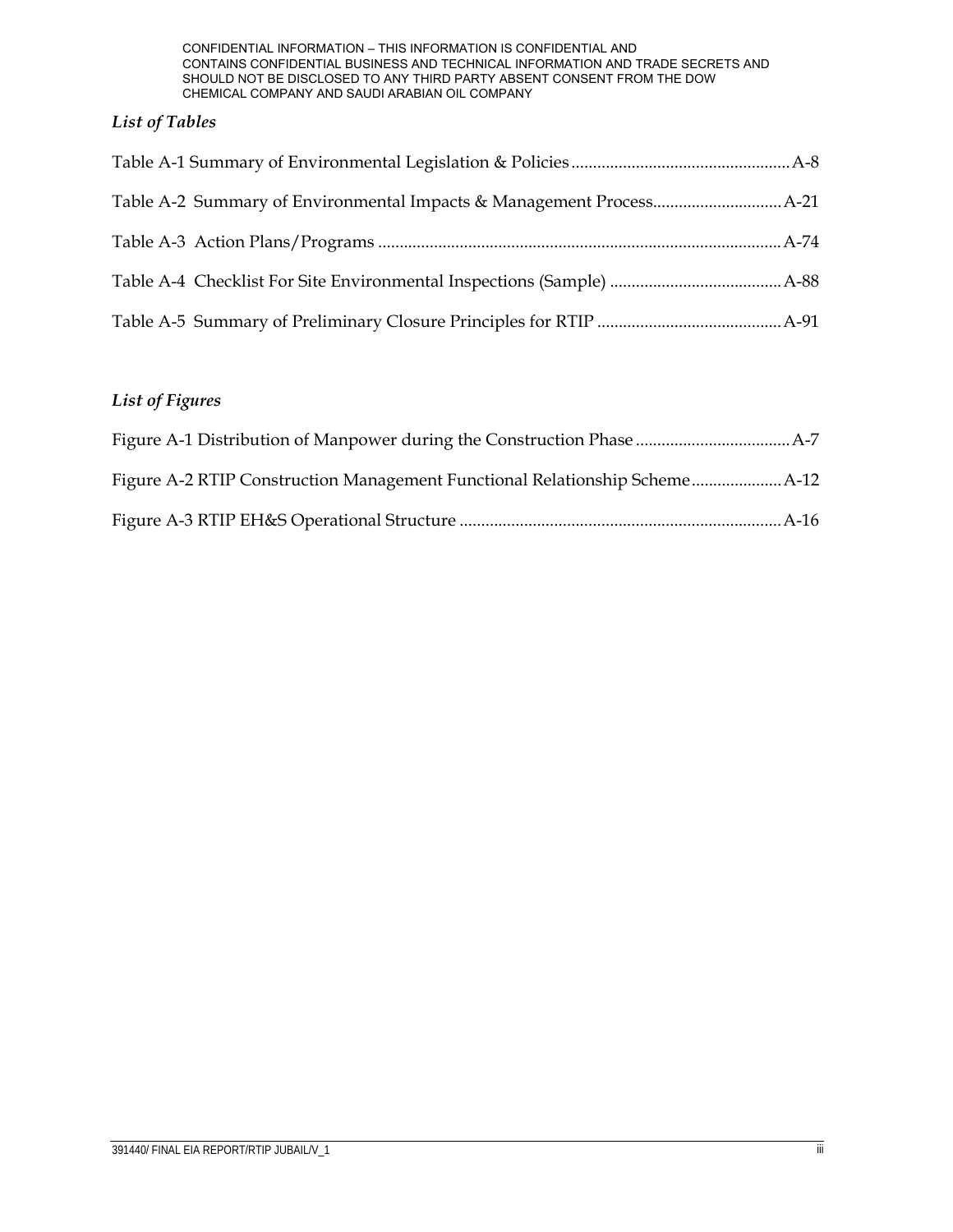## **ABBREVIATIONS & ACRONYMS**

| <b>BAT</b>                                               | Best Available Techniques                                                                                                                                                                  |
|----------------------------------------------------------|--------------------------------------------------------------------------------------------------------------------------------------------------------------------------------------------|
| <b>CCP</b>                                               | <b>Contractor Control Plans</b>                                                                                                                                                            |
| <b>CIP</b>                                               | <b>Contractor Implementation Plans</b>                                                                                                                                                     |
| CLM                                                      | <b>Community Liaison Manager</b>                                                                                                                                                           |
| dBA                                                      | Decibels (A weighted)                                                                                                                                                                      |
| <b>DOW</b>                                               | Dow Chemical Company                                                                                                                                                                       |
| DRP                                                      | Decommissioning and Rehabilitation Plan                                                                                                                                                    |
| EH&S                                                     | <b>Environmental Health and Safety</b>                                                                                                                                                     |
| <b>EHS</b>                                               | Environment, Health and Safety                                                                                                                                                             |
| EIA                                                      | <b>Environmental Impact Assessment</b>                                                                                                                                                     |
| ESP                                                      | Electrostatic Precipitator                                                                                                                                                                 |
| ERP                                                      | <b>Emergency Response Plan</b>                                                                                                                                                             |
| EMP                                                      | Environmental Management Plan                                                                                                                                                              |
| <b>EMS</b>                                               | EH&S Management System                                                                                                                                                                     |
| <b>EPO</b>                                               | <b>Environmental Permit to Operate</b>                                                                                                                                                     |
| FGD                                                      | Flue Gas Desulphurization                                                                                                                                                                  |
| <b>HAP</b>                                               | Hazardous Air Pollutants                                                                                                                                                                   |
| <b>HAZID</b>                                             | Hazard Identification                                                                                                                                                                      |
| <b>HAZOP</b>                                             | Hazard and Operability Analysis                                                                                                                                                            |
| <b>IFC</b>                                               | <b>International Finance Corporation</b>                                                                                                                                                   |
| <b>IPIECA</b>                                            | International Petroleum Industry Environmental Conservation Association                                                                                                                    |
| <b>ISO</b>                                               | International Standard Organization                                                                                                                                                        |
| <b>IWTP</b>                                              | Marafiq's Industrial Wastewater Treatment Plant                                                                                                                                            |
| <b>KBR</b>                                               | Kellogg Brown & Root                                                                                                                                                                       |
| <b>KFIP</b>                                              | King Fahd Industrial Port                                                                                                                                                                  |
| KSA                                                      | Kingdom of Saudi Arabia                                                                                                                                                                    |
| <b>LNB</b>                                               | Low $NOx$ burners                                                                                                                                                                          |
| KPI                                                      | Key Performance Indicators                                                                                                                                                                 |
| $L_{90}$                                                 | Sound Level Exceeded 90% Of Measurement Period                                                                                                                                             |
| $L_{eq}$                                                 | <b>Equivalent Noise Level</b>                                                                                                                                                              |
| <b>Mbgs</b>                                              | Meter below Ground Surface                                                                                                                                                                 |
| <b>ODS</b>                                               | <b>Ozone Depleting Substances</b>                                                                                                                                                          |
| <b>OECD</b>                                              | Organisation for Economic Co-operation and Development                                                                                                                                     |
| QRA                                                      | Quantitative Risk Analysis                                                                                                                                                                 |
| psia                                                     | Pounds per square inch absolute                                                                                                                                                            |
|                                                          |                                                                                                                                                                                            |
|                                                          |                                                                                                                                                                                            |
|                                                          |                                                                                                                                                                                            |
|                                                          |                                                                                                                                                                                            |
| <b>RCER</b><br><b>RCJY</b><br><b>ROPME</b><br><b>SCR</b> | Royal Commission Environmental Regulations<br>Royal Commission for Jubail and Yanbu<br>Regional Organisation for the Protection of the Marine Environment<br>Selective Catalytic Reduction |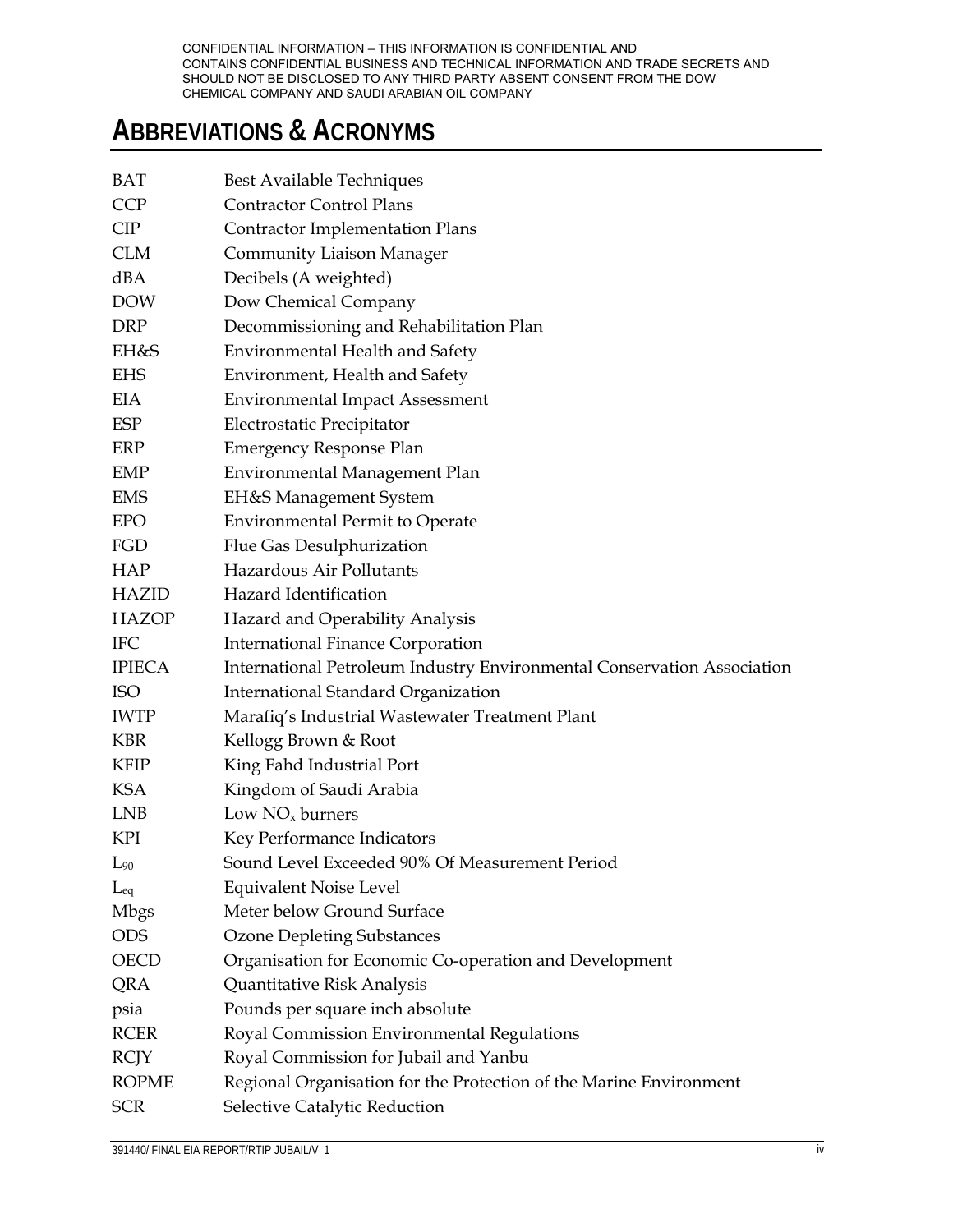- SRB Surface Retention Basins
- SRO Surface run-off TBD To Be Determined ULNB Ultra low burners VOC Volatile Organic Compounds VP Vapour Pressure WB World Bank WWTP Waste Water Treatment Plant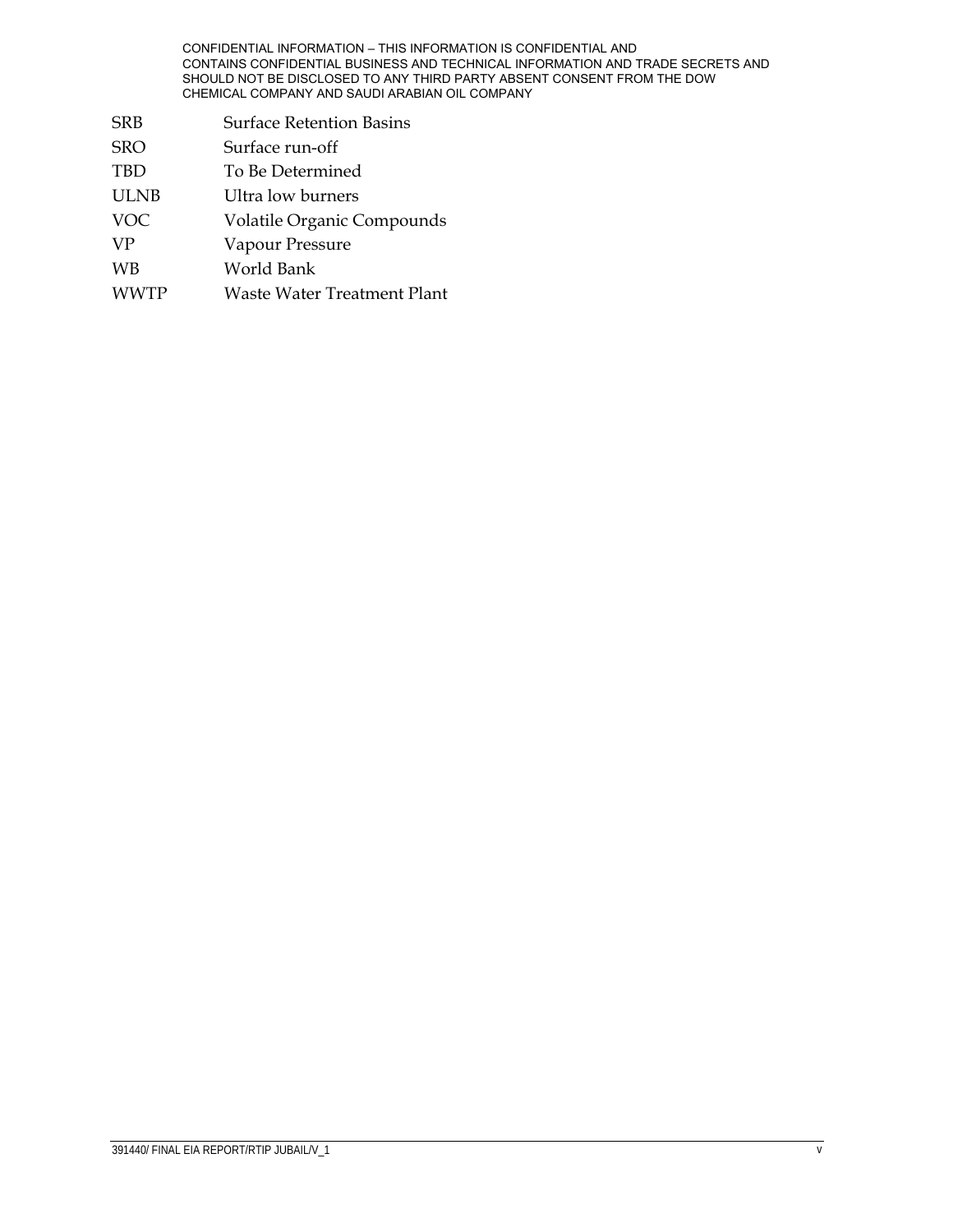## **APPENDIX A. ENVIRONMENTAL MANAGEMENT PLAN**

## **A.1. Introduction**

## *A.1.1. Background*

CH2M HILL has developed this Environmental Management Plan (EMP) to address and manage the environmental aspects and impacts related to the RTIP development in Jubail, Kingdom of Saudi Arabia (KSA). RTIP will be built, owned and operated by a joint venture between Saudi Aramco and The Dow Chemical Company (DOW) and comprises the development and installation of a new grassroots integrated petrochemical complex.

RTIP consists of process units, utilities and interconnecting piping, associated feedstock and refined product storage/logistics facilities, as well as the offsite services necessary to support the safe and efficient operation of the complex.

This EMP shall be used as an umbrella plan in conjunction with the action plans such as the Waste Management Plan to be developed in order to specifically address identified risks and impacts.

In compliance with the IFC (International Finance Corporation) Performance Standard 1-V2 (Assessment and Management of Social and Environmental Risks and Impacts; December 2010), the EMP should consist of some documented combination of operational procedures, practices, plans, and related supporting documents (including legal agreements) that are managed in a systematic way.

## *A.1.2. Context of the Environmental Management Plan*

The EMP builds upon the mitigation measures outlined within the Environment Impact Assessment (EIA) that was prepared for RTIP at Jubail II (CH2M HILL, 2011). The EIA details:

- The existing environment;
- The process used in the development and evaluation of engineering alternatives for the design of the Project;
- The description of the Project; and
- An assessment of the potential impacts of RTIP in all its phases, including a statement of measures that are recommended for implementation to mitigate those impacts to ensure that environmental impacts are minimised.

This EMP has been prepared to provide a tool for ensuring all commitments recommended within the EIA (which are summarised below, in Table A-2) are identified and implemented during all phases of RTIP. The EMP outlines environmental management responsibilities, statutory obligations, incident management, corrective action procedures, complaint handling responsibilities, auditing requirements and training programs. The EMP is one of a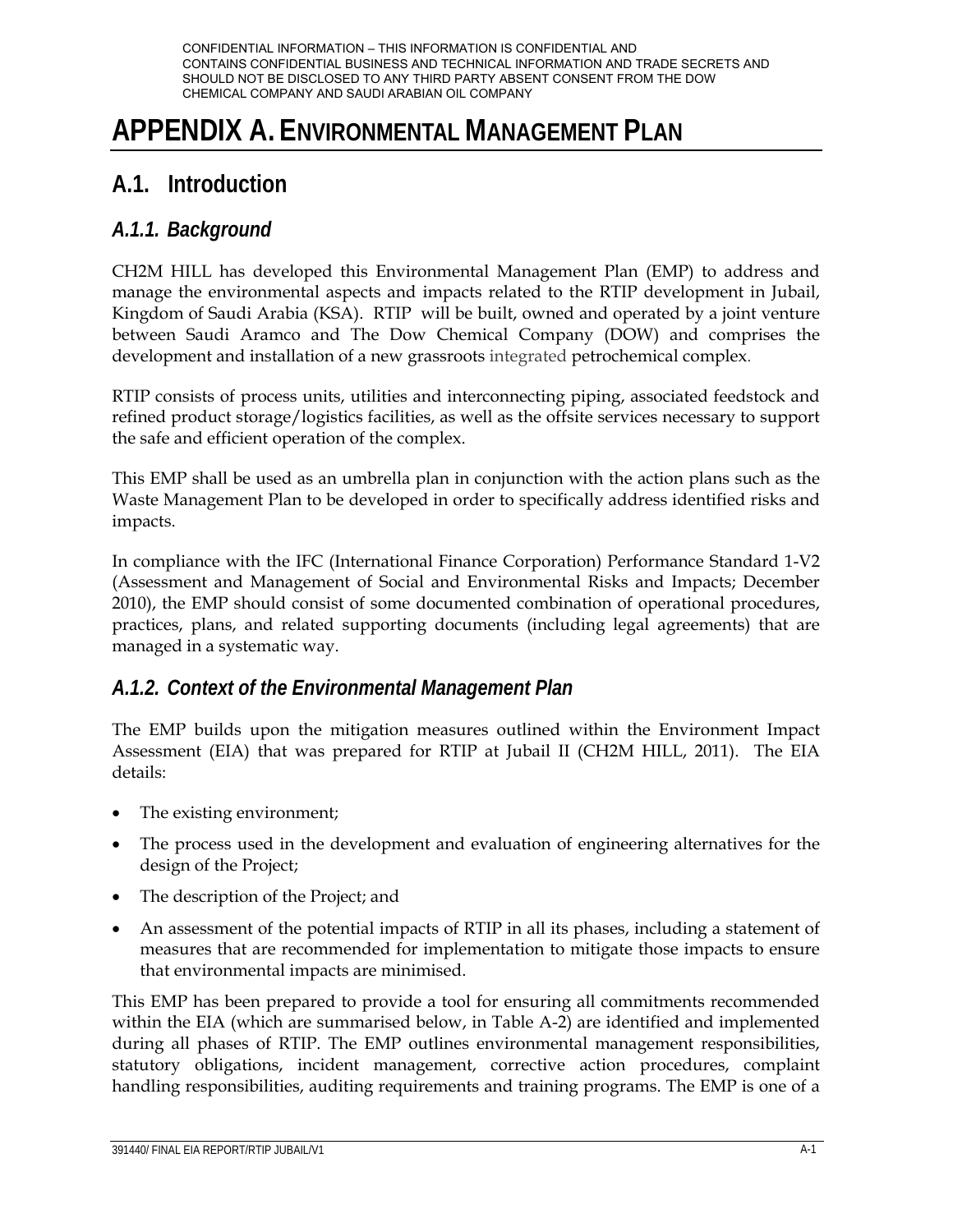suite of documents that will be prepared to guide the implementation of RTIP so that it is undertaken in a safe, cost effective, planned and environmentally responsible manner.

An EH&S Management System (EMS) framework has been proposed as part of the EH&S Strategy for the Overall RTIP Program, which includes FEED, EPC, Commissioning and Operation of the RTIP Facility. The framework for the EMS is based on the ISO 14001 standard and Responsible Care® (RC 14001) principles. The EMS will be designed to address all EH&S aspects for the RTIP facilities and operations, including chemical production, utilities, infrastructure, logistics, EH&S protection facilities, and other facilities as developed.

The five primary components of the EMS framework or structure are:

- 1. EH&S Policy and Commitment;
- 2. Planning;
- 3. Implementation and Operation;
- 4. Checking and Corrective Action; and
- 5. Management System Review.

The EMP will follow the EMS framework. The EMP will be in accordance with the Policy developed for the Project, which, according to the IFC Performance Standard 1 Version 2 (2010) defines the social and environmental objectives and principles that guide the project to achieve sound social and environmental performance.

An EMP for the Operations phase of RTIP will be developed in detail during the subsequent phase of the project. The EPC contractors will develop a detailed EMP for the construction phase which will have to be approved by the RTIP team.

This document provides the outline or draft structure of the EMP that will be further developed over the life of the project. It has therefore been designed as a dynamic document that will be periodically reviewed and amended and will incorporate complementary documents such as action plans and procedures. Changes to the project team and organisational structures and responsibilities or improvements to procedures and methodologies as they develop will be incorporated.

Contractor(s) selected for construction, commissioning and decommissioning will be required to draw on the requirements of the EMP (mitigation measures, and monitoring measures, and other general issues applicable to contractors) and incorporate these into their Contractors Environmental Management Plan.

A Construction EMP framework which provides the summary of minimal environmental requirements to be observed and implemented by contractors during construction and should serve as a guide for contractors in developing their Construction EMP. Contractors EMP should be part of their EH&S Management Plan, to be developed following the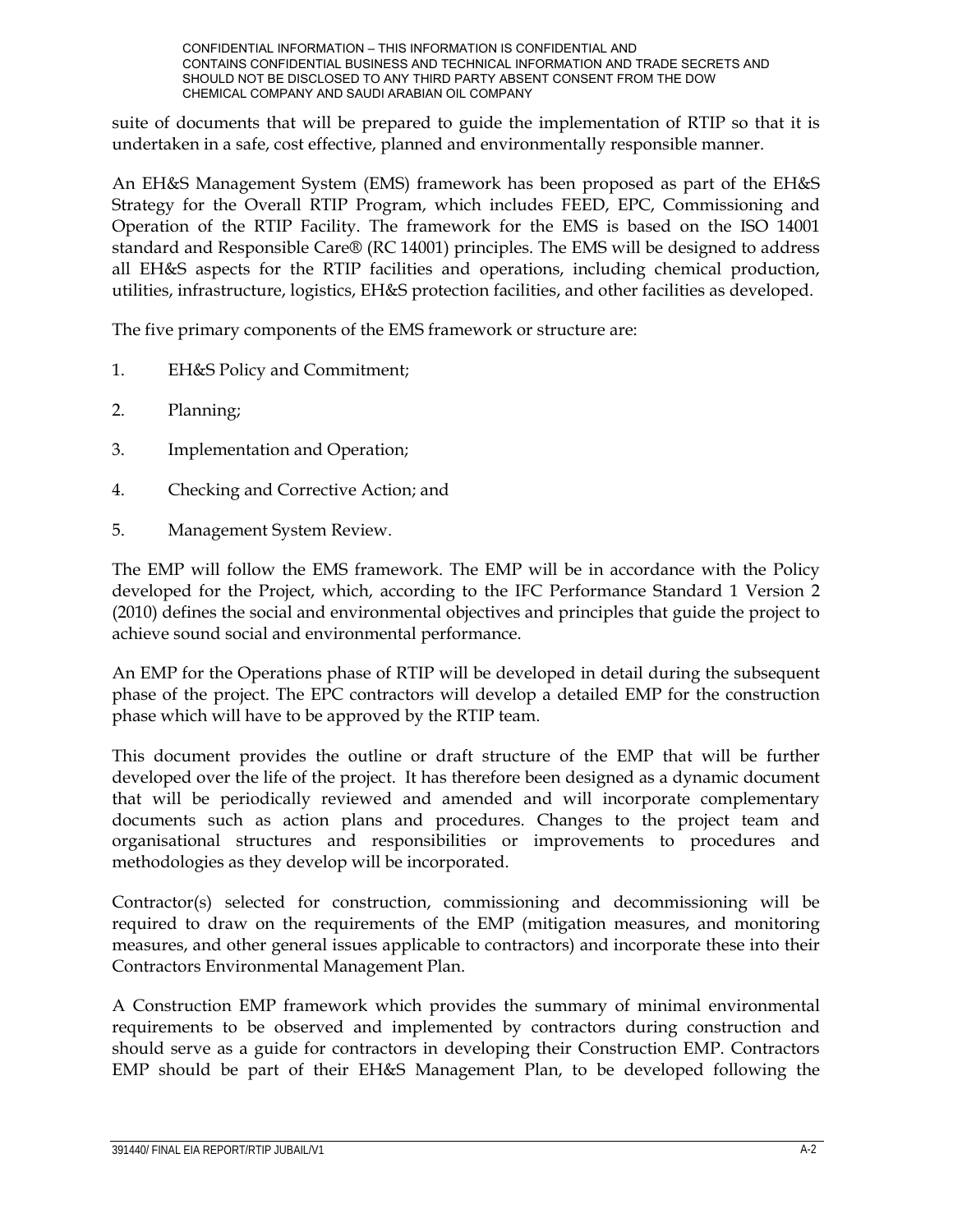document "Construction EHS Management Plan" (KBR, 2010 b) for RTIP, created to be used as a guide for contractors.

A specific team responsible for the EMP implementation has been defined (see Section A.4).

It is essential that prior to the commencement of each phase, the manager assigned as being responsible for the implementation of the EMP ensure that all personnel are aware of their environmental and social management responsibilities. EH&S responsibilities for all personnel will be defined in their job descriptions and through training communications.

## *A.1.3. Objectives of the Environmental Management Plan*

The primary objectives of this EMP are to provide an environmental management manual for use by management and staff involved in RTIP and to provide information to regulatory authorities regarding the environmental management practices that will be implemented throughout the life of the Project. The EMP has the following objectives:

- To describe mitigation measures that will be applied during all the phases of the Project;
- To identify the policies and principles that are to be put in to place to ensure that the proposed mitigation measures are implemented and effective including managerial arrangements that will be applied in the event that the mitigation measures prove ineffective or unforeseen environmental impacts arise;
- To describe the environmental monitoring programs that will be implemented to verify and manage predicted effects, confirm performance of mitigation measures and improve environmental protection strategies;
- To describe resources that will be made available to implement the recommendation of the EIA including staffing and training requirements; and
- To describe the arrangements that will be put in place for consultation and participation of interested and affected parties during project implementation.

The present document provides an outline of the EMP, as well as brief description of the project and a summary of the applicable regulations. The purpose of this document is to describe the structure of the final EMP and to provide a guideline for completing it as the project develops. It also includes an outline for a Decommissioning and Rehabilitation Management Plan, which according to the RCER should also be part of the RTIP EMS. The EMP is intended to be a working document during the various phases of the Project and as such will require periodic review and updates.

The final EMS applicable to the project, in accordance to IFC Performance Standard 1-V2, 2010 should incorporate the following elements (IFC, 2010): Policy; Identification of Risks and Impacts; Management Programs; Organizational Capacity and Competency; Emergency Preparedness and Response; Stakeholder Engagement; and Monitoring and Review.

As stated before, a Policy to which the identification of risks and impacts, and to which the EMP should adhere has been developed in accordance to the IFC performance standards for RTIP.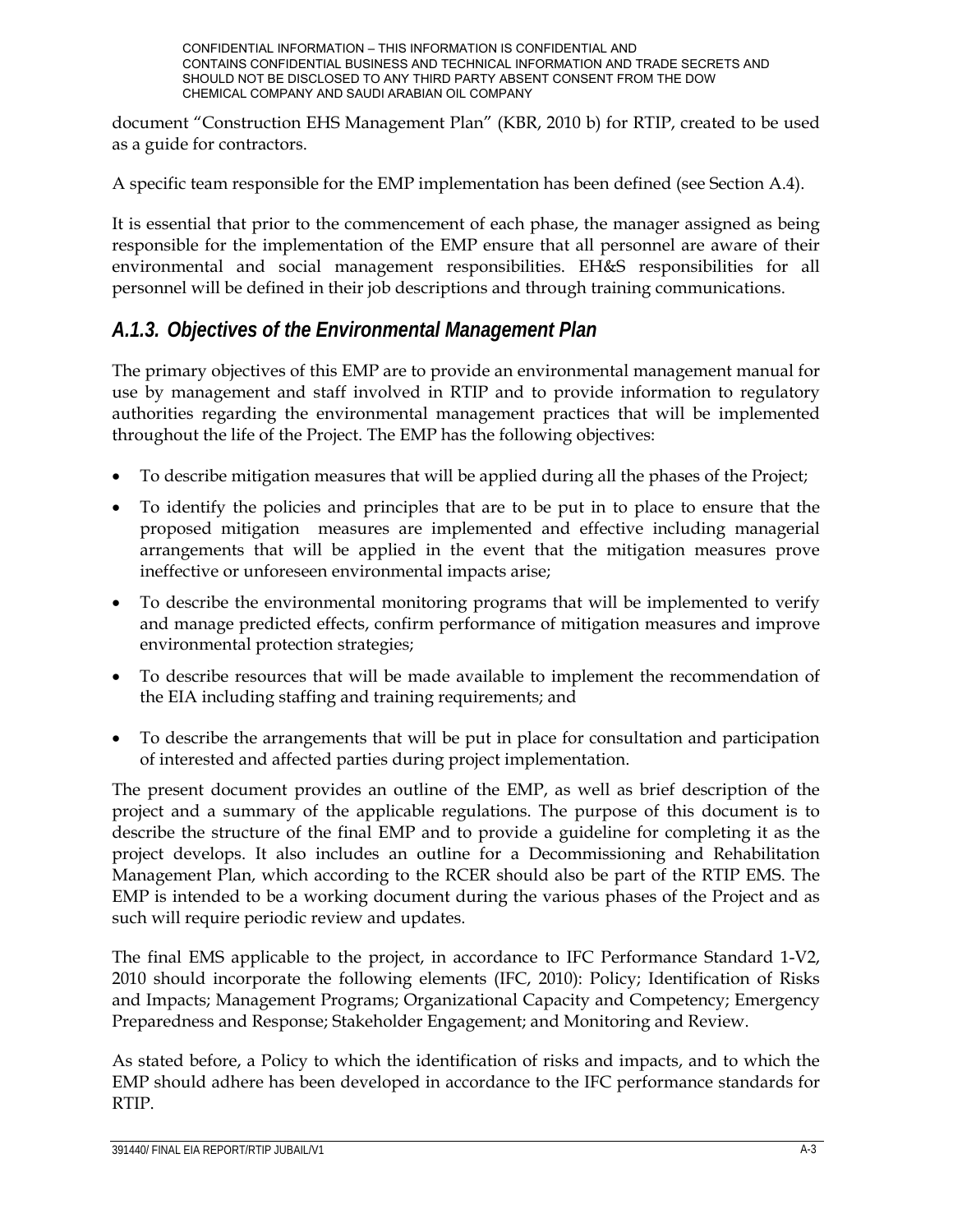The Identification of Risks and Impacts was covered in the RTIP EIA (CH2M HILL, 2011), and references are made in this document as appropriate.

A Consultation Plan has been developed for the project and is attached to the EIA as Appendix F. An Environmental Emergency Response Plan (EERP) as described in RCER 2010 Volume II will be developed for RTIP and included as a supplement.

## **A.2. Project Description**

## *A.2.1. Project Overview*

RTIP represents a program to develop a petrochemical complex to be built, owned and operated by the proposed JV between Saudi Aramco and The Dow Chemical Company.

The RTIP project combines multiple petrochemical process units together on a greenfield site to produce a broad range of chemicals and polymers. In total the site has about thirty different process units, more than half of which are based on technologies licensed from The Dow Chemical Co., and the remainder from various third-party providers. Also the Project will include the utilities and infrastructure facilities required to support the process units.

The primary feedstocks to the Project are ethane and naphtha. The overall complex is configured with a mixed feed steam cracker and an aromatics plant as the core process units producing ethylene, propylene, benzene, and toluene as the four major hydrocarbon intermediate product streams. In addition, a chlor-alkali facility will produce chlorine, caustic soda and some hydrogen, from the electrolysis of brine, for use by the downstream derivative units.

Chemical and polymer products from the complex include polyethylenes, propylene glycols, amines, polyols, and urethane chemicals. Products from RTIP will be sold to companies in the Middle East and Asia where they are converted to consumer products such as plastic containers and toys, insulation, antifreeze, adhesives and sealants, and paints.

The project comprises the following components that will be described in subsequent sections:

- Hydrocarbon and Chlorine Core Units;
- Chemicals and Plastics Derivative Units;
- Utilities, Infrastructure and Site Logistics; and
- Value Parks (outside the scope of this impact assessment).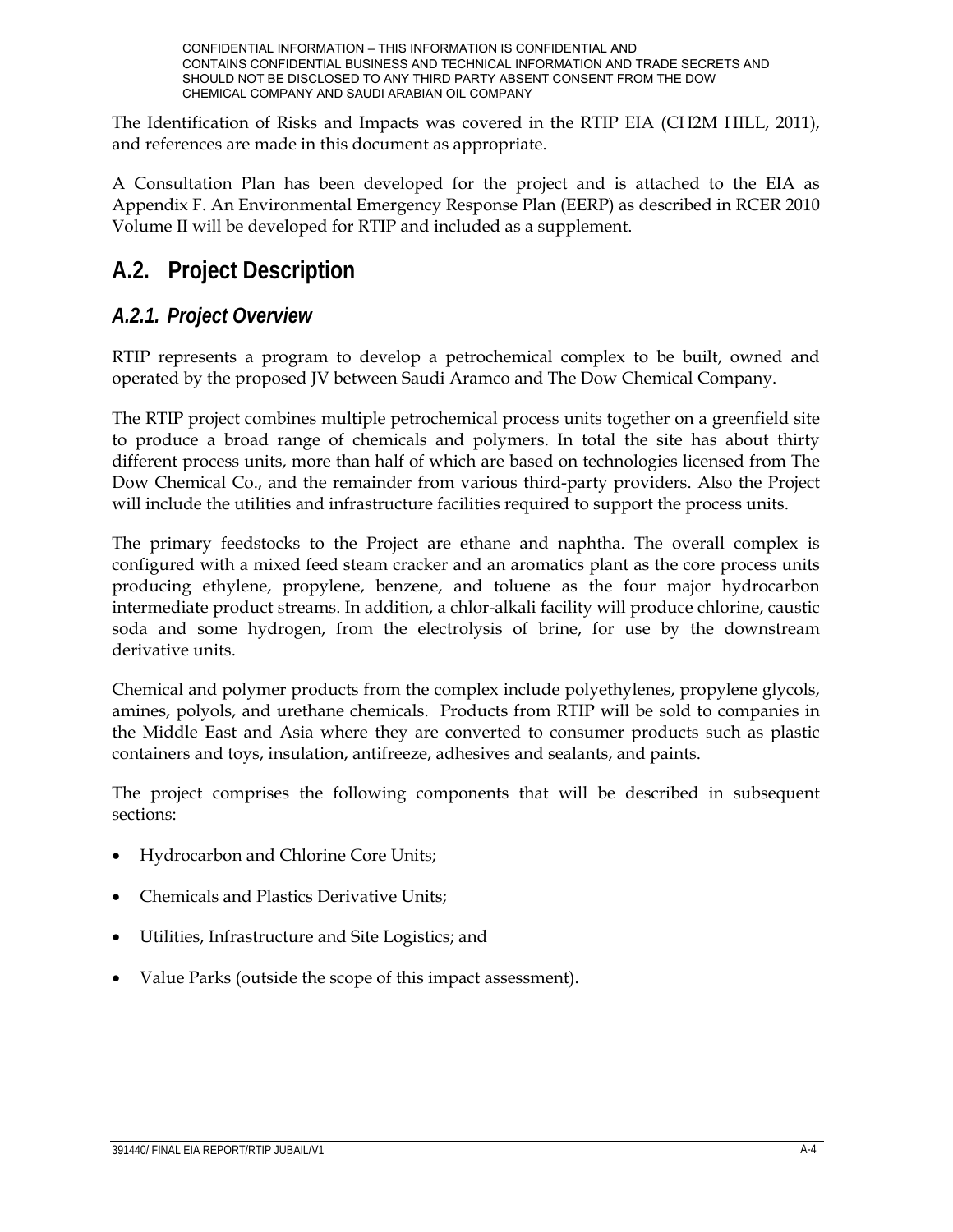## *A.2.2. Location and Site Description*

The complex will occupy an area of about 576 hectares (ha), on a greenfield site identified as part of the future Jubail II Industrial City, at approximately 3 km to the west of the existing Jubail Industrial City (JIC) in Saudi Arabia. The land area comprising the RTIP site is designated as industrial.

The project will also occupy a tank farm and loading and unloading facilities at the Jubail King Fahd Industrial Port (KFIP).

The RTIP site is surrounded by the following installations and infrastructures:

- Jubail Export Refinery (SATORP) under construction to the north-east;
- Jubail II undeveloped areas to the west and south;
- Road 274 to the south-east; and
- BeeA'h industrial / chemical landfill facility to the east corner of the RTIP site.

JIC is located approximately 3 km from the RTIP site, has a total of 176 industries in operation and as many as 76 in construction or at the design stage. The industrial city also comprises infrastructure support utilities such as the Saudi Electric Company (SEC) for electric power, Marafiq for water desalination and distribution, sea water cooling pumps and network and waste water treatment facilities for sewage and process water (RCJY, 2010). Other infrastructure support utilities or neighbouring industries in the area include the Berri Gas Plant, Jubail airport, Jubail Commercial Port (JCP) and King Fahad Industrial Port (KFIP).

Power and Utilities needed for the project, such as industrial water and potable water will be imported into the RTIP complex. Industrial gases such as high purity hydrogen, carbon monoxide, oxygen, nitrogen, and ammonia will be supplied by third party Industrial Gas Provider (IGP). The JV's scope includes the site steam generation, demineralised water generation, electrical distribution, cooling water systems, site fire water system, condensate return system and the distribution of site utilities.

Other facilities necessary to support RTIP and within the JV's scope are:

- Hydrocarbons Infrastructure: Offsite pipelines (between Main site and Port Facilities), main pipe racks and storage for feedstock, return streams and finished products;
- Personnel Facilities: facilities for administration, quality control (including laboratories), maintenance, health, firefighting, canteen and security;
- Environmental facilities for wastewater pre-treatment, thermal treatment, and solid waste handling for offsite disposal;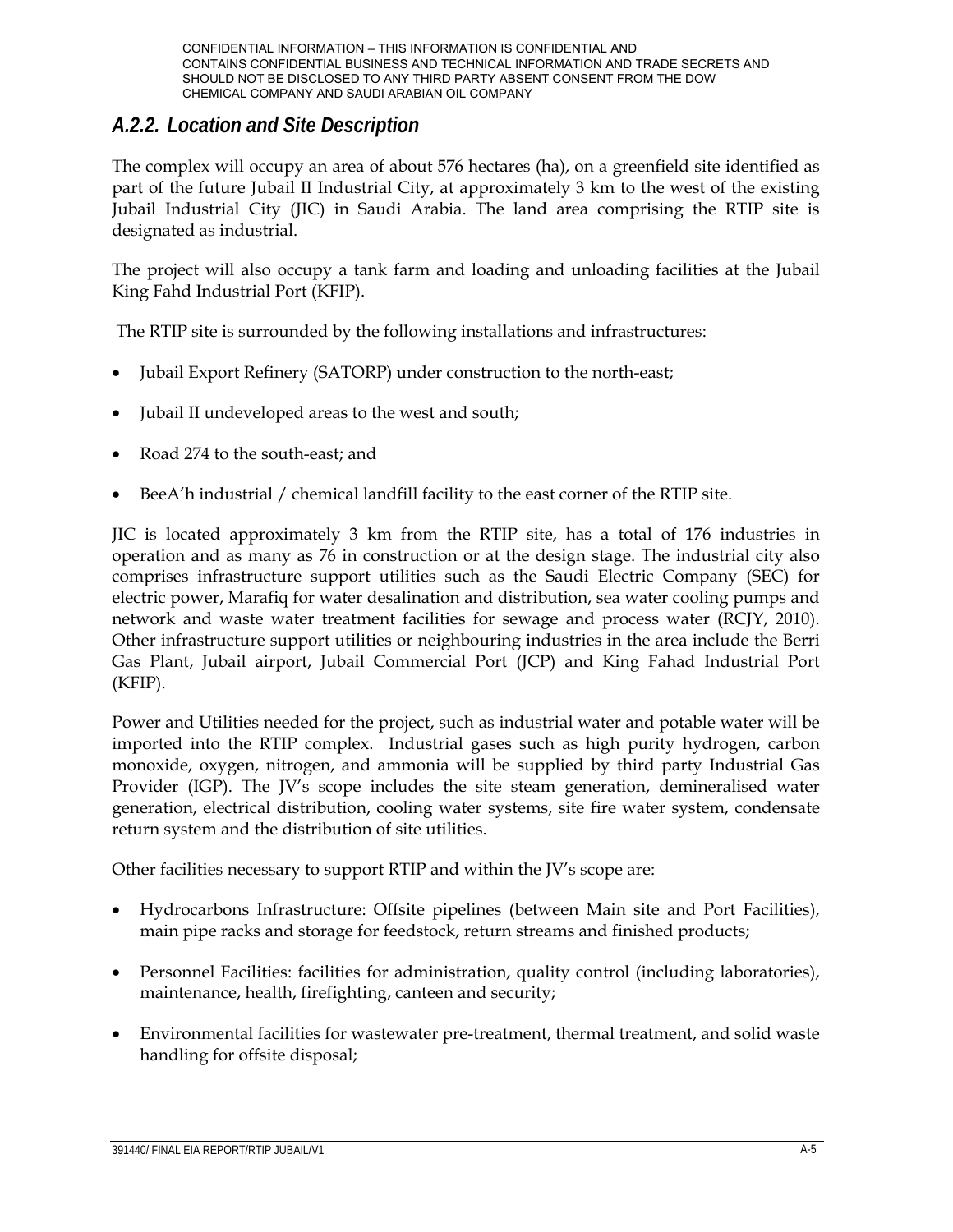- Port Facilities: raw materials and products loading and unloading docks, and tank farm at the KFIP;
- Temporary Facilities and Early Works: camps, lay down areas, office areas, and other support requirements and Early Works activities needed to support the mobilization of EPC contractors to the site;
- Site Security: fences, access control and similar facilities;
- Transportation: roads, parking areas;
- Industrial and Sanitary wastewater from the RTIP facility will be sent to Marafiq's Industrial Wastewater Treatment Plant and Sanitary Wastewater Treatment, respectively; and
- The site logistics services: Finished Products Packaging Centre Facilities (receiving, storage and shipping facilities) will be provided by a third party, but will be located within the RTIP site.

## *A.2.3. Duration and Schedule of Works*

The overall project schedule includes approximately 50 months of Engineering, Procurement and Construction (EPC), with site preparation starting in July 2011. Start-up and commissioning is due to start by end of 2013 and is expected to last approximately 20 months, and the plant is expected to be in full operation by September 2015. A life of 25 years has been considered, and it has been estimated that decommissioning will require an equivalent time to that needed for construction of RTIP.

## *A.2.4. Construction Hours*

Working hours will comply with KSA and Saudi Aramco labour rules and regulations.

Under emergency circumstances, certain weather conditions or times when an operation must be completed for safety reasons, it may be necessary to prolong construction activities beyond the normal hours of operation.

## *A.2.5. Operation Hours*

The RTIP complex will sustain continuous operation (24-hours per day, 365 days per year). Normal operations will be continuous unless affected by either plant operations or emergencies. Day personnel will work between the hours of 7:00am and 16:00pm.

## *A.2.6. Staffing*

The number of personnel associated with the construction of the complex will fluctuate depending upon the particular work stage. The current estimate of construction labour is provided in Figure A-1.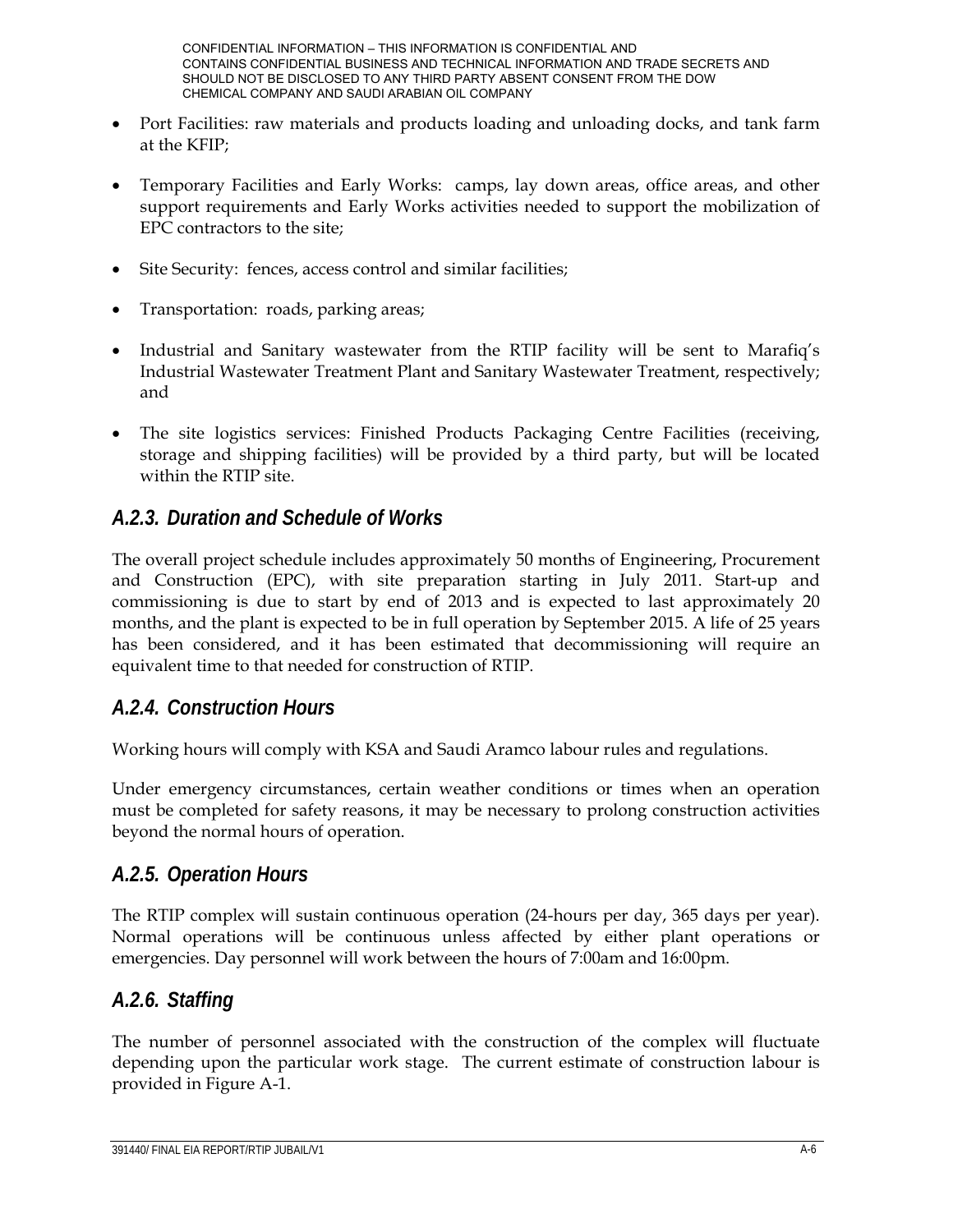Workforce during the peak will be reaching 55,000 personnel and this includes field labour, Owner, Project Management Contractor (PMC) and Subcontractor staff.

It is estimated that about 5% of the total workforce will be Western Expats (including US and Europeans), 75% will be global expats (including Asian, North African, and Middle Eastern), and about 20% will be locals (Saudi Nationals).

The daily work schedule will be proposed by the construction Contractor and will comply with Saudi Arabian Government regulations. Currently 6-10 hour shifts are being discussed. A 7th work day will only be utilized on an as needed basis. Special work schedules may be implemented to minimize the impact of heat, including night work and split schedules.



## **Figure A-1 Distribution of Manpower during the Construction Phase**

*Source: Figure Provided by KBR*

The various Units comprising the RTIP project will be commissioned in a staggered manner. The early start-up Units such as Utilities, Mixed Feed Cracker and Polyethylene Units will be commissioned while construction of the other downstream Units is still ongoing. Thus, at this stage of the project the number of workers during the commissioning and start-up phase is not yet defined. However, it can be assumed that a workforce is required that is similar to that during the operation phase. Thus, approximately 3,600 persons are estimated during the commissioning and start-up phase.

Approximately 3,600 persons will be employed during the operations phase. Further information on projected staff numbers by type and nationalities is not available at this stage of the project.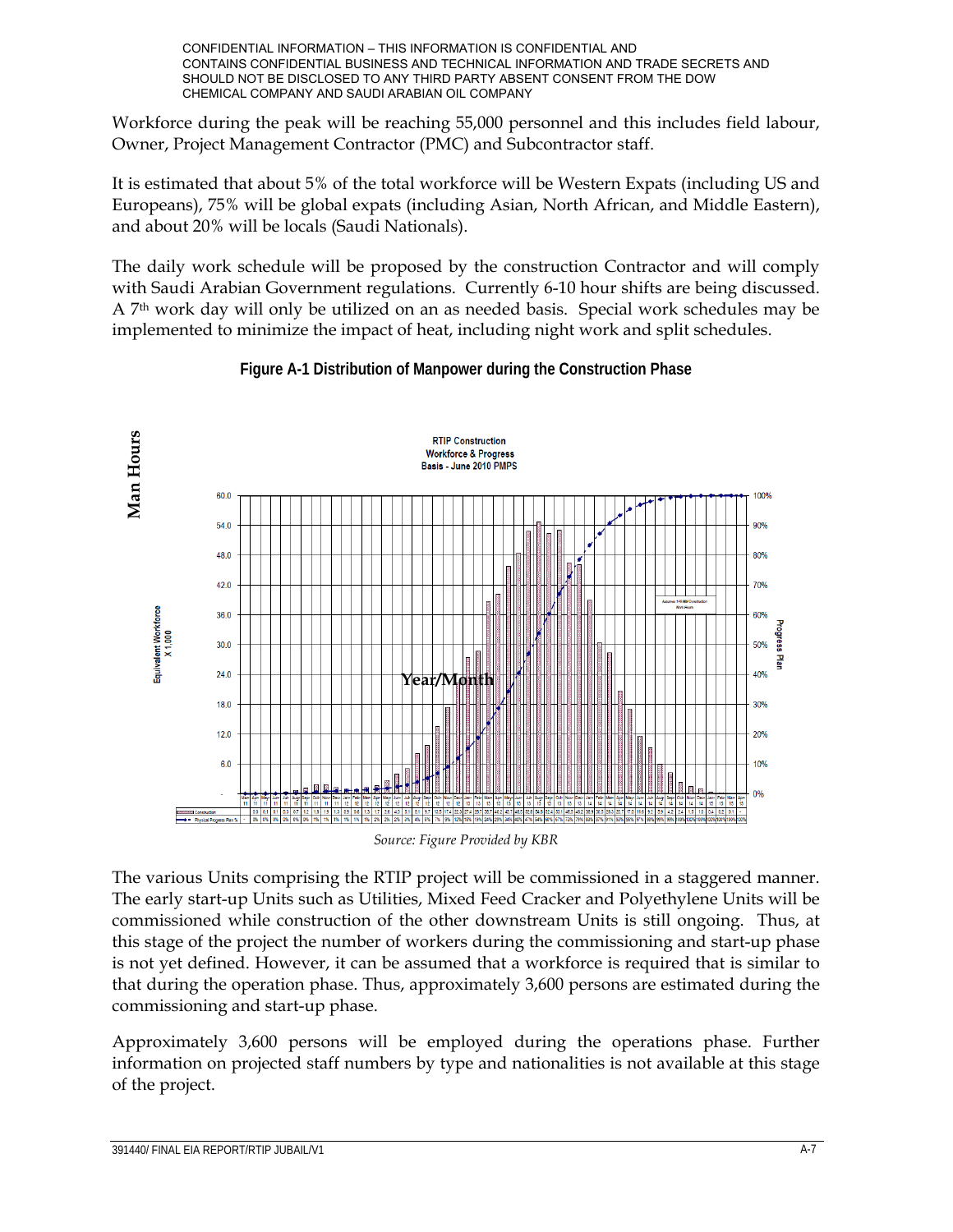On completion of the final design and detailed specifications of the RTIP works, this section of the EMP will be updated to reflect any modifications to the construction and operation activities and amendments will be made in the Final EMP.

## **A.3. Statutory Environmental Regulations**

The Senior Site Manager shall ensure compliance with all listed applicable Acts and Regulations, and shall ensure that new regulations are monitored and implemented as applicable and required. Table A-1 provides a summary of current relevant environmental legislation and policies that apply to the Project.

| Table A-1 Summary of Environmental Legislation & Policies                                                                                                                                                                                                       |                                                                                                                                                                                                                                                                                                                                                                                                                                                                                                                                                                                                       |  |  |
|-----------------------------------------------------------------------------------------------------------------------------------------------------------------------------------------------------------------------------------------------------------------|-------------------------------------------------------------------------------------------------------------------------------------------------------------------------------------------------------------------------------------------------------------------------------------------------------------------------------------------------------------------------------------------------------------------------------------------------------------------------------------------------------------------------------------------------------------------------------------------------------|--|--|
| Legislation                                                                                                                                                                                                                                                     | Description                                                                                                                                                                                                                                                                                                                                                                                                                                                                                                                                                                                           |  |  |
| <b>Local Policies</b>                                                                                                                                                                                                                                           |                                                                                                                                                                                                                                                                                                                                                                                                                                                                                                                                                                                                       |  |  |
| Royal Commission Environmental<br>Regulations (RCER), 2010                                                                                                                                                                                                      | Issued by the Royal Commission for Jubail and Yanbu (RCJY). It is<br>composed of two volumes: Volume I includes all regulations, standards<br>and guidelines which industries operating in any of the industrial cities<br>shall comply with, and Volume II covers procedures and forms for<br>applying to obtain "Environmental Permit to Construct" and<br>"Environment Permit to Operate" permits.<br>The RCER provides standards on air and water environments,<br>hazardous materials management, waste management, dredging, and<br>noise. The RCER-2010 supersedes the last version RCER-2004. |  |  |
| <b>Regional Policies</b>                                                                                                                                                                                                                                        |                                                                                                                                                                                                                                                                                                                                                                                                                                                                                                                                                                                                       |  |  |
| Arab Declarations and statements<br>made by the Arab or Islamic region.<br>The most relevant for the project<br>are: the Abu Dhabi Declaration on<br>Environment and Energy (2003) and<br>the Abu Dhabi Declaration on Arab<br>Corporate Responsibility (2007). | Declarations and statements that globally support environmental<br>international law.                                                                                                                                                                                                                                                                                                                                                                                                                                                                                                                 |  |  |
| <b>National Policies</b>                                                                                                                                                                                                                                        |                                                                                                                                                                                                                                                                                                                                                                                                                                                                                                                                                                                                       |  |  |
| General Environmental Regulations<br>and its Rules for Implementation,<br>2001                                                                                                                                                                                  | Designed by the Presidency of Meteorology and Environment.<br>Appendix 2 establishes the auditing process for the environmental<br>impact assessment.<br>Comprises of Environmental Protection Standards issued in 2001. They<br>provide the basis for the evaluation and regulation of existing industrial<br>and urban activities in the KSA and to help in the planning, design,<br>implementation, and operation of facilities to be established in the<br>future.                                                                                                                                |  |  |
| <b>International Agreements</b>                                                                                                                                                                                                                                 |                                                                                                                                                                                                                                                                                                                                                                                                                                                                                                                                                                                                       |  |  |
| Protection of the Ozone Layer                                                                                                                                                                                                                                   |                                                                                                                                                                                                                                                                                                                                                                                                                                                                                                                                                                                                       |  |  |
| The Vienna Convention for the<br>Protection of the Ozone Layer, 1985                                                                                                                                                                                            | Acts as a framework for the international efforts to protect the ozone<br>layer. However, it does not include legally binding reduction goals for<br>the use of CFCs, the main chemical agents causing ozone depletion.                                                                                                                                                                                                                                                                                                                                                                               |  |  |
| The Montreal Protocol on<br>substances that deplete the ozone<br>layer and its Amendments, 1987                                                                                                                                                                 | An international treaty designed to protect the ozone layer by phasing<br>out the production of a number of substances believed to be responsible<br>for ozone depletion. It has undergone seven revisions, in 1990 (London),<br>1991 (Nairobi), 1992 (Copenhagen), 1993 (Bangkok), 1995 (Vienna), 1997<br>(Montreal), and 1999 (Beijing). Due to its widespread adoption and<br>implementation it has been hailed as an example of exceptional                                                                                                                                                       |  |  |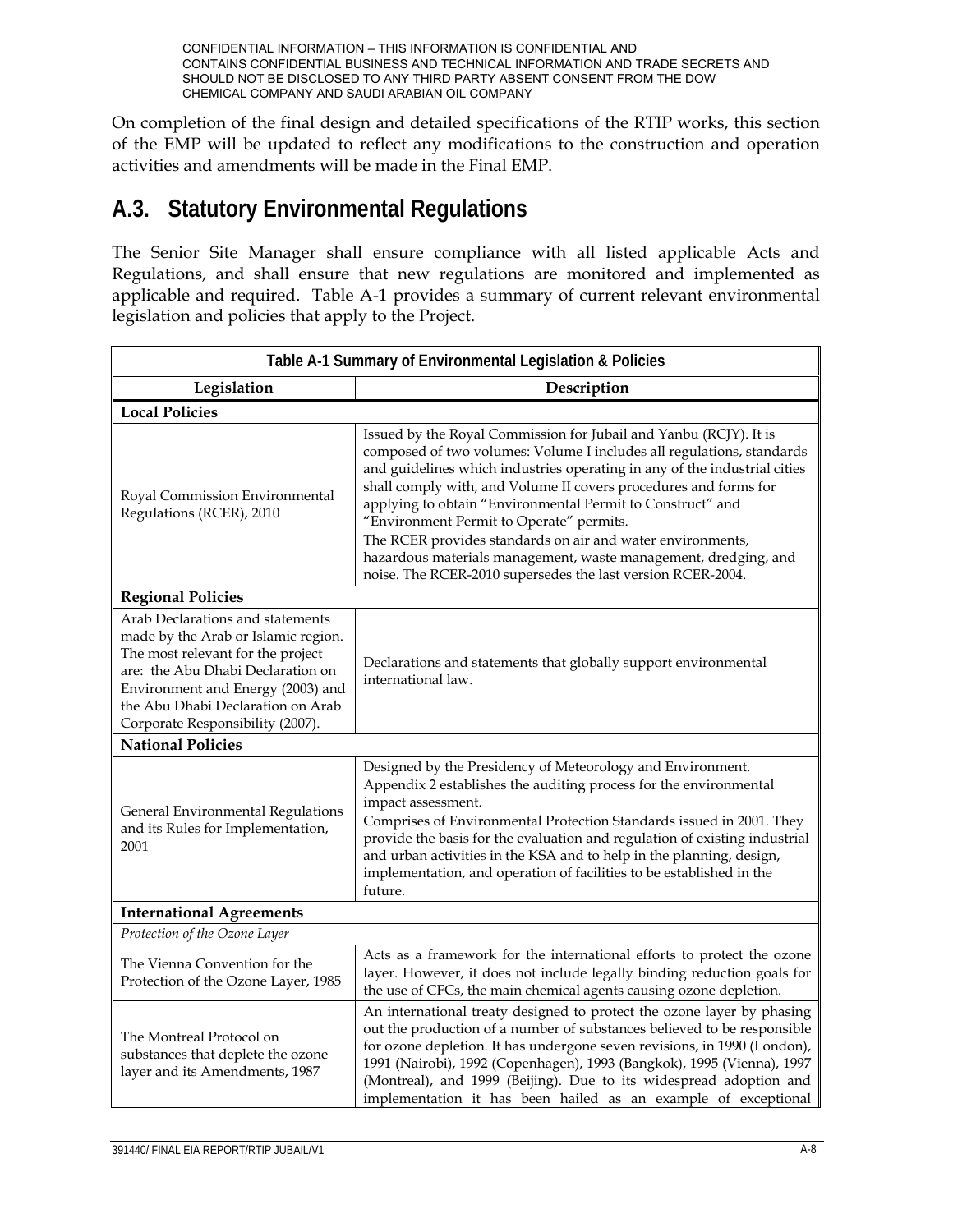| Table A-1 Summary of Environmental Legislation & Policies                                                                  |                                                                                                                                                                                                                                                                                                                                                                                                                                                                                |  |  |  |
|----------------------------------------------------------------------------------------------------------------------------|--------------------------------------------------------------------------------------------------------------------------------------------------------------------------------------------------------------------------------------------------------------------------------------------------------------------------------------------------------------------------------------------------------------------------------------------------------------------------------|--|--|--|
| Legislation                                                                                                                | Description                                                                                                                                                                                                                                                                                                                                                                                                                                                                    |  |  |  |
|                                                                                                                            | international cooperation.<br>Although the use of ODS is not expected in the RTIP, this protocol must<br>be taken into account in the case that they become necessary, as the<br>RCER establishes that: "the operator of a facility within the industrial<br>cities shall phase out CFC's and halons or any other substances defined<br>in the Montreal Protocol which are capable of depleting stratospheric<br>ozone".                                                       |  |  |  |
| Hazardous Wastes Control                                                                                                   |                                                                                                                                                                                                                                                                                                                                                                                                                                                                                |  |  |  |
| Basel Convention on the Control of<br>Transboundary Movements of<br>Hazardous Wastes and their<br>Disposal, 1989           | International treaty designed to reduce the movements of hazardous<br>waste between nations, and specifically to prevent transfer of hazardous<br>waste from developed to less developed countries. The aim of the<br>Convention is to protect the environment against the adverse effects<br>resulting from the generation, management, transboundary movements<br>and disposal of hazardous and other wastes.                                                                |  |  |  |
| Protection of Biodiversity                                                                                                 |                                                                                                                                                                                                                                                                                                                                                                                                                                                                                |  |  |  |
| Convention on Biological Diversity,<br>1992                                                                                | First global agreement on the conservation and sustainable use of<br>biological diversity. The Convention recognises that the conservation of<br>biological diversity is "a common concern of humankind".                                                                                                                                                                                                                                                                      |  |  |  |
| Combat Climate Change                                                                                                      |                                                                                                                                                                                                                                                                                                                                                                                                                                                                                |  |  |  |
| United Nations Convention to<br>Combat Desertification, 1977                                                               | The Convention is related to the significant proportion of arid, semi-<br>arid and dry sub-humid areas that act as the habitat and source of<br>livelihood for a large segment of the Earth's population. Saudi Arabia is<br>particularly concerned about this issue. The Convention adopted a Plan<br>of Action to Combat Desertification.                                                                                                                                    |  |  |  |
| <b>United Nations Framework</b><br>Convention on Climate Change,<br>1992                                                   | This treaty is aimed at reducing emissions of greenhouse gases in order<br>to combat global warming. One of its first achievements was to establish<br>a national greenhouse gas inventory, as a count of greenhouse gas<br>emissions and removals. The treaty originally set a voluntary "non-<br>binding aim" to reduce atmospheric concentrations of greenhouse gases<br>with the goal of "preventing dangerous anthropogenic interference with<br>Earth's climate system". |  |  |  |
| Kyoto Protocol to the United<br>Nations Framework Convention on<br>Climate Change, 1997                                    | The Kyoto Protocol is an agreement under which industrialised<br>countries will reduce their collective emissions of six greenhouse gases<br>(carbon dioxide, methane, nitrous oxide, sulphur hexafluoride,<br>hydrofluorocarbons) by 5.2% compared to the levels in 1990.                                                                                                                                                                                                     |  |  |  |
| The Copenhagen Accord, 2009.                                                                                               | The Copenhagen Accord was agreed in order to establish a framework<br>for climate mitigation beyond 2012 endorsing the continuation of the<br>Kyoto Protocol.                                                                                                                                                                                                                                                                                                                  |  |  |  |
| Marine environment                                                                                                         |                                                                                                                                                                                                                                                                                                                                                                                                                                                                                |  |  |  |
| Kuwait Regional Convention for<br>Co-operation on the Protection of<br>the Marine Environment from<br>Pollution, 1978      | This is the basic legal instrument binding the eight states in the region<br>to coordinate their activities towards protection of their common<br>marine environment. It provides general guidance for the protection<br>and the preservation of the marine environment to ensure that<br>development projects and human activities do not cause any damage to<br>the environment.                                                                                             |  |  |  |
| Protocol on the Control of Marine<br>Transboundary Movements and<br>Disposal of Hazardous Wastes and<br>Other Wastes, 1998 | Designed to provide protection against marine pollution resulting from<br>exploration and production on the continental shelf of the Arabian Gulf<br>and from land-based discharges.                                                                                                                                                                                                                                                                                           |  |  |  |
| Protocol Concerning Regional Co-<br>operation in Combating Pollution                                                       | Requires the parties of the Convention to supply emergency responses<br>in the event of accidental oil spills.                                                                                                                                                                                                                                                                                                                                                                 |  |  |  |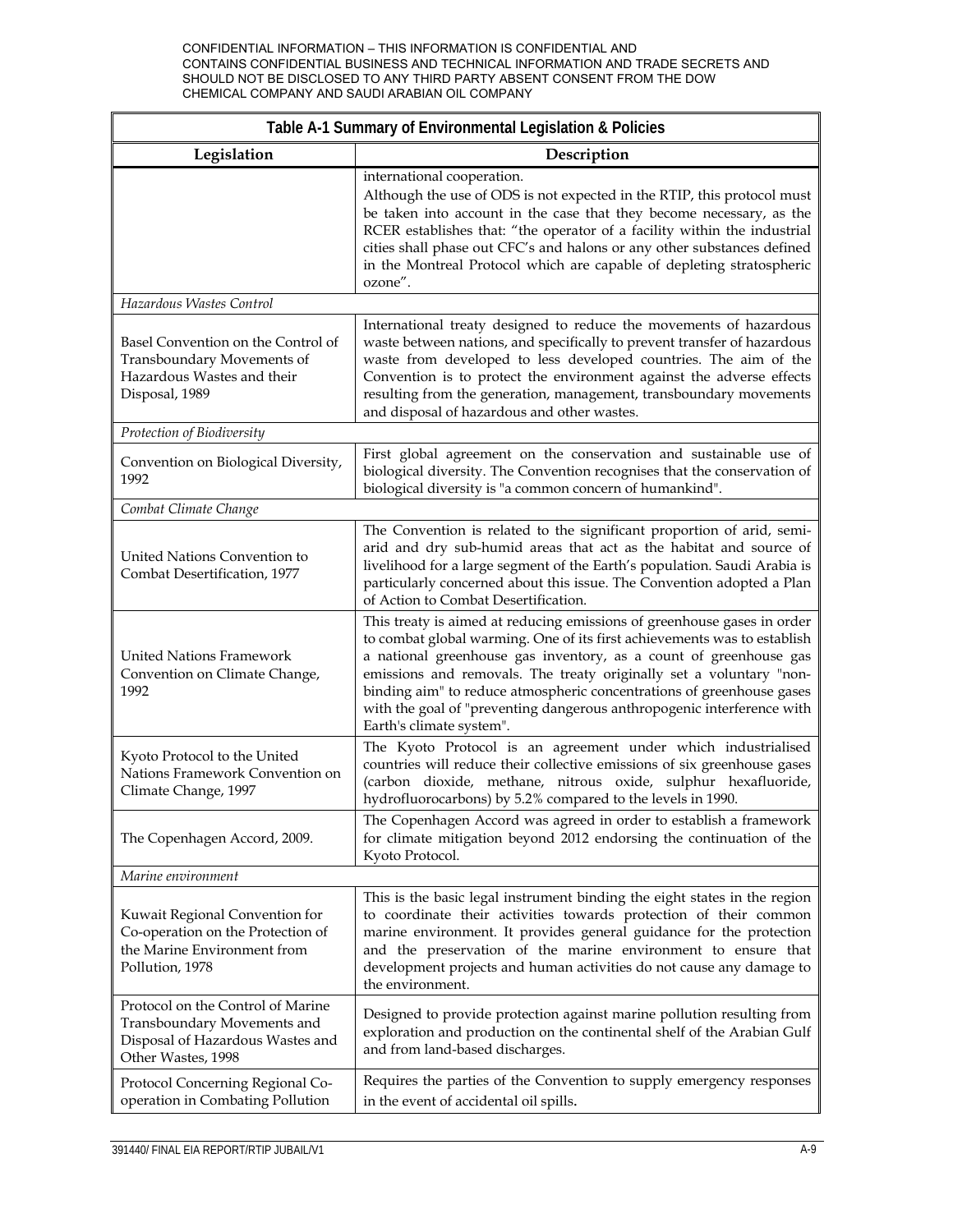| Table A-1 Summary of Environmental Legislation & Policies                                                                                                        |                                                                                                                                                                                                                                                                                                    |  |  |  |
|------------------------------------------------------------------------------------------------------------------------------------------------------------------|----------------------------------------------------------------------------------------------------------------------------------------------------------------------------------------------------------------------------------------------------------------------------------------------------|--|--|--|
| Legislation                                                                                                                                                      | Description                                                                                                                                                                                                                                                                                        |  |  |  |
| by Oil and Other Harmful<br>Substances in Cases of Emergency,<br>1978 (Included in the Regional<br>Organisation for the Protection of<br>the Marine Environment) |                                                                                                                                                                                                                                                                                                    |  |  |  |
| Sustainable Development                                                                                                                                          |                                                                                                                                                                                                                                                                                                    |  |  |  |
| United Nations Brundtland Report,<br>1987                                                                                                                        | The Brundtland Report, which defines sustainable development as<br>"development which meets the needs of the present without<br>compromising the ability of future generations to meet their own<br>needs".                                                                                        |  |  |  |
| Agenda 21 of the UN Conference on<br>Environment and Development,<br>1992                                                                                        | Establishes a framework for member states to operate in an<br>environmentally compatible manner with a focus on sustainable<br>development.                                                                                                                                                        |  |  |  |
| Equator Principles, 2003                                                                                                                                         | Promotes responsible environmental stewardship and development in a<br>socially responsible manner. The principles are a set of voluntary<br>guidelines developed by leading banks that serve as a framework for<br>financial institutions for the managing of social and environmental<br>issues. |  |  |  |
| Recommendations and standards<br>developed by the OECD.                                                                                                          | Although Saudi Arabia is not a member of the OECD, RTIP at Jubail<br>will use as far as is practicable, the recommendations and standards<br>developed by the OECD committee, as reference guidelines, for keeping<br>the project within international sustainable development standards.          |  |  |  |
| <b>World Bank and IFC Publications</b>                                                                                                                           |                                                                                                                                                                                                                                                                                                    |  |  |  |
| Environmental, Health, and Safety<br>(EHS) General Guidelines, 2007                                                                                              | Provides project developers, financiers, facility managers, and other<br>decision makers with relevant industry background and technical<br>information.                                                                                                                                           |  |  |  |
| Environmental, Health and Safety<br>Guidelines for Large Volume<br>Petroleum-based Organic<br>Chemicals Manufacturing, 2007                                      | Completes the EHS General Guidelines, 2007. Provides performance<br>levels and measures that are generally considered to be achievable in<br>new facilities by existing technology at reasonable costs.                                                                                            |  |  |  |

## **A.4. Organisational Structure**

## *A.4.1. Introduction*

This section of the EMP may be amended and/or updated to reflect additional information obtained from the completion of the detailed design phase of the program.

The JV between Saudi Aramco and The Dow Chemical Company (DOW) will be the Operator of the RTIP Facility.

Project activities will be performed by a mixture of JV and contractor personnel.

During construction and pre-commissioning the EPC contractors will perform the work with their own dedicated personnel. JV staff will take oversight and assurance roles during the EPC phase of the project. For commissioning, members of the operation team will manage the activities.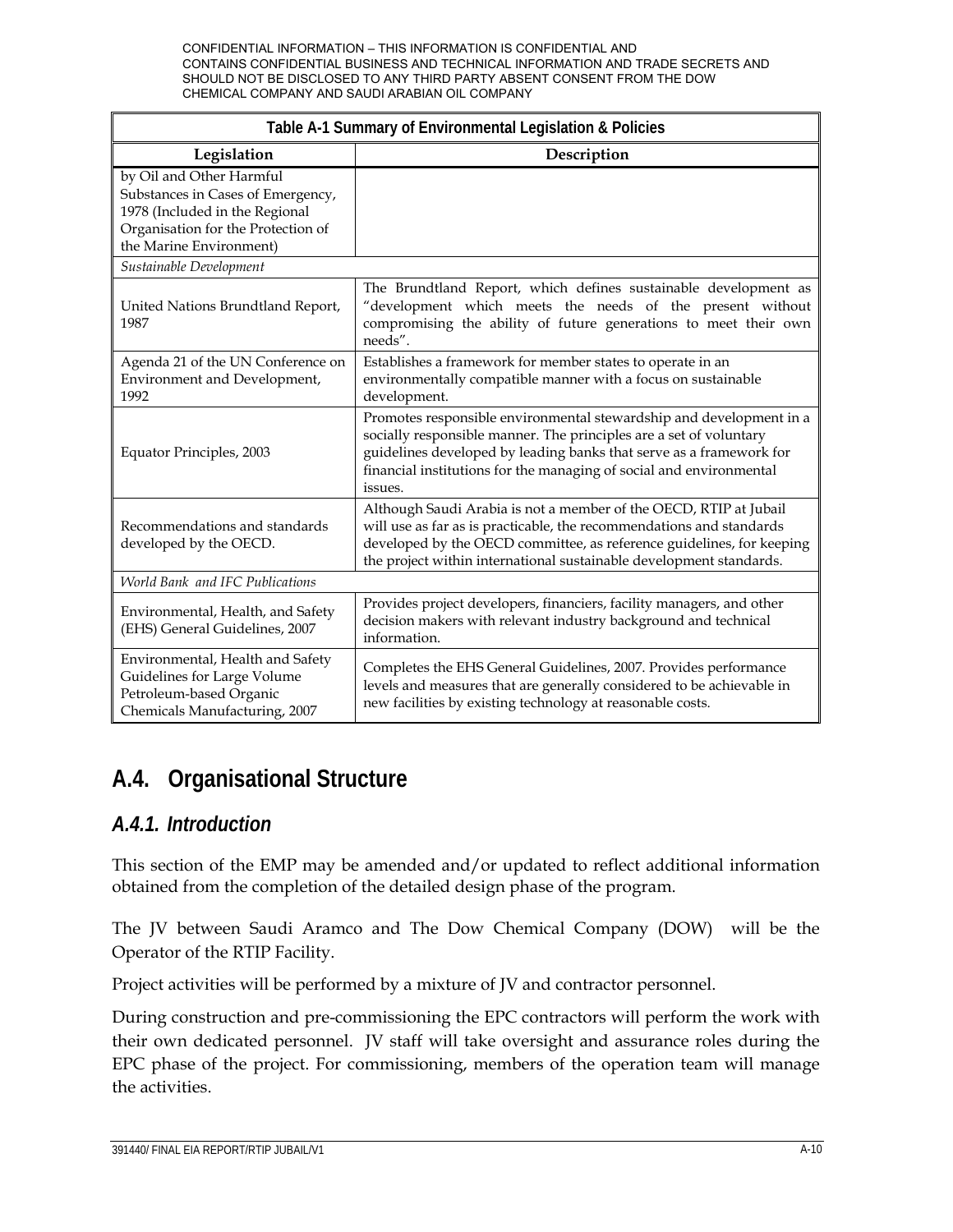Once commissioned and handed over, "Operations" will run the facilities and associated infrastructure on a day-to day basis and will be responsible for production, first line maintenance, dealing with hazards and for the control of emergencies.

It is the responsibility of operator and contractors' managers to ensure that work under their control is carried out in a safe and environmentally conscious manner. Managers shall ensure that their staff are equipped with the necessary training, competency levels and tools, to conduct their work in line with environmental requirements and regulations.

This EMP has been developed so that it provides instructions to the operator and contractors for implementing all mitigation, recommendations, and control measures considered necessary following the conclusions drawn in the EIA.

EPC Contractors will develop and implement an EMP which will guarantee the effective implementation of the actions included in Section A.6 of this document. However, the works will be conducted under the supervision of the JV.

It is important that the distribution of responsibilities at all levels is clearly established.

The actions included within Section A.6 of this EMP affect all the staff working in the RTIP project, regardless of their roles and the company they work for. The information relating to EMP requirements will flow down to each staff member involved in the activities. Each manager will require compliance with applicable actions from the level below before reporting to the manager at the level above.

The EH&S organization for the RTIP comprises several levels of responsibility and action fields (environment, health, safety, communication...) that will be involved in the EMP development, update, implementation and auditing, as the EMP will be part of the RTIP EMS.

The Contractors are required to outline the distinct roles of the activity's (construction, commissioning...) Manager, Supervisors, Foreman of the Work Team and the Work Team with specific reference to roles and responsibilities as they relate to the specific tasks to be performed and the environmental management of these tasks.

The organisational structure for the operational phase has been outlined following the general EH&S organizational structure defined for the RTIP facility.

The following sections outline roles and responsibilities recommended to be covered by the personnel working in the RTIP organization.

## *A.4.2. EPC Contractors' Organization: Structure and Responsibilities for the EMP Development and Implementation*

The EPC contractors will define the structure and responsibilities for the EMP Development and Implementation during the construction phase and for those activities performed during commissioning. The organizational structure for the construction phase should follow that described in the RTIP Construction EMP framework (KBR, 2010 a).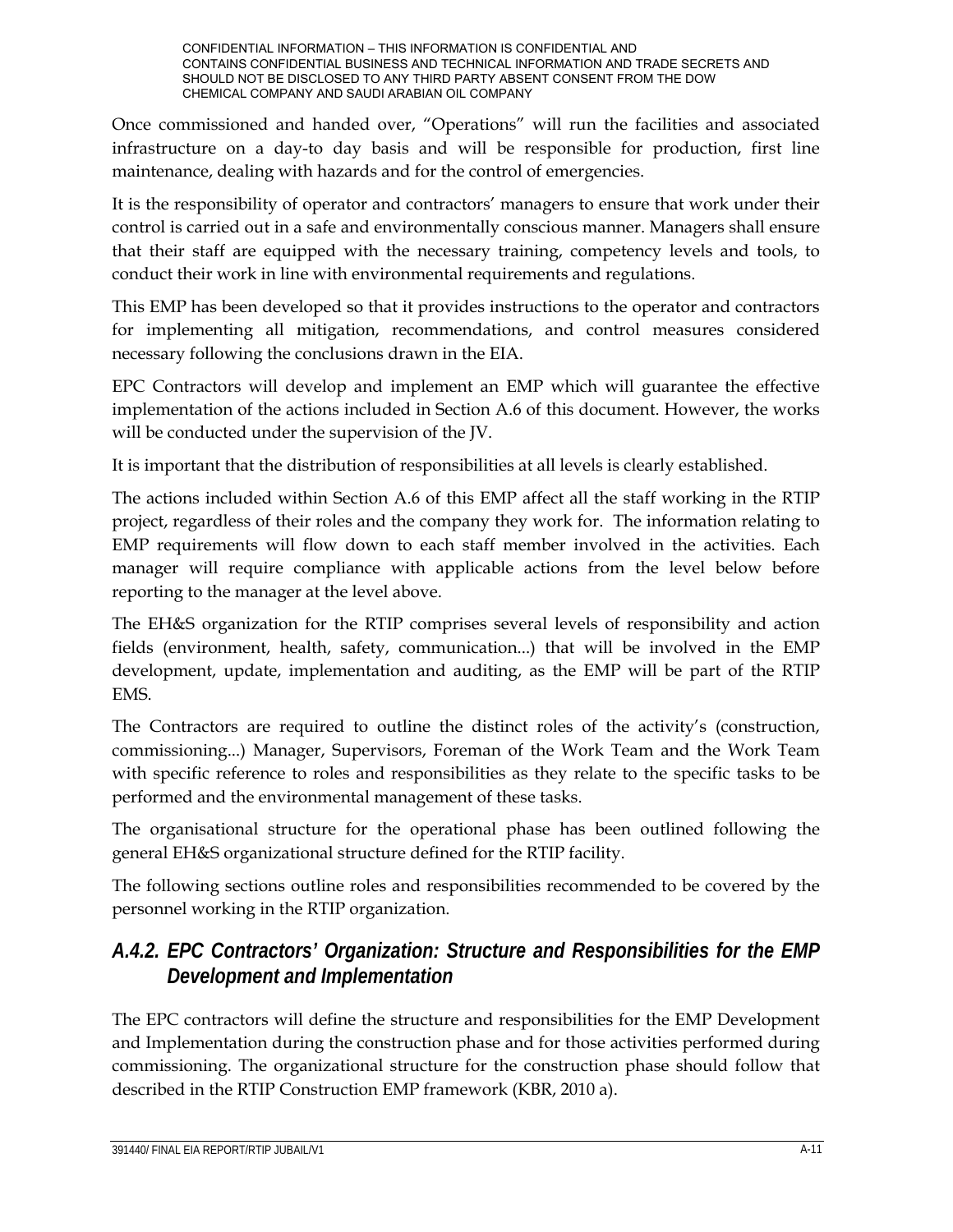The general environmental management functional relationship scheme described in the RTIP Construction EMP framework is shown in Figure A-2.



**Figure A-2 RTIP Construction Management Functional Relationship Scheme** 

The EMP will be implemented by the EPC Contractor Environmental, Health and Safety (EH&S) Lead. The RTIP EH&S Management Team will review the EPC Contractors EMP, as well as its implementation.

The main organizational roles are described below.

## **A.4.2.1. RTIP Site Project Management Team (PMT)**

The responsibilities of the Project Management Team should include but are not limited to the following:

- Accountable for overall delivery and compliance with regulatory requirements including the RCJY conditions of approval;
- Hold Project Management Team meetings (frequency to be established) to conduct regular reviews of progress and to devise actions and processes for continual improvement for the RTIP;
- Provide direction and feedback on progress as required;
- Review the RTIP objectives;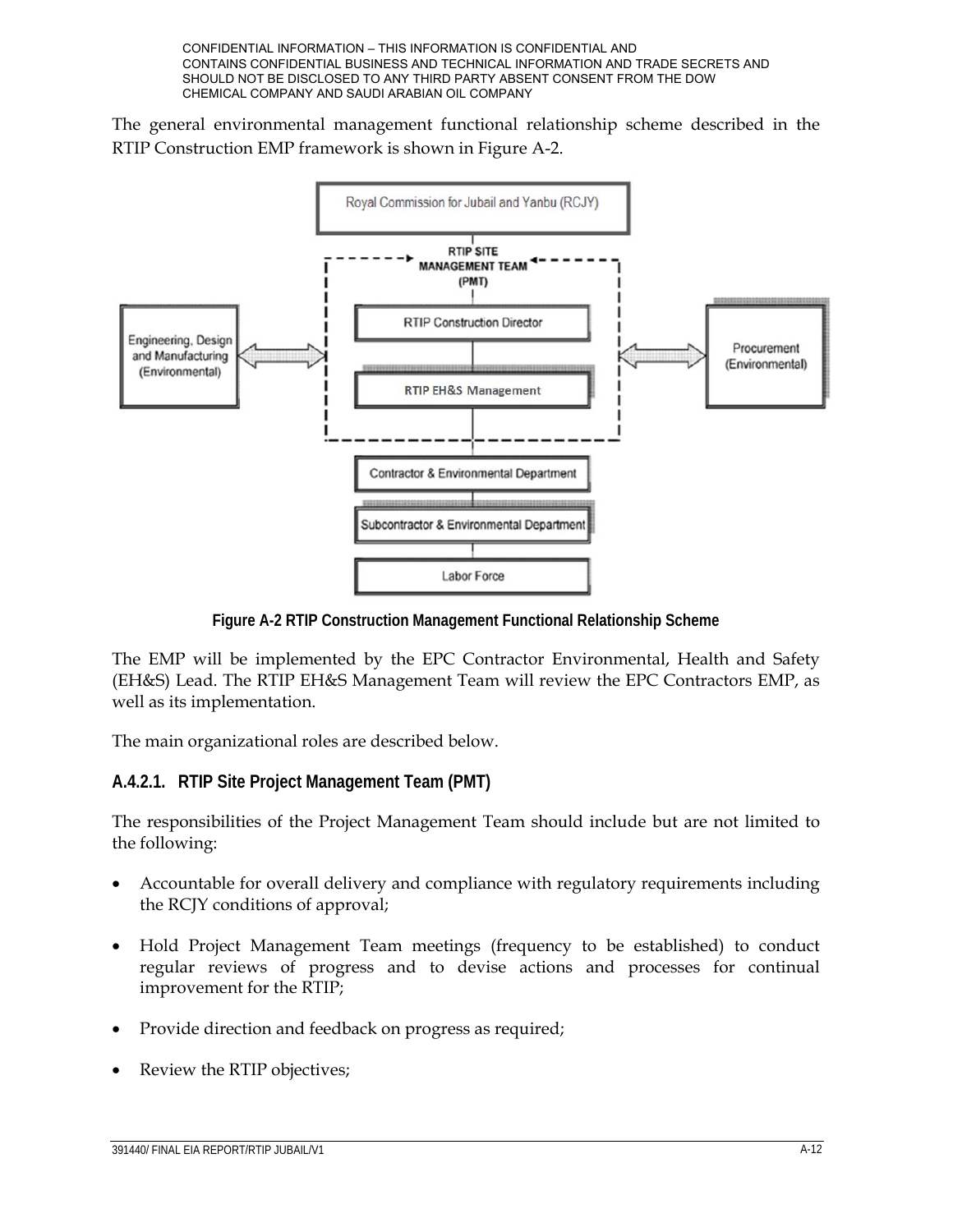- Review and approve the Contractor's EMP;
- Review and approve the Construction Managers induction and training program for all persons involved in the construction activities and monitor implementation;
- Approve compliance reports and environmental performance reports to be submitted to relevant authorities;
- Provide input into works scheduling;
- Monitor and report licence compliance; and
- Attend EH&S Management meetings as required.

#### **A.4.2.2. Construction Team**

#### **Construction Director**

The Construction Director's role includes but is not limited to the following:

- Prepare a Constructor's EMP to the satisfaction of the Project Management Team and EH&S Manager;
- Obtain all relevant licences that are the responsibility of the Contractor;
- Coordinate and manage training of all staff prior to the commencement of construction activities including coordination of the EH&S Manager to train personnel in their respective project aspects;
- Manage day-to-day implementation of the EMP;
- Undertake audits of all contractors in accordance with the Contractor's EMP;
- Manage all monitoring in accordance with the Contractor's EMP;
- Report directly and promptly to the EH&S Manager on all environmental and occupational health and safety (OH&S) matters including incidents, non-conformances;
- Conduct site inspections to ensure environmental management measures are effectively in place;
- Liaise with the EH&S Manager and Community Liaison Manager on an as-needed basis and respond pro-actively to requests and instructions from these managers;
- Advise the Community Liaison Manager of community impacts of all scheduled and unscheduled works;
- Attend routine meetings (frequency to be established) with the EH&S Manager and Community Liaison Manager and report any construction issues that could impact upon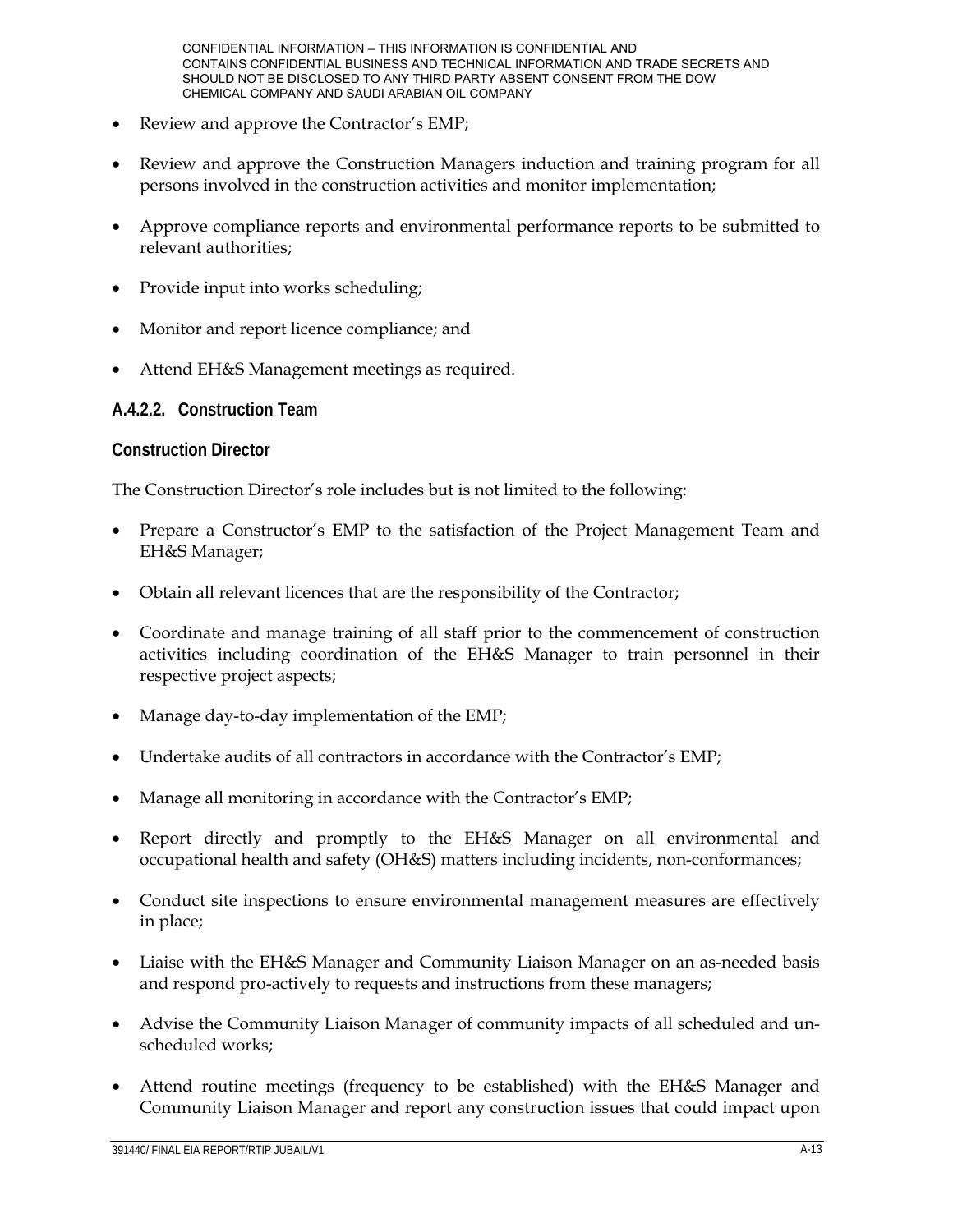environmental, health and safety and/or community and communication aspects at these meetings;

- Organise and document EMP review meetings at the request of the EH&S Manager or the Project Management Team; and
- Attend Environmental Management meetings as required; and
- Interface with the Security Manager for all relevant issues

## **Construction Managers and Supervisors**

The Construction Managers and Supervisors roles and responsibilities include but are not limited to:

- Complete the induction and environmental awareness training;
- Effectively manage environmental issues associated with the construction site;
- Manage the implementation of environmental protection measures in accordance with the contract;
- Report any serious environmental or OH&S incidents directly and promptly to the EH&S Manager;
- Report any environmental or OH&S issues and non-conformances to the Construction Director;
- Report all communications with the community (including complaints and inquiries) and report the incident directly and promptly to the Community Liaison Manager;
- Coordinate all corrective action requests given by the Construction Director;
- Implement environmental improvements arising from EMP review meetings; and
- Notify the Construction Director and Community Liaison Manager of forthcoming activities that may affect the community.

## **A.4.2.3. RTIP Environment, Health & Safety Manager**

The Environment, Health & Safety (EH&S) Manager is responsible to the Project Management Team on matters directly relevant to the EH&S components of the Project and on matters relating to the implementation of the EMS and the EMP throughout construction. The responsibilities of the EH&S Manager will be more clearly defined in the final EMP.

The EH&S Manager will have responsibilities that include:

 Ensure a monitoring system is in place to track and report all health, safety and environmental incidents;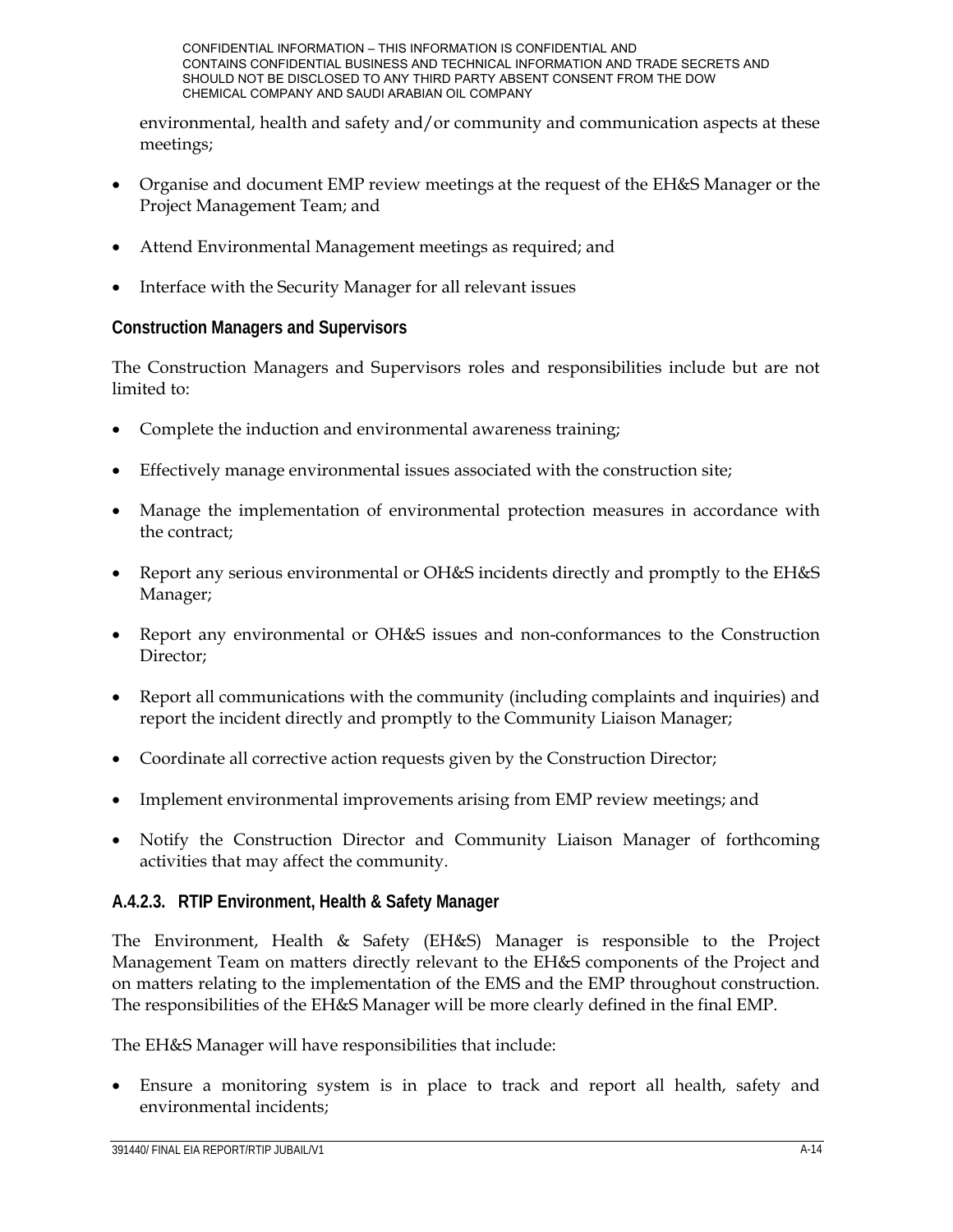- Carry out a thorough initial site inspection of environmental controls prior to works commencing;
- Audit the Construction Director's environmental activities to evaluate the implementation, effectiveness and level of compliance of onsite construction activities with the EMP and associated plans and procedures, including carrying out site inspections on a frequency to be established;
- Record and provide a written report to the Construction Director and the Project Management Team of non-conformances with the EMP and require the Construction Director to undertake mitigation measures to avoid or minimise any adverse impacts on environment or report required changes to the EMP;
- Direct the Contractor to stop work immediately where considered necessary, if in the view of the EH&S Manager, an unacceptable impact on the environment is likely to occur or an unsafe activity is occurring or likely to occur. The EH&S Manager will provide prior written advice to the Project Management Team where possible, or if not, as soon as practicable, to advise of any direction given to the Construction Director. All cost and schedule impacts relating to a stop work will be borne by the Construction Contractor;
- Review corrective and preventative actions to ensure the implementation of recommendations made from the audits and site inspections. In the event that a direction is not complied with satisfactorily, the EH&S Manager shall escalate the issue to the PMT;
- Implement strategies/techniques to improve the EH&S performance;
- Report to the Project Management Team (frequency to be established);
- Review and approve minor revisions to the EMP. Broad-scale revisions are to be approved by the Project Management Team;
- Liaise with the Construction Director and the Community Liaison Manager on an asneeded basis and respond pro-actively to requests and instructions from these managers; and
- Attend routine meetings (frequency to be established) with the Construction Director and the Community Liaison Manager and report any issues of health, safety or environmental concern at these meetings.

## *A.4.3. EH&S Operational Organization: Structure and Responsibilities for the EMP Development and Implementation*

In this section, an overview of the key components of the RTIP EH&S Operational Organization that will be involved in the EMP development and implementation is included. Figure A-3 represents the EH&S Operational Chart defined for RTIP.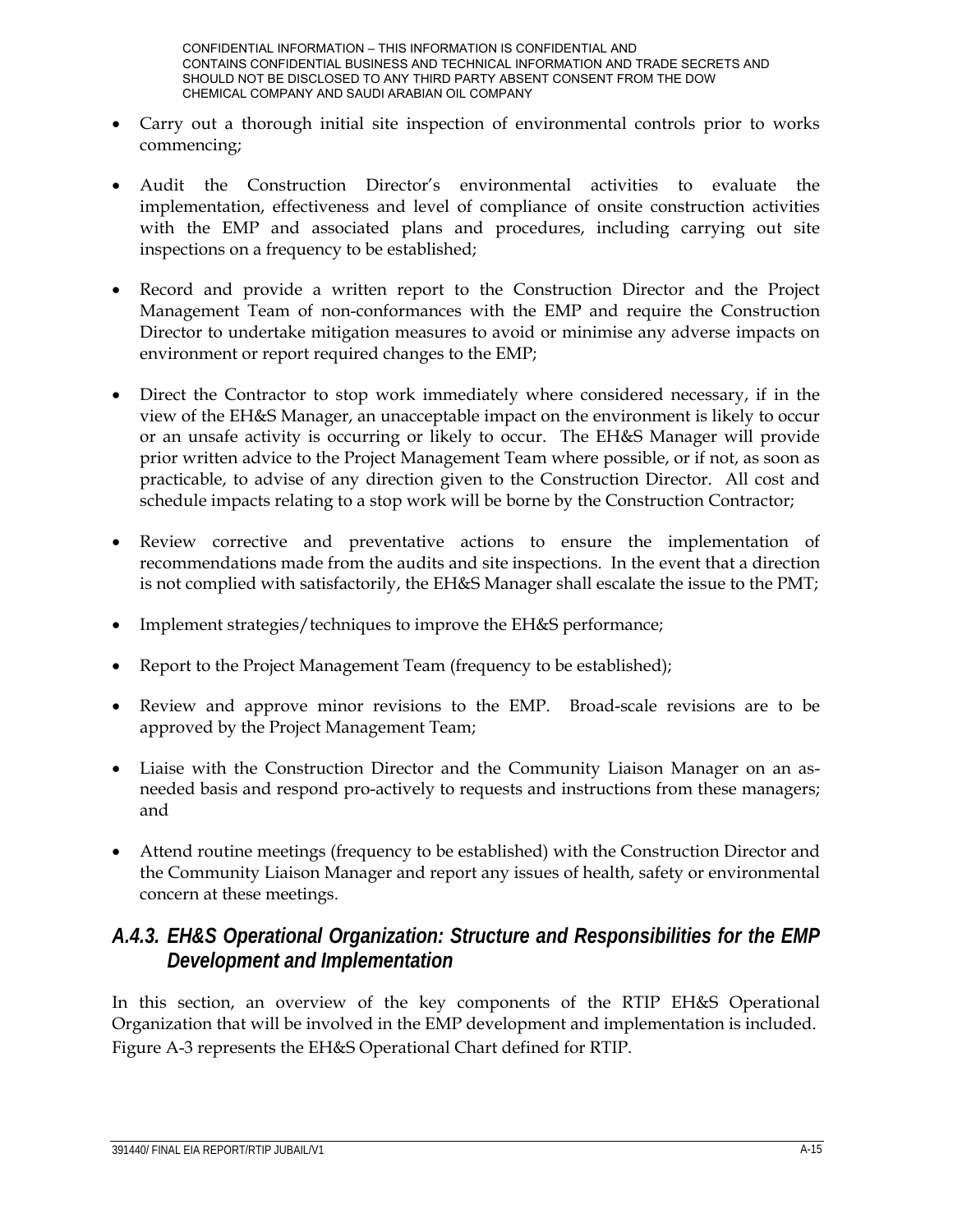The main responsibilities associated to the EMP are described below.



**Figure A-3 RTIP EH&S Operational Structure** 

## **A.4.3.1. EH&S Leader**

The EH&S Leader is responsible for the overall EH&S compliance and performance at the Site – implementing, improving and maintaining the EMS, administratively responsible for all EH&S personnel, accountable for establishing and leading achievement of all EH&S related compliance and performance goals. Therefore it is the ultimate responsible for the EMP development and implementation. The Environmental Manager will report to him in matters related to the EMP.

## **A.4.3.2. EH&S Element (Managers)**

EH&S Element Managers are responsible for the implementation of the EH&S management system within the assigned EH&S elements namely, Environmental, Health, Safety, etc. in order that business and site objectives are met and the license to operate is maintained. They will report to the EH&S Leader.

Managers shall equip their staff with the necessary training, competency levels and tools, to conduct their work in line with environmental requirements and regulations.

Various Managers will be involved in the development and implementation of the EMP. A summary of those element leaders is provided below: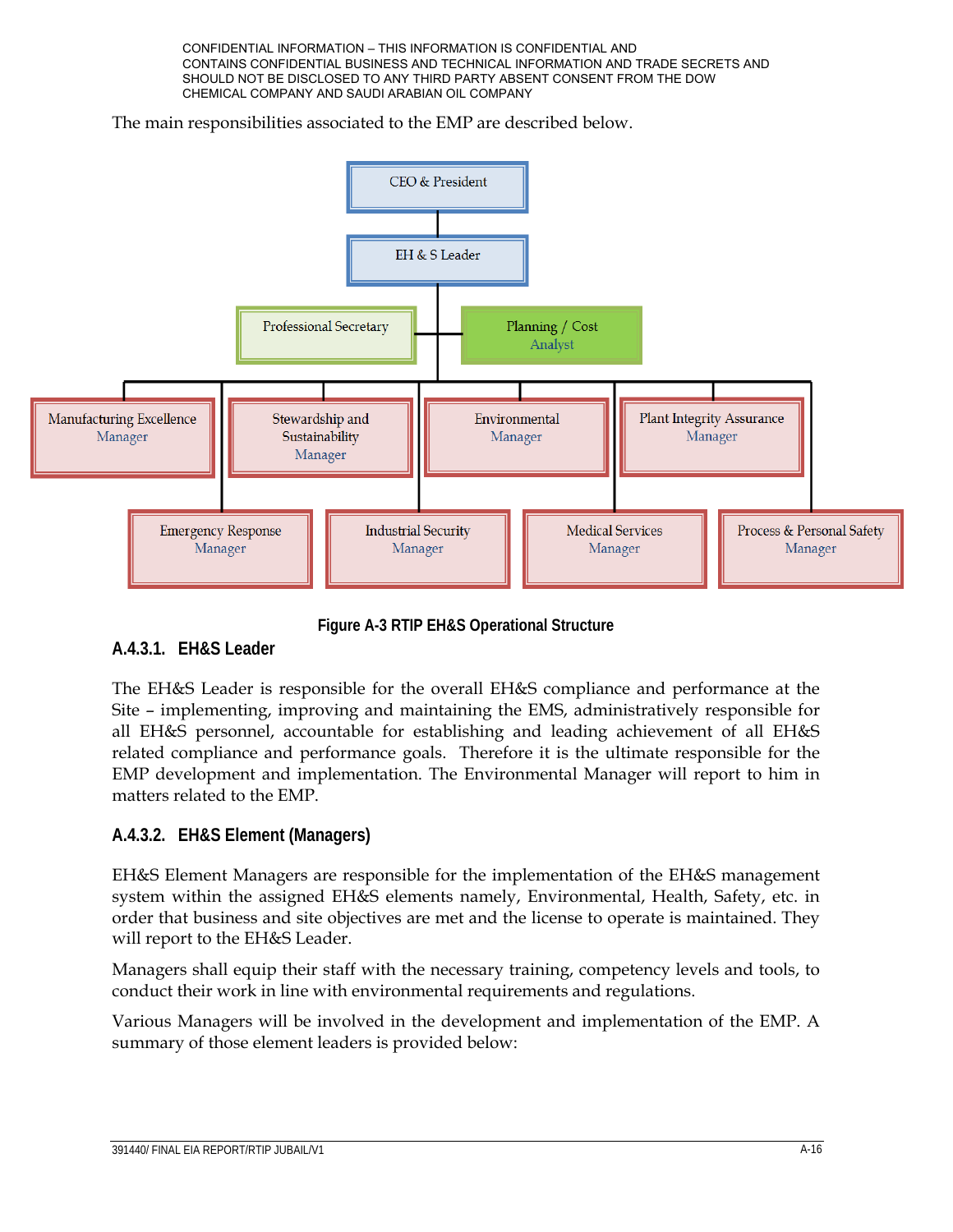### *Environmental Manager*

The Environmental Manager will be responsible for the selection and application of technology, management systems, and environmental risk assessment tools that will help ensure that the facility has no adverse environmental impact to the air, water, land or community. This position will also be responsible for maintaining the facility in full compliance with applicable environmental regulatory and company requirements.

He / She will be therefore be directly responsible for the development and implementation of the EMP and will be the contact point with the EH&S Leader in terms of issues related to the EMP.

For certain issues such as the emergency response plan or sustainability issues, the Environmental Manager will coordinate with other Element Managers and supervise their performance on issues relating to the EMP.

He / She will also coordinate with the Manufacturing EH&S Excellence Leaders in order to ensure that the EMP is correctly implemented in each of the units.

## *Manufacturing EH&S Excellence Manager*

The Manufacturing EH&S Excellence Manager will be responsible for the implementation of the EH&S management system (work processes, standard, procedures), and therefore, the EMP, in each processing unit within the facility in order to add value to the business by meeting business objectives and maintaining the license to operate. The Manager will work closely with Manufacturing Senior VP to ensure EH&S areas are adequately addressed. A team of Manufacturing EH&S Excellence Leaders, Specialists and Technicians will be designated for each Unit and will report to the Manufacturing EH&S Excellence Manager. Each Unit specific team will be responsible for their Unit's EH&S performance. They provide hands-on Environmental, Industrial Hygiene, Health & Safety and Reactive Chemicals program activities for a specific Unit.

## *Process and Personal Safety Manager*

Process and Personal Safety Manager will be responsible for the selection and application of technology, management systems, and hazard assessment tools that will enable the protection of people, property, and the environment by controlling the risks of unplanned events such as fires, explosions, reactive chemical incidents and chemical releases. This role has a corporate stewardship responsibility to assure that process safety technology, management systems and hazard assessment tools are appropriately applied in all the businesses that make up the RTIP facility.

## *The Stewardship and Sustainability Manager*

The Stewardship and Sustainability Manager will be responsible for liaison with the government regulatory authorities (e.g. Royal Commission) for timely approvals and compliance requirements, and to maintain a communication channel with the local community for EH&S aspects. The position will also be responsible for Product Stewardship, such as product-related compliance requirements and chemicals/product transportation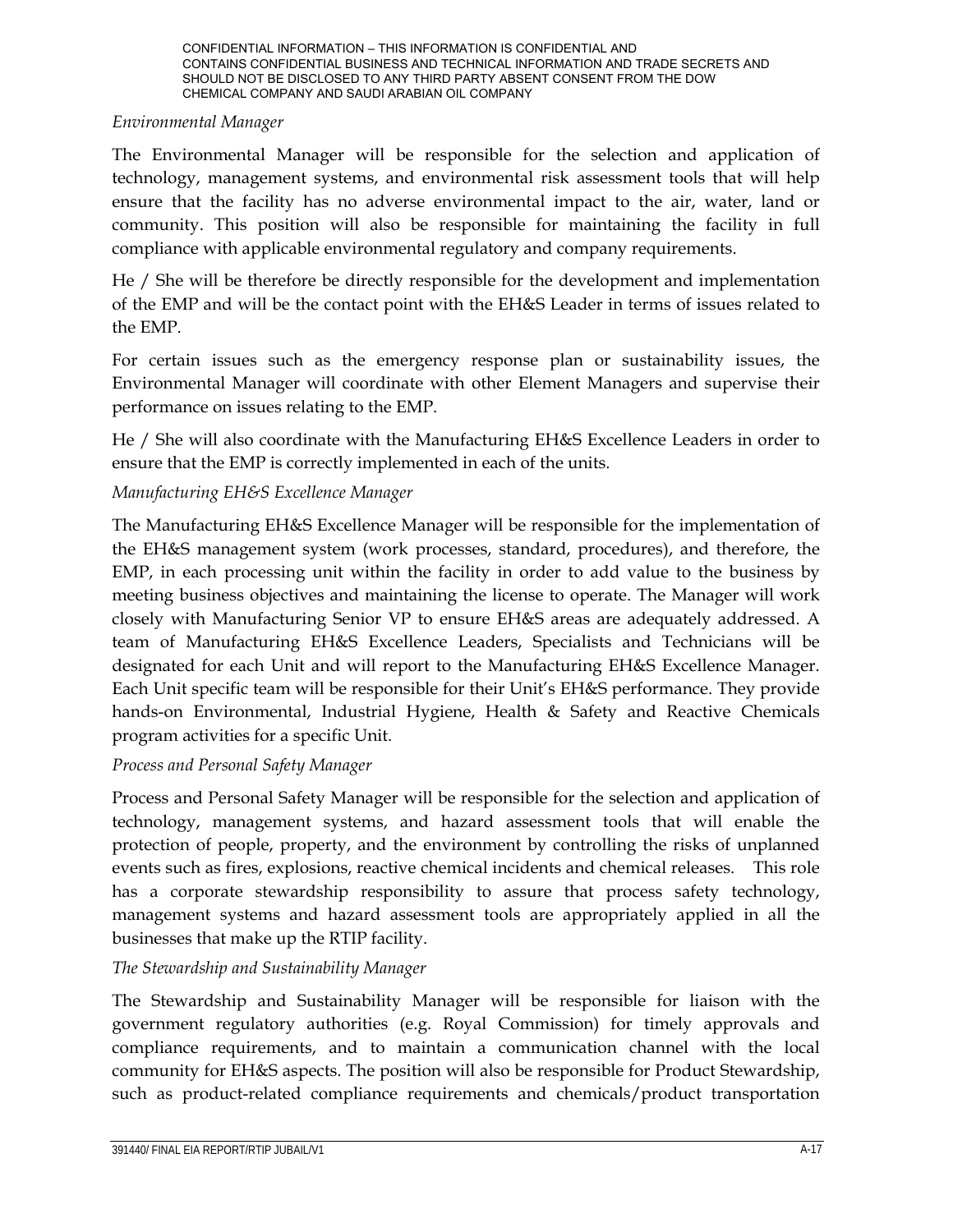safety. He / She will also be responsible to establish, implement and maintain Responsible Care® objectives, targets and programs, including maintaining effective communication with internal and external stakeholders; and recognizing the Responsible Care® performance of employees.

## *The Emergency Response Manager*

The Emergency Response Manager will be responsible to develop and maintain emergency response systems throughout the facility to respond to any emergency or crisis events to mitigate adverse impact to people and assets. The leader will also be responsible for developing response systems to maintain zero impact to the local community during cases of emergency.

## **A.5. Communication**

RTIP will develop a procedure to manage internal and external communications including regulatory reporting requirements. The procedure will ensure effective and timely communication of the EMS and EH&S related information within the RTIP facility and for managing relevant communication to and from external interested parties. All communications shall be documented.

Communication structure for the EMP, covering all the project phases, will be established in further phases of RTIP and will follow the above mentioned procedure. It must be noted that among the key contacts to define would be first aid teams, fire fighting teams, ambulances, hospitals, fires stations and police (contact details, indication of the circumstances under which each contact should be initiated., etc).

The procedure's scope will cover:

- Internal EH&S communication within RTIP and internal stakeholders;
- External communication between RTIP and external stakeholders, parent companies, government/ regulatory authorities and public/local community entities;
- Internal EH&S communications shall be implemented to ensure those personnel at each relevant level and functions are aware of the following:
	- The EH&S Management System;
	- The importance of conformance with the EH&S policies, procedures, and system;
	- The potential consequences of system non-conformances;
	- Individual roles and responsibilities in achieving conformance with procedures, including emergency preparedness and response;
	- The significant EH&S aspects associated with work activities and the benefits of improved personal performance;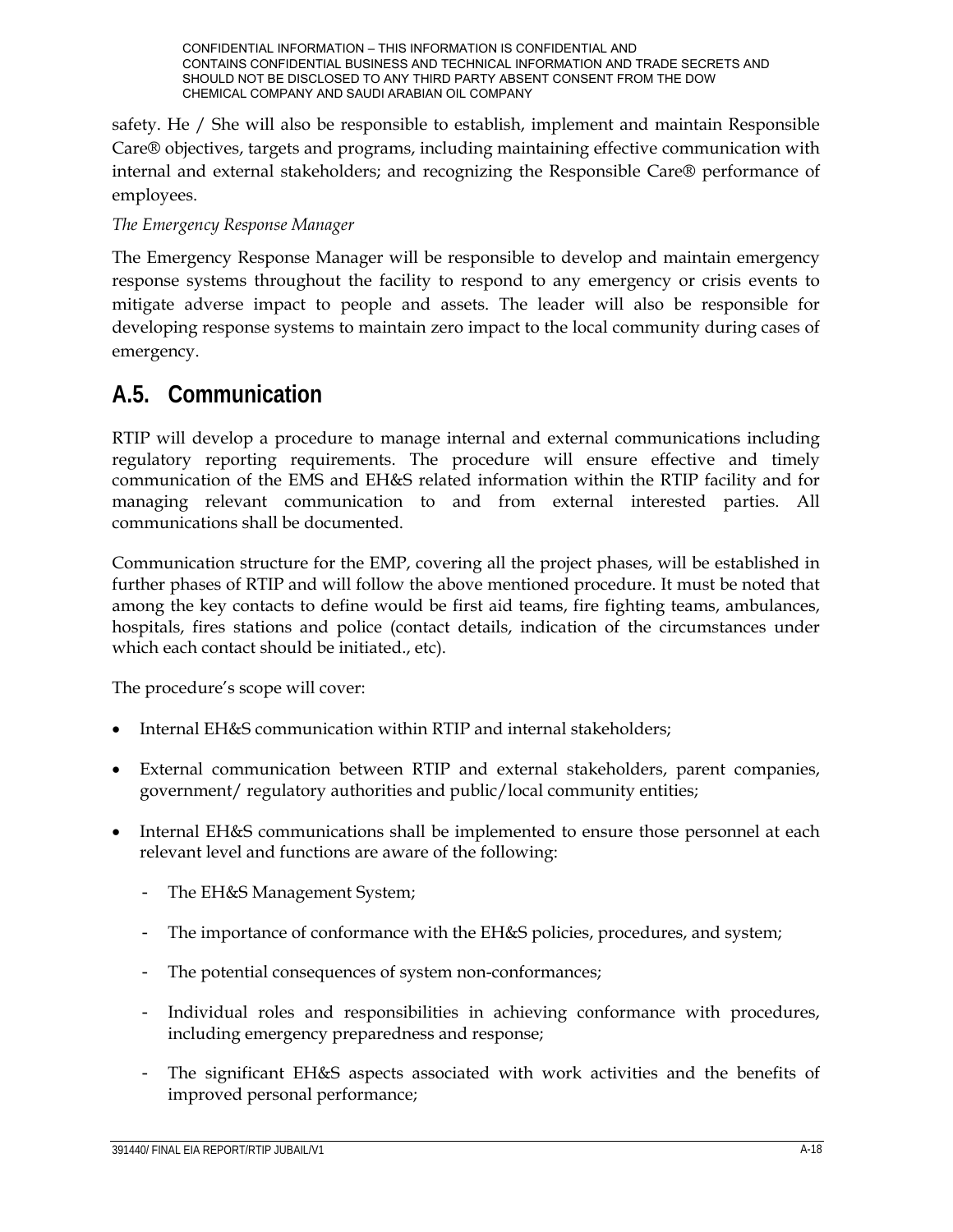- Changes to legal and other requirements on employees, related to EH&S elements; and
- Involvement, development and implementation of Responsible Care® programs for employees.

English will be considered as the official language for the RTIP facility. RTIP personnel will be proficient in English to ensure adequate communication and personal safety.

During operations, external communications concerning the EH&S aspects of the facility should be directed to the Stewardship and Sustainability Manager or his/her designees. All formal responses to inquiries from stakeholders and regulatory agencies shall be the responsibility of the Stewardship and Sustainability Manager. The Procedure for Emergency Preparedness and Response shall be implemented when community concerns are related to an EH&S emergency. The Stewardship and Sustainability Manager, or his/her designee, is responsible for determining the need for and preparation of any notification to regulatory agencies on an as needed basis. Regarding external communications during operations, the procedure will be publicly available and will include methods to (i) receive and register relevant external communications; (ii) screen and assess the issues raised by the communication and determine how to address them; (iii) develop and implement procedures and timelines for providing responses; and (iv)track and document response, if any. Further information on external communication is provided in the Stakeholder Plan (Appendix F).

## **A.6. Mitigation Measures Management- Environmental Action Plans**

Mitigation measures (including measures to prevent, mitigate and compensate impacts) have been discussed in Sections 12 to 19 and summarized in Section 21 (Table 21.1) of the EIA, and in Table A-2 of this EMP. The mitigation measures have been proposed following the hierarchy criteria by which measures to avoid impacts have been favoured over minimization, or compensation/off-set, wherever technically and financially feasible. Monitoring activities proposed to control those mitigation measures are summarized in section 22 of the EIA and in Table A-2 of this EMP.

As the Project proceeds through detailed design and a clearer indication of the environmental management challenges for the construction and operation phases develops, described control measures will be modified and updated accordingly.

It is essential that prior to the commencement of the construction and operation phases, the Construction and Operation Managers ensure that all subcontractors are aware of their environmental management responsibilities. All subcontractors must also ensure that personnel responsible for implementing environmental control measures are aware of their designated tasks.

In order to avoid impacts and risks associated with certain activities, such as waste management, water discharge... action plans will be developed (waste management plan, spill prevention and containment plan...). Those action plans are considered in the impact assessment sections (Sections 12 to 19) and in Table A-2. Additionally, as well as the mitigation measures described in the Environmental Impact Assessment (CH2M HILL, 2011),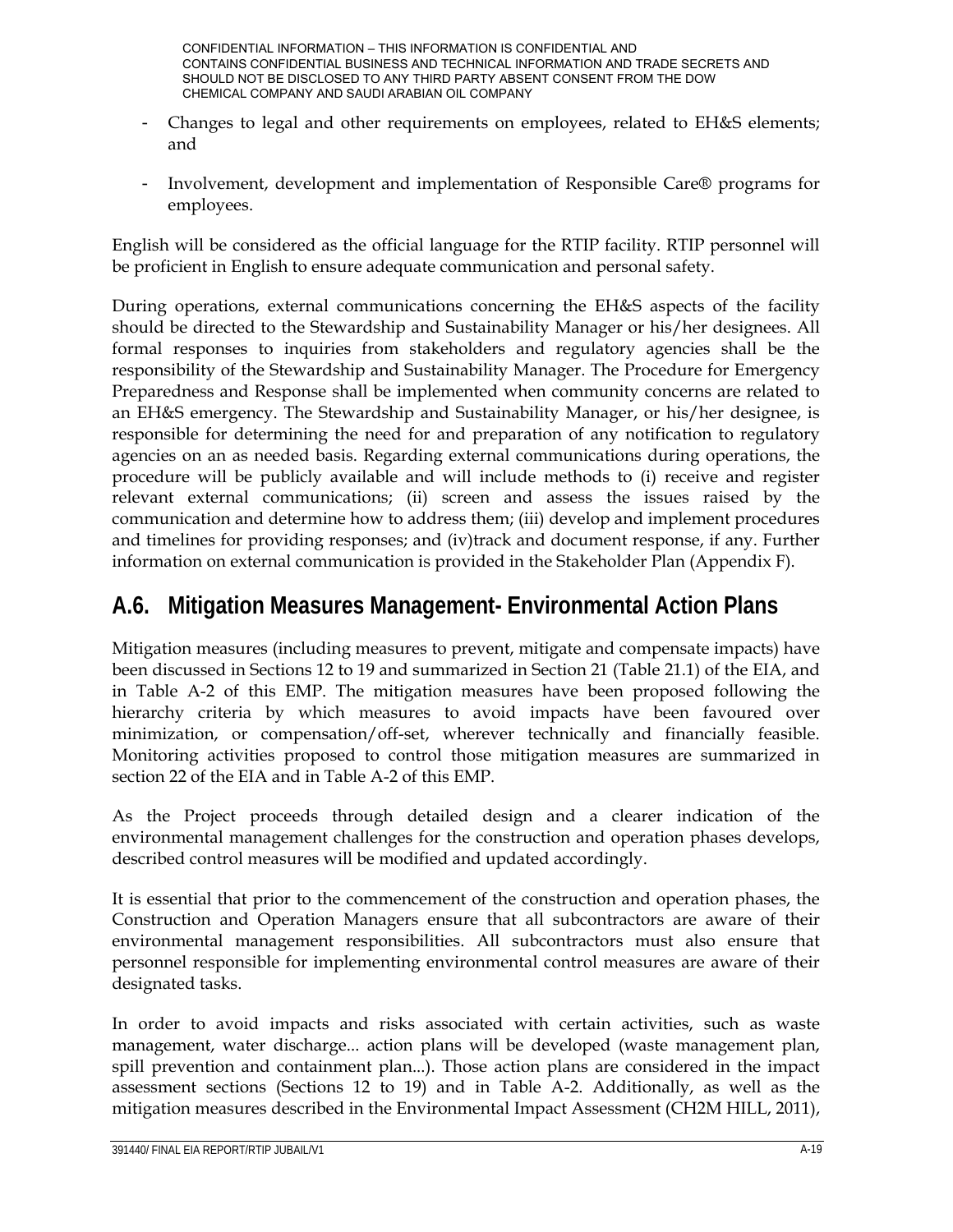all good practices as recommended in Section 24-Sustainable Development Assessment should be implemented.

## *A.6.1. Summary of Environmental Impacts and Management Process*

Table A-2 includes a summary of the mitigation and monitoring measures defined for each identified impact. For each mitigation measure, the priority of implementation has been defined as per the following characterization:

- Low: recommended measures to mitigate impacts of low significance;
- Medium: measures to implement to mitigate impacts of medium significance;
- High: measures to implement to mitigate impacts of high significance;

For each monitoring measure, timing/frequency and responsibility for implementation is included.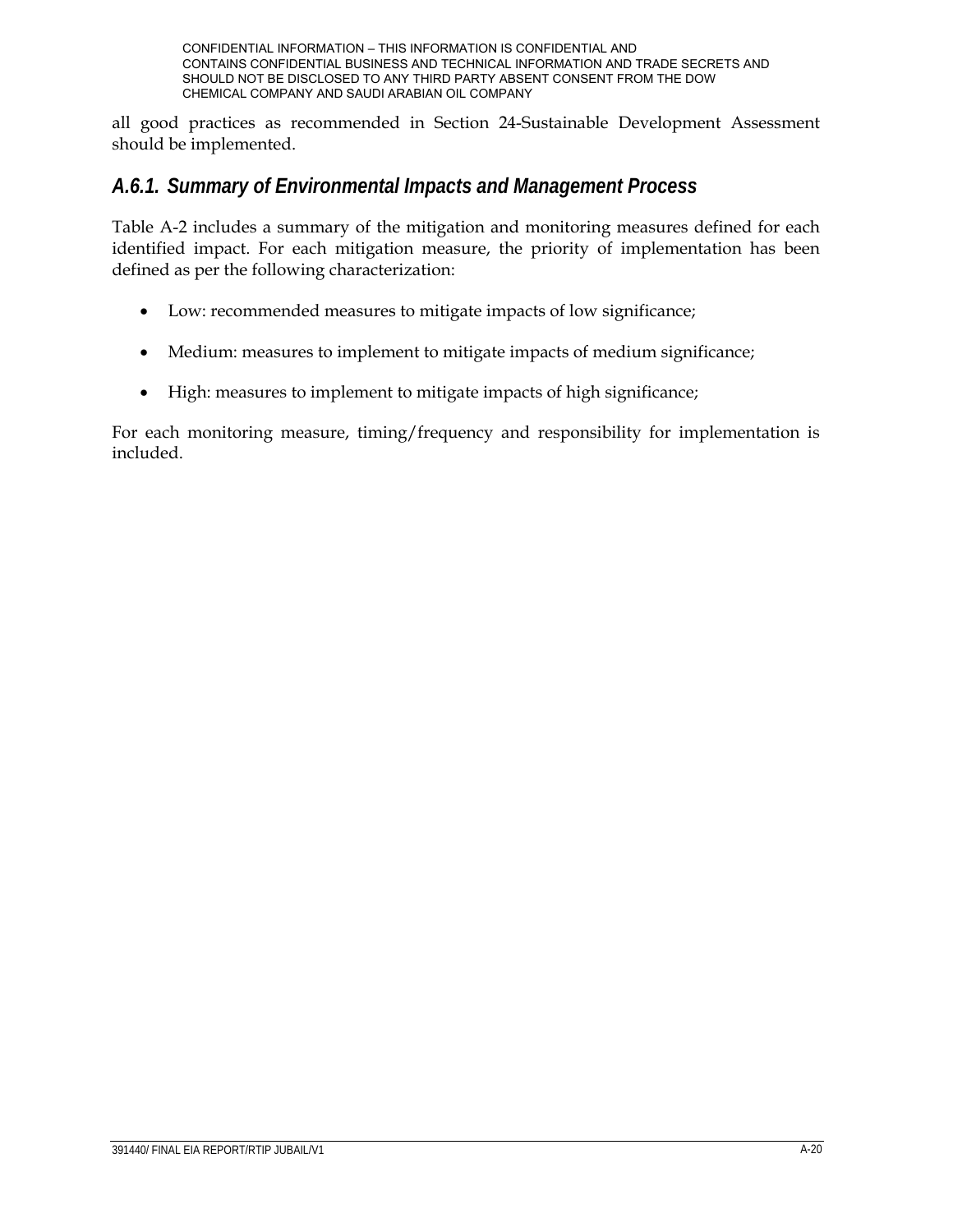|             | Table A-2 Summary of Environmental Impacts & Management Process |                                                                                                                                                                                                                                                                                                                                                                                         |                                                                                                                |                                                                                                                                                                 |                                                        |                       |  |  |
|-------------|-----------------------------------------------------------------|-----------------------------------------------------------------------------------------------------------------------------------------------------------------------------------------------------------------------------------------------------------------------------------------------------------------------------------------------------------------------------------------|----------------------------------------------------------------------------------------------------------------|-----------------------------------------------------------------------------------------------------------------------------------------------------------------|--------------------------------------------------------|-----------------------|--|--|
| Item<br>No. | Potential<br>Impact                                             | <b>Potential Mitigation Measures</b><br>and/or Recommendations                                                                                                                                                                                                                                                                                                                          | Priority<br>Level                                                                                              | <b>Monitoring Measure</b>                                                                                                                                       | Timing/<br>Frequency                                   | Responsibility        |  |  |
|             |                                                                 |                                                                                                                                                                                                                                                                                                                                                                                         | <b>Air Quality &amp; Meteorology</b>                                                                           |                                                                                                                                                                 |                                                        |                       |  |  |
| A1          | Dust emissions<br>during<br>construction<br>activities          | Covers and water suppression;<br>$\bullet$<br>Increased moisture content for open<br>material storage piles;<br>Each EPC contractor to develop and<br>$\bullet$<br>submit a dust control plan, an Air<br>Quality Management Plan and<br>Emissions Monitoring/Testing Plan.<br>Follow guidance on fugitive sources<br>$\bullet$<br>as per World Bank Group EHS<br>Guidance, p. 8 (2007). | High (close<br>to RTIP)<br>Low<br>(Outside the<br>industrial<br>city)                                          | Routine visual assessment of<br>dust during initial site<br>preparation work and<br>periodically thereafter,<br>depending on the nature of the<br>work activity | Continuous                                             | <b>EPC</b> Contractor |  |  |
| A2          | Exhaust<br>emissions from<br>vehicle<br>movements               | Specify use of modern properly<br>$\bullet$<br>maintained vehicles.<br>Follow guidance on mobile sources -<br>$\bullet$<br>land based as per World Bank<br>Group EHS Guidance, p. 9 (2007).                                                                                                                                                                                             | High (close<br>to the RTIP<br>complex and<br>industrial<br>city)<br>Low<br>(Outside the<br>industrial<br>city) | Routine vehicle maintenance<br>and check of vehicle's<br>inspection records                                                                                     | Continuous and<br>upon<br>manufacturers<br>indications | <b>EPC</b> Contractor |  |  |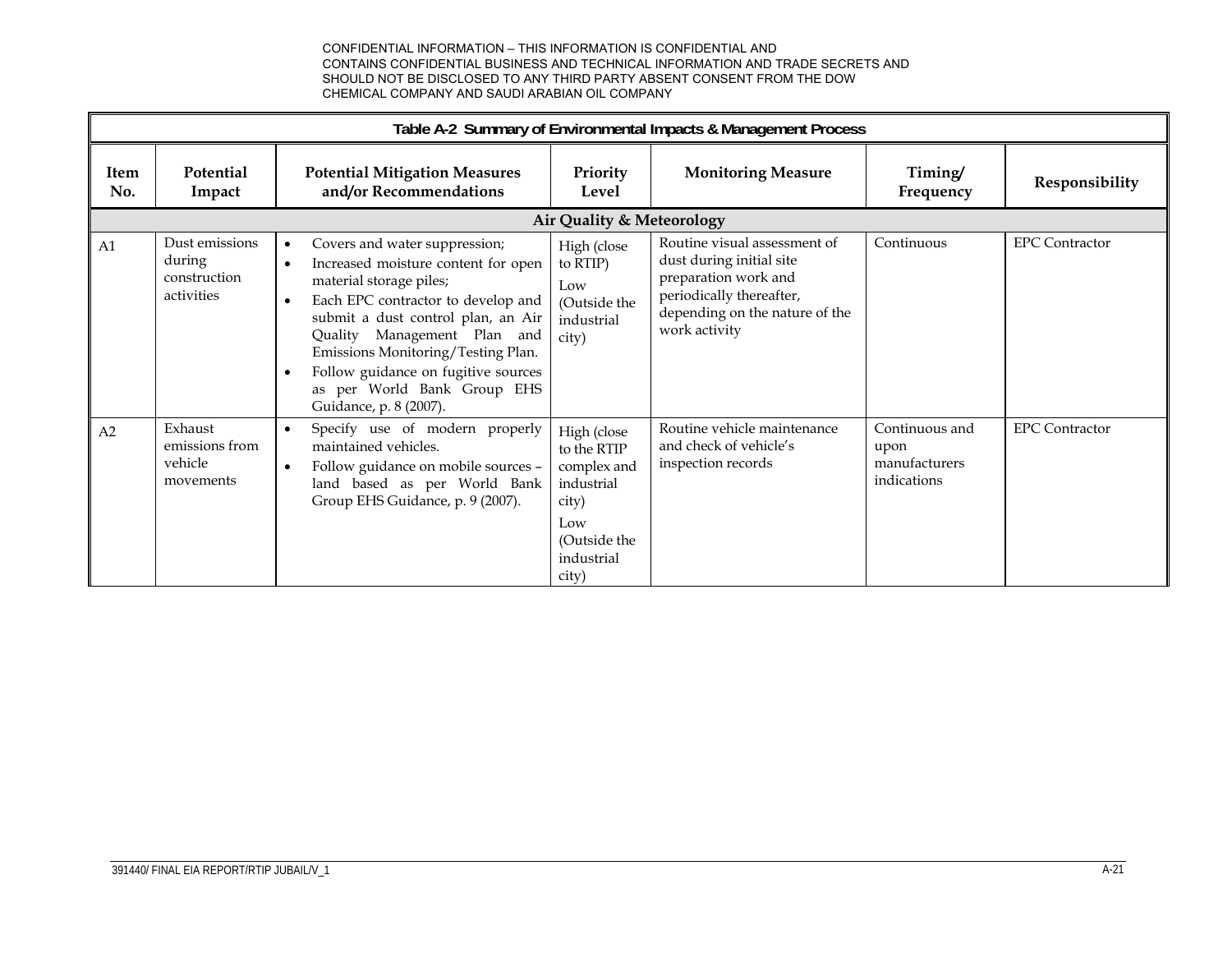|                | Table A-2 Summary of Environmental Impacts & Management Process |                                                                                                                                                                                                                                                                                                                                                                                                                                                                                                                                                                                                                  |                   |                                                                                                                                                                                                                                                                                                                                                                                                                                                                                                                                                                                                             |                           |                                                                                                            |  |
|----------------|-----------------------------------------------------------------|------------------------------------------------------------------------------------------------------------------------------------------------------------------------------------------------------------------------------------------------------------------------------------------------------------------------------------------------------------------------------------------------------------------------------------------------------------------------------------------------------------------------------------------------------------------------------------------------------------------|-------------------|-------------------------------------------------------------------------------------------------------------------------------------------------------------------------------------------------------------------------------------------------------------------------------------------------------------------------------------------------------------------------------------------------------------------------------------------------------------------------------------------------------------------------------------------------------------------------------------------------------------|---------------------------|------------------------------------------------------------------------------------------------------------|--|
| Item<br>No.    | Potential<br>Impact                                             | <b>Potential Mitigation Measures</b><br>and/or Recommendations                                                                                                                                                                                                                                                                                                                                                                                                                                                                                                                                                   | Priority<br>Level | <b>Monitoring Measure</b>                                                                                                                                                                                                                                                                                                                                                                                                                                                                                                                                                                                   | Timing/<br>Frequency      | Responsibility                                                                                             |  |
| A <sub>3</sub> | $NOX$ emissions<br>from major<br>combustion<br>sources          | Reduction of process<br>heater<br>$NO_{x}$<br>emissions by means of:<br>Use of Low $NOx$ burners (LNBs) for<br>$\bullet$<br>steam boilers and mixed feed<br>cracking unit ethylene furnaces, to<br>minimise the $NOx$ formation via<br>of enhanced combustion<br>means<br>combustion<br>such<br>designs<br>as<br>temperature reduction and reducing<br>oxygen concentration;<br>Use of Selective Catalytic Reduction<br>$\bullet$<br>(SCR) for steam boilers, thermal<br>treatment units, and Nitric Acid Unit<br>to reduce NO <sub>x</sub> emissions that have<br>been formed during the combustion<br>process. | Low               | Stack emission testing to be<br>undertaken in accordance<br>with RCER 2010<br>requirements.<br>According to the RCER<br>2.<br>2010, the following sources<br>should install continuous<br>emissions monitoring<br>systems for the following<br>parameters:<br><b>Combustion Devices</b><br>>73 MW heat input<br>capacity: Opacity <sup>(1)</sup> ,<br>$SO_2(1)$ , and $NO_X(2)$<br><b>Thermal Treatment</b><br>Unit: CO downstream<br>of combustion zone,<br>Combustion<br>temperature, Waste<br>feed rate, NO <sub>x</sub> , SO <sub>2</sub> ,<br>HCl, PM and Oxygen<br>Nitric Acid Plant: NO <sub>x</sub> | As stipulated by<br>RCER. | Project EH&S Lead &<br>JMP EH&S Manager<br>during project stage<br>EH&S Lead during the<br>operation stage |  |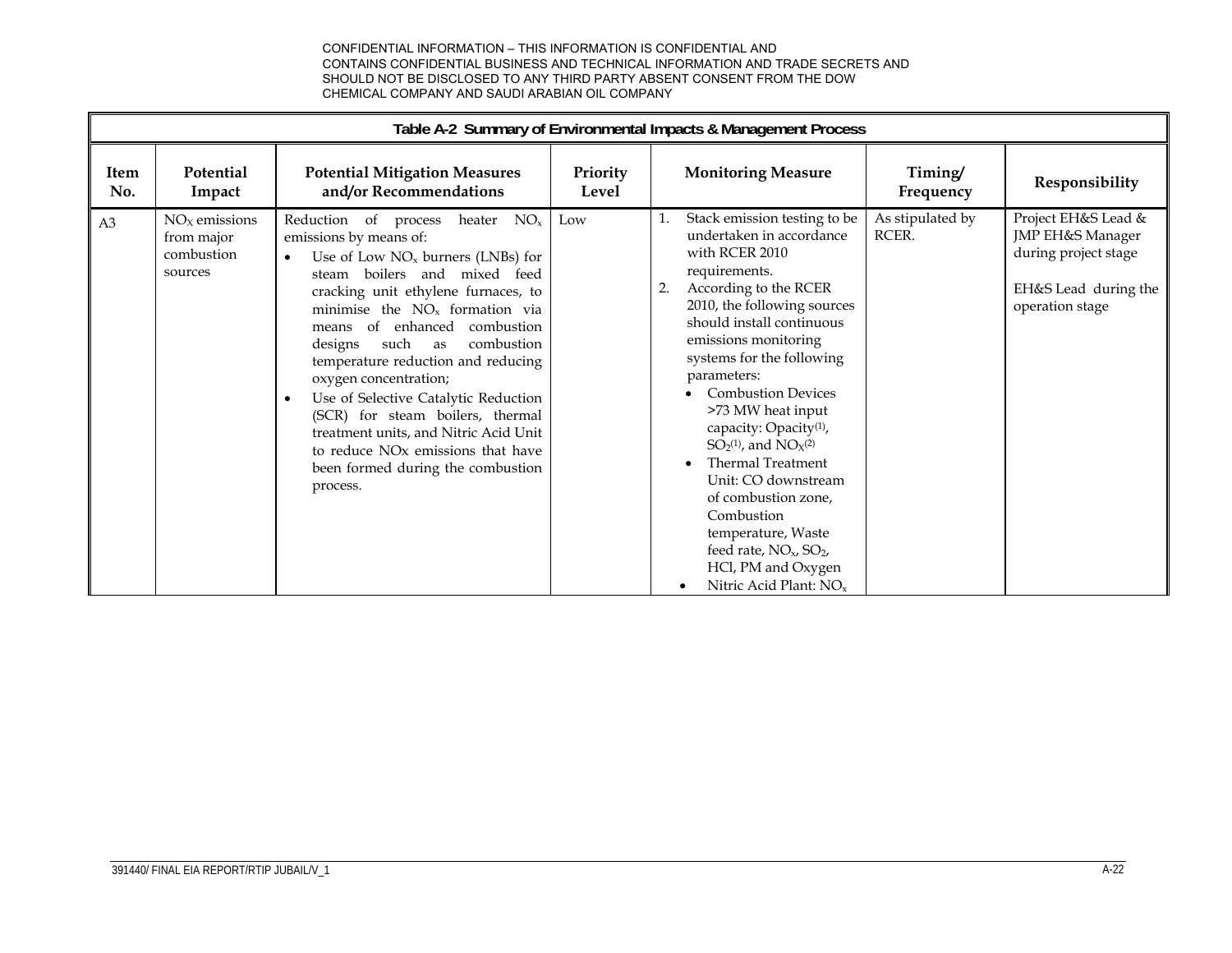|                        | Table A-2 Summary of Environmental Impacts & Management Process |                                                                |                   |                                                                                                                                                                                                                                                                                                                                                                                                                                                              |                      |                |
|------------------------|-----------------------------------------------------------------|----------------------------------------------------------------|-------------------|--------------------------------------------------------------------------------------------------------------------------------------------------------------------------------------------------------------------------------------------------------------------------------------------------------------------------------------------------------------------------------------------------------------------------------------------------------------|----------------------|----------------|
| Item<br>No.            | Potential<br>Impact                                             | <b>Potential Mitigation Measures</b><br>and/or Recommendations | Priority<br>Level | <b>Monitoring Measure</b>                                                                                                                                                                                                                                                                                                                                                                                                                                    | Timing/<br>Frequency | Responsibility |
| A <sub>3</sub><br>Cont |                                                                 |                                                                |                   | <b>Fugitive Emissions</b><br>3.<br>Monitoring Requirements:<br>LDAR program to be<br>implemented in<br>accordance with the RCER.<br>All components in VOC or<br>HAP component should be<br>monitored as follows<br>depending on the vapour<br>pressure:<br>Vapour Pressure @ 20C<br>$(psia) > 0.147$ ,<br>monitoring method:<br>USEPA CFR 40 Part 60<br>App A Method 21<br>Vp< 0.147, Physical /<br>Visual Inspection<br>Vp< 0.04, No inspection<br>required |                      |                |

*Notes:* 

*1.Combustion sources that burn natural gas or hydrogen ONLY shall be exempt from the continuous emission monitoring requirements for opacity and SO2.* 

*2.If the operator of the facility demonstrates during a performance test and subsequent point source monitoring tests that the emissions of NO<sub>x</sub> are consistently less than 70% of the applicable standard or less than 43 ng*/*J for facilities constructed after 1<sup>st</sup> September 2005, then the source is exempt from the requirement for continuous emission monitoring of NO<sub>x</sub>. Demonstration of consistent compliance will require one of the following number consecutive spot sampling tests:* 

*2 results < 50% standard* 

- $\bullet$ *3 results < 60% standard*
- $\bullet$ *4 results < 70% standard*

 $\bullet$ *30 days < 70% standard using portable continuous emission monitor* 

*All spot sampling tests shall be separated by at least 3 months and completed within 2 years.*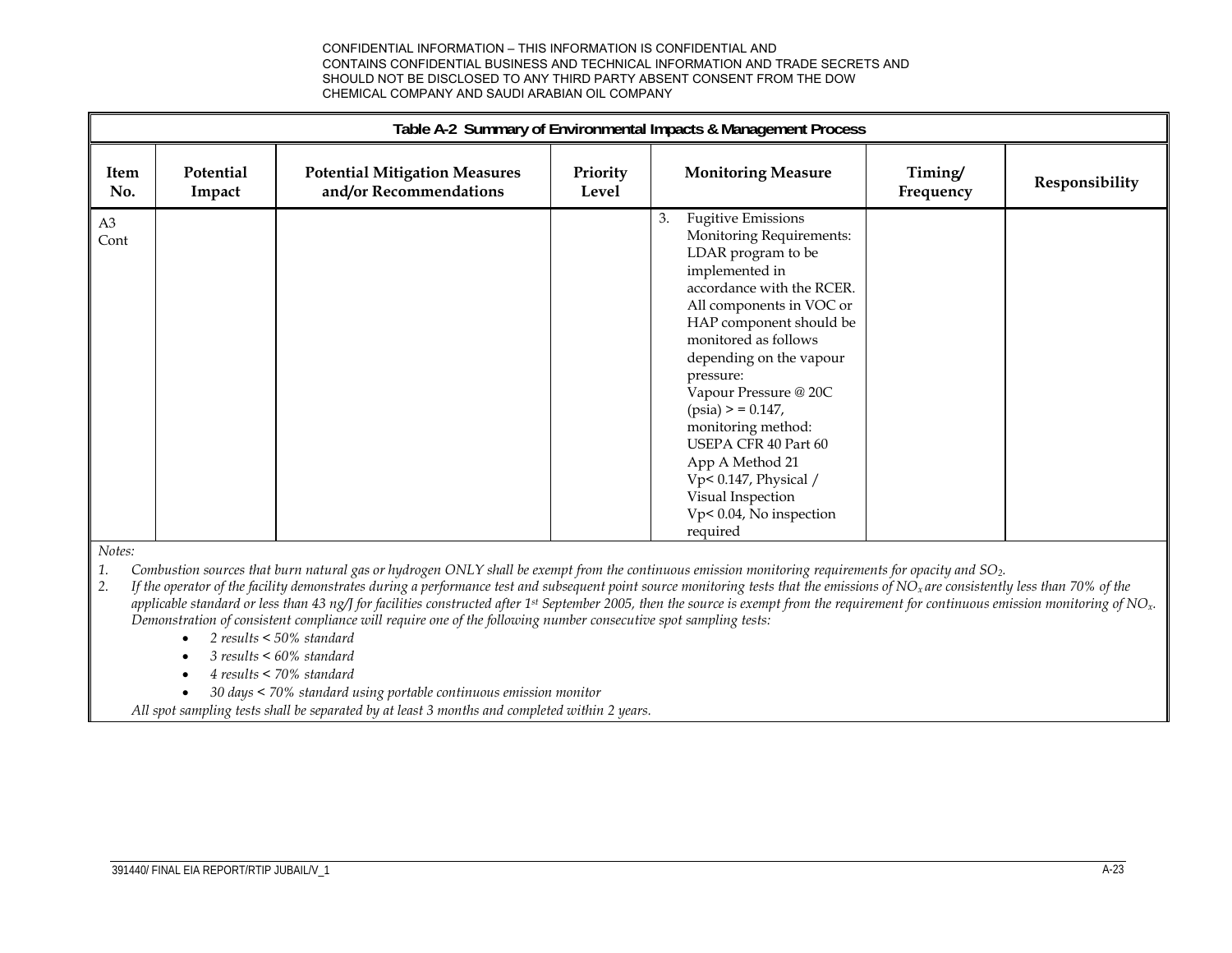|                | Table A-2 Summary of Environmental Impacts & Management Process  |                                                                                                                                                                                                                                                                                                                                                                                                                                                                                                                                                                                                                                                                             |                                                                                                                                                            |                           |                      |                  |
|----------------|------------------------------------------------------------------|-----------------------------------------------------------------------------------------------------------------------------------------------------------------------------------------------------------------------------------------------------------------------------------------------------------------------------------------------------------------------------------------------------------------------------------------------------------------------------------------------------------------------------------------------------------------------------------------------------------------------------------------------------------------------------|------------------------------------------------------------------------------------------------------------------------------------------------------------|---------------------------|----------------------|------------------|
| Item<br>No.    | Potential<br>Impact                                              | <b>Potential Mitigation Measures</b><br>and/or Recommendations                                                                                                                                                                                                                                                                                                                                                                                                                                                                                                                                                                                                              | Priority<br>Level                                                                                                                                          | <b>Monitoring Measure</b> | Timing/<br>Frequency | Responsibility   |
| A4             | SO <sub>2</sub> emissions<br>from major<br>combustion<br>sources | The project design includes use of<br>Flue Gas Desulphurization (FGD)<br>systems to treat the boiler flue gas as<br>it is a well established technology<br>and has a high SO <sub>2</sub> removal rate (up<br>to 95% removal)                                                                                                                                                                                                                                                                                                                                                                                                                                               | Low                                                                                                                                                        | As per impact A3          | As per impact A3     | As per impact A3 |
| A <sub>5</sub> | CO emissions<br>from major<br>combustion<br>sources              | design<br>includes<br>The<br>project<br>$\bullet$<br>complete<br>techniques<br>such as<br>combustion via furnace design,<br>monitoring, process control, and<br>maintenance to ensure complete<br>combustion from the boilers;<br>Application of design operating<br>$\bullet$<br>temperature of 1100°C with more<br>than 2 seconds of residence time for<br>Thermal Treatment Units (TTU) at<br>normal operating conditions                                                                                                                                                                                                                                                | Low                                                                                                                                                        | As per impact A3          | As per impact A3     | As per impact A3 |
| A <sub>6</sub> | $PM_{10}$ emissions<br>from RTIP<br>complex                      | Design includes use of FGD to treat<br>$\bullet$<br>the boiler flue gas;<br>Excluding liquid wastes in the TTUs<br>$\bullet$<br>from manufacturing units that<br>inorganic<br>chemical<br>contain<br>constituents that could produce PM;<br>Gaseous emission control devices<br>used for the TTUs such as water<br>spray quench, HCl water absorber<br>tower, and caustic scrubber also<br>contribute to PM reduction;<br>During loading/unloading activities<br>and/or during storing of raw<br>materials, the project will apply<br>measures such as closed hanger,<br>shield spraying system etc., to avoid<br>dust emissions from the sources<br>with RC prior approval | High (note<br>that<br>contribution<br>of RTIP is<br>well below<br>the RCJY<br>standard but<br>the high<br>baseline<br>makes the<br>priority level<br>high) | As per impact A3          | As per impact A3     | As per impact A3 |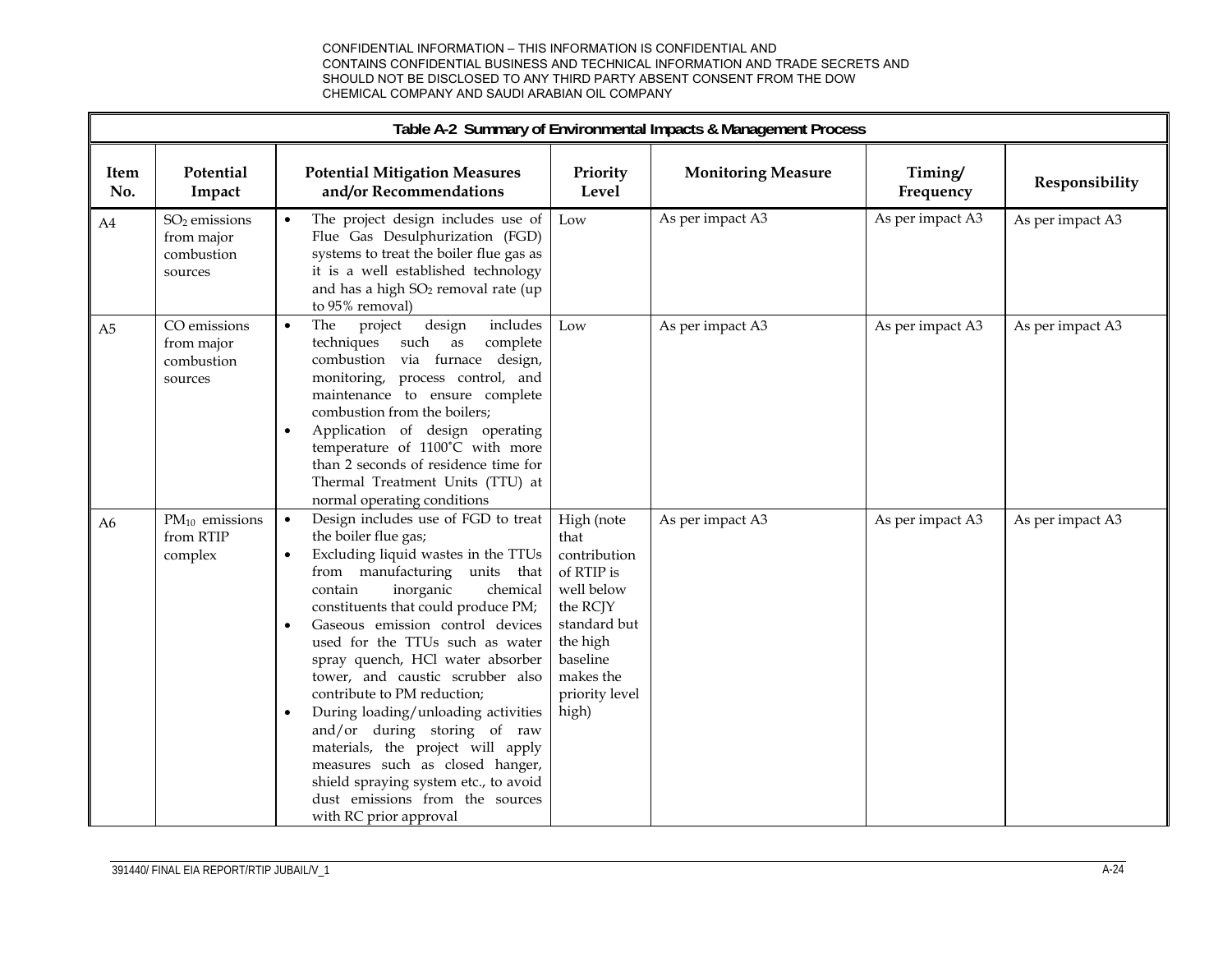| Table A-2 Summary of Environmental Impacts & Management Process |                                           |                                                                |                                                                                                                                                            |                           |                      |                  |  |  |
|-----------------------------------------------------------------|-------------------------------------------|----------------------------------------------------------------|------------------------------------------------------------------------------------------------------------------------------------------------------------|---------------------------|----------------------|------------------|--|--|
| Item<br>No.                                                     | Potential<br>Impact                       | <b>Potential Mitigation Measures</b><br>and/or Recommendations | Priority<br>Level                                                                                                                                          | <b>Monitoring Measure</b> | Timing/<br>Frequency | Responsibility   |  |  |
| A7                                                              | $PM2.5$ emissions<br>from RTIP<br>complex | As per Impact A6                                               | High (note<br>that<br>contribution<br>of RTIP is<br>well below<br>the RCJY<br>standard but<br>the high<br>baseline<br>makes the<br>priority level<br>high) | As per impact A3          | As per impact A3     | As per impact A3 |  |  |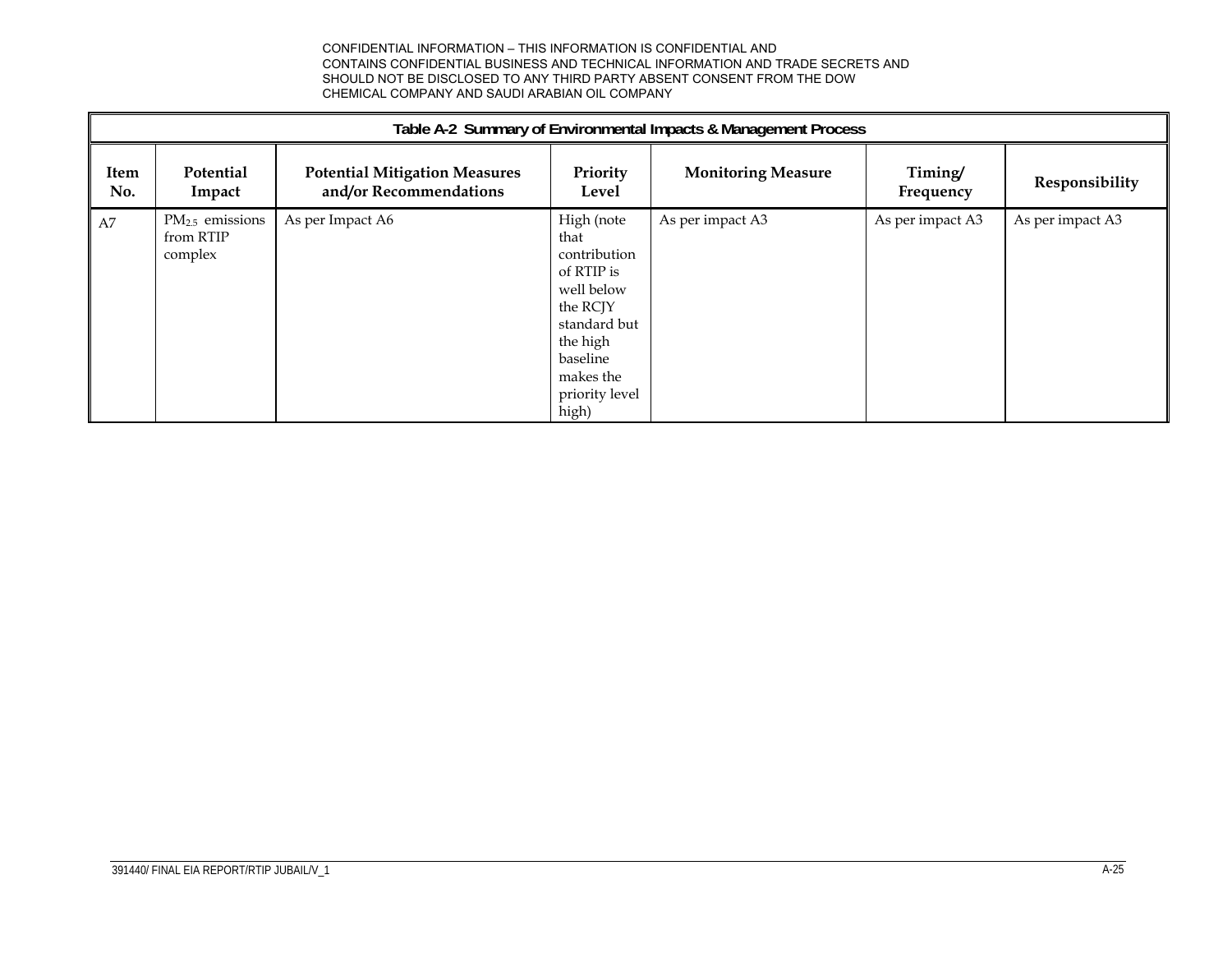|                | Table A-2 Summary of Environmental Impacts & Management Process |                                                                                                                                                                                                                                                                                                                                                                                                                                                                                                                                                                                                                                                                                                                                                                                                                                                                                                      |                                                                              |                           |                      |                  |  |
|----------------|-----------------------------------------------------------------|------------------------------------------------------------------------------------------------------------------------------------------------------------------------------------------------------------------------------------------------------------------------------------------------------------------------------------------------------------------------------------------------------------------------------------------------------------------------------------------------------------------------------------------------------------------------------------------------------------------------------------------------------------------------------------------------------------------------------------------------------------------------------------------------------------------------------------------------------------------------------------------------------|------------------------------------------------------------------------------|---------------------------|----------------------|------------------|--|
| Item<br>No.    | Potential<br>Impact                                             | <b>Potential Mitigation Measures</b><br>and/or Recommendations                                                                                                                                                                                                                                                                                                                                                                                                                                                                                                                                                                                                                                                                                                                                                                                                                                       | Priority<br>Level                                                            | <b>Monitoring Measure</b> | Timing/<br>Frequency | Responsibility   |  |
| A <sub>8</sub> | Benzene<br>emissions from<br>point and<br>fugitive sources      | Loading or discharging of aromatics<br>$\bullet$<br>(or aromatics-rich streams) from<br>road tankers, rail tankers, ships and<br>barges should be provided with a<br>closed vent systems will be<br>connected to a flare system;<br>All equipment and piping systems<br>should be designed to ensure a high<br>level of containment and to<br>minimise fugitive emissions. This<br>involves seal-less or double/tandem<br>sealed machinery, low loss valve<br>packing, use of spiral wound<br>jointing materials, and minimum use<br>of flange connections. Equipment<br>that handles benzene shall be<br>designed to limit the exposure risk<br>to an acceptable level;<br>Fugitive emissions from piping and<br>$\bullet$<br>equipment will be mitigated by<br>using LDAR and<br>monitoring<br>program as required by RCER 2010.<br>Tankage of benzene will be a fixed<br>roof with a flare system | Medium<br>close to RTIP<br>site and low<br>outside the<br>industrial<br>city | As per impact A3          | As per impact A3     | As per impact A3 |  |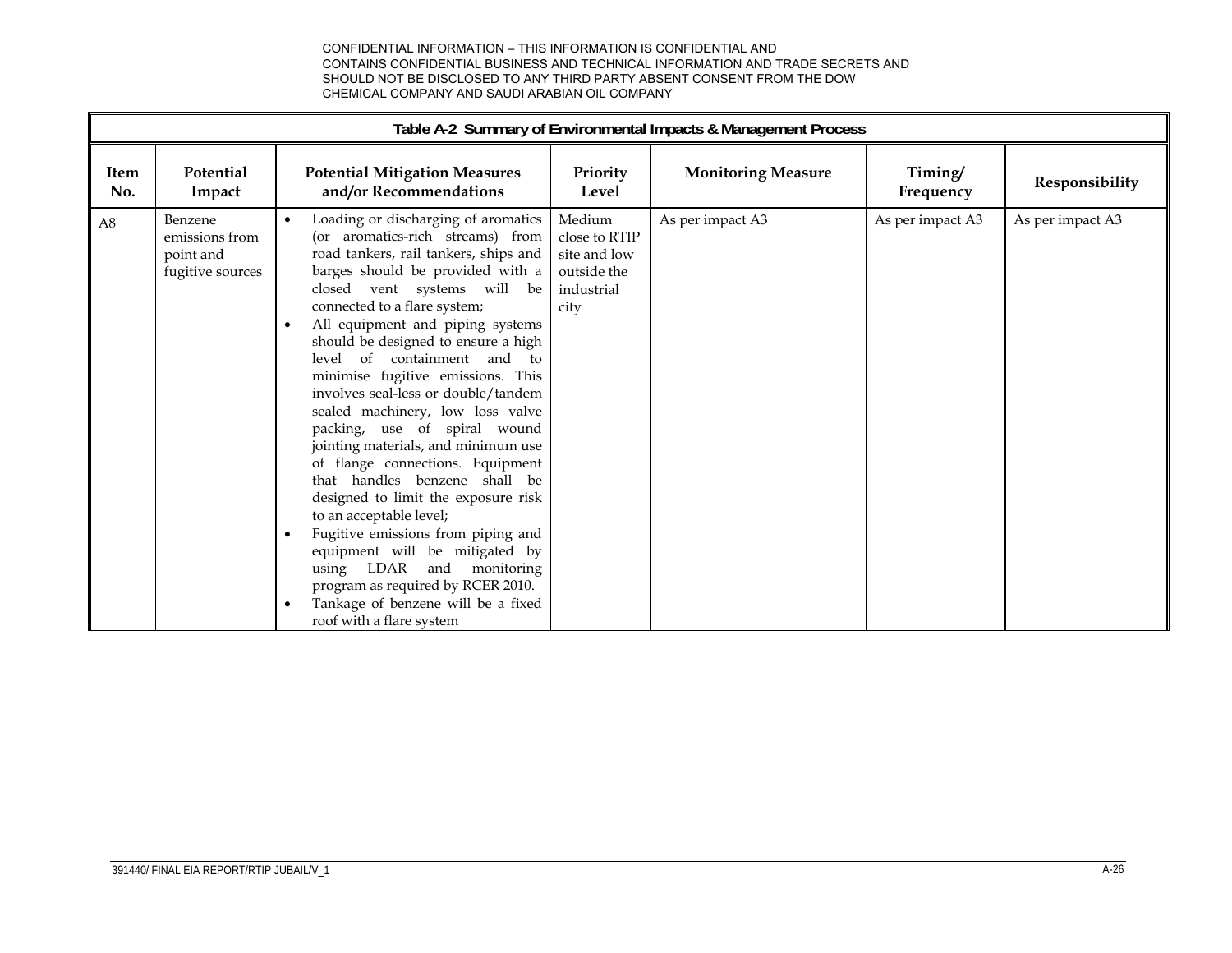|                | Table A-2 Summary of Environmental Impacts & Management Process |                                                                                                                                                                                                                                                                                                                                                                                                                                                                                                                                                                                                                                                                                                                                                                                                                                             |                   |                           |                      |                  |  |  |
|----------------|-----------------------------------------------------------------|---------------------------------------------------------------------------------------------------------------------------------------------------------------------------------------------------------------------------------------------------------------------------------------------------------------------------------------------------------------------------------------------------------------------------------------------------------------------------------------------------------------------------------------------------------------------------------------------------------------------------------------------------------------------------------------------------------------------------------------------------------------------------------------------------------------------------------------------|-------------------|---------------------------|----------------------|------------------|--|--|
| Item<br>No.    | Potential<br>Impact                                             | <b>Potential Mitigation Measures</b><br>and/or Recommendations                                                                                                                                                                                                                                                                                                                                                                                                                                                                                                                                                                                                                                                                                                                                                                              | Priority<br>Level | <b>Monitoring Measure</b> | Timing/<br>Frequency | Responsibility   |  |  |
| A <sub>9</sub> | Formaldehyde<br>emissions from<br>point and<br>fugitive sources | In Formalin Unit (Unit 345) point<br>source emissions (process tail-gas<br>product tank losses)<br>and<br>are<br>controlled by catalytic oxidation;<br>For fugitive emissions, equipment<br>$\bullet$<br>specifications include high-integrity<br>sealing systems for pumps,<br>compressors, and valves and use of<br>proper types of O-ring and gasket<br>materials for formaldehyde service;<br>From the Ethylene Oxide Unit,<br>$\bullet$<br>formaldehyde vapours originating<br>from process is sent to the TTU for<br>incineration;<br>A Leak Detection and Repair<br>(LDAR) Program to monitor and<br>control fugitive emissions will be<br>implemented as required by RCER<br>2010;<br>$\alpha$<br>Some<br>these<br>measures<br>are<br>$\bullet$<br>recommended by the IFC.<br>No<br>additional mitigation measures were<br>feasible | Low               | As per impact A3          | As per impact A3     | As per impact A3 |  |  |
| A10            | Toluene<br>emissions from<br>point and<br>fugitive sources      | As per impact A9                                                                                                                                                                                                                                                                                                                                                                                                                                                                                                                                                                                                                                                                                                                                                                                                                            | Low               | As per impact A3          | As per impact A3     | As per impact A3 |  |  |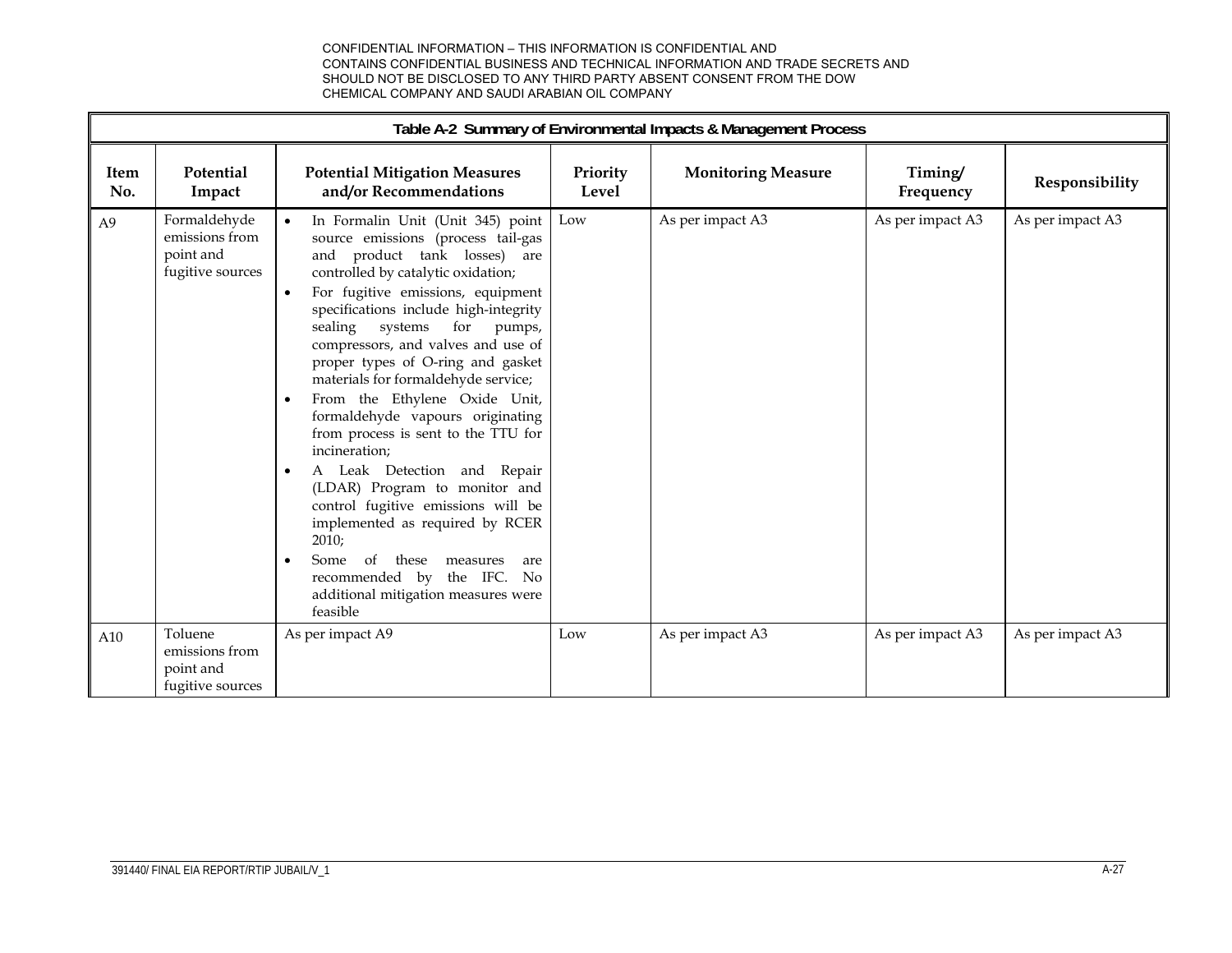| Table A-2 Summary of Environmental Impacts & Management Process |                                                             |                                                                                                                                                                                                                                                                                                                                                                                                                                                                                                                                                                                                                                                                                                                                                                                                                               |                   |                           |                      |                  |
|-----------------------------------------------------------------|-------------------------------------------------------------|-------------------------------------------------------------------------------------------------------------------------------------------------------------------------------------------------------------------------------------------------------------------------------------------------------------------------------------------------------------------------------------------------------------------------------------------------------------------------------------------------------------------------------------------------------------------------------------------------------------------------------------------------------------------------------------------------------------------------------------------------------------------------------------------------------------------------------|-------------------|---------------------------|----------------------|------------------|
| Item<br>No.                                                     | Potential<br>Impact                                         | <b>Potential Mitigation Measures</b><br>and/or Recommendations                                                                                                                                                                                                                                                                                                                                                                                                                                                                                                                                                                                                                                                                                                                                                                | Priority<br>Level | <b>Monitoring Measure</b> | Timing/<br>Frequency | Responsibility   |
| A11                                                             | Ammonia<br>emissions from<br>point and<br>fugitive sources  | For fugitive emissions, equipment<br>specifications include high-integrity<br>sealing systems for pumps,<br>compressors, and valves and use of<br>proper types of O-ring and gasket<br>materials for ammonia service;<br>A Leak Detection and Repair<br>(LDAR) Program to monitor and<br>control fugitive emissions will be<br>implemented as required by RCER<br>2010                                                                                                                                                                                                                                                                                                                                                                                                                                                        | Low               | As per impact A3          | As per impact A3     | As per impact A3 |
| A12                                                             | Chlorine<br>emissions from<br>point and<br>fugitive sources | Connection of vent streams from<br>$\bullet$<br>absorber,<br>and<br>storage<br>loading/unloading systems to a<br>recovery system (e.g., condensation,<br>water scrubber) and/or to a vent gas<br>treatment (e.g., thermal/catalytic<br>oxidizer, TTUs);<br>Minimization of vent streams from<br>storage tanks by backventing on<br>loading/unloading and treating the<br>polluted streams by thermal or<br>catalytic oxidation;<br>For fugitive emissions, equipment<br>specifications include high-integrity<br>sealing systems<br>for<br>pumps,<br>compressors, and valves and use of<br>proper types of O-ring and gasket<br>materials for chlorine service;<br>A Leak Detection and Repair<br>$\bullet$<br>(LDAR) Program to monitor and<br>control fugitive emissions will be<br>implemented as required by RCER<br>2010 | Low               | As per impact A3          | As per impact A3     | As per impact A3 |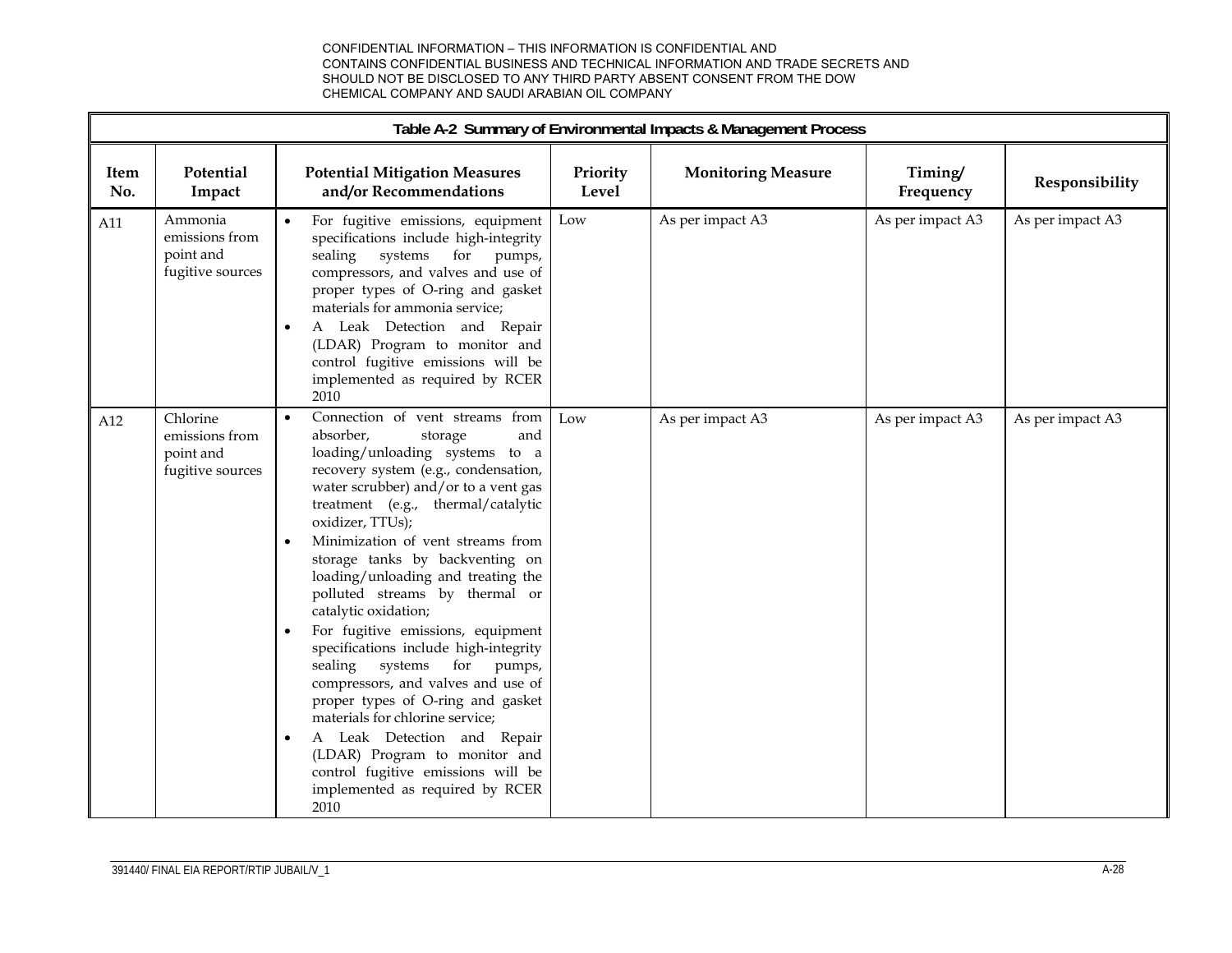|             | Table A-2 Summary of Environmental Impacts & Management Process |                                                                                                                                                                                                                                                                                                                                                                                                                                                                                                                                                |                   |                           |                      |                  |  |  |
|-------------|-----------------------------------------------------------------|------------------------------------------------------------------------------------------------------------------------------------------------------------------------------------------------------------------------------------------------------------------------------------------------------------------------------------------------------------------------------------------------------------------------------------------------------------------------------------------------------------------------------------------------|-------------------|---------------------------|----------------------|------------------|--|--|
| Item<br>No. | Potential<br>Impact                                             | <b>Potential Mitigation Measures</b><br>and/or Recommendations                                                                                                                                                                                                                                                                                                                                                                                                                                                                                 | Priority<br>Level | <b>Monitoring Measure</b> | Timing/<br>Frequency | Responsibility   |  |  |
| A13         | Xylene<br>emissions from<br>point and<br>fugitive sources.      | As per impact A9                                                                                                                                                                                                                                                                                                                                                                                                                                                                                                                               | Low               | As per impact A3          | As per impact A3     | As per impact A3 |  |  |
| A14         | Aniline<br>emissions from<br>point and<br>fugitive sources      | Point source emissions of aniline are<br>$\bullet$<br>controlled by Thermal Treatment in<br>Unit 779 and alternatively Flare;<br>In regards to fugitives, equipment<br>$\bullet$<br>specifications include high-integrity<br>sealing systems<br>for<br>pumps,<br>compressors, and valves and use of<br>proper types of O-ring and gasket<br>materials for aniline service;<br>Leak Detection<br>and Repair<br>A<br>$\bullet$<br>(LDAR) Program to monitor and<br>control fugitive emissions will be<br>implemented as required by RCER<br>2010 | Low               | As per impact A3          | As per impact A3     | As per impact A3 |  |  |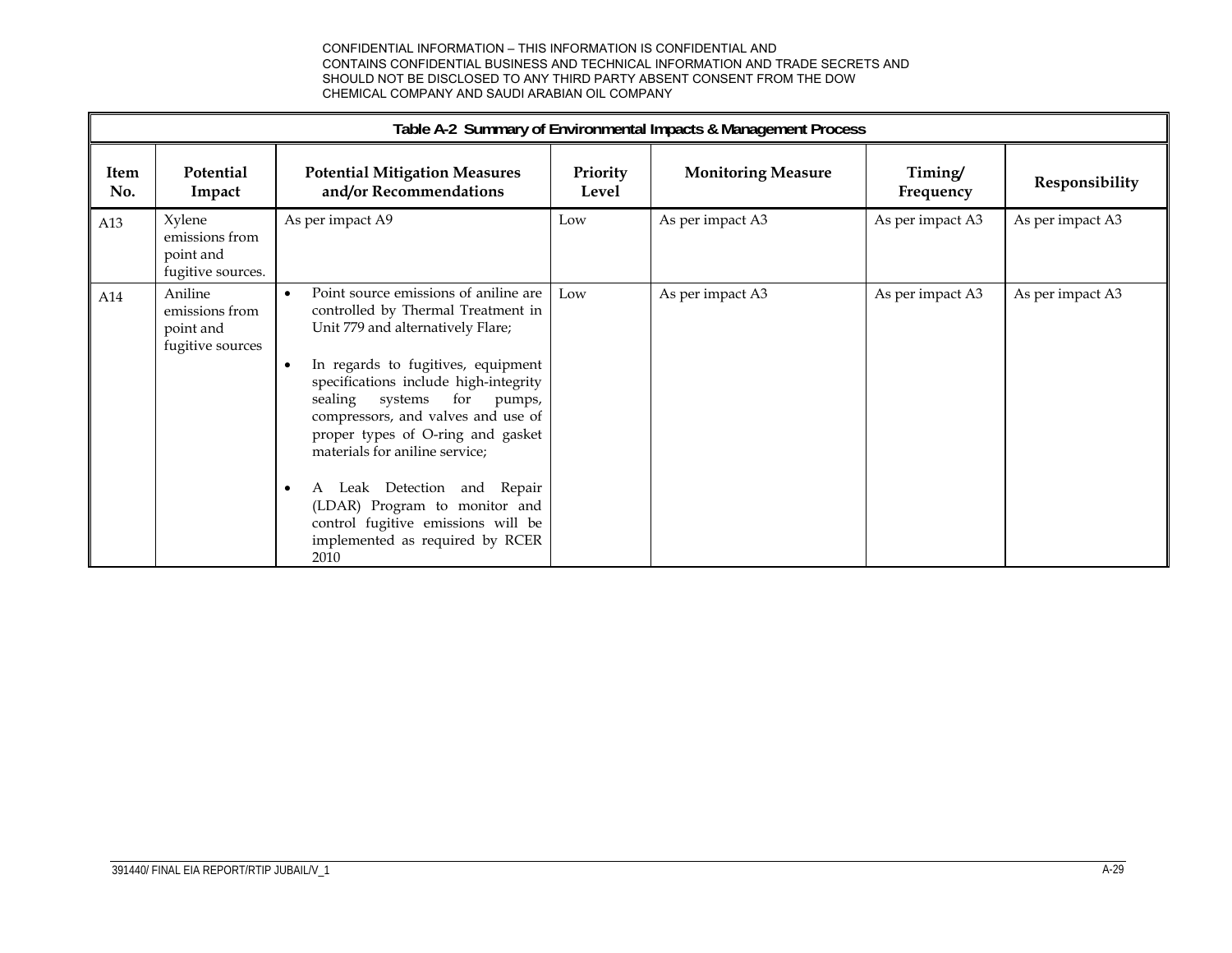|             | Table A-2 Summary of Environmental Impacts & Management Process   |                                                                                                                                                                                                                                                                                                                                                                                                                                                                                                                                                                                                                                                                                                                                                                                                                                                                                                                                                                                                                                                                                                                                                                     |                   |                           |                      |                  |  |  |
|-------------|-------------------------------------------------------------------|---------------------------------------------------------------------------------------------------------------------------------------------------------------------------------------------------------------------------------------------------------------------------------------------------------------------------------------------------------------------------------------------------------------------------------------------------------------------------------------------------------------------------------------------------------------------------------------------------------------------------------------------------------------------------------------------------------------------------------------------------------------------------------------------------------------------------------------------------------------------------------------------------------------------------------------------------------------------------------------------------------------------------------------------------------------------------------------------------------------------------------------------------------------------|-------------------|---------------------------|----------------------|------------------|--|--|
| Item<br>No. | Potential<br>Impact                                               | <b>Potential Mitigation Measures</b><br>and/or Recommendations                                                                                                                                                                                                                                                                                                                                                                                                                                                                                                                                                                                                                                                                                                                                                                                                                                                                                                                                                                                                                                                                                                      | Priority<br>Level | <b>Monitoring Measure</b> | Timing/<br>Frequency | Responsibility   |  |  |
| A15         | Ethylene Oxide<br>emissions from<br>point and<br>fugitive sources | Design features for the Project includes:<br>Ethylene & Methane are flashed off<br>from the carbonate solution in to<br>minimize HC emission from the<br>CO2 vent to atmosphere;<br>Pumps with double mechanical seals<br>or sealless pumps are utilized for the<br>Ethylene Oxide (EO) service. Vents<br>from seal system are captured and<br>sent to waste gas header to TTU;<br>Ethylene Oxide storage tanks are<br>equipped with a vent recovery<br>collection system to route the EO<br>containing gas back to the process<br>using the vent gas compressor;<br>Minimization of the number of<br>$\bullet$<br>flanged connections, and installation<br>of metal strips around flanges with<br>vent pipes sticking out of the<br>insulation to allow monitoring of<br>Ethylene oxide release;<br>EO detectors are used at potential<br>$\bullet$<br>leak area and building HVAC intake<br>to buildings. Examples : EO storage<br>tanks, transfer pumps as well as<br>HVAC intake to MCC building<br>A Leak Detection and Repair<br>$\bullet$<br>(LDAR) Program to monitor and<br>control fugitive emissions will be<br>implemented as required by RCER<br>2010. | Low               | As per impact A3          | As per impact A3     | As per impact A3 |  |  |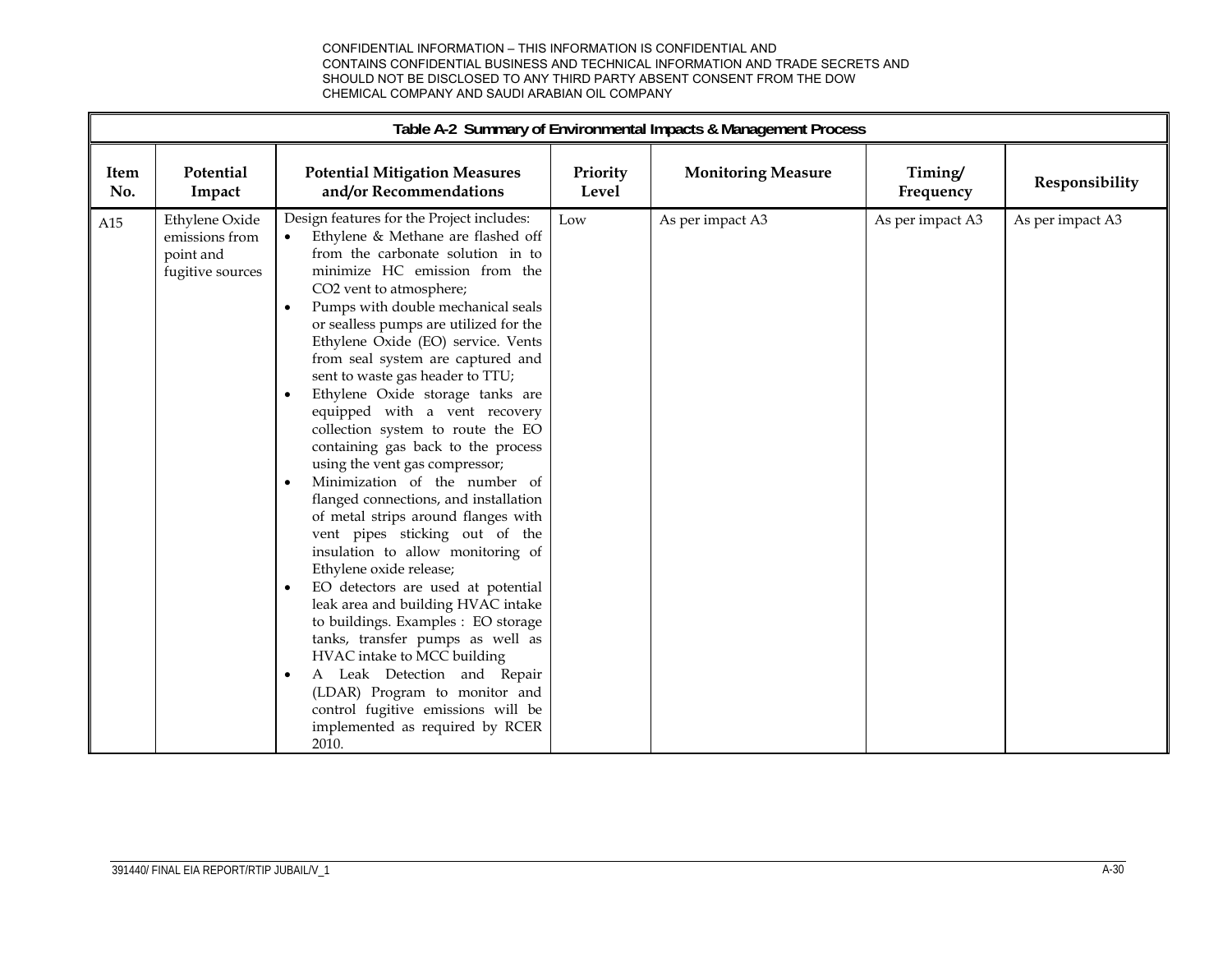|             | Table A-2 Summary of Environmental Impacts & Management Process         |                                                                                                                                                                                                                                                                                                                                                                                                                                                                                                                                                                                                                                                                                                                                                                                                                                                                                                                                                                                                                         |                   |                           |                      |                  |  |  |  |
|-------------|-------------------------------------------------------------------------|-------------------------------------------------------------------------------------------------------------------------------------------------------------------------------------------------------------------------------------------------------------------------------------------------------------------------------------------------------------------------------------------------------------------------------------------------------------------------------------------------------------------------------------------------------------------------------------------------------------------------------------------------------------------------------------------------------------------------------------------------------------------------------------------------------------------------------------------------------------------------------------------------------------------------------------------------------------------------------------------------------------------------|-------------------|---------------------------|----------------------|------------------|--|--|--|
| Item<br>No. | Potential<br>Impact                                                     | <b>Potential Mitigation Measures</b><br>and/or Recommendations                                                                                                                                                                                                                                                                                                                                                                                                                                                                                                                                                                                                                                                                                                                                                                                                                                                                                                                                                          | Priority<br>Level | <b>Monitoring Measure</b> | Timing/<br>Frequency | Responsibility   |  |  |  |
| A16         | Hydrogen<br>Chloride<br>emissions from<br>point and<br>fugitive sources | The project design includes equipment<br>and piping systems with a high level of<br>containment to minimise point and<br>fugitive emissions.<br>In the Isocyanates Units, the point<br>source emissions are controlled<br>primarily by Thermal Treatment in<br>Unit 779 and alternatively by a<br>Scrubber<br>Mitigation<br>System<br>including a Process Scrubber and a<br>backup Emergency Scrubber, both<br>using a strong caustic solution to<br>react/destroy HCL.<br>A backup<br>option when Thermal Treatment is<br>not available is routing scrubber<br>exhaust to Flare;<br>In regards to fugitives, equipment<br>$\bullet$<br>specifications include seal-less or<br>double/tandem sealed machinery,<br>and minimum use<br>of flange<br>connections;<br>Process equipment that handles<br>$\bullet$<br>HCL shall be designed to limit the<br>exposure risk;<br>A Leak Detection and Repair<br>(LDAR) Program to monitor and<br>control fugitive emissions will be<br>implemented as required by RCER<br>2010. | Low               | As per impact A3          | As per impact A3     | As per impact A3 |  |  |  |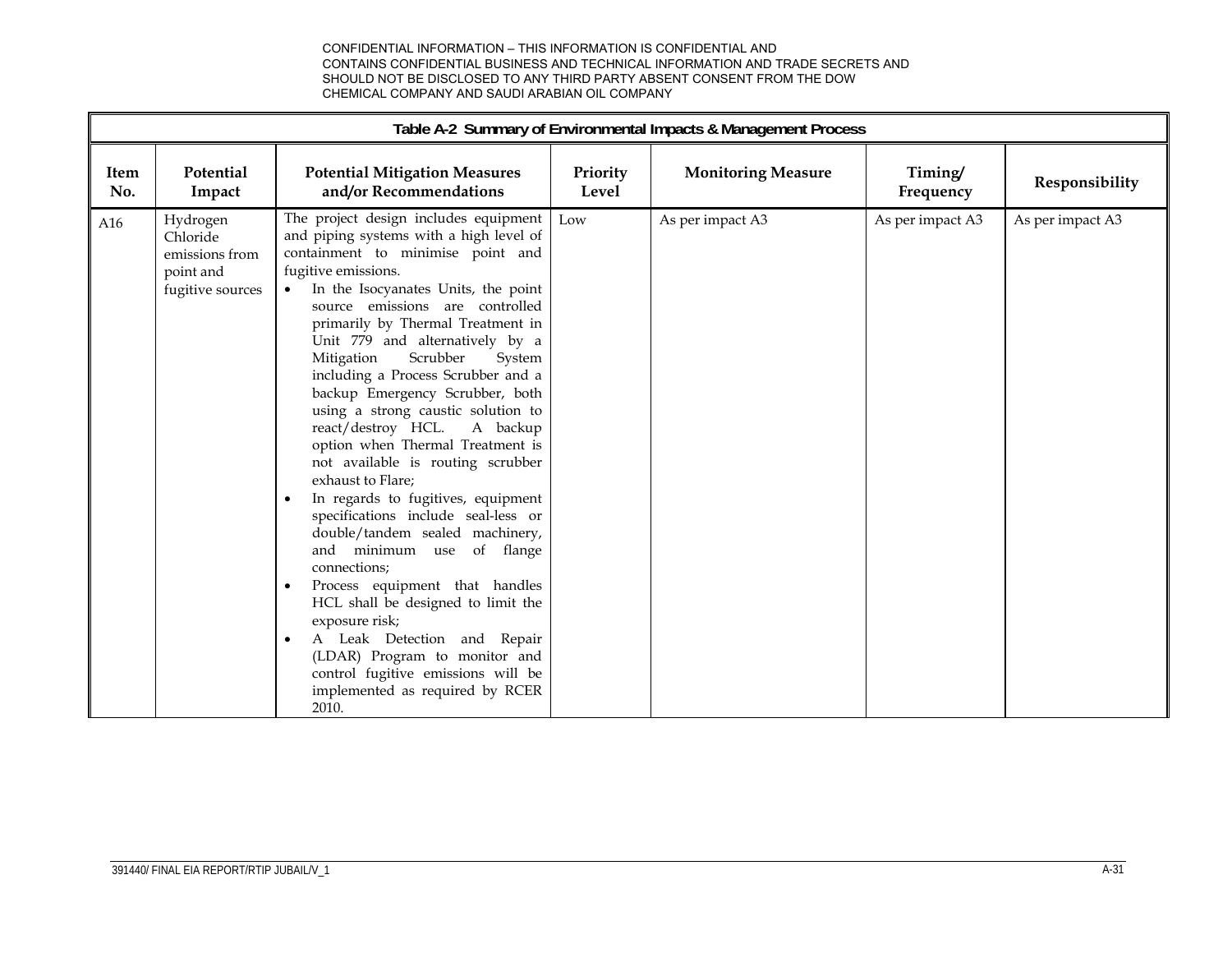|             |                                                             |                                                                                                                                                                                                                                                                                                                                                                                                                                                                                                                                                                                                                                                                                                                                                                                                                                                                                                                                                                                                                                                                                                                                                                                                                                                                                                                       |                   | Table A-2 Summary of Environmental Impacts & Management Process |                      |                  |
|-------------|-------------------------------------------------------------|-----------------------------------------------------------------------------------------------------------------------------------------------------------------------------------------------------------------------------------------------------------------------------------------------------------------------------------------------------------------------------------------------------------------------------------------------------------------------------------------------------------------------------------------------------------------------------------------------------------------------------------------------------------------------------------------------------------------------------------------------------------------------------------------------------------------------------------------------------------------------------------------------------------------------------------------------------------------------------------------------------------------------------------------------------------------------------------------------------------------------------------------------------------------------------------------------------------------------------------------------------------------------------------------------------------------------|-------------------|-----------------------------------------------------------------|----------------------|------------------|
| Item<br>No. | Potential<br>Impact                                         | <b>Potential Mitigation Measures</b><br>and/or Recommendations                                                                                                                                                                                                                                                                                                                                                                                                                                                                                                                                                                                                                                                                                                                                                                                                                                                                                                                                                                                                                                                                                                                                                                                                                                                        | Priority<br>Level | <b>Monitoring Measure</b>                                       | Timing/<br>Frequency | Responsibility   |
| A17         | Phosgene<br>emissions from<br>point and<br>fugitive sources | The project design includes equipment<br>and piping systems with a high level of<br>containment to minimise point and<br>fugitive emissions.<br>Point<br>emissions<br>$\bullet$<br>source<br>are<br>controlled primarily by Thermal<br>Treatment in Unit 779<br>and<br>alternatively<br>by a<br>Mitigation<br>Scrubber System including a Process<br>Scrubber and a backup Emergency<br>Scrubber, both using a strong caustic<br>solution to react/destroy phosgene.<br>A backup option when Thermal<br>Treatment is not available is routing<br>scrubber exhaust to Flare;<br>In regards to fugitives, equipment<br>specifications include seal-less or<br>double/tandem sealed machinery,<br>low loss valve packing, use of spiral<br>wound jointing materials, and<br>minimum use of flange connections;<br>Process equipment that handles<br>$\bullet$<br>phosgene shall be designed to limit<br>the exposure risk and is ultimately<br>backed up by the TDI & PMDI<br>Containment Domes which provide<br>equipment<br>isolation and<br>for<br>conveying<br>significant<br>fugitive<br>emissions to the Emergency Caustic<br>Scrubber for reaction/destruction;<br>A Leak Detection and Repair<br>(LDAR) Program to monitor and<br>control fugitive emissions will be<br>implemented as required by RCER<br>2010. | Low               | As per impact A3                                                | As per impact A3     | As per impact A3 |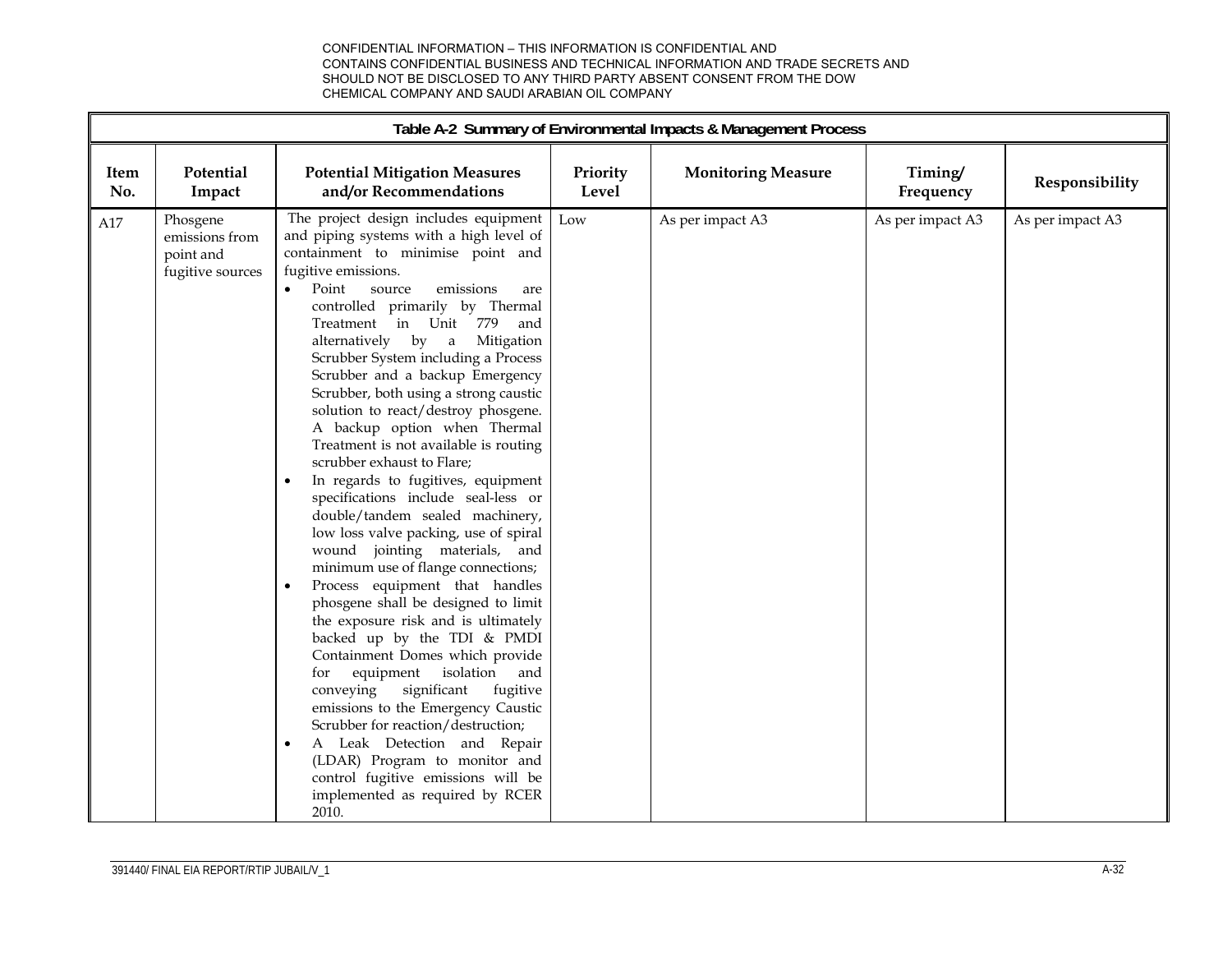|             | Table A-2 Summary of Environmental Impacts & Management Process                                  |                                                                                                                                                                                                                                                                                                                                                                                                                                                                                                                                                                                                                                                                                                                                                                                                                                                                                                                                                                                                                                                                       |                   |                           |                      |                  |  |  |  |
|-------------|--------------------------------------------------------------------------------------------------|-----------------------------------------------------------------------------------------------------------------------------------------------------------------------------------------------------------------------------------------------------------------------------------------------------------------------------------------------------------------------------------------------------------------------------------------------------------------------------------------------------------------------------------------------------------------------------------------------------------------------------------------------------------------------------------------------------------------------------------------------------------------------------------------------------------------------------------------------------------------------------------------------------------------------------------------------------------------------------------------------------------------------------------------------------------------------|-------------------|---------------------------|----------------------|------------------|--|--|--|
| Item<br>No. | Potential<br>Impact                                                                              | <b>Potential Mitigation Measures</b><br>and/or Recommendations                                                                                                                                                                                                                                                                                                                                                                                                                                                                                                                                                                                                                                                                                                                                                                                                                                                                                                                                                                                                        | Priority<br>Level | <b>Monitoring Measure</b> | Timing/<br>Frequency | Responsibility   |  |  |  |
| A18         | SO <sub>2</sub> Emissions<br>from Flares<br>during<br>Emergency<br>Scenario and<br>Process Upset | The RTIP complex design has included<br>the following measures to minimize flare<br>emissions:<br>Appropriate consideration, through<br>technical evaluation, should be<br>given with respect to flare design to<br>ensure safe operation and minimize<br>impact on the community;<br>Flares shall be designed for<br>$\bullet$<br>smokeless operation through as<br>much of the operating range as<br>technically feasible;<br>Flares primary function shall be to<br>$\bullet$<br>manage unplanned events and<br>startup and shutdown of units;<br>The use of flares as control devices<br>for continuous vent streams is<br>acceptable after other alternatives<br>have been evaluated, considering<br>process safety, cost, etc. For flares<br>used as control devices, the flares<br>shall be designed and operated such<br>that the combined assist fuel gas and<br>waste steram is in accordance with<br>RCER Table 2B specifications;<br>Flaring shall be minimised during<br>start-up and shut-downs;<br>Mitigation measures for A21 are also<br>applicable. | Low               | As per impact A3          | As per impact A3     | As per impact A3 |  |  |  |
| A19         | $NOx$ Emissions<br>from Flares<br>during<br>Emergency<br>Scenario and<br>Process Upset           | As per impact A19                                                                                                                                                                                                                                                                                                                                                                                                                                                                                                                                                                                                                                                                                                                                                                                                                                                                                                                                                                                                                                                     | Low               | As per impact A3          | As per impact A3     | As per impact A3 |  |  |  |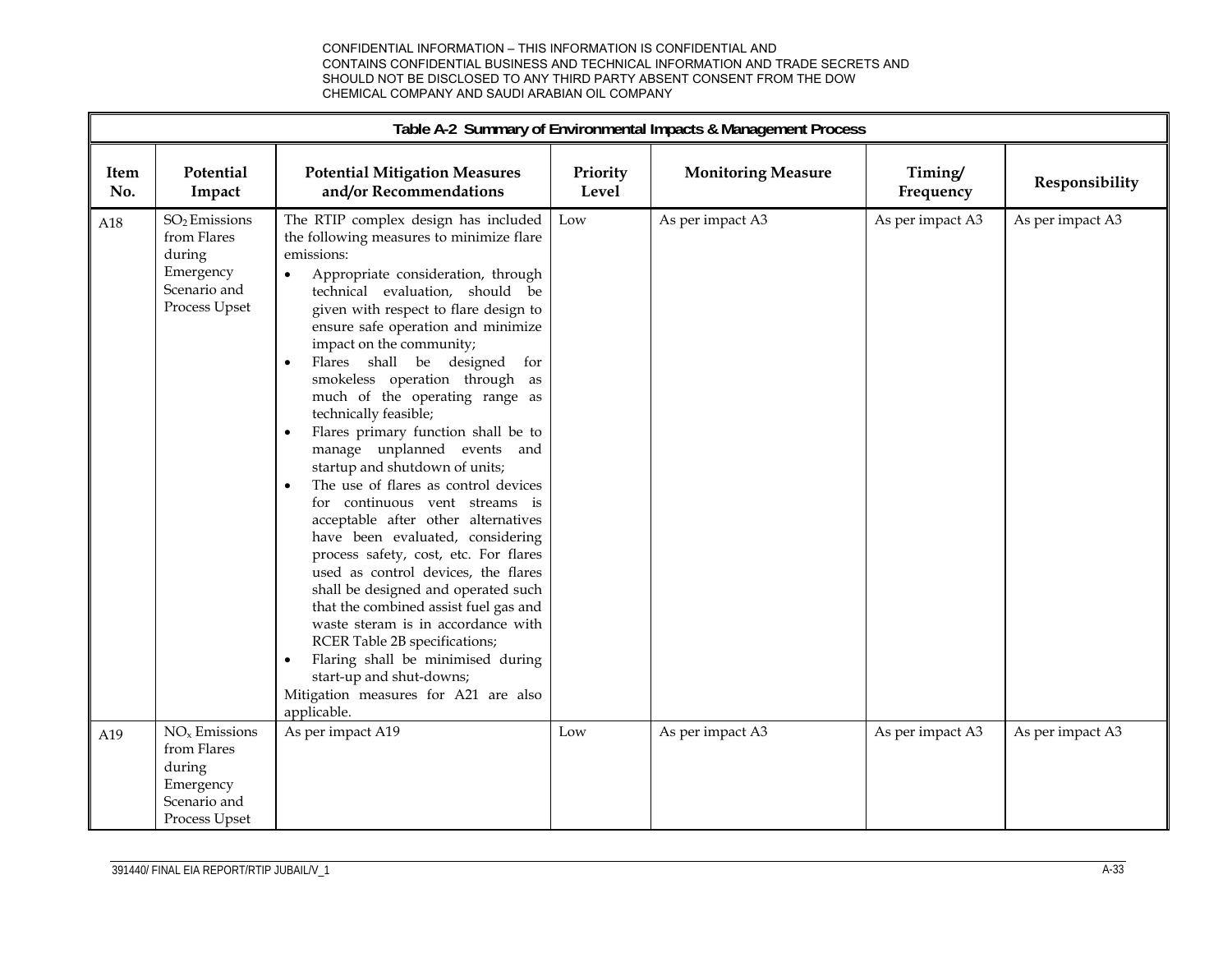|             | Table A-2 Summary of Environmental Impacts & Management Process                     |                                                                                                                                                                                                                                                                                                                                                                                                                                                                                                                                                                                                                                                                                                                                                                                                                                                                                                                        |                   |                           |                      |                  |  |  |  |
|-------------|-------------------------------------------------------------------------------------|------------------------------------------------------------------------------------------------------------------------------------------------------------------------------------------------------------------------------------------------------------------------------------------------------------------------------------------------------------------------------------------------------------------------------------------------------------------------------------------------------------------------------------------------------------------------------------------------------------------------------------------------------------------------------------------------------------------------------------------------------------------------------------------------------------------------------------------------------------------------------------------------------------------------|-------------------|---------------------------|----------------------|------------------|--|--|--|
| Item<br>No. | Potential<br>Impact                                                                 | <b>Potential Mitigation Measures</b><br>and/or Recommendations                                                                                                                                                                                                                                                                                                                                                                                                                                                                                                                                                                                                                                                                                                                                                                                                                                                         | Priority<br>Level | <b>Monitoring Measure</b> | Timing/<br>Frequency | Responsibility   |  |  |  |
| A20         | CO Emissions<br>from Flares<br>during<br>Emergency<br>Scenario and<br>Process Upset | Mitigation measures for A19 and<br>A20 are also applicable;<br>Cameras shall be used as a means of<br>$\bullet$<br>flame detection/confirmation for<br>flares. In addition, the continuous<br>imaging (digital recording) of all<br>flares with date and time shall be<br>maintained. Cameras shall also be<br>considered for monitoring other<br>critical equipment, remote loading<br>operations, etc.<br>recommended<br>Other measures<br>to<br>minimize flare emissions are as follow:<br>Minimization of flaring via an<br>overall emissions reduction strategy.<br>The following flare minimization<br>activities are suggested: flares to be<br>designed in accordance with<br>applicable standards, installing a gas<br>recovery system, using high-<br>integrity relief valves, applying<br>advanced process control, and<br>reducing relief gas to flare by<br>management/good<br>housekeeping<br>practices. | Low               | As per impact A3          | As per impact A3     | As per impact A3 |  |  |  |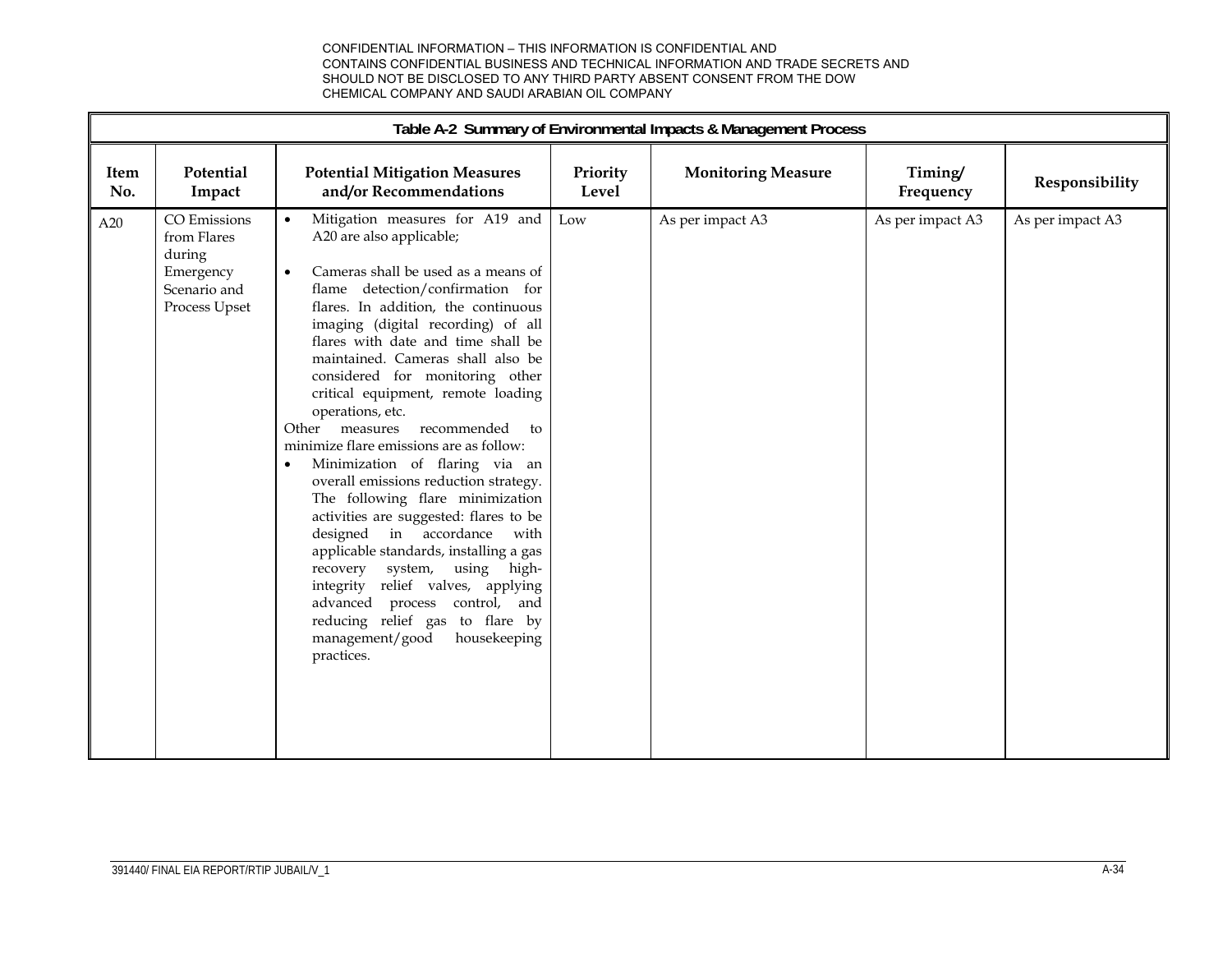|             | Table A-2 Summary of Environmental Impacts & Management Process |                                                                                                                                                                                                   |                   |                                                                                                                                                                                                                                                                           |                                                   |                                |  |  |  |  |
|-------------|-----------------------------------------------------------------|---------------------------------------------------------------------------------------------------------------------------------------------------------------------------------------------------|-------------------|---------------------------------------------------------------------------------------------------------------------------------------------------------------------------------------------------------------------------------------------------------------------------|---------------------------------------------------|--------------------------------|--|--|--|--|
| Item<br>No. | Potential<br>Impact                                             | <b>Potential Mitigation Measures</b><br>and/or Recommendations                                                                                                                                    | Priority<br>Level | <b>Monitoring Measure</b>                                                                                                                                                                                                                                                 | Timing/<br>Frequency                              | Responsibility                 |  |  |  |  |
| A21         | <b>Benzene Storage</b><br>Tanks Spills                          | HAZID, HAZOP, etc. assessments will<br>be used throughout the design process. A<br>Spill Prevention and Containment plan<br>developed<br>be<br>needs<br>and<br>to<br>recommendations implemented. | Medium            | Conduct periodic visual<br>assessments of tanks and pipes<br>racks checking for the presence<br>of leaks. Check that all the<br>measures included in the Spill<br>Prevention and Containment<br>Plan are being implemented<br>and maintain all the associated<br>records. | Continuous and<br>whenever stated in<br>the Plan. | EH&S Manager of<br><b>RTIP</b> |  |  |  |  |
| A22         | Benzene Pipe<br>Rack Failure<br>Spills                          | As per impact A22                                                                                                                                                                                 | Medium            | As per impact A22                                                                                                                                                                                                                                                         | As per impact A3                                  | As per impact A3               |  |  |  |  |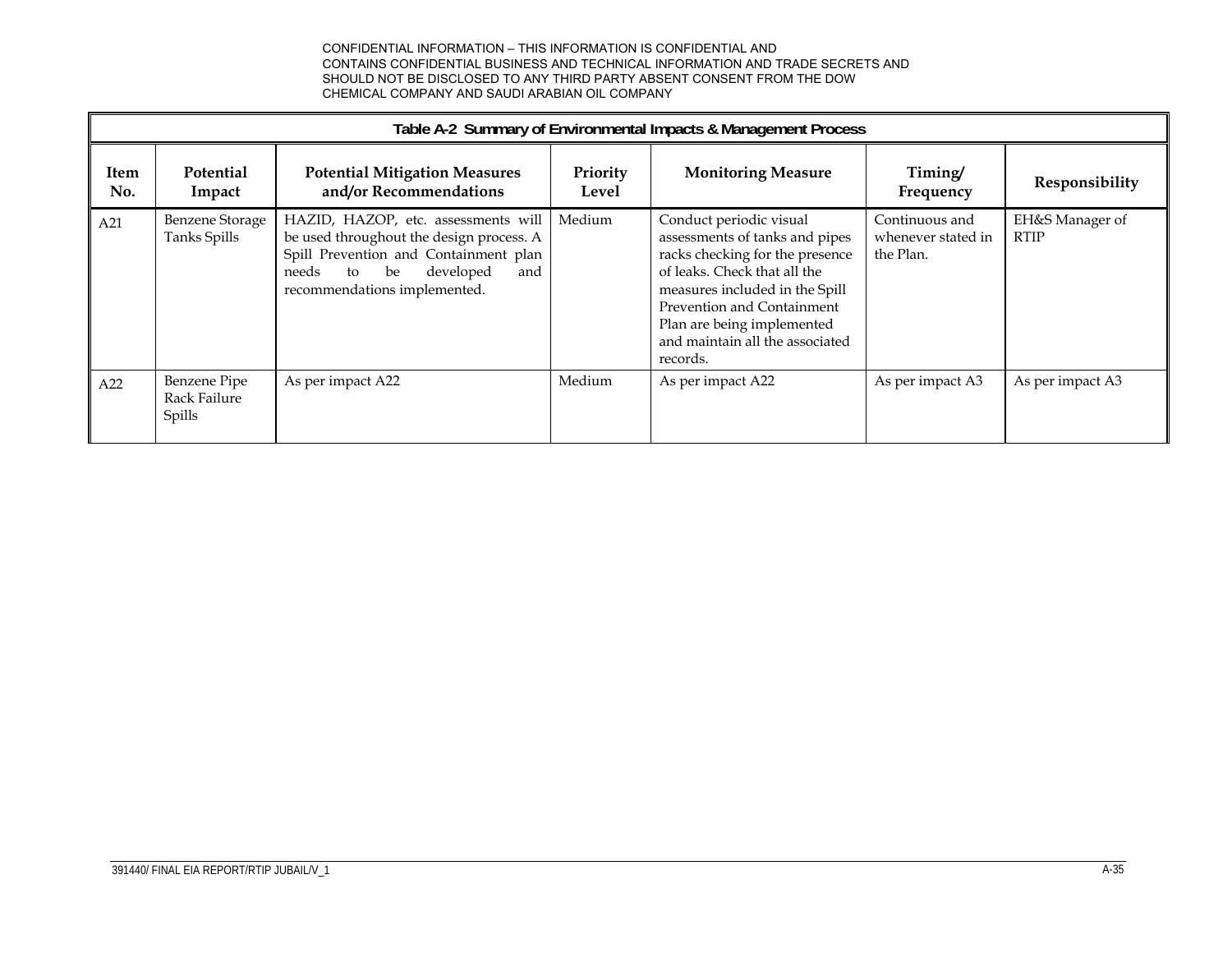|                                                                                                                                                              |                                                                                                                                                                                                                                                                                                                                                                                                                                                                                                                                                                                                                                                                                                                                                                                                                                                                                                                                                                                                                                                                                                                     |                   | Table A-2 Summary of Environmental Impacts & Management Process                                                                                                                                                                                                                               |                                                                                                                                           |                                                                                               |
|--------------------------------------------------------------------------------------------------------------------------------------------------------------|---------------------------------------------------------------------------------------------------------------------------------------------------------------------------------------------------------------------------------------------------------------------------------------------------------------------------------------------------------------------------------------------------------------------------------------------------------------------------------------------------------------------------------------------------------------------------------------------------------------------------------------------------------------------------------------------------------------------------------------------------------------------------------------------------------------------------------------------------------------------------------------------------------------------------------------------------------------------------------------------------------------------------------------------------------------------------------------------------------------------|-------------------|-----------------------------------------------------------------------------------------------------------------------------------------------------------------------------------------------------------------------------------------------------------------------------------------------|-------------------------------------------------------------------------------------------------------------------------------------------|-----------------------------------------------------------------------------------------------|
| Potential<br>Item<br>No.<br>Impact                                                                                                                           | <b>Potential Mitigation Measures</b><br>and/or Recommendations                                                                                                                                                                                                                                                                                                                                                                                                                                                                                                                                                                                                                                                                                                                                                                                                                                                                                                                                                                                                                                                      | Priority<br>Level | <b>Monitoring Measure</b>                                                                                                                                                                                                                                                                     | Timing/<br>Frequency                                                                                                                      | Responsibility                                                                                |
| <b>Onshore Physical Environment</b>                                                                                                                          |                                                                                                                                                                                                                                                                                                                                                                                                                                                                                                                                                                                                                                                                                                                                                                                                                                                                                                                                                                                                                                                                                                                     |                   |                                                                                                                                                                                                                                                                                               |                                                                                                                                           |                                                                                               |
| Alteration of<br>O2<br>drainage<br>characteristics<br>(including<br>dewatering) and<br>modification of<br>the storm water<br>flow and<br>recharge<br>regime. | Provide a temporary or alternative<br>pathway for stormwater drainage<br>during the construction phase,<br>avoiding the elimination or the<br>temporary closure of the natural<br>run-off pathways.<br>Careful design and planning of<br>$\bullet$<br>construction is suggested to as the<br>depth to the shallow groundwater<br>ranges from 2 to 12 mBGS. Careful<br>design of the final land elevations<br>could reduce the requirement to<br>dewater and excavate below the<br>water table.<br>If dewatering is required, then<br>$\bullet$<br>appropriate site specific design and<br>disposal of groundwaters is needed.<br>Although the baseline data do not<br>the<br>suggest<br>presence<br>of<br>in<br>contaminants<br>groundwater,<br>analysis<br>sampling<br>and<br>of<br>groundwater is recommended prior<br>to disposal.<br>Develop and initiate a groundwater<br>monitoring programme to monitor<br>groundwater quality.<br>Ensure that the drainage system is<br>$\bullet$<br>cleaned from time to time, so it is<br>always able to carry the volume of<br>storm water for which it was<br>designed. | Low               | Ensure that the drainage<br>$\bullet$<br>system is cleaned from<br>time to time, so it is always<br>able to carry the volume of<br>storm water for which it<br>was designed.<br>Develop and initiate a<br>$\bullet$<br>groundwater monitoring<br>programme to monitor<br>groundwater quality. | Regular checks,<br>and always after a<br>wind / sand storm<br>or a storm flow.<br>Quarterly for<br>groundwater<br>monitoring<br>Programme | EPC contractor &<br>EH&S Manager (Cons,<br>Com)/RTIP<br>Environmental<br>Manager (Op, Decom). |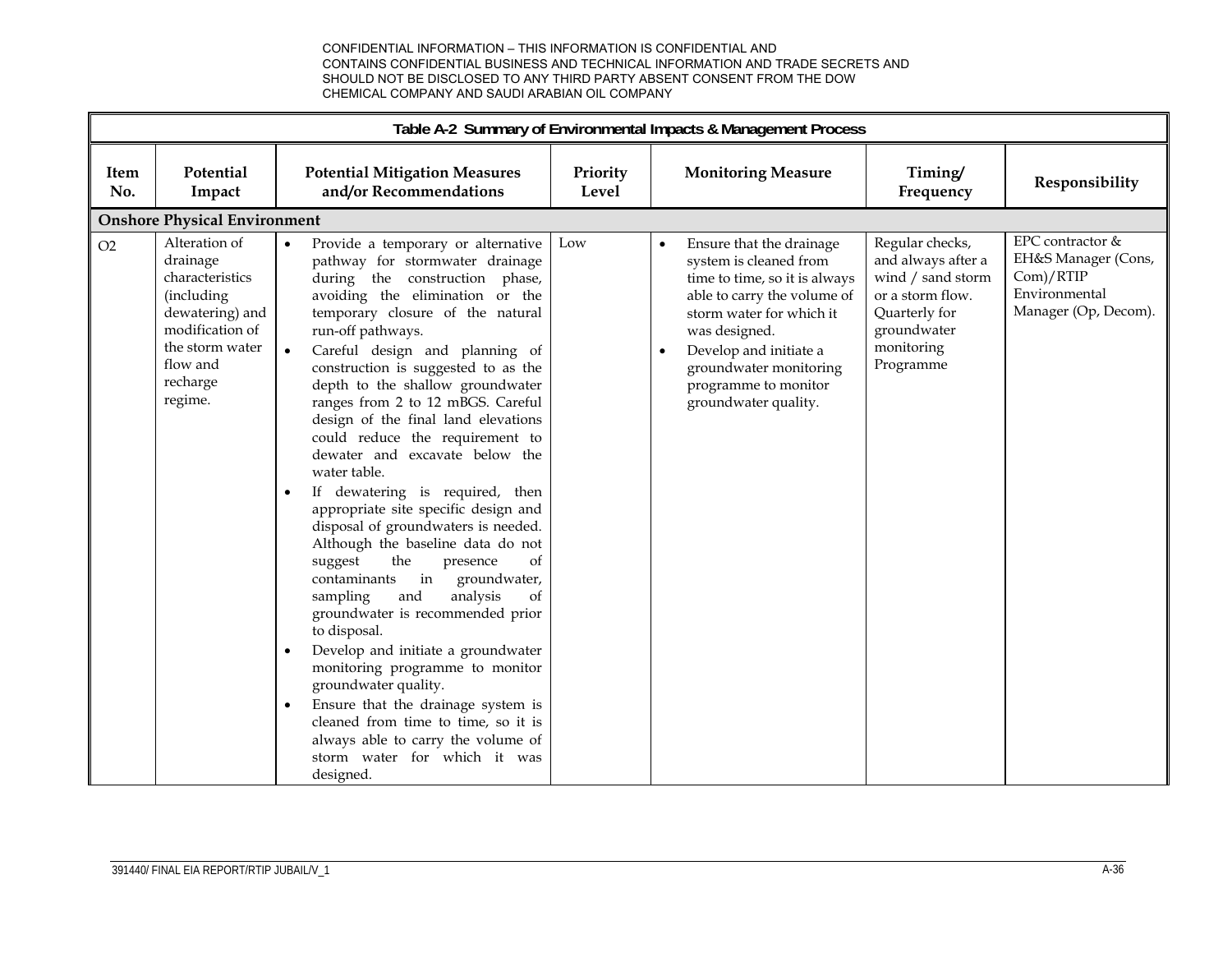|                | Table A-2 Summary of Environmental Impacts & Management Process                                                                                                  |                                                                                                                                                                                                                                                                                                                                                                                                                                                                                                                                                                                                                                                                                                                                                                                                                                                                                                                                                                                                                                                                                                                                                                                     |                   |                                                                                                   |                      |                                                                                               |  |  |  |
|----------------|------------------------------------------------------------------------------------------------------------------------------------------------------------------|-------------------------------------------------------------------------------------------------------------------------------------------------------------------------------------------------------------------------------------------------------------------------------------------------------------------------------------------------------------------------------------------------------------------------------------------------------------------------------------------------------------------------------------------------------------------------------------------------------------------------------------------------------------------------------------------------------------------------------------------------------------------------------------------------------------------------------------------------------------------------------------------------------------------------------------------------------------------------------------------------------------------------------------------------------------------------------------------------------------------------------------------------------------------------------------|-------------------|---------------------------------------------------------------------------------------------------|----------------------|-----------------------------------------------------------------------------------------------|--|--|--|
| Item<br>No.    | Potential<br>Impact                                                                                                                                              | <b>Potential Mitigation Measures</b><br>and/or Recommendations                                                                                                                                                                                                                                                                                                                                                                                                                                                                                                                                                                                                                                                                                                                                                                                                                                                                                                                                                                                                                                                                                                                      | Priority<br>Level | <b>Monitoring Measure</b>                                                                         | Timing/<br>Frequency | Responsibility                                                                                |  |  |  |
| O <sub>3</sub> | Degradation of<br>soil and<br>groundwater<br>quality due to<br>minor<br>accidental<br>releases and<br>spills of<br>hazardous<br>materials during<br>construction | Develop a comprehensive Spill<br>$\bullet$<br>Prevention and Containment Plan<br>accordance<br>with<br><b>RCJY</b><br>(in<br>environmental<br>regulations)<br>to<br>ensure safe onsite storage<br>of<br>hazardous materials; handling and<br>containment of accidental spills and<br>releases. The plan shall also address<br>the transfer and disposal of spilled<br>materials as hazardous waste and<br>mitigating measures documented to<br>contain any spills. Continually<br>and re-evaluate<br>monitor<br>the<br>effectiveness of the plan.<br>Implement procedures indicating<br>$\bullet$<br>$\sigma$ f<br>characteristics<br>the<br>the<br>transportation vehicles to be used,<br>trying to minimize as much as<br>possible potential release/spills<br>related to the bad condition of the<br>materials (valves, pumps in the<br>trucks, etc).<br>Pre-casting of concrete structure will<br>$\bullet$<br>be conducted in paved areas, with a<br>large enough extent and gradient to<br>prevent spillage of concrete or<br>cement onto bare soil.<br>Keeping the amounts of stored<br>$\bullet$<br>hazardous materials to a minimum<br>and always within controlled areas. | Low               | Develop and implement a<br>groundwater monitoring<br>programme to monitor<br>groundwater quality. | Quarterly            | EPC contractor &<br>EH&S Manager (Cons,<br>Com)/RTIP<br>Environmental<br>Manager (Op, Decom). |  |  |  |
| Notes:         |                                                                                                                                                                  |                                                                                                                                                                                                                                                                                                                                                                                                                                                                                                                                                                                                                                                                                                                                                                                                                                                                                                                                                                                                                                                                                                                                                                                     |                   |                                                                                                   |                      |                                                                                               |  |  |  |

*Abbreviations: Cons (Construction); Com (Commissioning); Op (Operation); Decom (Decommissioning); Precon (Preconstruction)*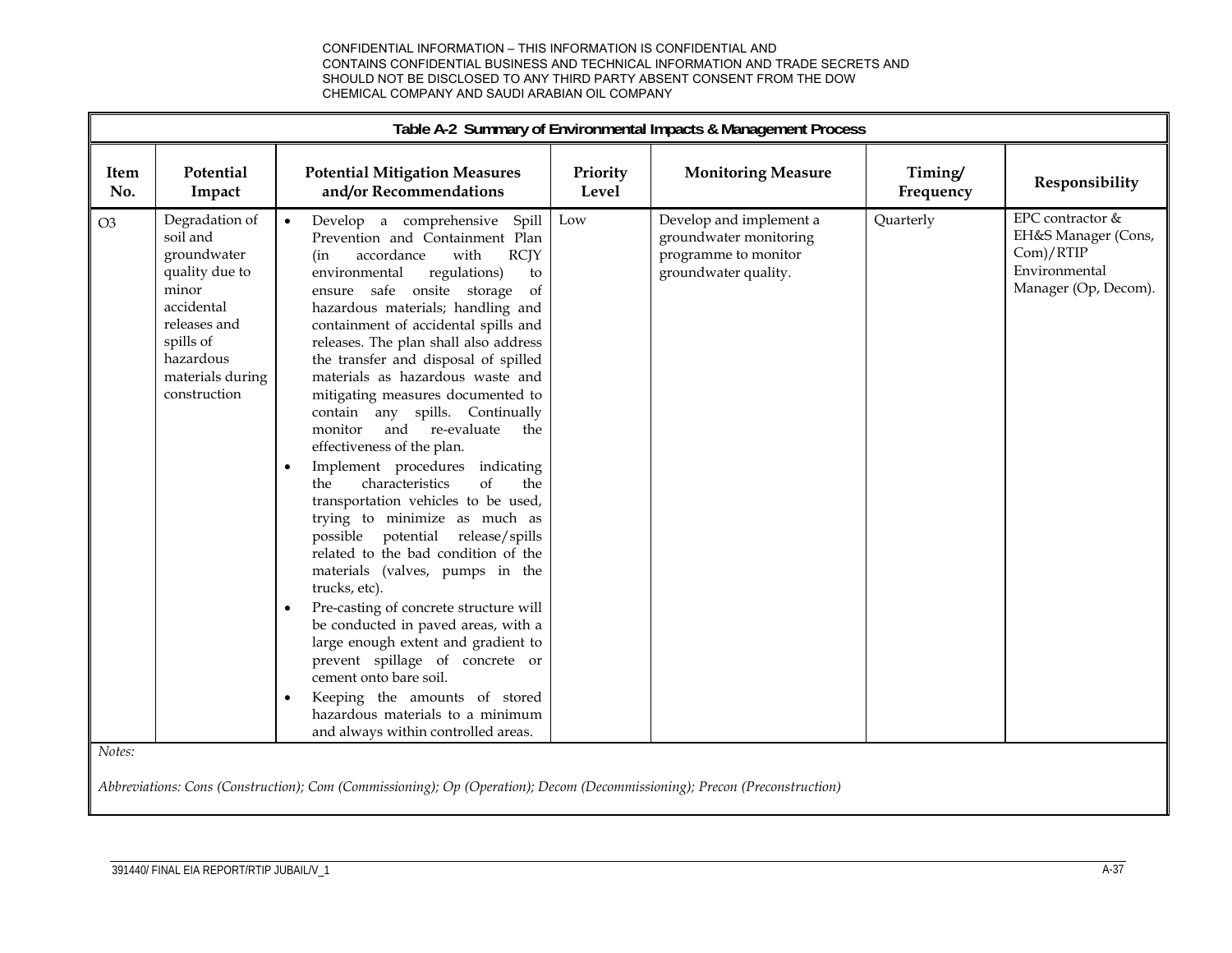|                        |                     |                                                                                                                                                                                                                                                                                                                                                                                                                                                                                                                                                                                                                                                                                                                                                                                                                                                                                                                 |                   | Table A-2 Summary of Environmental Impacts & Management Process |                      |                |
|------------------------|---------------------|-----------------------------------------------------------------------------------------------------------------------------------------------------------------------------------------------------------------------------------------------------------------------------------------------------------------------------------------------------------------------------------------------------------------------------------------------------------------------------------------------------------------------------------------------------------------------------------------------------------------------------------------------------------------------------------------------------------------------------------------------------------------------------------------------------------------------------------------------------------------------------------------------------------------|-------------------|-----------------------------------------------------------------|----------------------|----------------|
| <b>Item</b><br>No.     | Potential<br>Impact | <b>Potential Mitigation Measures</b><br>and/or Recommendations                                                                                                                                                                                                                                                                                                                                                                                                                                                                                                                                                                                                                                                                                                                                                                                                                                                  | Priority<br>Level | <b>Monitoring Measure</b>                                       | Timing/<br>Frequency | Responsibility |
| O <sub>3</sub><br>Cont |                     | During construction, designate an<br>offsite fuel distribution facility (for<br>construction<br>and<br>transportation<br>vehicles and equipment) that is<br>equipped with spill containment and<br>prevention measures<br>including<br>integrity tested double-wall storage<br>distribution<br>lines<br>tanks,<br>and<br>equipment. If due to project<br>requirements, the re-fuelling of<br>construction vehicles and equipment<br>needs to take place on the RTIP site,<br>a fuel storage and distribution<br>facility<br>with appropriate spill<br>containment<br>and<br>prevention<br>measures should be built as part of<br>facilities'<br>temporary<br>the.<br>infrastructure, and<br>an integrity<br>testing programme (which includes<br>integrity tests and volume balance)<br>should be put in place.<br>Develop and initiate a groundwater<br>monitoring programme to monitor<br>groundwater quality |                   |                                                                 |                      |                |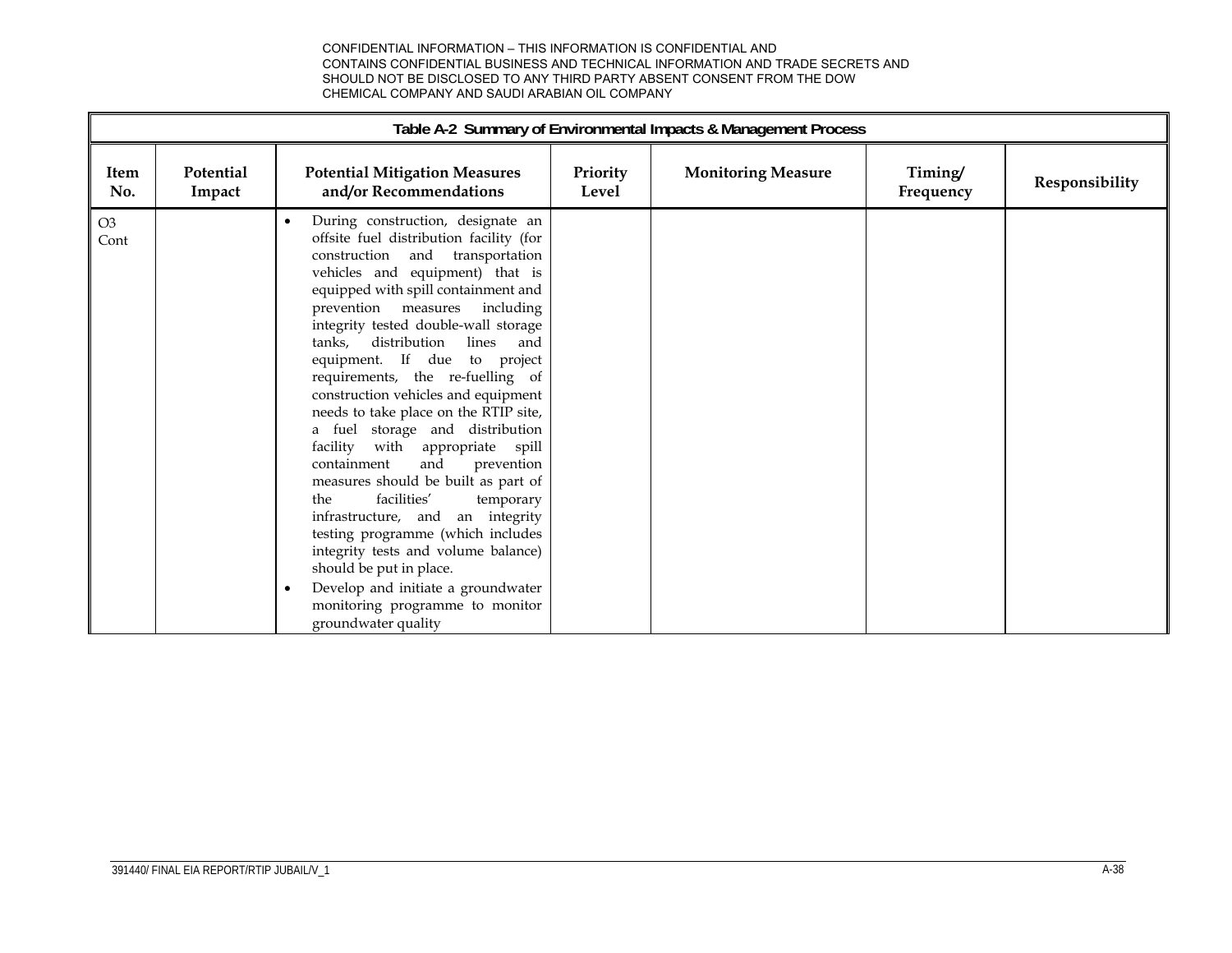|                |                                                                                                                                                                                                 |                                                                                                                                                                                                                                                                                                                                                                                                                                                                                                                                                                                                                                                                                                                                                                                                                                                                                                                                                                                                                                                                                                                                                                                                                                                                                                                                         |                   | Table A-2 Summary of Environmental Impacts & Management Process |                      |                |
|----------------|-------------------------------------------------------------------------------------------------------------------------------------------------------------------------------------------------|-----------------------------------------------------------------------------------------------------------------------------------------------------------------------------------------------------------------------------------------------------------------------------------------------------------------------------------------------------------------------------------------------------------------------------------------------------------------------------------------------------------------------------------------------------------------------------------------------------------------------------------------------------------------------------------------------------------------------------------------------------------------------------------------------------------------------------------------------------------------------------------------------------------------------------------------------------------------------------------------------------------------------------------------------------------------------------------------------------------------------------------------------------------------------------------------------------------------------------------------------------------------------------------------------------------------------------------------|-------------------|-----------------------------------------------------------------|----------------------|----------------|
| Item<br>No.    | Potential<br>Impact                                                                                                                                                                             | <b>Potential Mitigation Measures</b><br>and/or Recommendations                                                                                                                                                                                                                                                                                                                                                                                                                                                                                                                                                                                                                                                                                                                                                                                                                                                                                                                                                                                                                                                                                                                                                                                                                                                                          | Priority<br>Level | <b>Monitoring Measure</b>                                       | Timing/<br>Frequency | Responsibility |
| O <sub>4</sub> | Degradation of<br>soil and<br>groundwater<br>quality due to<br>minor<br>accidental<br>releases and<br>spill during<br>occasional<br>maintenance of<br>construction<br>equipment and<br>vehicles | The RTIP site will have a designated<br>site for the occasional maintenance<br>activities<br>of<br>vehicles<br>and<br>The<br>construction<br>equipment.<br>maintenance area will have a<br>comprehensive spill prevention and<br>containment plan to ensure the safe<br>handling and containment of<br>accidental spills and releases, onsite<br>storage of hazardous materials and<br>the transfer and disposal of spilled<br>materials. Continually monitor and<br>re-evaluate the effectiveness of the<br>plan.<br>Keep onsite vehicle and equipment<br>$\bullet$<br>maintenance activities to a minimum<br>or within the appropriate designated<br>maintenance areas. Only emergency<br>repairs (such as those needed to stop<br>a spill of hazardous material) should<br>conducted<br>outside<br>be.<br>the<br>maintenance area.<br>Washing of concrete mixers and<br>trucks should only take place in<br>paved or lined areas with<br>appropriate wastewater collection<br>measures. It is recommended that<br>the wastewater generated during<br>washing of concrete mixers and<br>trucks be given sufficient time to<br>allow for the settlement of solids,<br>prior to its treatment and/or<br>disposal. Treatment of the remaining<br>wastewater should<br>take<br>into<br>consideration its pH and dissolved<br>solids load. | Low               | None                                                            | $\sim$               |                |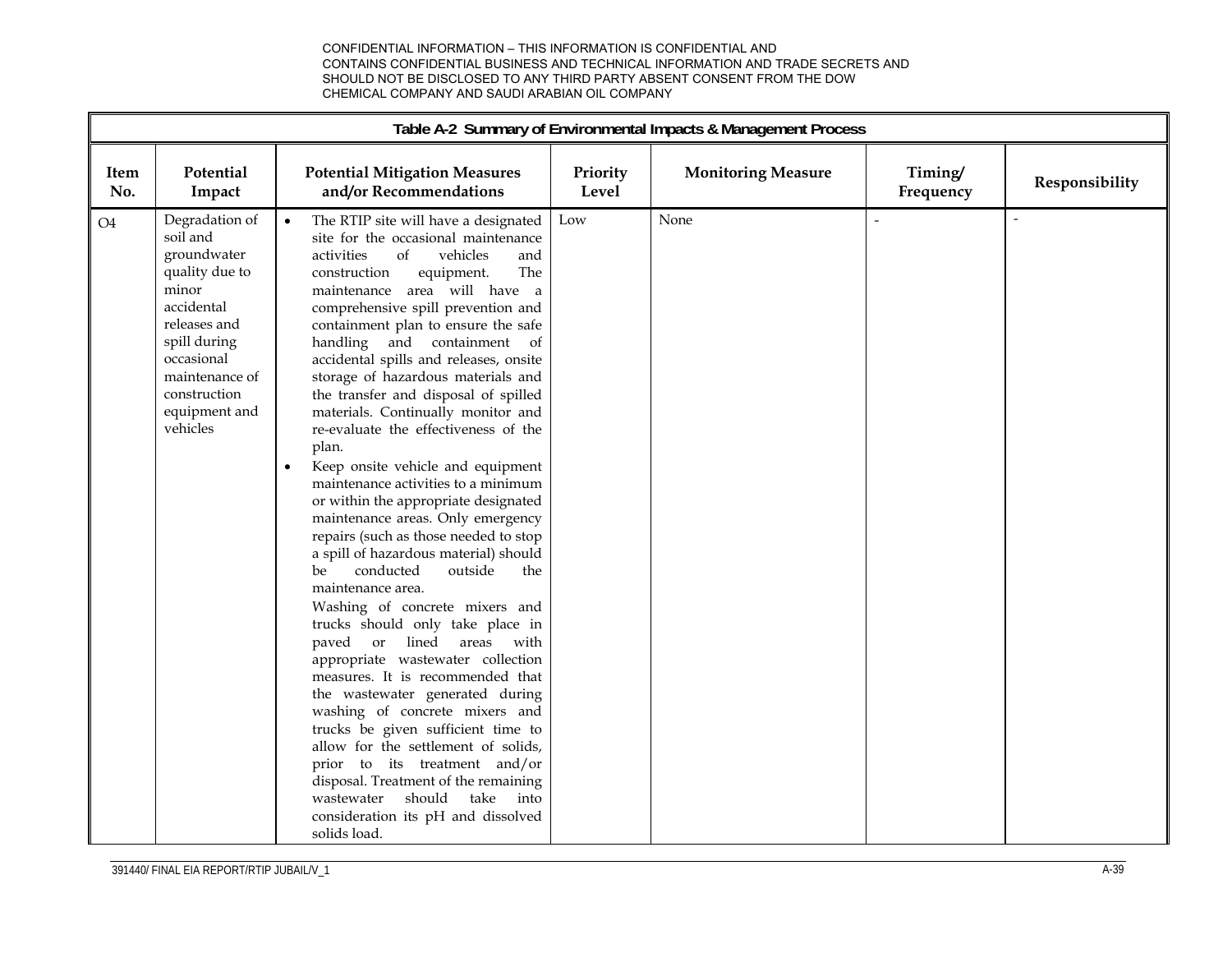|                    |                                                                                                                                                                   |                                                                                                                                                                                                                                                                                                                                                                                                                                                                                                                                                                                                                                                                                                                                                                                                                                                                                                                                                                                                                                                                                                                                                                                                                                                                                                                               |                   | Table A-2 Summary of Environmental Impacts & Management Process |                      |                |
|--------------------|-------------------------------------------------------------------------------------------------------------------------------------------------------------------|-------------------------------------------------------------------------------------------------------------------------------------------------------------------------------------------------------------------------------------------------------------------------------------------------------------------------------------------------------------------------------------------------------------------------------------------------------------------------------------------------------------------------------------------------------------------------------------------------------------------------------------------------------------------------------------------------------------------------------------------------------------------------------------------------------------------------------------------------------------------------------------------------------------------------------------------------------------------------------------------------------------------------------------------------------------------------------------------------------------------------------------------------------------------------------------------------------------------------------------------------------------------------------------------------------------------------------|-------------------|-----------------------------------------------------------------|----------------------|----------------|
| <b>Item</b><br>No. | Potential<br>Impact                                                                                                                                               | <b>Potential Mitigation Measures</b><br>and/or Recommendations                                                                                                                                                                                                                                                                                                                                                                                                                                                                                                                                                                                                                                                                                                                                                                                                                                                                                                                                                                                                                                                                                                                                                                                                                                                                | Priority<br>Level | <b>Monitoring Measure</b>                                       | Timing/<br>Frequency | Responsibility |
| O <sub>5</sub>     | Degradation of<br>soil and<br>groundwater<br>quality due to<br>minor<br>accidental<br>releases and<br>spills of<br>hazardous<br>materials during<br>commissioning | Develop a comprehensive spill<br>prevention and containment plan (in<br>accordance with RCJY regulations)<br>to ensure safe onsite storage of<br>hazardous materials; handling and<br>containment of accidental spills and<br>releases. The comprehensive spill<br>prevention and containment plan<br>shall also address the transfer and<br>disposal of spilled materials as<br>hazardous<br>waste.<br>Continually<br>and re-evaluate<br>monitor<br>the<br>effectiveness of the plan.<br>Keeping the amounts of stored<br>$\bullet$<br>materials<br>hazardous<br>to<br>the<br>minimum and control access to said<br>materials.<br>Perform the majority of repairs<br>$\bullet$<br>within the maintenance complex.<br>Designate an offsite fuel distribution<br>facility for vehicles and mobile<br>equipment that is equipped with<br>spill containment and prevention<br>measures including integrity tested<br>double-wall<br>storage<br>tanks,<br>distribution lines and equipment. If,<br>due to project requirements, any<br>refuelling of construction vehicles<br>and equipment needs to take place<br>on the RTIP site, a fuel storage and<br>distribution facility with appropriate<br>spill containment and prevention<br>measures should be built as part of<br>facilities'<br>the<br>temporary<br>infrastructure | Low               | None                                                            |                      |                |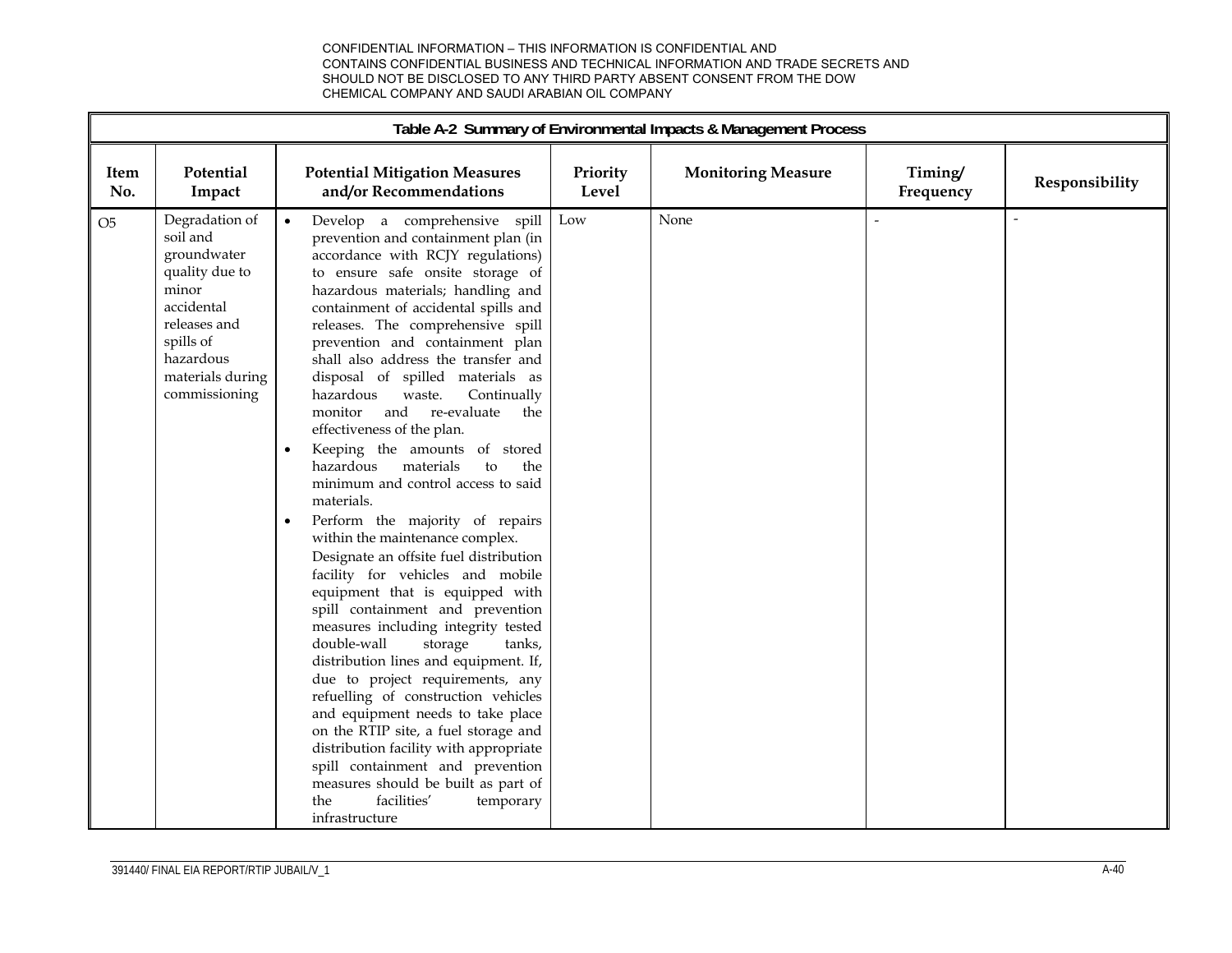|                        | Table A-2 Summary of Environmental Impacts & Management Process                                                                                                                                                                                                                                                         |                                                                                                                                                                                                                                                                                                                                                                                                                                                                                                                                                                                                                                                                                                                                                                                                                                                                                                                                   |                   |                                                                                                                                                                                                                    |                                                                                                                                            |                                                                                               |  |  |  |
|------------------------|-------------------------------------------------------------------------------------------------------------------------------------------------------------------------------------------------------------------------------------------------------------------------------------------------------------------------|-----------------------------------------------------------------------------------------------------------------------------------------------------------------------------------------------------------------------------------------------------------------------------------------------------------------------------------------------------------------------------------------------------------------------------------------------------------------------------------------------------------------------------------------------------------------------------------------------------------------------------------------------------------------------------------------------------------------------------------------------------------------------------------------------------------------------------------------------------------------------------------------------------------------------------------|-------------------|--------------------------------------------------------------------------------------------------------------------------------------------------------------------------------------------------------------------|--------------------------------------------------------------------------------------------------------------------------------------------|-----------------------------------------------------------------------------------------------|--|--|--|
| Item<br>No.            | Potential<br>Impact                                                                                                                                                                                                                                                                                                     | <b>Potential Mitigation Measures</b><br>and/or Recommendations                                                                                                                                                                                                                                                                                                                                                                                                                                                                                                                                                                                                                                                                                                                                                                                                                                                                    | Priority<br>Level | <b>Monitoring Measure</b>                                                                                                                                                                                          | Timing/<br>Frequency                                                                                                                       | Responsibility                                                                                |  |  |  |
| O <sub>5</sub><br>Cont |                                                                                                                                                                                                                                                                                                                         | An integrity testing programme (that<br>includes integrity tests and volume<br>balance) should be put in place.<br>Underground<br>storage<br>and<br>distribution equipment should be<br>avoided to the maximum extent<br>possible                                                                                                                                                                                                                                                                                                                                                                                                                                                                                                                                                                                                                                                                                                 |                   |                                                                                                                                                                                                                    |                                                                                                                                            |                                                                                               |  |  |  |
| O <sub>6</sub>         | Degradation of<br>soil and<br>groundwater<br>quality due to<br>accidental<br>releases and<br>spills of<br>hazardous<br>materials during<br>normal<br>operations at<br>the process<br>plants,<br>maintenance of<br>equipment and<br>storage and<br>internal<br>distribution<br>through the<br>utility<br>infrastructure. | Develop a comprehensive spill<br>$\bullet$<br>prevention and containment plan (in<br>accordance with RCJY regulations)<br>to ensure safe onsite storage of<br>hazardous materials; and handling<br>and containment of accidental spills<br>and releases. The comprehensive<br>spill prevention and containment<br>plan shall also address the transfer<br>and disposal of spilled materials as<br>hazardous<br>Continually<br>waste.<br>re-evaluate<br>and<br>the<br>monitor<br>effectiveness of the plan.<br>Visual monitoring of the Surface<br>Drainage System. Prompt repair of<br>malfunctioning<br>equipment.<br>Minimize the volumes of SRO stored<br>at SRBs.<br>Implementation of spill detection<br>systems.<br>Develop<br>and<br>implement<br>$\bullet$<br>$\rm{a}$<br>groundwater<br>monitoring<br>programme to monitor groundwater<br>quality.<br>Perform the majority of repairs<br>within the maintenance complex. | Medium            | Continuous monitoring of the<br>Surface Drainage System.<br>Continuous monitoring of spill<br>detection systems. Develop and<br>implement a groundwater<br>monitoring programme to<br>monitor groundwater quality. | Regular checks,<br>and always after a<br>wind / sand storm<br>or a storm flow.<br>Quarterly for<br>groundwater<br>monitoring<br>Programme. | EPC contractor &<br>EH&S Manager (Cons,<br>Com)/RTIP<br>Environmental<br>Manager (Op, Decom). |  |  |  |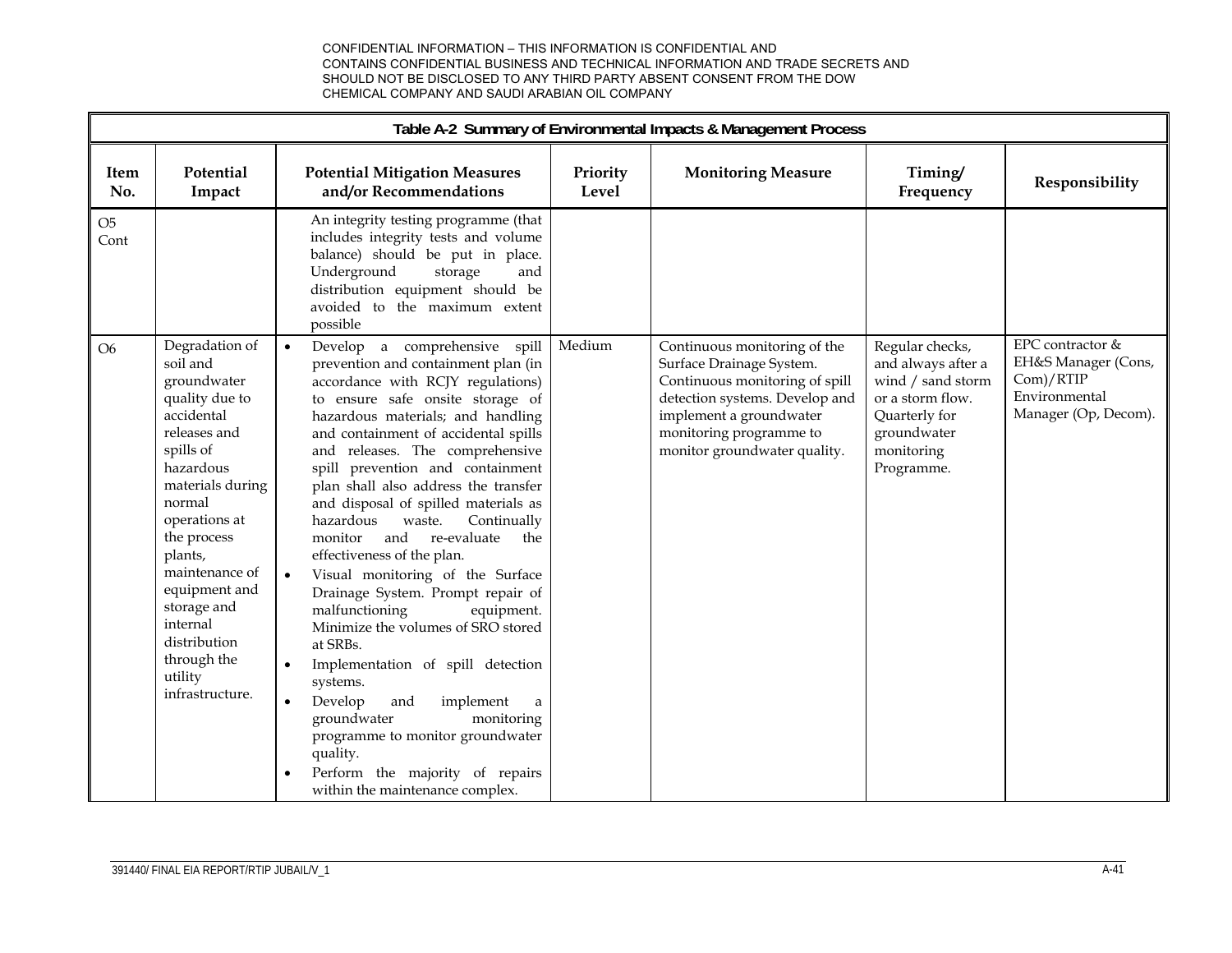|                | Table A-2 Summary of Environmental Impacts & Management Process                                                                                                                                           |  |                                                                                                                                                                                                                                                                                                                                                                                                                                                                                                         |                   |                           |                      |                |  |  |
|----------------|-----------------------------------------------------------------------------------------------------------------------------------------------------------------------------------------------------------|--|---------------------------------------------------------------------------------------------------------------------------------------------------------------------------------------------------------------------------------------------------------------------------------------------------------------------------------------------------------------------------------------------------------------------------------------------------------------------------------------------------------|-------------------|---------------------------|----------------------|----------------|--|--|
| Item<br>No.    | <b>Potential</b><br>Impact                                                                                                                                                                                |  | <b>Potential Mitigation Measures</b><br>and/or Recommendations                                                                                                                                                                                                                                                                                                                                                                                                                                          | Priority<br>Level | <b>Monitoring Measure</b> | Timing/<br>Frequency | Responsibility |  |  |
| O <sub>7</sub> | Degradation of<br>soil and<br>groundwater<br>quality due to<br>accidental<br>releases and<br>spills during the<br>transportation<br>of raw<br>materials, feed<br>stock and<br>products on or<br>off-site. |  | Develop a comprehensive spill<br>prevention and containment plan (in<br>accordance with RCER) to ensure<br>safe onsite storage of hazardous<br>materials; handling and containment<br>of accidental spills and releases, and<br>transfer and disposal of spilled<br>materials as hazardous waste.<br>Continually monitor and re-evaluate<br>the effectiveness of the plan.<br>Integrate spill prevention<br>and<br>containment measures into<br>the<br>transportation plans for third-party<br>vendors. | Low to<br>Medium  | None                      |                      |                |  |  |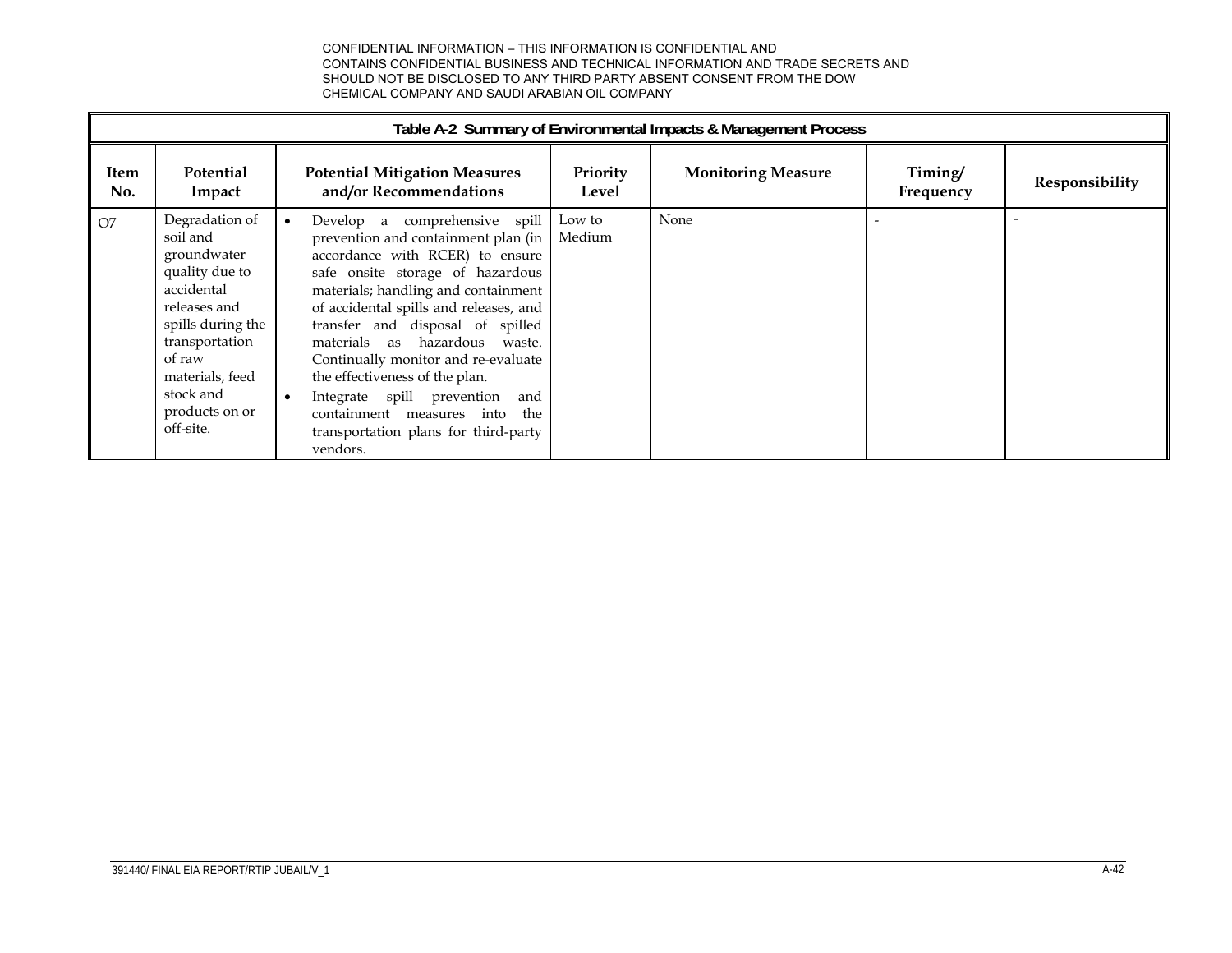|              | Table A-2 Summary of Environmental Impacts & Management Process                                                                        |                                                                                                                                                                                                                                                                                                                                                                                                                                                                                                                                                                                                                                                                                                                                                                                                                                           |                   |                                                                                                                                       |                                                                                                   |                                                                               |  |  |  |
|--------------|----------------------------------------------------------------------------------------------------------------------------------------|-------------------------------------------------------------------------------------------------------------------------------------------------------------------------------------------------------------------------------------------------------------------------------------------------------------------------------------------------------------------------------------------------------------------------------------------------------------------------------------------------------------------------------------------------------------------------------------------------------------------------------------------------------------------------------------------------------------------------------------------------------------------------------------------------------------------------------------------|-------------------|---------------------------------------------------------------------------------------------------------------------------------------|---------------------------------------------------------------------------------------------------|-------------------------------------------------------------------------------|--|--|--|
| Item<br>No.  | Potential<br>Impact                                                                                                                    | <b>Potential Mitigation Measures</b><br>and/or Recommendations                                                                                                                                                                                                                                                                                                                                                                                                                                                                                                                                                                                                                                                                                                                                                                            | Priority<br>Level | <b>Monitoring Measure</b>                                                                                                             | Timing/<br>Frequency                                                                              | Responsibility                                                                |  |  |  |
| <b>Waste</b> |                                                                                                                                        |                                                                                                                                                                                                                                                                                                                                                                                                                                                                                                                                                                                                                                                                                                                                                                                                                                           |                   |                                                                                                                                       |                                                                                                   |                                                                               |  |  |  |
| O11          | Potential for soil<br>contamination<br>resulting from<br>On-Site Storage<br>of Non-<br>Hazardous Solid<br>Waste                        | Developing a comprehensive waste<br>management plan which complies<br>internationally<br>accepted<br>with<br>industry standards to ensure safe<br>handling, onsite storage, transfer<br>and disposal. Continually monitor<br>and re-evaluate the effectiveness of<br>the plan;<br>The Waste Management Plans<br>$\bullet$<br>should encompass all phases of the<br>waste management process under<br>good<br>industry<br>practice<br>the<br>requirements of duty of care and<br>protect the corporate image of the<br>proponents.<br>Keeping storage times on RTIP site<br>$\bullet$<br>to the minimum and control access<br>to stored wastes (no longer than 180<br>after waste generation,<br>days<br>according to the 2010 RCER);<br>Segregating scrap plastic, glass,<br>$\bullet$<br>metal and wood for recycling where<br>possible; | Low               | Perform internal audits to<br>ensure that wastes arising from<br>the RTIP units are compliant<br>with the waste management<br>guides. | One audit per<br>quarter or per<br>phase of the<br>project, whichever<br>is the shorter<br>period | RTIP EH&S Manager<br>(Cons, Com)/RTIP<br>Environmental<br>Manager (Op, Decom) |  |  |  |
| O12          | Potential for soil<br>contamination<br>resulting from<br>On-Site Storage<br>of Non-<br>Hazardous<br>Waste from<br>Construction<br>Camp | None                                                                                                                                                                                                                                                                                                                                                                                                                                                                                                                                                                                                                                                                                                                                                                                                                                      | Low               | As per impact O11                                                                                                                     | As per impact O11                                                                                 | As per impact O11                                                             |  |  |  |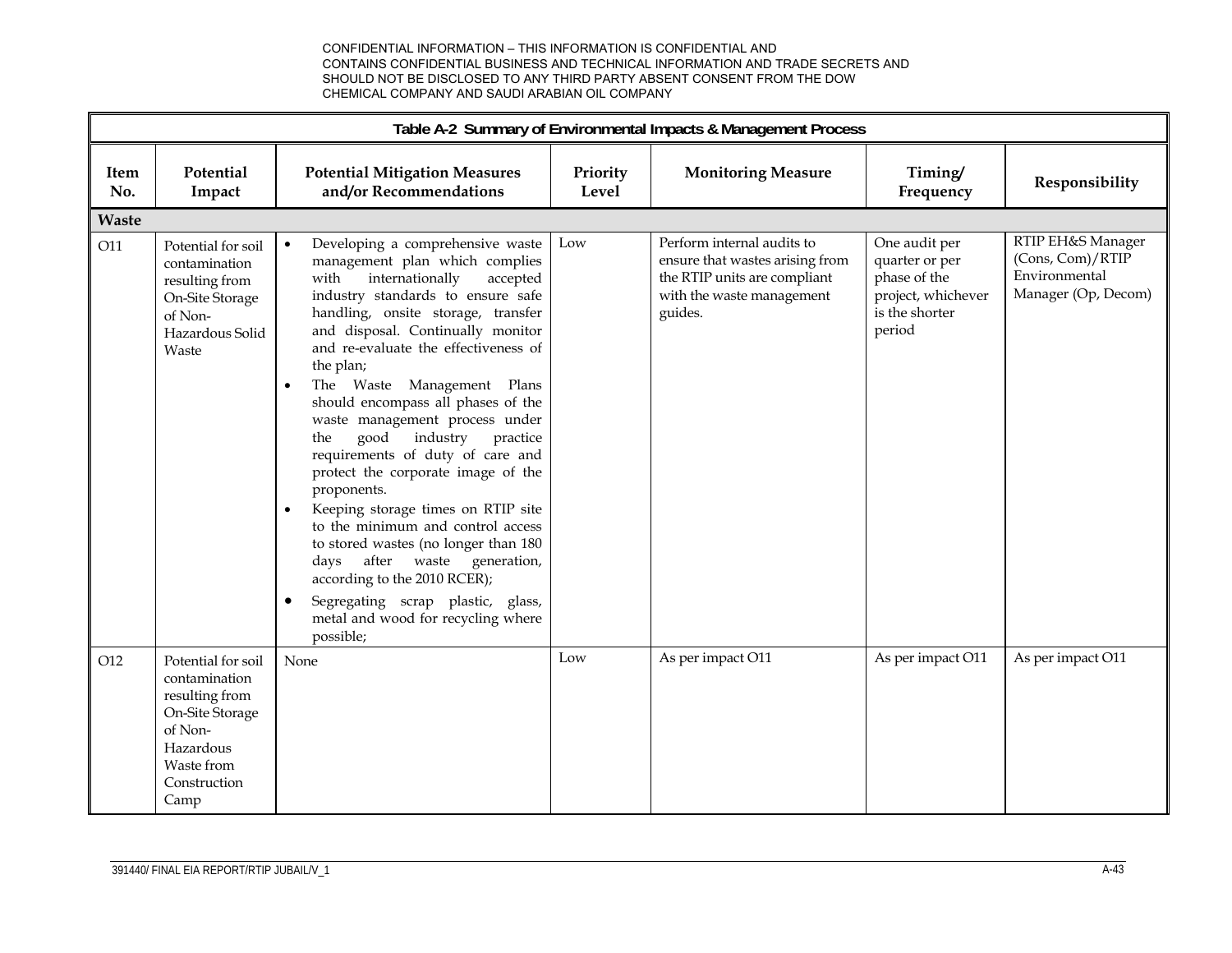|               |                                                                                                         |                                                                                                                                                                                                                                                                                                                                                                                                                                                                                                                                                                                                                                                                                                                                                                                                                                                                                                                                                                                                      |                   | Table A-2 Summary of Environmental Impacts & Management Process                                                                                                                                                                                                                                                                                                                                                                                                                                                                                                                                                                    |                                                                                                                                                                                                                                                                                              |                                                                                                        |
|---------------|---------------------------------------------------------------------------------------------------------|------------------------------------------------------------------------------------------------------------------------------------------------------------------------------------------------------------------------------------------------------------------------------------------------------------------------------------------------------------------------------------------------------------------------------------------------------------------------------------------------------------------------------------------------------------------------------------------------------------------------------------------------------------------------------------------------------------------------------------------------------------------------------------------------------------------------------------------------------------------------------------------------------------------------------------------------------------------------------------------------------|-------------------|------------------------------------------------------------------------------------------------------------------------------------------------------------------------------------------------------------------------------------------------------------------------------------------------------------------------------------------------------------------------------------------------------------------------------------------------------------------------------------------------------------------------------------------------------------------------------------------------------------------------------------|----------------------------------------------------------------------------------------------------------------------------------------------------------------------------------------------------------------------------------------------------------------------------------------------|--------------------------------------------------------------------------------------------------------|
| Item<br>No.   | Potential<br>Impact                                                                                     | <b>Potential Mitigation Measures</b><br>and/or Recommendations                                                                                                                                                                                                                                                                                                                                                                                                                                                                                                                                                                                                                                                                                                                                                                                                                                                                                                                                       | Priority<br>Level | <b>Monitoring Measure</b>                                                                                                                                                                                                                                                                                                                                                                                                                                                                                                                                                                                                          | Timing/<br>Frequency                                                                                                                                                                                                                                                                         | Responsibility                                                                                         |
| O13<br>Notes: | Potential for soil<br>contamination<br>resulting from<br>On-Site Storage<br>of Hazardous<br>Solid Waste | Developing a comprehensive waste<br>management plan as described for<br>impact O11;<br>Providing secondary containment to<br>tanks, to capture any spills and<br>equip tanks with a contents level<br>indicator;<br>Keeping storage times at the EPC<br>Contractor camp to the minimum<br>and controlling access to stored<br>wastes;<br>Providing<br>secure<br>οf<br>means<br>transferring wastes safely into and<br>out of the tank to minimise spills.<br>Any shipment of wastes outside of<br>JIC must be previously authorised<br>by the RC. Any shipment of<br>hazardous wastes outside of KSA<br>must conform to the requirements of<br>the Basel Convention;<br>Undertaking an audit of the waste<br>$\bullet$<br>management facility as per impact<br>O11;<br>Covering trucks where appropriate<br>to prevent wind-blown losses during<br>transport;<br>other<br>Following<br>procedures<br>$\bullet$<br>established in the RCER (2010) for<br>appropriate waste transport and<br>disposal. | Low               | Maintain a catalogue of<br>waste composition and<br>Material Safety Data Sheets<br>(MSDS) where available.<br>Wastes sent for storage<br>2.<br>should be accompanied by<br>identifying documentation.<br>3.<br>Keep waste transfer<br>documents, and follow all<br>procedures established in<br>the RCER (2010) for<br>transport and disposal of<br>hazardous wastes.<br>When uncertain, analyse<br>4.<br>wastes to ascertain<br>concentration of hazardous<br>chemicals in wastes.<br>5.<br>Perform internal audits to<br>ensure that wastes arising<br>from the RTIP units are<br>compliant with the waste<br>management guides. | 1, 2. Make monthly<br>stock check of<br>wastes in storage.<br>3. Continually<br>4. Any necessary<br>analyses should be<br>undertaken on<br>wastes with<br>uncertain<br>composition.<br>5. One audit per<br>quarter or per<br>phase of the<br>project, whichever<br>is the shorter<br>period. | <b>EPC Contractor/RTIP</b><br>EH&S Manager (Cons,<br>Com)/RTIP<br>Environmental<br>Manager (Op, Decom) |
|               |                                                                                                         | Abbreviations: Cons (Construction); Com (Commissioning); Op (Operation); Decom (Decommissioning); Precon (Preconstruction)                                                                                                                                                                                                                                                                                                                                                                                                                                                                                                                                                                                                                                                                                                                                                                                                                                                                           |                   |                                                                                                                                                                                                                                                                                                                                                                                                                                                                                                                                                                                                                                    |                                                                                                                                                                                                                                                                                              |                                                                                                        |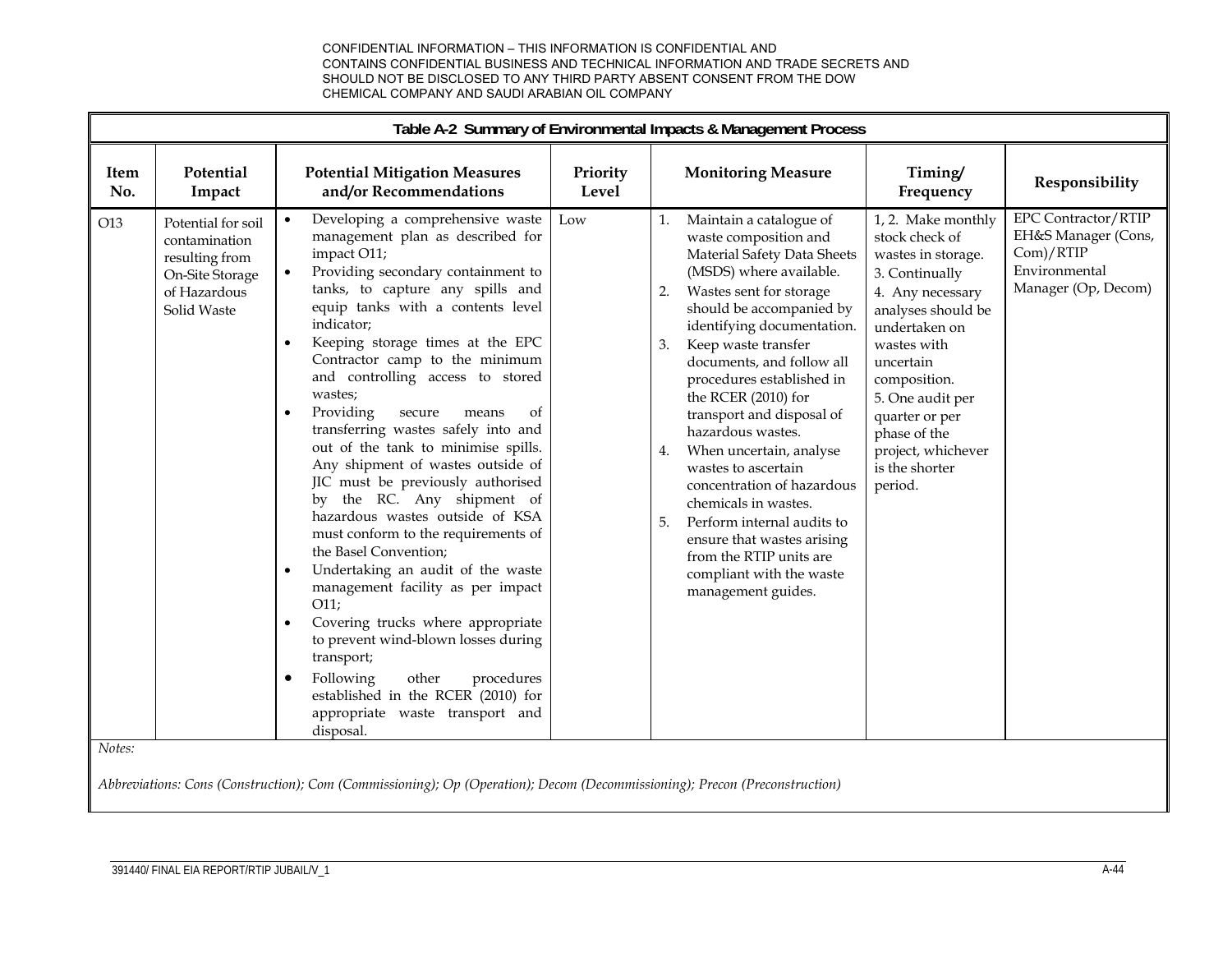|                    |                                                                                                                                           |                                                                                                                            | Table A-2 Summary of Environmental Impacts & Management Process |                                                                                                                                                                                                                                                                                                                                                                                                                                                                                                                                                          |                                                                                                                                                                                                        |                                                                                                                                                                    |  |  |  |  |  |  |
|--------------------|-------------------------------------------------------------------------------------------------------------------------------------------|----------------------------------------------------------------------------------------------------------------------------|-----------------------------------------------------------------|----------------------------------------------------------------------------------------------------------------------------------------------------------------------------------------------------------------------------------------------------------------------------------------------------------------------------------------------------------------------------------------------------------------------------------------------------------------------------------------------------------------------------------------------------------|--------------------------------------------------------------------------------------------------------------------------------------------------------------------------------------------------------|--------------------------------------------------------------------------------------------------------------------------------------------------------------------|--|--|--|--|--|--|
| <b>Item</b><br>No. | Potential<br>Impact                                                                                                                       | <b>Potential Mitigation Measures</b><br>and/or Recommendations                                                             | Priority<br>Level                                               | <b>Monitoring Measure</b>                                                                                                                                                                                                                                                                                                                                                                                                                                                                                                                                | Timing/<br>Frequency                                                                                                                                                                                   | Responsibility                                                                                                                                                     |  |  |  |  |  |  |
| O14                | Potential for soil<br>contamination<br>resulting from<br>On-Site Storage<br>of Hazardous<br>Liquid Waste                                  | As per impact O13.                                                                                                         | Low                                                             | As per impact O13                                                                                                                                                                                                                                                                                                                                                                                                                                                                                                                                        | As per impact O13                                                                                                                                                                                      | As per impact O13                                                                                                                                                  |  |  |  |  |  |  |
| O15                | Potential for soil<br>contamination<br>resulting from<br>On-site Storage<br>and Off-Site<br>Disposal of Non-<br>Hazardous<br>Liquid Waste | None                                                                                                                       | Low                                                             | Audit the waste<br>1.<br>management facility,<br>and/or waste<br>transportation vehicle to<br>ensure that they are<br>operational, licensed and<br>capable of handling the<br>wastes to be generated;<br>Audit the procedures used<br>2.<br>for the collection, transport<br>and disposal of wastes to<br>ensure they are in line with<br>industry and regulatory<br>standards;<br>Ensure that the SWTP and<br>3.<br><b>IWTP</b> Operators (Marafiq)<br>regularly monitor the<br>quality of treated<br>wastewater and makes<br>regular checks for leaks. | 1, 2. Prior to each<br>phase of the project<br>and once every 5<br>years during the<br>operation phase.<br>3. Prior to each<br>phase of the project<br>and every year<br>during the<br>operation phase | 1,2. RTIP EH&S<br>Manager (Cons,<br>Com)/RTIP<br>Environmental<br>Manager (Op, Decom)<br>/ External audit<br>3. Authorized waste<br>disposal/treatment<br>facility |  |  |  |  |  |  |
| Notes:             |                                                                                                                                           | Abbreviations: Cons (Construction); Com (Commissioning); Op (Operation); Decom (Decommissioning); Precon (Preconstruction) |                                                                 |                                                                                                                                                                                                                                                                                                                                                                                                                                                                                                                                                          |                                                                                                                                                                                                        |                                                                                                                                                                    |  |  |  |  |  |  |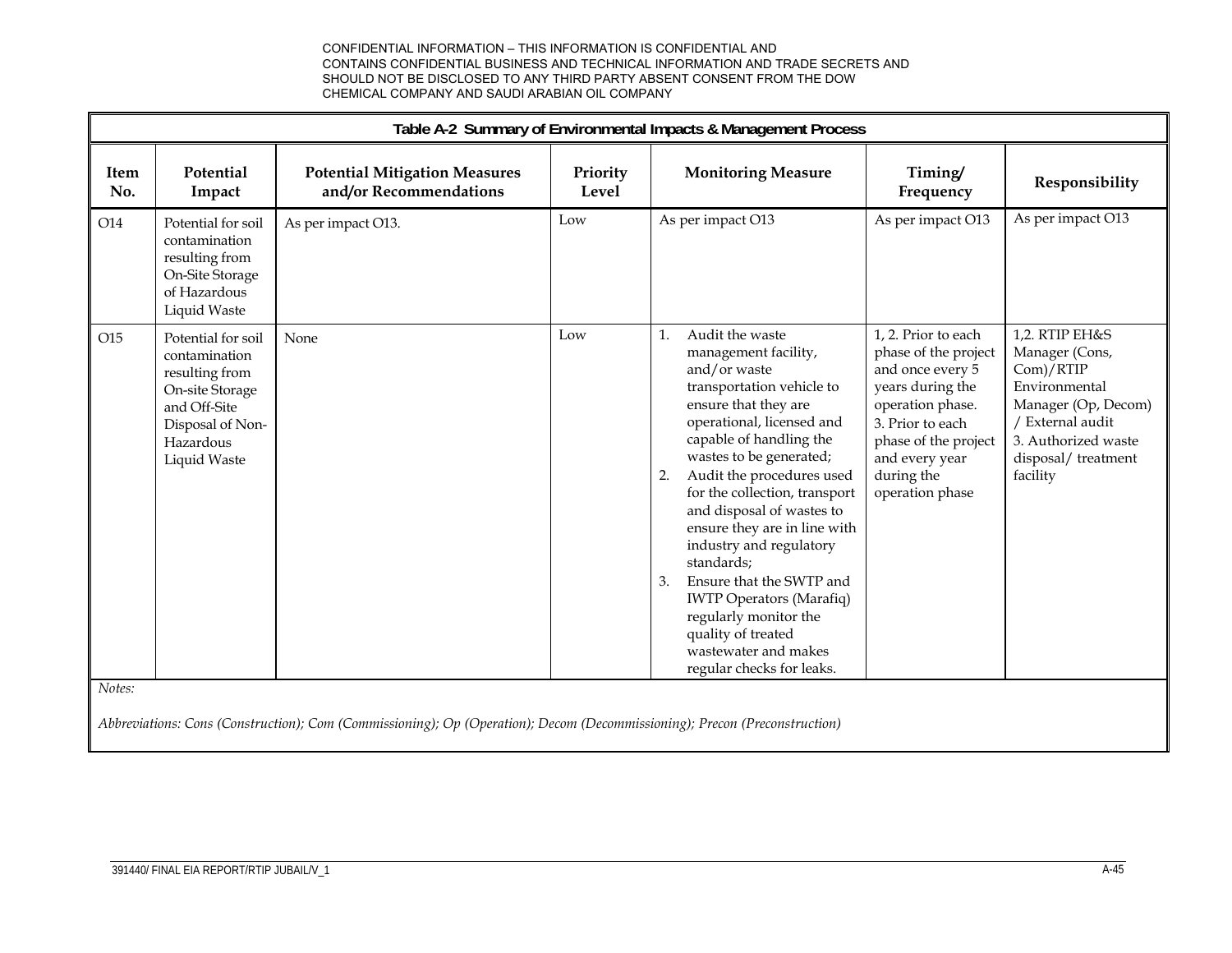|             |                                                                                                                                          |                                                                                                                                                                                                                                                                                                                                           |                                              |                            | Table A-2 Summary of Environmental Impacts & Management Process                                                                                                                                                                                                                                                                                                                     |                                                                                                                                                                                                          |                                                                                                                                                                        |  |  |  |  |  |  |
|-------------|------------------------------------------------------------------------------------------------------------------------------------------|-------------------------------------------------------------------------------------------------------------------------------------------------------------------------------------------------------------------------------------------------------------------------------------------------------------------------------------------|----------------------------------------------|----------------------------|-------------------------------------------------------------------------------------------------------------------------------------------------------------------------------------------------------------------------------------------------------------------------------------------------------------------------------------------------------------------------------------|----------------------------------------------------------------------------------------------------------------------------------------------------------------------------------------------------------|------------------------------------------------------------------------------------------------------------------------------------------------------------------------|--|--|--|--|--|--|
| Item<br>No. | Potential<br>Impact                                                                                                                      | <b>Potential Mitigation Measures</b><br>and/or Recommendations                                                                                                                                                                                                                                                                            | Priority<br>Level                            |                            | <b>Monitoring Measure</b>                                                                                                                                                                                                                                                                                                                                                           | Timing/<br>Frequency                                                                                                                                                                                     | Responsibility                                                                                                                                                         |  |  |  |  |  |  |
| O16         | Potential for soil<br>contamination<br>resulting from<br>Off-Site Disposal<br>of Non-<br>Hazardous Solid<br>Waste                        | Developing a comprehensive waste<br>$\bullet$<br>management plan as described for<br>impact O11;<br>Undertaking an audit of the waste<br>$\bullet$<br>management facility as per impact<br>O11.<br>Following<br>$\bullet$<br>the<br>procedures<br>established in the RCJY regulations<br>for appropriate waste transport and<br>disposal. | Medium<br>(Cons,<br>Decom), Low<br>(Com, Op) | $\mathbf{1}$ .<br>2.<br>3. | Audit the waste<br>management facility, and<br>waste transportation<br>vehicle as per monitoring<br>measure 1 for impact O15;<br>Audit the procedures used<br>for the collection, transport<br>and disposal of wastes as<br>per monitoring measure 2<br>for impact O15;<br>Ensure that the Landfill<br>Operator monitors<br>groundwater around Class<br>I & Class II landfill sites | 1, 2. Prior to each<br>phase of the project<br>and once every 5<br>years during the<br>operation phase.<br>3. Prior to each<br>phase of the project<br>and every year<br>during the<br>operation phase   | 1,2. RTIP EH&S<br>Manager (Cons,<br>Com)/RTIP<br>Environmental<br>Manager (Op,<br>Decom)/ External<br>audit<br>3. Authorized waste<br>disposal/treatment<br>facility   |  |  |  |  |  |  |
| O17         | Potential for soil<br>contamination<br>resulting from<br>Off-Site Disposal<br>of Non-<br>Hazardous<br>Waste from<br>Construction<br>Camp | None                                                                                                                                                                                                                                                                                                                                      | Low                                          | 1.<br>2.<br>3.             | Audit the waste<br>management facility, and<br>waste transportation<br>vehicle as per monitoring<br>measure 1 for impact O15;<br>Audit the procedures used<br>for the collection, transport<br>and disposal of wastes as<br>per monitoring measure 2<br>for impact O15;<br>Ensure that the Landfill<br>Operator monitors<br>groundwater around<br>landfill sites.                   | 1, 2. Prior to each<br>phase of the project<br>and once every 5<br>years during the<br>operation phase.<br>3,4. Prior to each<br>phase of the project<br>and every year<br>during the<br>operation phase | 1,2. RTIP EH&S<br>Manager (Cons,<br>Com)/RTIP<br>Environmental<br>Manager (Op,<br>Decom)/ External<br>audit<br>3,4. Authorized waste<br>disposal/treatment<br>facility |  |  |  |  |  |  |
| Notes:      |                                                                                                                                          | Abbreviations: Cons (Construction); Com (Commissioning); Op (Operation); Decom (Decommissioning); Precon (Preconstruction)                                                                                                                                                                                                                |                                              |                            |                                                                                                                                                                                                                                                                                                                                                                                     |                                                                                                                                                                                                          |                                                                                                                                                                        |  |  |  |  |  |  |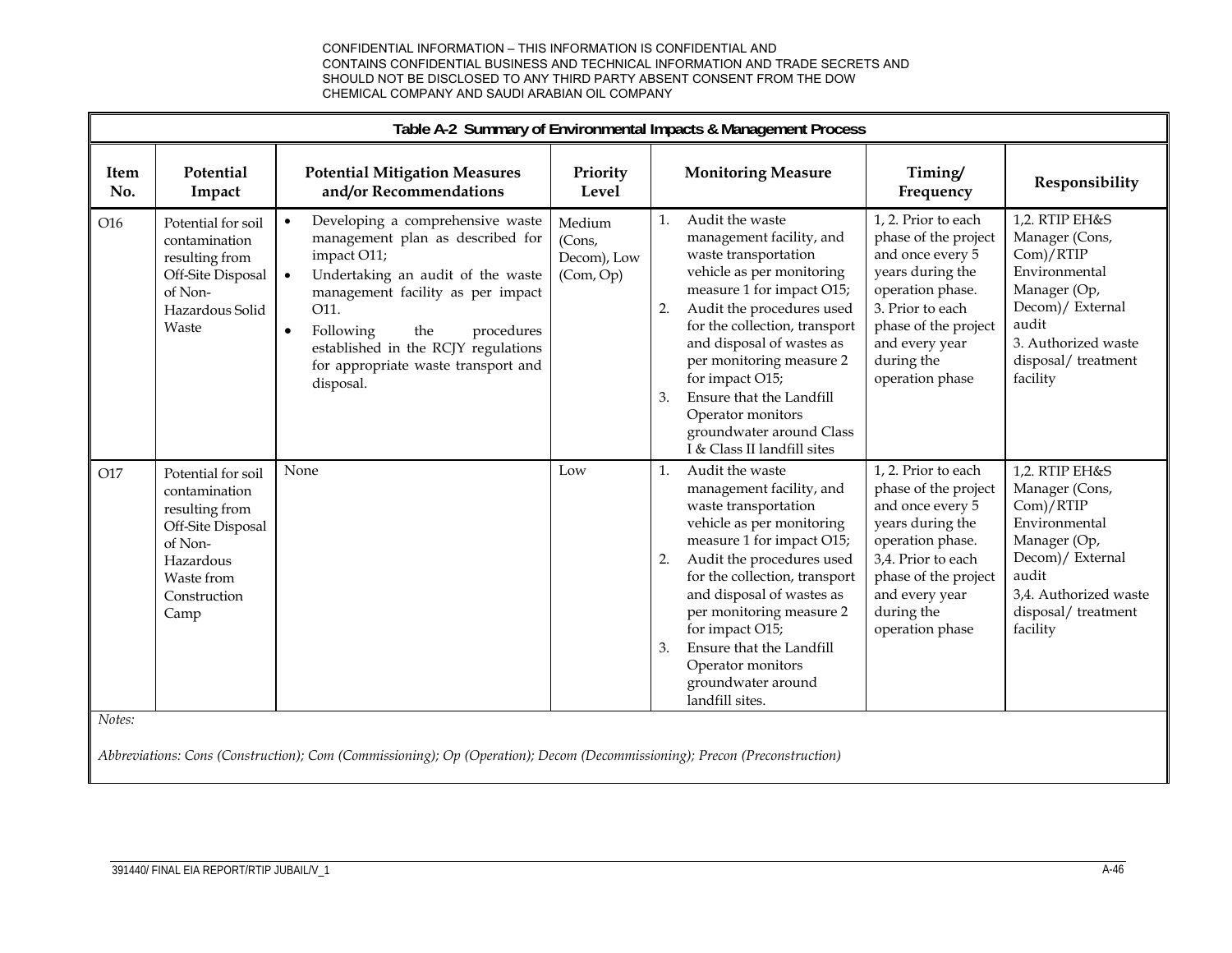|                    | Table A-2 Summary of Environmental Impacts & Management Process                                     |                                                                                                                                                                                                                                                                                                                    |                   |                                                                                                                                                                                                                                                                                                                                                                                                                                                                                                                                                                                                                                                                                                                                                                                                                                                                                                                                                                                                                                                                                                                                                                                                                                                                                                                                                                                                                                                                                                                                                                                                          |  |  |  |  |  |
|--------------------|-----------------------------------------------------------------------------------------------------|--------------------------------------------------------------------------------------------------------------------------------------------------------------------------------------------------------------------------------------------------------------------------------------------------------------------|-------------------|----------------------------------------------------------------------------------------------------------------------------------------------------------------------------------------------------------------------------------------------------------------------------------------------------------------------------------------------------------------------------------------------------------------------------------------------------------------------------------------------------------------------------------------------------------------------------------------------------------------------------------------------------------------------------------------------------------------------------------------------------------------------------------------------------------------------------------------------------------------------------------------------------------------------------------------------------------------------------------------------------------------------------------------------------------------------------------------------------------------------------------------------------------------------------------------------------------------------------------------------------------------------------------------------------------------------------------------------------------------------------------------------------------------------------------------------------------------------------------------------------------------------------------------------------------------------------------------------------------|--|--|--|--|--|
| <b>Item</b><br>No. | Potential<br>Impact                                                                                 | <b>Potential Mitigation Measures</b><br>and/or Recommendations                                                                                                                                                                                                                                                     | Priority<br>Level | <b>Monitoring Measure</b><br>Timing/<br>Responsibility<br>Frequency                                                                                                                                                                                                                                                                                                                                                                                                                                                                                                                                                                                                                                                                                                                                                                                                                                                                                                                                                                                                                                                                                                                                                                                                                                                                                                                                                                                                                                                                                                                                      |  |  |  |  |  |
| O18                | Potential for soil<br>contamination<br>resulting from<br>Off-Site Disposal<br>of Hazardous<br>Waste | Developing a comprehensive waste<br>$\bullet$<br>management plan as per impact<br>O11;<br>Undertaking an audit of the waste<br>$\bullet$<br>management facility as per O11;<br>other<br>Following<br>procedures<br>$\bullet$<br>established in the RCER (2010) for<br>appropriate waste transport and<br>disposal. | Low               | 1, 2. Make monthly<br>1,2,3,4. EPC<br>Maintain a catalogue of<br>1.<br>stock check of<br>Contractor/RTIP<br>waste composition and<br>Material Safety Data Sheets<br>wastes in storage;<br>EH&S Manager (Cons,<br>(MSDS) where available;<br>Com)/RTIP<br>3. Continually;<br>Environmental<br>Wastes sent for storage<br>2.<br>4. Any necessary<br>Manager (Op, Decom);<br>should be accompanied by<br>analyses should be<br>5,6. RTIP EH&S<br>identifying documentation;<br>undertaken on<br>Manager (Cons,<br>Keep waste transfer<br>wastes with<br>3.<br>Com)/RTIP<br>documents, and follow all<br>uncertain<br>Environmental<br>procedures established in<br>composition;<br>Manager (Op,<br>the RCER (2010) for<br>5,6. Prior to each<br>Decom)/ External<br>transport and disposal of<br>phase of the project<br>audit;<br>hazardous wastes;<br>and once every 5<br>7. Authorized waste<br>When uncertain, analyse<br>years during the<br>4.<br>disposal/treatment<br>wastes to ascertain<br>operation phase;<br>facility<br>concentration of hazardous<br>7. Prior to each<br>chemicals in wastes;<br>phase of the project<br>Audit the waste<br>and once every<br>5.<br>management facility,<br>year during the<br>and/or waste<br>operation phase<br>transportation vehicle as<br>per monitoring measure 1<br>for impact O15;<br>Audit the procedures used<br>6.<br>for the collection, transport<br>and disposal of wastes as<br>per monitoring measure 2<br>for impact O15;<br>7.<br>Ensure that the Landfill<br>Operator monitors<br>groundwater around Class<br>I & Class II landfill sites; |  |  |  |  |  |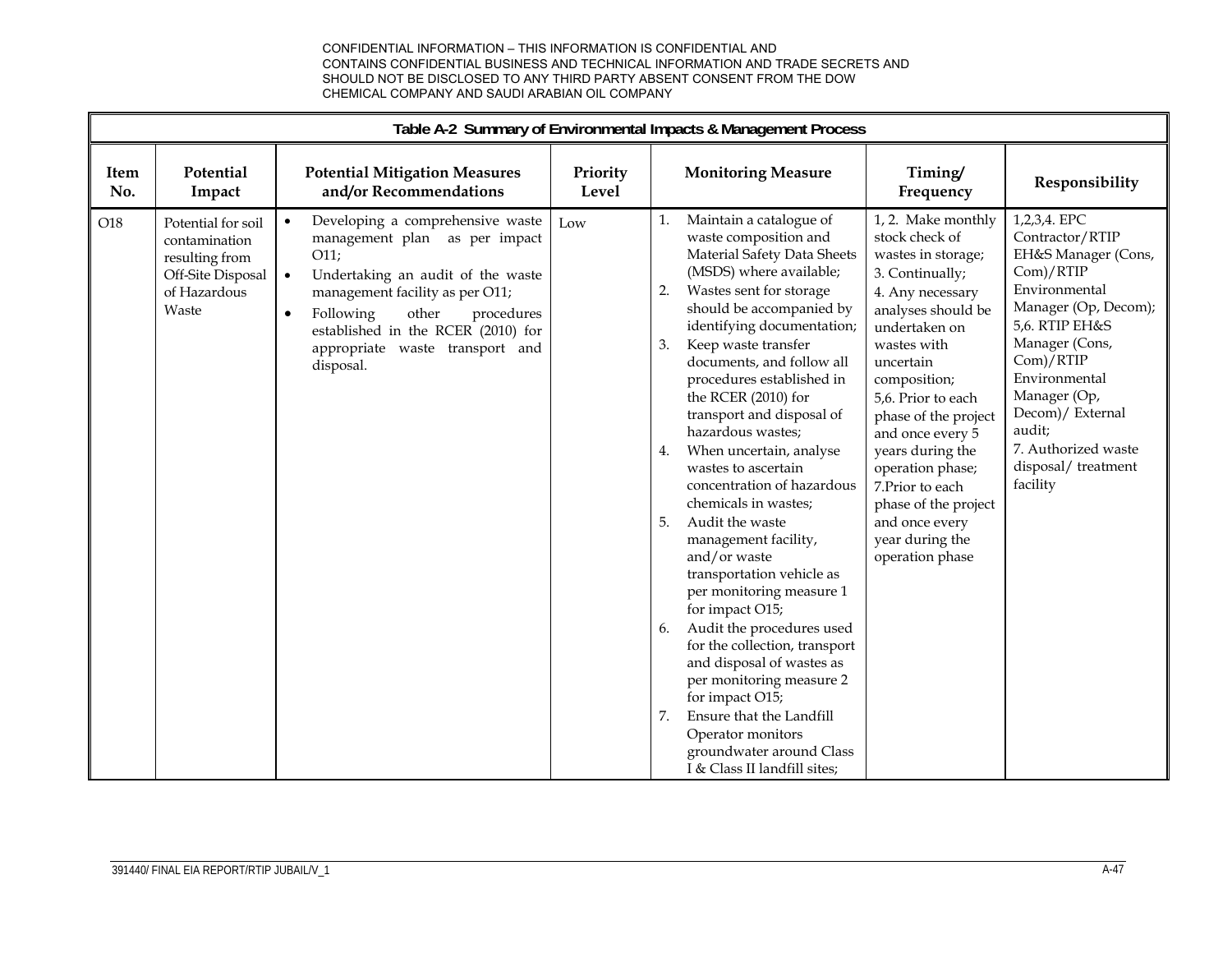|             | Table A-2 Summary of Environmental Impacts & Management Process                                                |                                                                                                                                                                                                                                                                                                                                                                                             |                   |                                                                              |                                                                                    |                   |  |  |  |  |
|-------------|----------------------------------------------------------------------------------------------------------------|---------------------------------------------------------------------------------------------------------------------------------------------------------------------------------------------------------------------------------------------------------------------------------------------------------------------------------------------------------------------------------------------|-------------------|------------------------------------------------------------------------------|------------------------------------------------------------------------------------|-------------------|--|--|--|--|
| Item<br>No. | Potential<br>Impact                                                                                            | <b>Potential Mitigation Measures</b><br>and/or Recommendations                                                                                                                                                                                                                                                                                                                              | Priority<br>Level | <b>Monitoring Measure</b>                                                    | Timing/<br>Frequency                                                               | Responsibility    |  |  |  |  |
| O19         | Potential for<br>subsurface<br>contamination<br>resulting from<br>transport of<br>hazardous<br>wastes off-site | Developing a comprehensive waste<br>management plan as per impact<br>O11;<br>Providing<br>secure<br><sub>of</sub><br>means<br>transferring wastes as per impact<br>O13:<br>Covering trucks where appropriate<br>to prevent wind-blown losses during<br>transport;<br>other<br>procedures<br>Following<br>established in the RCER (2010) for<br>appropriate waste transport and<br>disposal. | Low to<br>Medium  | As per impact O18 except for<br>groundwater monitoring at<br>landfill sites. | As per impact O18<br>except for<br>groundwater<br>monitoring at<br>landfill sites. | As per impact O18 |  |  |  |  |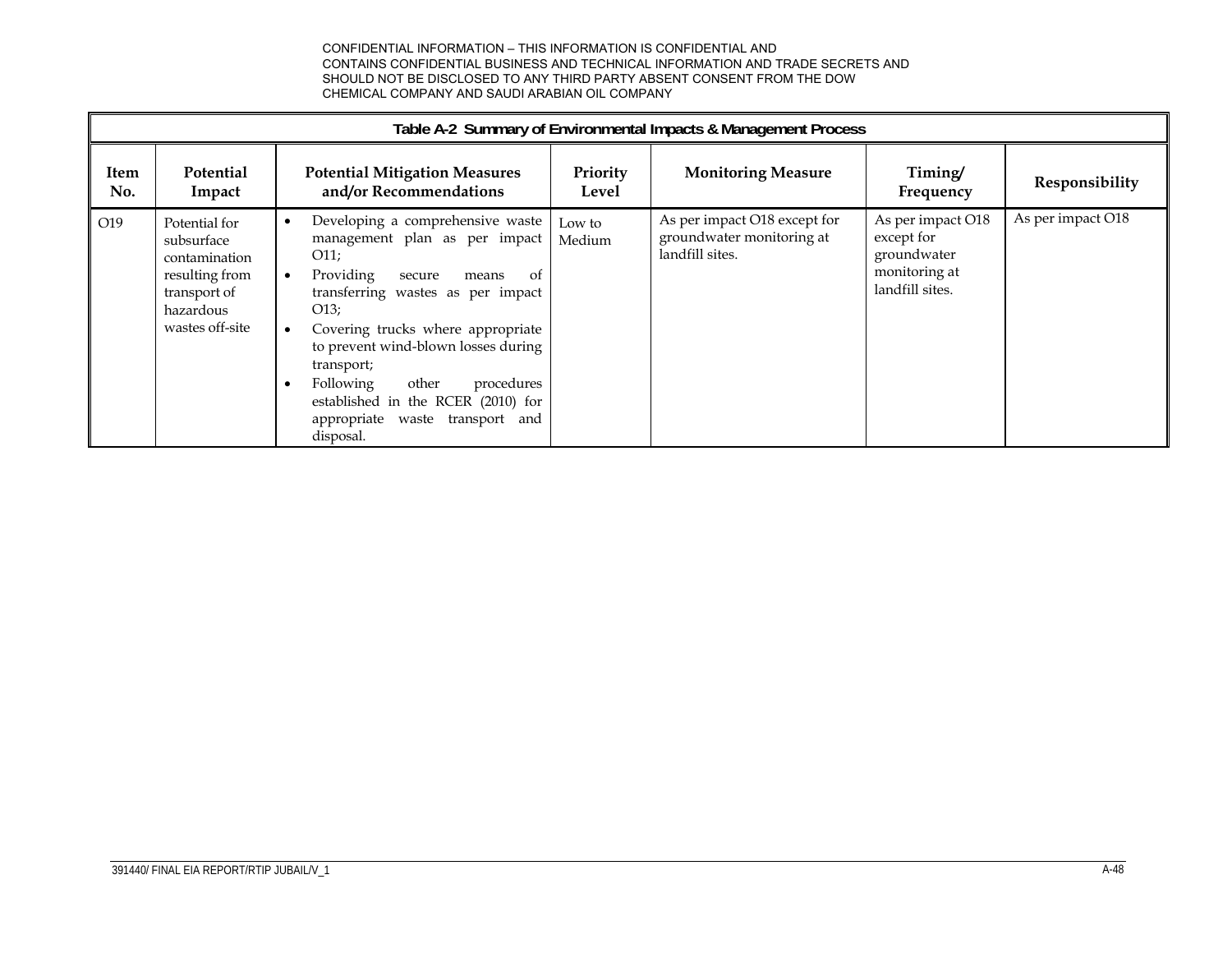|                    | Table A-2 Summary of Environmental Impacts & Management Process                     |                                                                |                   |                                        |                                                                                                                                                                                                                                                                                                                                                                                                                                                                                                                                                                                                                                                                                                                                                                                                                                                                          |                                                                                                                                                                                                                                                                                                                                                                                                                                                                                                                       |                                                                                                         |  |
|--------------------|-------------------------------------------------------------------------------------|----------------------------------------------------------------|-------------------|----------------------------------------|--------------------------------------------------------------------------------------------------------------------------------------------------------------------------------------------------------------------------------------------------------------------------------------------------------------------------------------------------------------------------------------------------------------------------------------------------------------------------------------------------------------------------------------------------------------------------------------------------------------------------------------------------------------------------------------------------------------------------------------------------------------------------------------------------------------------------------------------------------------------------|-----------------------------------------------------------------------------------------------------------------------------------------------------------------------------------------------------------------------------------------------------------------------------------------------------------------------------------------------------------------------------------------------------------------------------------------------------------------------------------------------------------------------|---------------------------------------------------------------------------------------------------------|--|
| <b>Item</b><br>No. | Potential<br>Impact                                                                 | <b>Potential Mitigation Measures</b><br>and/or Recommendations | Priority<br>Level |                                        | <b>Monitoring Measure</b>                                                                                                                                                                                                                                                                                                                                                                                                                                                                                                                                                                                                                                                                                                                                                                                                                                                | Timing/<br>Frequency                                                                                                                                                                                                                                                                                                                                                                                                                                                                                                  | Responsibility                                                                                          |  |
| O20                | Accidental<br>release of solid<br>hazardous<br>wastes within<br>the RTIP<br>Complex | As per impact O6.                                              | High              | 1.<br>2.<br>3.<br>4.<br>5.<br>6.<br>7. | Maintain a catalogue of<br>waste composition and<br>Material Safety Data Sheets<br>(MSDS) where available;<br>Wastes sent for storage<br>should be accompanied by<br>identifying documentation;<br>Keep waste transfer<br>documents, and follow all<br>procedures established in<br>the RCER (2010) for<br>transport and disposal of<br>hazardous wastes;<br>When uncertain, analyse<br>wastes to ascertain<br>concentration of hazardous<br>chemicals in wastes.<br>Monitoring of Solid Waste<br>Handling Unit (Unit 778)<br>to ensure appropriate<br>status;<br>Periodical check of<br>containment and<br>segregation, and training<br>to all staff involved in<br>waste management<br>practices;<br>Installation of a network of<br>monitoring wells in<br>accordance with RCER<br>(2010), including the<br>implementation of a<br>groundwater monitoring<br>program. | 1, 2. Make monthly<br>stock check of<br>wastes in storage.<br>3. Continually<br>4. Any necessary<br>analyses should be<br>undertaken on<br>wastes with<br>uncertain<br>composition.<br>5, 6. Regular<br>checks. Checking<br>the material used<br>in the restraint and<br>collection of spills<br>at least once every<br>3 months.<br>7. Monitoring of<br>GW wells quarterly<br>for visually<br>detecting the<br>presence of free<br>product and<br>groundwater<br>sampling +<br>analysis at least<br>once every year. | <b>EPC Contractor/ RTIP</b><br>EH&S Manager (Cons,<br>Com)/RTIP<br>Environmental<br>Manager (Op, Decom) |  |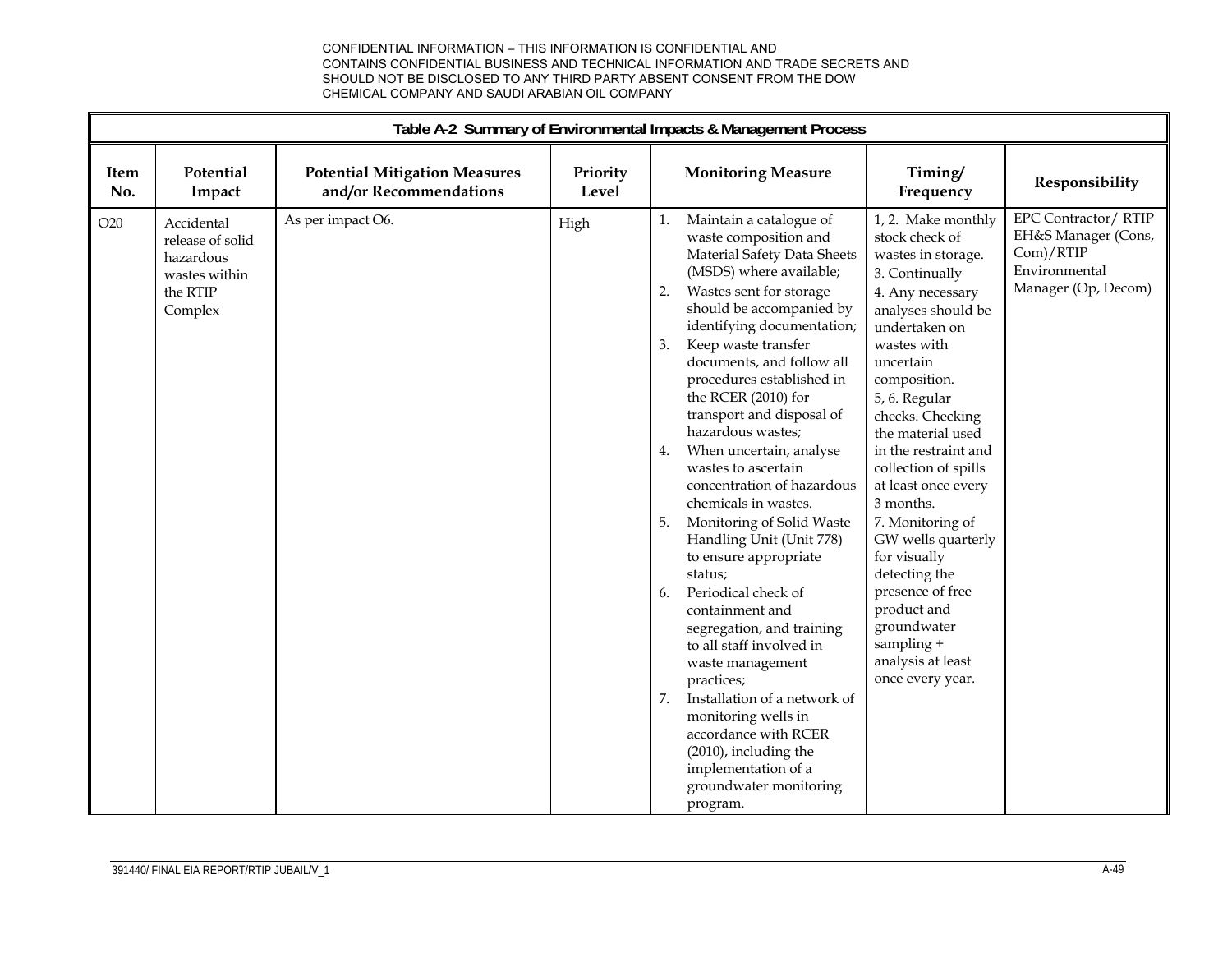|                    | Table A-2 Summary of Environmental Impacts & Management Process                                           |                                                                                                                                                                                                                                                                                                                                                                                                                            |                   |                                                                                        |                                                                                                     |                   |  |  |  |  |
|--------------------|-----------------------------------------------------------------------------------------------------------|----------------------------------------------------------------------------------------------------------------------------------------------------------------------------------------------------------------------------------------------------------------------------------------------------------------------------------------------------------------------------------------------------------------------------|-------------------|----------------------------------------------------------------------------------------|-----------------------------------------------------------------------------------------------------|-------------------|--|--|--|--|
| <b>Item</b><br>No. | Potential<br>Impact                                                                                       | <b>Potential Mitigation Measures</b><br>and/or Recommendations                                                                                                                                                                                                                                                                                                                                                             | Priority<br>Level | <b>Monitoring Measure</b>                                                              | Timing/<br>Frequency                                                                                | Responsibility    |  |  |  |  |
| O21                | Accidental<br>release of liquid<br>hazardous<br>wastes within<br>the RTIP<br>Complex                      | As per impact O6.                                                                                                                                                                                                                                                                                                                                                                                                          | High              | As per Impact O20, except for<br>monitoring of Solid Waste<br>Handling Unit (Unit 778) | As per Impact O20<br>except for<br>monitoring of Solid<br><b>Waste Handling</b><br>Unit (Unit 778)  | As per Impact O20 |  |  |  |  |
| O22                | Accidental<br>release of solid<br>hazardous<br>wastes during<br>transport offsite                         | As per impact O7                                                                                                                                                                                                                                                                                                                                                                                                           | Medium to<br>High | As per Impact O20, except for<br>monitoring of Solid Waste<br>Handling Unit (Unit 778) | As per Impact O20,<br>except for<br>monitoring of Solid<br><b>Waste Handling</b><br>Unit (Unit 778) | As per Impact O20 |  |  |  |  |
| O <sub>23</sub>    | Accidental<br>release of liquid<br>hazardous<br>wastes during<br>transport offsite                        | As per impact O7                                                                                                                                                                                                                                                                                                                                                                                                           | Medium to<br>High | As per Impact O20, except for<br>monitoring of Solid Waste<br>Handling Unit (Unit 778) | As per Impact O20,<br>except for<br>monitoring of Solid<br><b>Waste Handling</b><br>Unit (Unit 778) | As per Impact O20 |  |  |  |  |
|                    | <b>Ecology - Terrestrial</b>                                                                              |                                                                                                                                                                                                                                                                                                                                                                                                                            |                   |                                                                                        |                                                                                                     |                   |  |  |  |  |
| B1                 | Removal of<br>vegetation and<br>potential<br>foraging sites for<br>nocturnal<br>animals (habitat<br>loss) | During the construction period, the<br>land based works should to be<br>assessed in relation to the following<br>issues:<br>The impact on vegetation within<br>the footprint of the RTIP<br>operational site;<br>The impact on vegetation at<br>locations which are to be used as<br>compounds<br>temporary<br>or<br>storage areas;<br>The effects of construction on<br>other<br>of<br>aspects<br>terrestrial<br>ecology. | Low               | None                                                                                   |                                                                                                     |                   |  |  |  |  |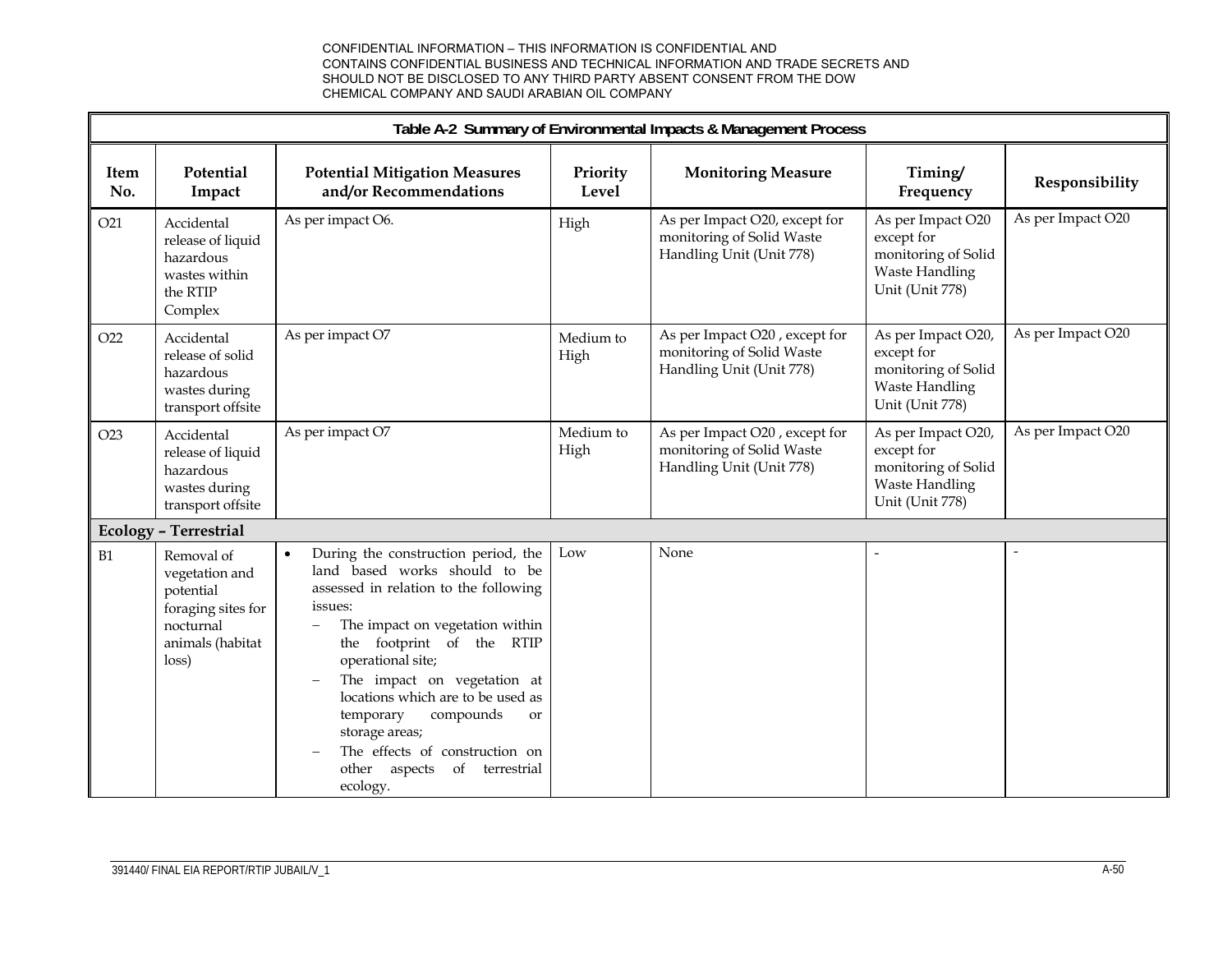|                    | Table A-2 Summary of Environmental Impacts & Management Process                                                                                                    |                                                                                                                                                                                                                                                                                                                                                                  |                   |                           |                               |                                                                                                |  |  |  |
|--------------------|--------------------------------------------------------------------------------------------------------------------------------------------------------------------|------------------------------------------------------------------------------------------------------------------------------------------------------------------------------------------------------------------------------------------------------------------------------------------------------------------------------------------------------------------|-------------------|---------------------------|-------------------------------|------------------------------------------------------------------------------------------------|--|--|--|
| <b>Item</b><br>No. | Potential<br>Impact                                                                                                                                                | <b>Potential Mitigation Measures</b><br>and/or Recommendations                                                                                                                                                                                                                                                                                                   | Priority<br>Level | <b>Monitoring Measure</b> | Timing/<br>Frequency          | Responsibility                                                                                 |  |  |  |
| B2                 | Effects of noise<br>on fauna onsite<br>and offsite<br>especially on<br>breeding,<br>wintering and<br>migrant birds<br>offsite (e.g.<br>Sabkhat Al-Fasl<br>Lagoons) | As per impact B1                                                                                                                                                                                                                                                                                                                                                 | Low               | None                      |                               | $\overline{\phantom{a}}$                                                                       |  |  |  |
| B <sub>3</sub>     | Effects of dust<br>and noise from<br>earth moving<br>and vehicle<br>movements, etc.<br>on vegetation<br>and fauna onsite<br>or adjacent to<br>RTIP                 | The use of modern properly maintained<br>vehicles together with other driving policy<br>measures like minimising off road driving<br>and transporting materials in bulk to<br>minimise trips, should reduce the local<br>impact of emissions on the biological<br>environment from vehicle movement to<br>and from the site during all phases of the<br>project. | Low               | None                      | $\overline{a}$                | $\overline{\phantom{a}}$                                                                       |  |  |  |
| B <sub>5</sub>     | Potential effects<br>of elevated air<br>pollution on<br>offsite<br>vegetation<br>(protected areas)<br>from major<br>combustion<br>sources.                         | Minimise air emissions<br>during<br>$\bullet$<br>commissioning and operation of the<br>RTIP using the BAT approach,<br>which is adopted in the design, to<br>effects<br>cumulative<br>of<br>reduce<br>emissions on flora and fauna outside<br>the project site.<br>As per impact B3-B7<br>$\bullet$                                                              | Low               | Refer to impacts A3-A7    | Refer to impacts A3<br>$- A7$ | <b>EPC Contractor/RTIP</b><br>EH&S Manager (Com);<br><b>RTIP</b> Environmental<br>Manager (Op) |  |  |  |
| Notes:             |                                                                                                                                                                    | Abbreviations: Cons (Construction); Com (Commissioning); Op (Operation); Decom (Decommissioning); Precon (Preconstruction)                                                                                                                                                                                                                                       |                   |                           |                               |                                                                                                |  |  |  |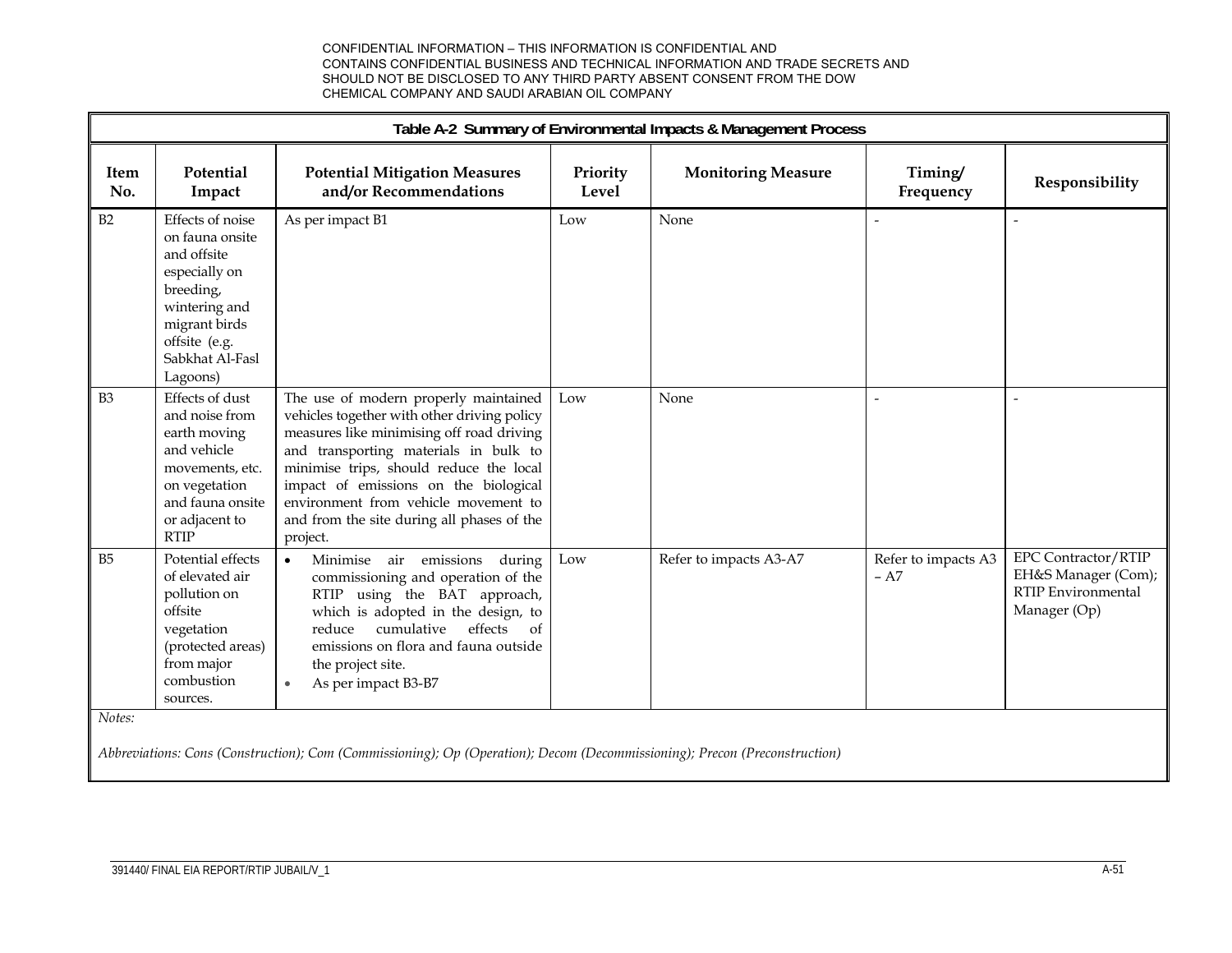|                |                                                                                                                                                                                                                                |                                                                                                                                                                                                                                                                                                                                                                                                                                                                                                                                                                                                    |                   | Table A-2 Summary of Environmental Impacts & Management Process                                                                                                                                                                                                                                                                                                                                                                                                                                                                                                                                                                                                                                                                           |                                   |                                                                                                                                                                     |
|----------------|--------------------------------------------------------------------------------------------------------------------------------------------------------------------------------------------------------------------------------|----------------------------------------------------------------------------------------------------------------------------------------------------------------------------------------------------------------------------------------------------------------------------------------------------------------------------------------------------------------------------------------------------------------------------------------------------------------------------------------------------------------------------------------------------------------------------------------------------|-------------------|-------------------------------------------------------------------------------------------------------------------------------------------------------------------------------------------------------------------------------------------------------------------------------------------------------------------------------------------------------------------------------------------------------------------------------------------------------------------------------------------------------------------------------------------------------------------------------------------------------------------------------------------------------------------------------------------------------------------------------------------|-----------------------------------|---------------------------------------------------------------------------------------------------------------------------------------------------------------------|
| Item<br>No.    | Potential<br>Impact                                                                                                                                                                                                            | <b>Potential Mitigation Measures</b><br>and/or Recommendations                                                                                                                                                                                                                                                                                                                                                                                                                                                                                                                                     | Priority<br>Level | <b>Monitoring Measure</b>                                                                                                                                                                                                                                                                                                                                                                                                                                                                                                                                                                                                                                                                                                                 | Timing/<br>Frequency              | Responsibility                                                                                                                                                      |
|                | <b>Ecology - Marine</b>                                                                                                                                                                                                        |                                                                                                                                                                                                                                                                                                                                                                                                                                                                                                                                                                                                    |                   |                                                                                                                                                                                                                                                                                                                                                                                                                                                                                                                                                                                                                                                                                                                                           |                                   |                                                                                                                                                                     |
| M1             | Impact to the<br>marine<br>environment in<br>the area of KFIP<br>from increased<br>vessel<br>movements at<br>KFIP.                                                                                                             | RTIP Project Team to work with the<br>Saudi Ports Authority to review and<br>update routing and operating protocols<br>currently in effect at KFIP to ensure that<br>the increase of vessel movements<br>associated to the RTIP activities is<br>adequately managed.                                                                                                                                                                                                                                                                                                                               | Low               | None                                                                                                                                                                                                                                                                                                                                                                                                                                                                                                                                                                                                                                                                                                                                      |                                   |                                                                                                                                                                     |
| M <sub>2</sub> | Impact resulting<br>from untreated<br>effluent from<br>batching plant,<br>hydrotest water<br>or surface run<br>entering the<br>marine<br>environment,<br>damaging<br>marine<br>ecosystems, and<br>local fisheries<br>industry. | Waste water monitoring of the sources<br>prior to their discharge to Marafiq IWTP,<br>RC Drainage Channel or Marafiq<br>Seawatewer Cooling Return Header will<br>be undertaken following RCER 2010 and<br>requirements. The following<br><b>EPO</b><br>effluents will be monitored in order to<br>ensure compliance with the EPO and<br>RCER applicable limits:<br>Concrete Batching Plant wastewater<br>$\bullet$<br>prior to discharge to the RC<br>Drainage Channel.<br>Unit 785 - Site Outfall wastewater<br>$\bullet$<br>prior to discharge to the Marafiq<br>Seawater Cooling Return Header. | Low               | Auto-sampling systems (24-<br>hour composite sample) and<br>sample points for all discharges<br>of wastewater at the point of<br>discharges from RTIP will be<br>installed and maintained per<br>EPO and RCER requirements:<br>Concrete Batching Plant. If<br>1.<br>wastewater is not<br>compliant with the EPO or<br>RCER requirements,<br>wastewater will be<br>collected and transferred to<br>Marafiq IWTP<br>2.<br>Unit 785. If wastewater is<br>not compliant with the<br><b>EPO or RCER</b><br>requirements, wastewater<br>will be collected and<br>transferred to Marafiq<br><b>IWTP</b><br>Analysers to be checked<br>3.<br>and maintained at intervals<br>prescribed by<br>manufacturer to ensure<br>they are in working order, | Construction and<br>Commissioning | EPC Contractor,<br>Project EH&S Lead &<br>JMP EH&S Manager<br>during project stage<br>EH&S Lead during<br>the operation stage and<br>EH&S Manager of<br><b>RTIP</b> |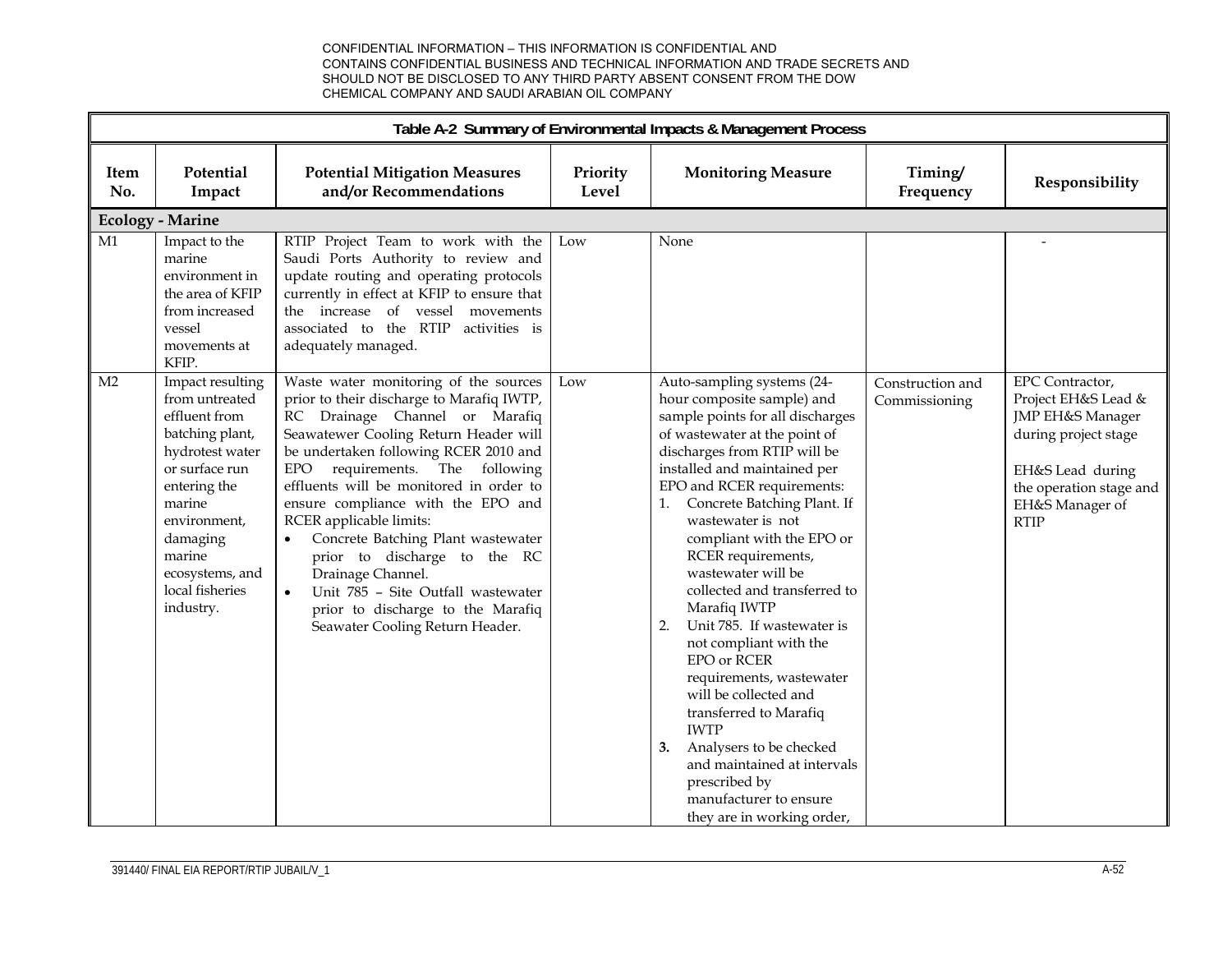|                | Table A-2 Summary of Environmental Impacts & Management Process                                                                                                                                                        |                                                                                                                                                                                                                                                                                           |                   |          |                                                                                                                                                                                                                                                                                               |                                                    |                                                                                                                                                                                         |  |  |
|----------------|------------------------------------------------------------------------------------------------------------------------------------------------------------------------------------------------------------------------|-------------------------------------------------------------------------------------------------------------------------------------------------------------------------------------------------------------------------------------------------------------------------------------------|-------------------|----------|-----------------------------------------------------------------------------------------------------------------------------------------------------------------------------------------------------------------------------------------------------------------------------------------------|----------------------------------------------------|-----------------------------------------------------------------------------------------------------------------------------------------------------------------------------------------|--|--|
| Item<br>No.    | <b>Potential</b><br>Impact                                                                                                                                                                                             | <b>Potential Mitigation Measures</b><br>and/or Recommendations                                                                                                                                                                                                                            | Priority<br>Level |          | <b>Monitoring Measure</b>                                                                                                                                                                                                                                                                     | Timing/<br>Frequency                               | Responsibility                                                                                                                                                                          |  |  |
|                |                                                                                                                                                                                                                        |                                                                                                                                                                                                                                                                                           |                   |          | fixed or replaced as<br>required.                                                                                                                                                                                                                                                             |                                                    |                                                                                                                                                                                         |  |  |
| M <sub>4</sub> | Impact resulting<br>from untreated<br>contaminated<br>stormwater<br>entering the<br>marine<br>environment,<br>damaging or<br>killing marine<br>organisms,<br>including<br>important<br>species for local<br>fisheries. | Surface Runoff Basins sampling prior to<br>discharge to the Royal Commission<br>drainage channel. If surface runoff in<br>surface runoff basins does not comply<br>with EPO or RCER 2010 requirements, it<br>will be diverted to Unit 773 for collection<br>and transfer to Marafiq IWTP. | Low               | 1.<br>2. | <b>Surface Runoff Basins</b><br>sampling system prior to<br>discharge to the Royal<br>Commission drainage<br>channel;<br>Analysers to be checked<br>and maintained at intervals<br>prescribed by<br>manufacturer to ensure<br>they are in working order,<br>fixed or replaced as<br>required. | Commissioning,<br>Operation and<br>Decommissioning | EPC Contractor,<br>Project EH&S Lead &<br>JMP EH&S Manager<br>during project stage<br>EH&S Lead (Vice<br>President) during the<br>operation stage and<br>EH&S Manager of<br><b>RTIP</b> |  |  |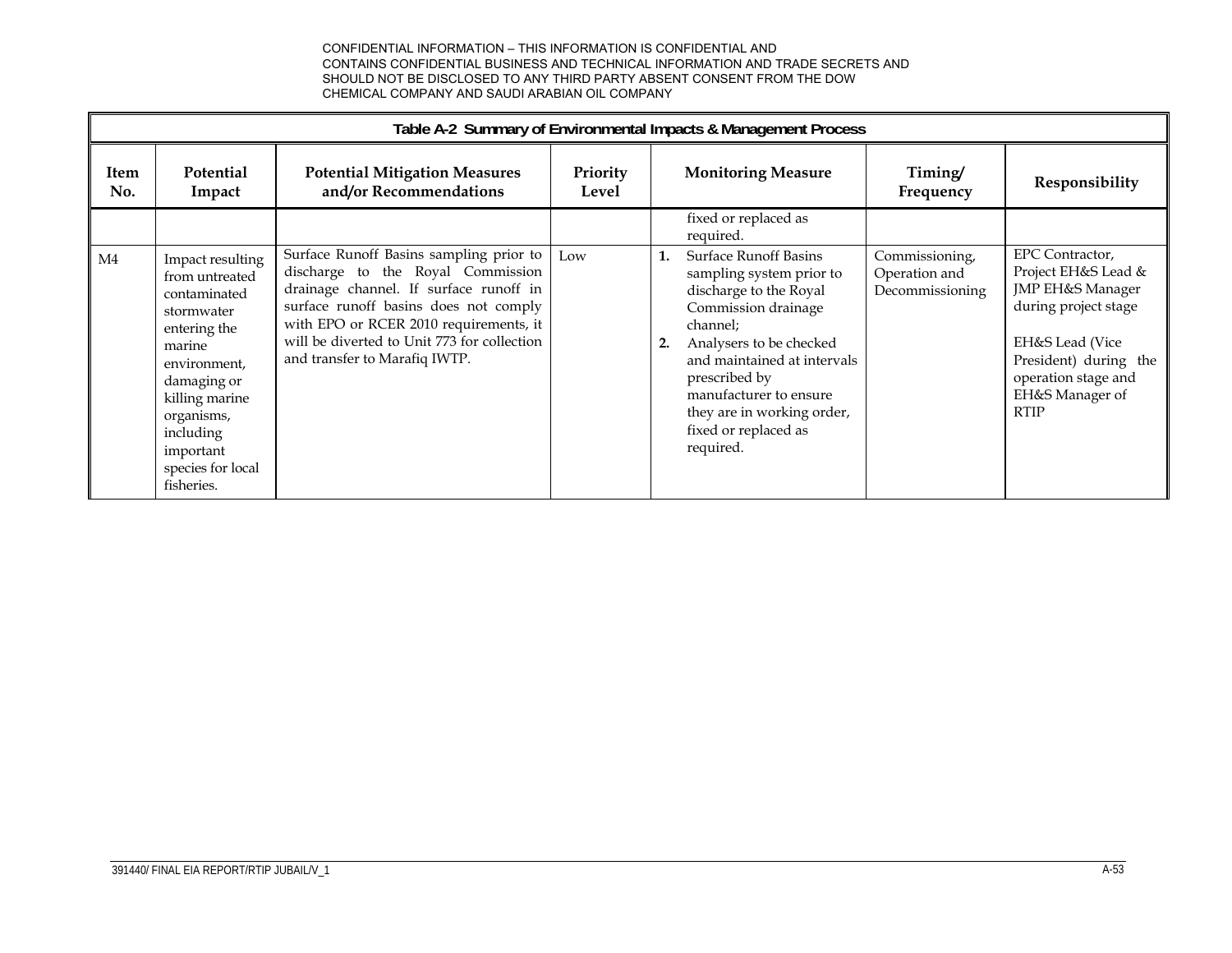|                | Table A-2 Summary of Environmental Impacts & Management Process                                                                                                                                                                             |                                                                                                                                                                                                                                                                                                                                                                                                                                                                                                                                                                                                                                                                                                                               |                   |                           |                          |                  |  |  |  |
|----------------|---------------------------------------------------------------------------------------------------------------------------------------------------------------------------------------------------------------------------------------------|-------------------------------------------------------------------------------------------------------------------------------------------------------------------------------------------------------------------------------------------------------------------------------------------------------------------------------------------------------------------------------------------------------------------------------------------------------------------------------------------------------------------------------------------------------------------------------------------------------------------------------------------------------------------------------------------------------------------------------|-------------------|---------------------------|--------------------------|------------------|--|--|--|
| Item<br>No.    | Potential<br>Impact                                                                                                                                                                                                                         | <b>Potential Mitigation Measures</b><br>and/or Recommendations                                                                                                                                                                                                                                                                                                                                                                                                                                                                                                                                                                                                                                                                | Priority<br>Level | <b>Monitoring Measure</b> | Timing/<br>Frequency     | Responsibility   |  |  |  |
| M <sub>5</sub> | Impact resulting<br>from a major fire<br>onsite and<br>contaminated<br>firewater runoff<br>enters the<br>marine<br>environment,<br>damaging or<br>killing marine<br>organisms,<br>including<br>important<br>species for local<br>fisheries. | As per impact M4                                                                                                                                                                                                                                                                                                                                                                                                                                                                                                                                                                                                                                                                                                              | Medium            | As per impact M4          | As per impact M4         | As per impact M4 |  |  |  |
| M6             | Impact from a<br>direct fuel or<br>chemical spill to<br>sea during<br>transportation<br>by a third-party<br>transporter.                                                                                                                    | RTIP to utilise third-party transport<br>$\bullet$<br>providers that abide by operating<br>procedures that ensure secure<br>containment, appropriate materials<br>management,<br>and<br>adequate<br>equipment and vessel maintenance.<br>In addition transporters must abide<br>by all applicable international codes<br>guidelines<br>and<br>Third-party<br>emergency and spill response plans<br>must be adequate to accommodate<br>RTIP materials and products.<br>Decisions<br>regarding<br>preferred<br>$\bullet$<br>transport providers should consider<br>the condition of a transport<br>provider's fleet and equipment, and<br>of<br>their<br>appropriateness<br>the<br>operating<br>and<br>emergency<br>procedures. | High              | None                      | $\overline{\phantom{m}}$ | $\overline{a}$   |  |  |  |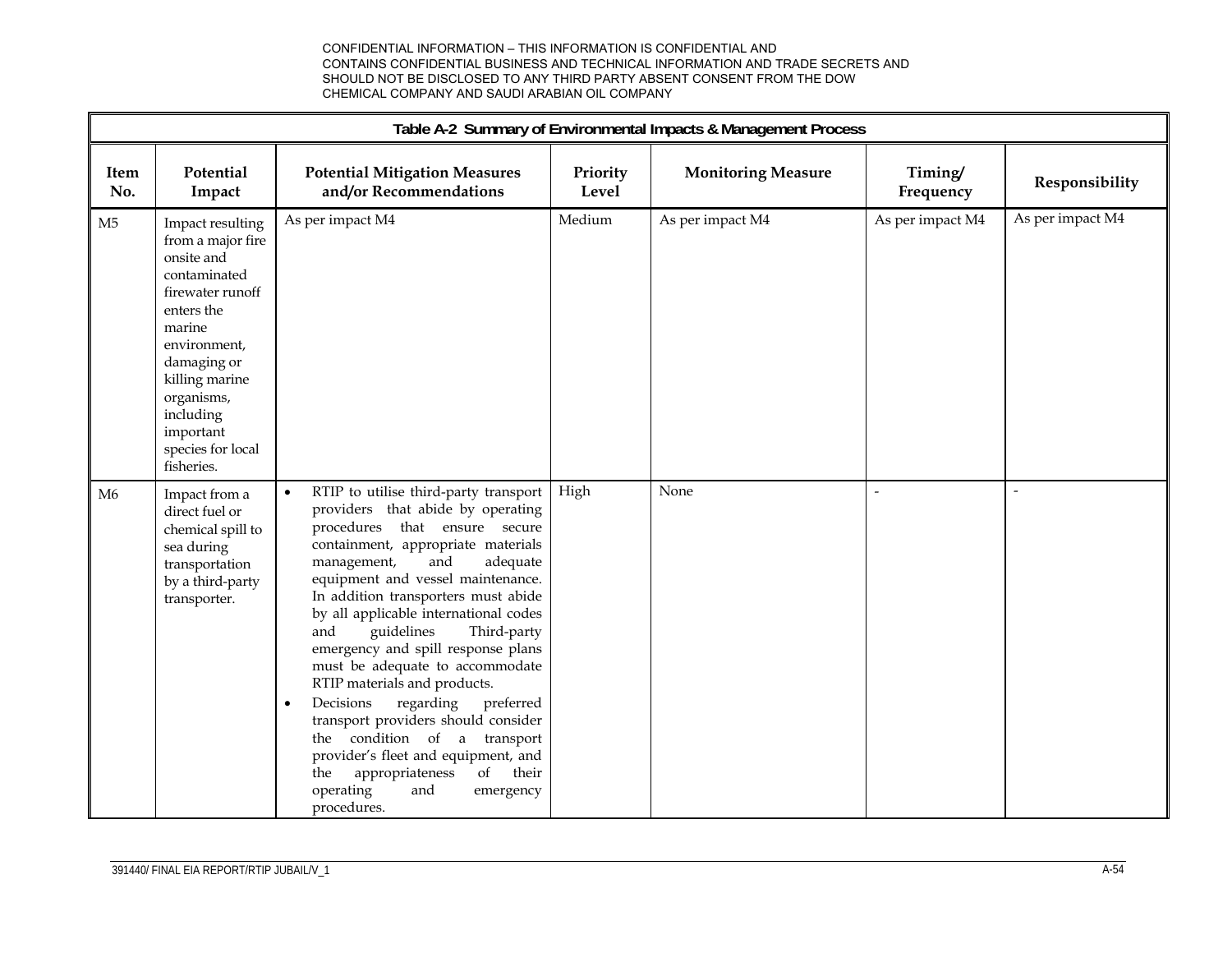|             | Table A-2 Summary of Environmental Impacts & Management Process                                                                                       |                                                                                                                                                                                                                                                                                                                                                                                                                                                                                                                                                                                                                                                                                                                                                                                                                                                                                                                                                                                                                                                                                                                                                                                                                                                                                                                                                              |                   |                           |                      |                |  |
|-------------|-------------------------------------------------------------------------------------------------------------------------------------------------------|--------------------------------------------------------------------------------------------------------------------------------------------------------------------------------------------------------------------------------------------------------------------------------------------------------------------------------------------------------------------------------------------------------------------------------------------------------------------------------------------------------------------------------------------------------------------------------------------------------------------------------------------------------------------------------------------------------------------------------------------------------------------------------------------------------------------------------------------------------------------------------------------------------------------------------------------------------------------------------------------------------------------------------------------------------------------------------------------------------------------------------------------------------------------------------------------------------------------------------------------------------------------------------------------------------------------------------------------------------------|-------------------|---------------------------|----------------------|----------------|--|
| Item<br>No. | Potential<br>Impact                                                                                                                                   | <b>Potential Mitigation Measures</b><br>and/or Recommendations                                                                                                                                                                                                                                                                                                                                                                                                                                                                                                                                                                                                                                                                                                                                                                                                                                                                                                                                                                                                                                                                                                                                                                                                                                                                                               | Priority<br>Level | <b>Monitoring Measure</b> | Timing/<br>Frequency | Responsibility |  |
| M7          | Impact from fuel<br>or chemical spill<br>from trucks, Port<br>Tank Farm,<br>pipelines or jetty<br>topside handling<br>equipment at<br>Port Facilities | RTIP Project Team to work with the<br>Saudi Ports Authority to review and<br>update the port Emergency Plans to<br>ensure capacity for spill response<br>and emergency conditions is<br>adequate for RTIP operations,<br>particularly the shipping, loading,<br>unloading and transportation of raw<br>materials and finished product via<br>truck and pipeline;<br>RTIP Project Team to liaise with the<br>Saudi Ports Authority to assess the<br>adequacy of the existing Spill<br>Response Plan. This plan to be<br>amended and/or expanded to<br>ensure that the existing mutual aid<br>arrangements, established for the<br>response in the event of a spill, are<br>expanded to include RTIP and that<br>appropriate protection measures are<br>in place for other facilities should a<br>spill occur that could impact Marafiq<br>or other water intake canals. This is<br>to be undertaken in accordance with<br>WB,<br>requirements<br>of<br>EHS<br>and IPIECA<br>Guidelines (2007)<br>guidelines, 2000 & 2006;<br>RTIP Project Team to prepare a<br>$\bullet$<br>project specific Spill Prevention and<br>Containment Plan which<br>will<br>include contingency measures. This<br>plan should be implemented in<br>combination with oil response<br>equipment (e.g. spill kits) prior to<br>construction and regularly reviewed<br>and maintained. | Medium            | None                      | $\sim$               |                |  |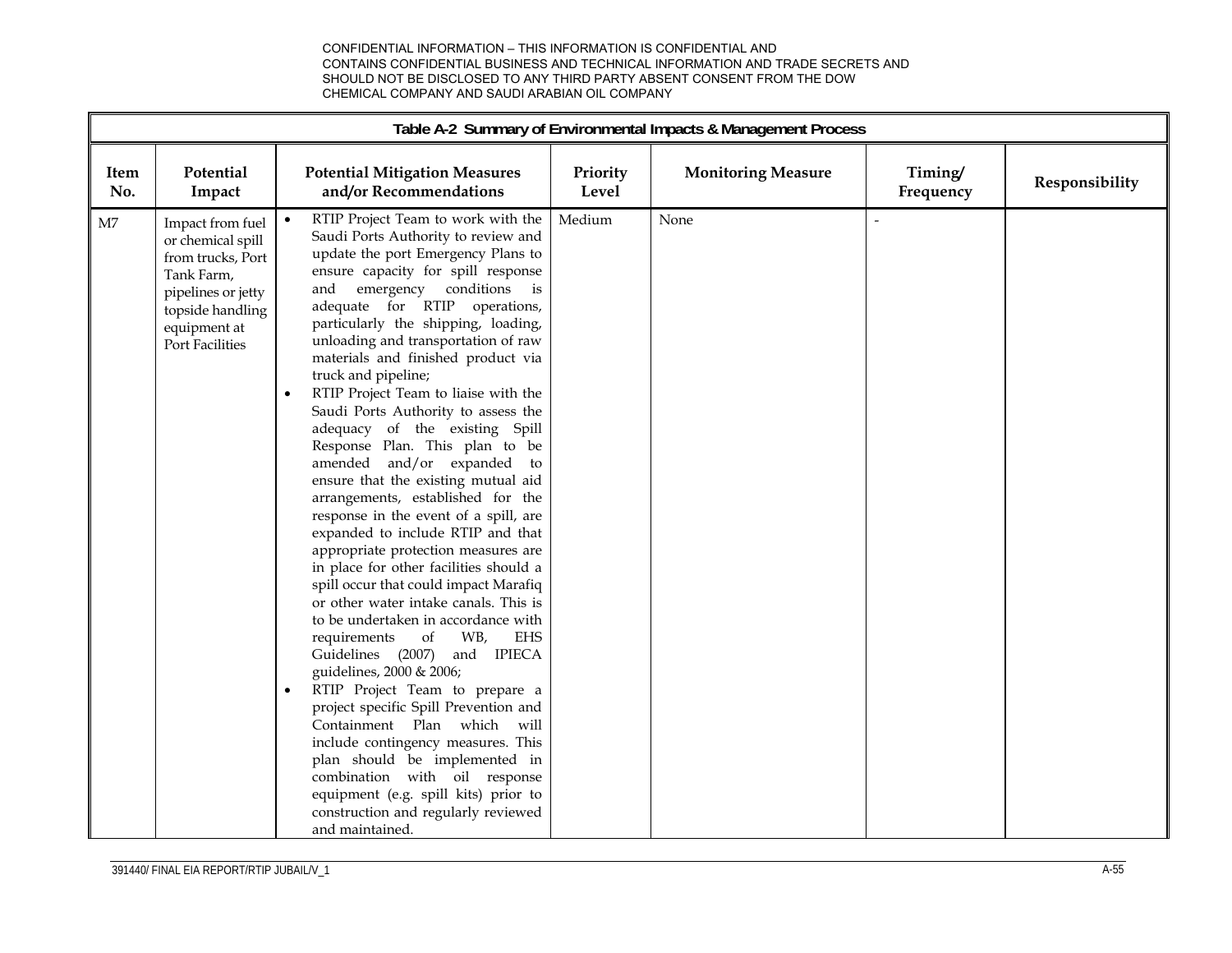|                |                                                                                                                                                                    |                                                                                                                                                                                                                                                                                                                                                 |                   | Table A-2 Summary of Environmental Impacts & Management Process                                                                                                                   |                                        |                                 |
|----------------|--------------------------------------------------------------------------------------------------------------------------------------------------------------------|-------------------------------------------------------------------------------------------------------------------------------------------------------------------------------------------------------------------------------------------------------------------------------------------------------------------------------------------------|-------------------|-----------------------------------------------------------------------------------------------------------------------------------------------------------------------------------|----------------------------------------|---------------------------------|
| Item<br>No.    | Potential<br>Impact                                                                                                                                                | <b>Potential Mitigation Measures</b><br>and/or Recommendations                                                                                                                                                                                                                                                                                  | Priority<br>Level | <b>Monitoring Measure</b>                                                                                                                                                         | Timing/<br>Frequency                   | Responsibility                  |
| M8             | Impact to the<br>marine<br>environment<br>resulting from<br>fuel or chemical<br>spills from<br>vessel collision<br>or breach at Port<br>Facilities.                | As per impact M7                                                                                                                                                                                                                                                                                                                                | High              | None                                                                                                                                                                              |                                        |                                 |
| M <sub>9</sub> | Impact of<br>regular, small<br>volume fuel or<br>chemical leakage<br>from Port Tank<br>Farm and<br>associated<br>equipment and<br>pipelines at Port<br>Facilities. | As per impact M7                                                                                                                                                                                                                                                                                                                                | Medium            | None                                                                                                                                                                              |                                        | $\overline{a}$                  |
| M10            | Impact to<br>marine<br>organisms from<br>noise at Port<br>Facilities.                                                                                              | The Engineering, Procurement and<br>$\bullet$<br>Construction (EPC) contractor shall<br>all<br>construction<br>that<br>ensure<br>equipment has appropriate noise<br>suppression devices installed, and is<br>maintained appropriately.<br>On-site mechanics to properly<br>maintain the construction equipment<br>and noise suppression devices | Low               | Ensure that all construction<br>equipment has appropriate<br>noise suppression devices<br>installed, and is maintained<br>appropriately.                                          | Construction                           | EPC and EH&S<br>Manager of RTIP |
| M12            | Impact to<br>marine<br>environment<br>from dust                                                                                                                    | The Engineering, Procurement and<br>$\bullet$<br>Construction (EPC) contractor shall<br>develop<br>and<br>implement<br>$\mathbf{a}$<br>Siltation<br>Sedimentation<br>and<br>Monitoring Plan for construction<br>activities at Port Facilities;                                                                                                  | Low               | Road dust will be<br>1.<br>monitored in the jetty area<br>and water applied to roads<br>to minimize dust reaching<br>the marine environment.<br>2.<br>Stockpiles will be visually | During the lifetime<br>of the project. | EPC and EH&S<br>Manager of RTIP |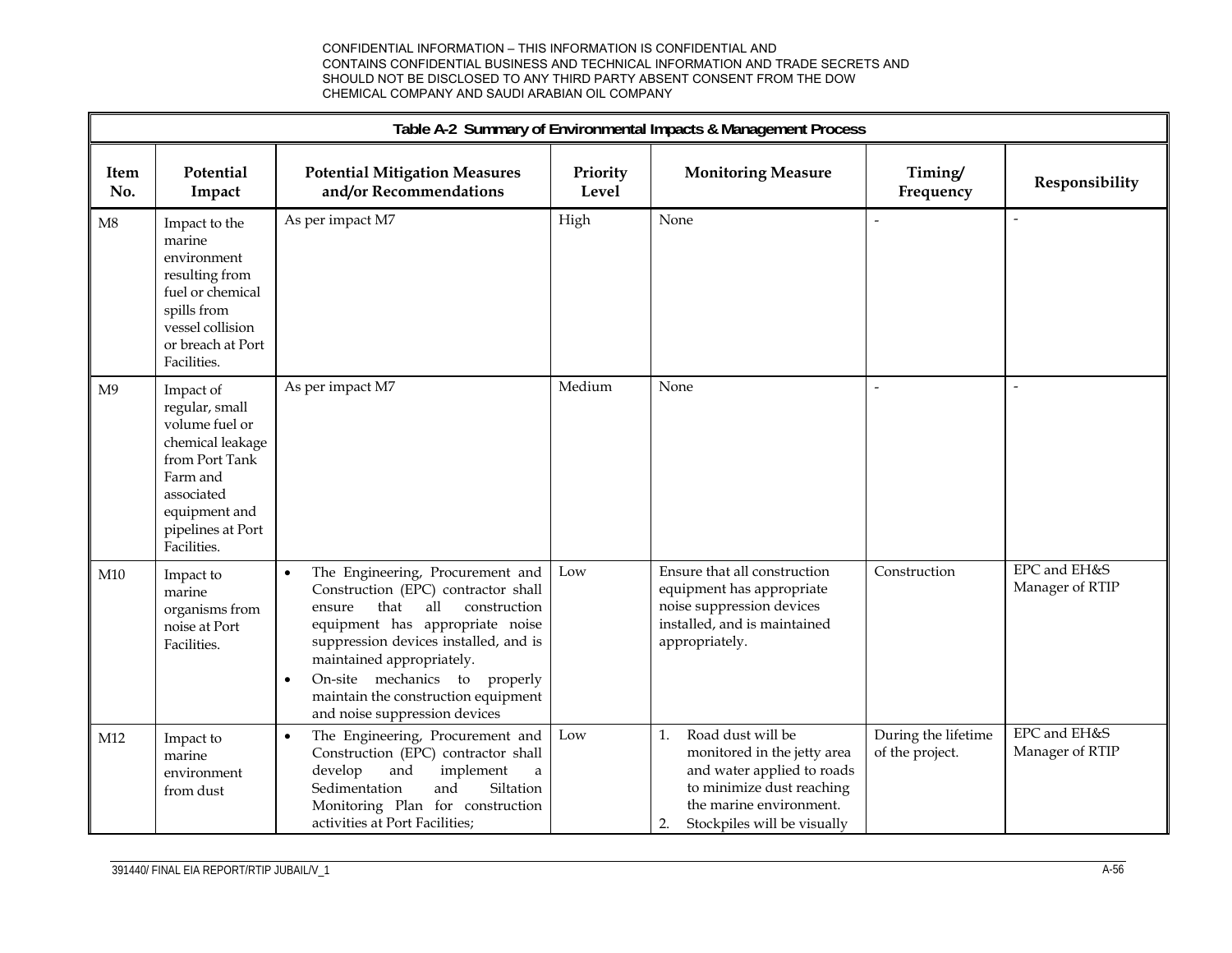|             | Table A-2 Summary of Environmental Impacts & Management Process |                                                                                                                                                                                                                                                                                                                                                                                                                                                                                                                                                                                                                                                  |                   |                                                                                                                                                                                    |                      |                |  |  |  |
|-------------|-----------------------------------------------------------------|--------------------------------------------------------------------------------------------------------------------------------------------------------------------------------------------------------------------------------------------------------------------------------------------------------------------------------------------------------------------------------------------------------------------------------------------------------------------------------------------------------------------------------------------------------------------------------------------------------------------------------------------------|-------------------|------------------------------------------------------------------------------------------------------------------------------------------------------------------------------------|----------------------|----------------|--|--|--|
| Item<br>No. | <b>Potential</b><br>Impact                                      | <b>Potential Mitigation Measures</b><br>and/or Recommendations                                                                                                                                                                                                                                                                                                                                                                                                                                                                                                                                                                                   | Priority<br>Level | <b>Monitoring Measure</b>                                                                                                                                                          | Timing/<br>Frequency | Responsibility |  |  |  |
|             |                                                                 | Water will be sprayed regularly on<br>road surfaces and in material storage<br>areas to prevent dust generation by<br>vehicles;<br>Stockpiles will be visually monitored<br>and relevant staff will be notified<br>when dust management is required;<br>Stockpiles will be managed in an<br>appropriate manner<br>(such as<br>covering stockpiles and installing<br>sediment traps around base of<br>stockpiles) to prevent dust, erosion<br>and sediment runoff;<br>Sweeping of hard surfaces to capture<br>and dispose of dust and debris<br>appropriately; and<br>Sandblasting will take place utilizing<br>appropriate shielding mechanisms. |                   | monitored and relevant<br>staff will be notified when<br>dust management is<br>required.<br>Ensure sandblasting takes<br>3.<br>place utilizing appropriate<br>shielding mechanisms |                      |                |  |  |  |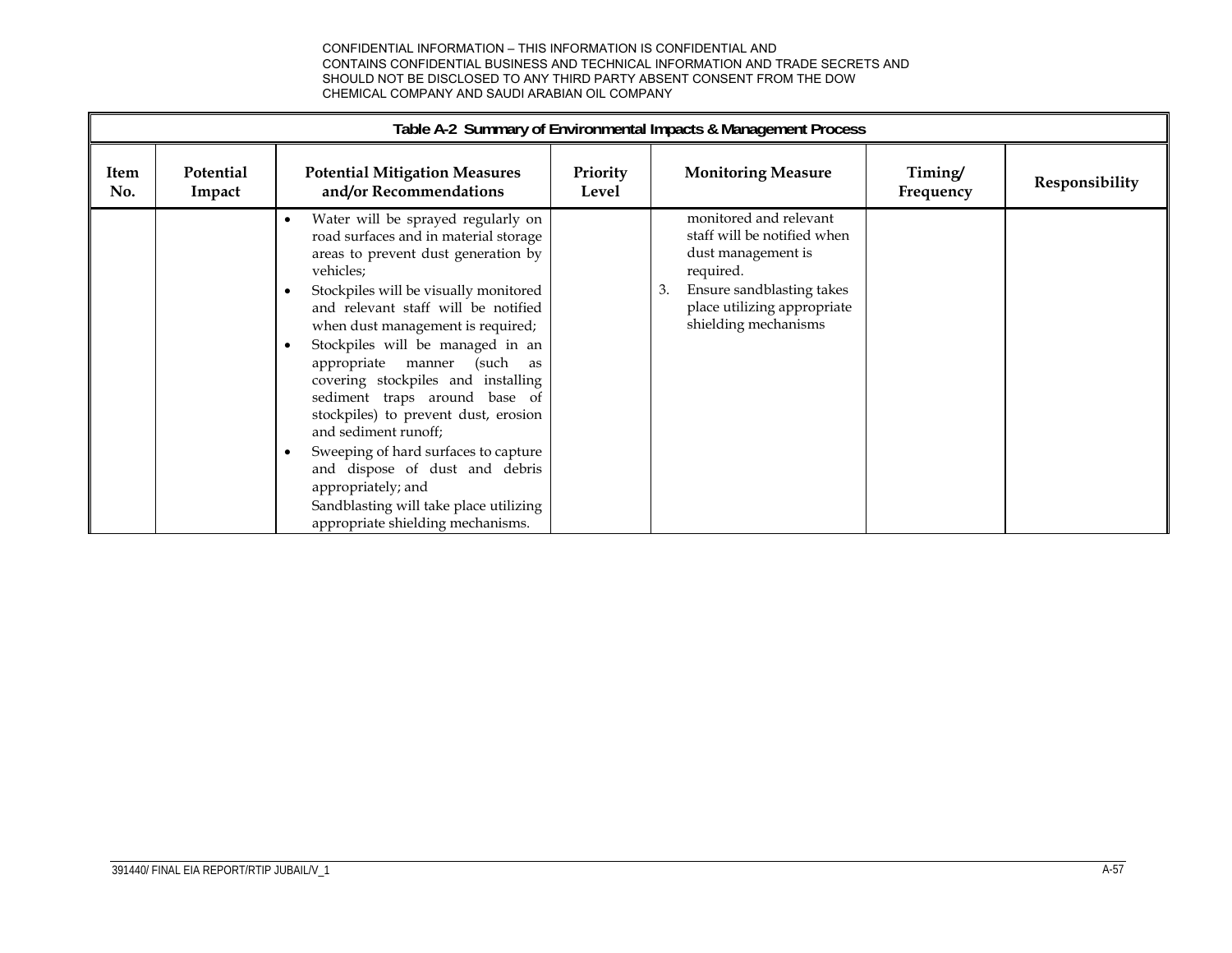|              |                                                                                                                                                             |                                                                                                                                                                                                                                                                                                                                                                                                                                                                                                                                                                                                                                                                                                                                                                                                                                                                                                                                                                                                                                                                                                                      |                   | Table A-2 Summary of Environmental Impacts & Management Process                                                                                                                                                                                                                                               |                                                                                                                                                                                                           |                                                                                                        |
|--------------|-------------------------------------------------------------------------------------------------------------------------------------------------------------|----------------------------------------------------------------------------------------------------------------------------------------------------------------------------------------------------------------------------------------------------------------------------------------------------------------------------------------------------------------------------------------------------------------------------------------------------------------------------------------------------------------------------------------------------------------------------------------------------------------------------------------------------------------------------------------------------------------------------------------------------------------------------------------------------------------------------------------------------------------------------------------------------------------------------------------------------------------------------------------------------------------------------------------------------------------------------------------------------------------------|-------------------|---------------------------------------------------------------------------------------------------------------------------------------------------------------------------------------------------------------------------------------------------------------------------------------------------------------|-----------------------------------------------------------------------------------------------------------------------------------------------------------------------------------------------------------|--------------------------------------------------------------------------------------------------------|
| Item<br>No.  | Potential<br>Impact                                                                                                                                         | <b>Potential Mitigation Measures</b><br>and/or Recommendations                                                                                                                                                                                                                                                                                                                                                                                                                                                                                                                                                                                                                                                                                                                                                                                                                                                                                                                                                                                                                                                       | Priority<br>Level | <b>Monitoring Measure</b>                                                                                                                                                                                                                                                                                     | Timing/<br>Frequency                                                                                                                                                                                      | Responsibility                                                                                         |
| <b>Noise</b> |                                                                                                                                                             |                                                                                                                                                                                                                                                                                                                                                                                                                                                                                                                                                                                                                                                                                                                                                                                                                                                                                                                                                                                                                                                                                                                      |                   |                                                                                                                                                                                                                                                                                                               |                                                                                                                                                                                                           |                                                                                                        |
| N1           | Temporary<br>increases in<br>noise levels at<br>the nearest<br>residential<br>receptors and<br>mixed use area<br>(peaking during<br>construction<br>phase). | Select inherently quiet equipment<br>$\bullet$<br>wherever possible; RTIP will use<br>low noise design construction<br>equipment typical for a world-scale<br>facility of this magnitude.<br>Ensure machinery is<br>$\bullet$<br>properly<br>maintained, particularly<br>engine<br>exhaust silencers;<br>Ensure that all rotary<br>driven<br>$\bullet$<br>equipment<br>construction<br>has<br>noise<br>appropriate<br>suppression<br>devices installed,<br>and is well<br>maintained.<br>Machinery should be turned off<br>$\bullet$<br>when not in use (not left idling);<br>Where practicable, make use of<br>$\bullet$<br>afforded<br>screening<br>by<br>spoil<br>stockpiles for high noise activities;<br>The construction site will be staffed<br>$\bullet$<br>with on-site mechanics to properly<br>maintain the construction equipment<br>and noise suppression devices;<br>The construction personnel will be<br>$\bullet$<br>required to wear hearing protection<br>when necessary in the construction<br>site. Ear plugs and earmuffs are<br>considered as proper personnel<br>hearing protection devices; | Low               | Monitor noise at site<br>boundaries, confirm noise<br>predictions at local sensitive<br>receptors and document status<br>of compliance with applicable<br>standards. At a minimum, Leq<br>and L <sub>10</sub> shall be measured and<br>two measurements conducted<br>at each selected monitoring<br>location. | Annually during<br>normal operations,<br>daytime (7:00 to<br>19:00), evening<br>$(19:00-22:00)$ and<br>night time (22:00 to<br>07:00). Minimum<br>duration of each<br>measurement shall<br>be 15 minutes. | <b>EPC Contractor/RTIP</b><br>EH&S Manager (Cons,<br>Com)/RTIP<br>Environmental<br>Manager (Op, Decom) |
| Notes:       |                                                                                                                                                             | Abbreviations: Cons (Construction); Com (Commissioning); Op (Operation); Decom (Decommissioning); Precon (Preconstruction)                                                                                                                                                                                                                                                                                                                                                                                                                                                                                                                                                                                                                                                                                                                                                                                                                                                                                                                                                                                           |                   |                                                                                                                                                                                                                                                                                                               |                                                                                                                                                                                                           |                                                                                                        |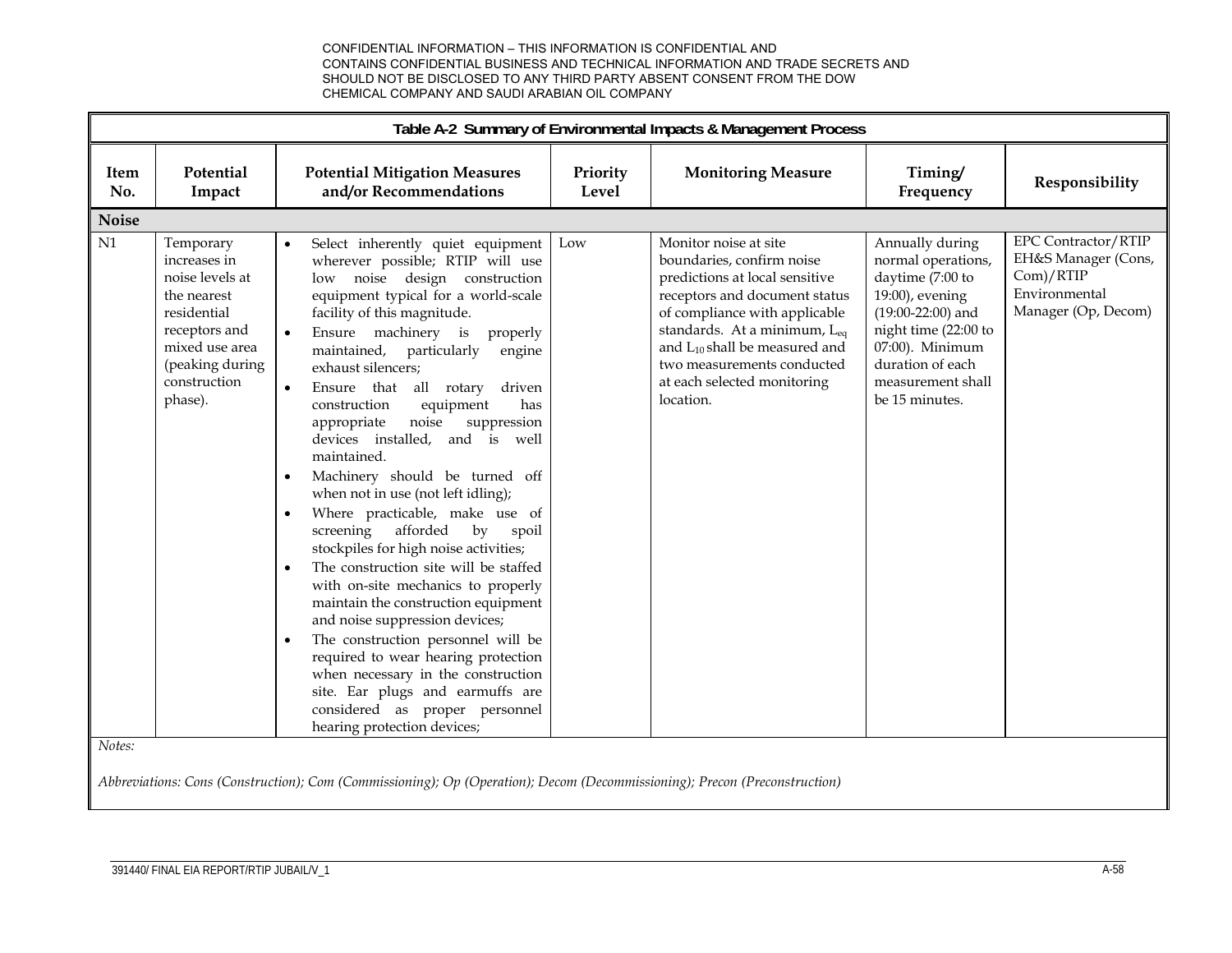|                    | Table A-2 Summary of Environmental Impacts & Management Process                                                                            |                                                                                                                                                                                                                               |                   |                                       |                                                      |                                            |  |  |  |
|--------------------|--------------------------------------------------------------------------------------------------------------------------------------------|-------------------------------------------------------------------------------------------------------------------------------------------------------------------------------------------------------------------------------|-------------------|---------------------------------------|------------------------------------------------------|--------------------------------------------|--|--|--|
| <b>Item</b><br>No. | Potential<br>Impact                                                                                                                        | <b>Potential Mitigation Measures</b><br>and/or Recommendations                                                                                                                                                                | Priority<br>Level | <b>Monitoring Measure</b>             | Timing/<br>Frequency                                 | Responsibility                             |  |  |  |
| ${\rm N1}$<br>Cont |                                                                                                                                            | Should any Pile driving happen it<br>$\bullet$<br>should be restricted to day time<br>hours, which according to the World<br>Bank Noise Guidelines (World Bank,<br>2007a) comprise the period between<br>7:00 am to 10:00 pm. |                   |                                       |                                                      |                                            |  |  |  |
| N <sub>2</sub>     | Potential<br>increases in<br>traffic noise<br>levels at<br>locations near<br>roadways.                                                     | Traffic in<br>or near residential<br>areas,<br>especially during night time hours<br>should be minimized.                                                                                                                     | Medium            | None                                  |                                                      | $\overline{\phantom{a}}$                   |  |  |  |
| N <sub>3</sub>     | Increased noise<br>at nearest<br>residential<br>receptors and<br>mixed use area<br>due to high-<br>pressure steam<br>blows and<br>flaring. | Where practical,<br>limiting high-<br>pressure steam blows to daytime<br>hours.<br>Temporary portable vent silencers<br>will be used to control the vent noise<br>from these activities to manageable<br>levels.              | Medium            | Same as that defined for Impact<br>N1 | Same as that<br>defined for Impact<br>N <sub>1</sub> | <b>EPC Contractor/RTIP</b><br>EH&S Manager |  |  |  |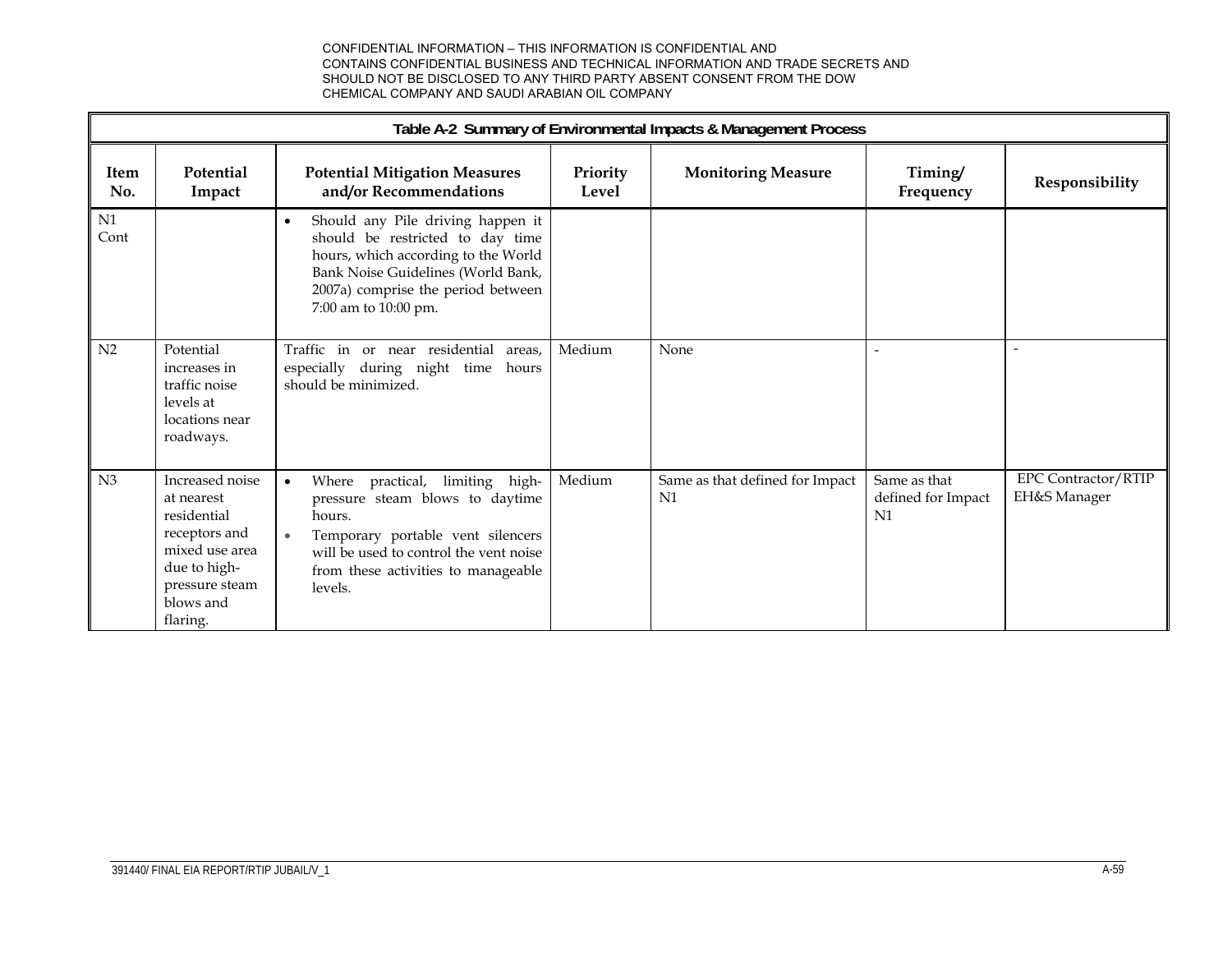|                    | Table A-2 Summary of Environmental Impacts & Management Process                                                                             |                                                                                                                                                                                                                                                                                                                                                                                                                                                                                                                                                                                                                                                                                                                                                                                                                                                   |                   |                                       |                                          |                                      |  |  |  |
|--------------------|---------------------------------------------------------------------------------------------------------------------------------------------|---------------------------------------------------------------------------------------------------------------------------------------------------------------------------------------------------------------------------------------------------------------------------------------------------------------------------------------------------------------------------------------------------------------------------------------------------------------------------------------------------------------------------------------------------------------------------------------------------------------------------------------------------------------------------------------------------------------------------------------------------------------------------------------------------------------------------------------------------|-------------------|---------------------------------------|------------------------------------------|--------------------------------------|--|--|--|
| <b>Item</b><br>No. | Potential<br>Impact                                                                                                                         | <b>Potential Mitigation Measures</b><br>and/or Recommendations                                                                                                                                                                                                                                                                                                                                                                                                                                                                                                                                                                                                                                                                                                                                                                                    | Priority<br>Level | <b>Monitoring Measure</b>             | Timing/<br>Frequency                     | Responsibility                       |  |  |  |
| N4                 | Increased noise<br>levels at nearby<br>residential areas<br>and mixed use<br>areas due to<br>operation of the<br>RTIP new<br>installations. | To meet Occupational Health and<br>standards and protect<br>Safety<br>workers' hearing, use of hearing<br>protection devices, warning signage,<br>and work training shall be required<br>in specified work areas;<br>Installation of Class C acoustic<br>$\bullet$<br>insulation (Specified in ISO 15665)<br>all<br>compressor<br>suction/<br>on<br>discharge/recycle piping;<br>Installation of vibration isolation<br>pads, such as Fabreeka or equivalent<br>on compressor suction/ discharge<br>pipe supports to reduce the noise<br>transmission to the pipe supports;<br>Insulation of control valves, if any,<br>$\bullet$<br>and their downstream piping;<br>Areas in plant where sound pressure<br>$\bullet$<br>levels exceed 85dBA need to be<br>designated as "Restricted Areas",<br>and personnel hearing protection is<br>mandatory; | Low               | Same as that defined for Impact<br>N1 | Same as that<br>defined for Impact<br>N1 | <b>RTIP Environmental</b><br>Manager |  |  |  |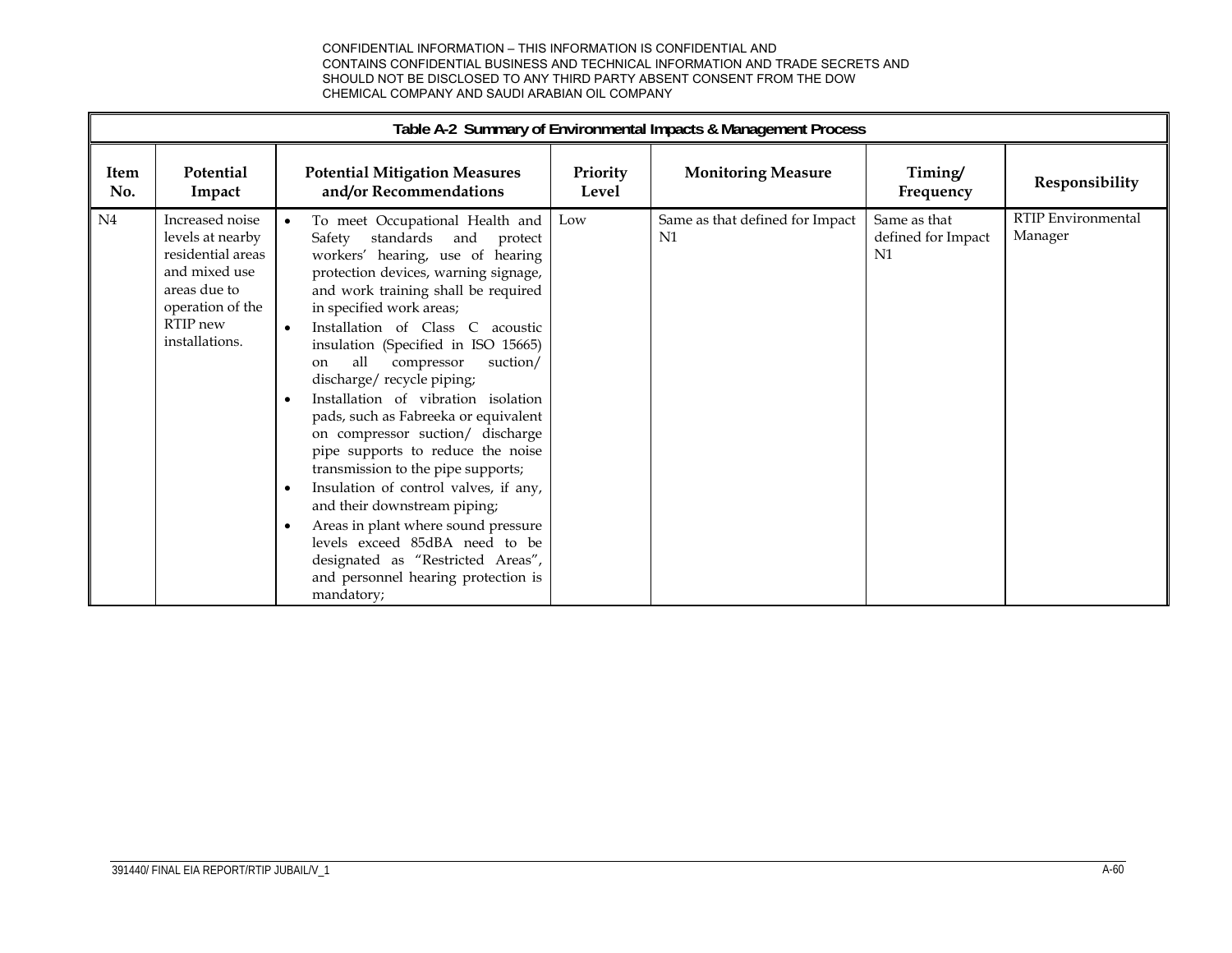|                    | Table A-2 Summary of Environmental Impacts & Management Process                                                                                                                                                                                                                                                      |                                                                                                                                                                                                                                                                                                                                                                                                                                                                                                                                                                                                                                                                                                                                                                                                                                                                                                                                                                                                 |                                                                                |                                                                                                                                                                                                                                                     |                                        |                                                                                                        |  |  |
|--------------------|----------------------------------------------------------------------------------------------------------------------------------------------------------------------------------------------------------------------------------------------------------------------------------------------------------------------|-------------------------------------------------------------------------------------------------------------------------------------------------------------------------------------------------------------------------------------------------------------------------------------------------------------------------------------------------------------------------------------------------------------------------------------------------------------------------------------------------------------------------------------------------------------------------------------------------------------------------------------------------------------------------------------------------------------------------------------------------------------------------------------------------------------------------------------------------------------------------------------------------------------------------------------------------------------------------------------------------|--------------------------------------------------------------------------------|-----------------------------------------------------------------------------------------------------------------------------------------------------------------------------------------------------------------------------------------------------|----------------------------------------|--------------------------------------------------------------------------------------------------------|--|--|
| <b>Item</b><br>No. | Potential<br>Impact                                                                                                                                                                                                                                                                                                  | <b>Potential Mitigation Measures</b><br>and/or Recommendations                                                                                                                                                                                                                                                                                                                                                                                                                                                                                                                                                                                                                                                                                                                                                                                                                                                                                                                                  | Priority<br>Level                                                              | <b>Monitoring Measure</b>                                                                                                                                                                                                                           | Timing/<br>Frequency                   | Responsibility                                                                                         |  |  |
|                    | Socio-Economic                                                                                                                                                                                                                                                                                                       |                                                                                                                                                                                                                                                                                                                                                                                                                                                                                                                                                                                                                                                                                                                                                                                                                                                                                                                                                                                                 |                                                                                |                                                                                                                                                                                                                                                     |                                        |                                                                                                        |  |  |
| <b>S1</b>          | Increased traffic<br>resulting from<br>worker and<br>equipment/<br>material<br>transport. This<br>impact may<br>cause<br>disruptions in<br>accessing<br>industrial<br>facilities and<br>utilities,<br>residential<br>settlements and<br>leisure to<br>existing<br>infrastructure<br>(peaking during<br>construction) | Develop and implement a traffic<br>management plan (and logistics) for<br>the project in partnership with the<br><b>RCJY</b><br>and<br>port<br>authorities,<br>conditions,<br>addressing<br>access<br>management, routing, scheduling,<br>and operational procedures that<br>contribute to traffic hazards as<br>envisaged in the traffic study<br>prepared for the project. Supporting<br>regional road safety programmes<br>providing<br>input<br>and<br>into<br>management of the road work<br>network within the RCJY authorities<br>can further reduce the impact of<br>RTIP;<br>Determine the waste and material<br>$\bullet$<br>truck circulation at certain hours to<br>avoid annoyance and congestion;<br>Coordinate with RCJY to promote<br>$\bullet$<br>traffic safety in the community. This<br>coordination and outreach should be<br>included<br>in<br>the<br>stakeholder<br>consultation program;<br>Disseminate<br>traffic<br>safety<br>$\bullet$<br>information to road users: | High<br>(Construc),<br>Low to<br>Medium<br>(Commiss,<br>Operations,<br>Decomm) | Perform a periodic<br>$\bullet$<br>evaluation of traffic issues<br>and keep a record of<br>vehicle accidents:<br>Support RCJY in their<br>$\bullet$<br>communications with<br>community leaders to<br>discuss traffic issues<br>during construction | During the lifetime<br>of the project. | <b>EPC Contractor/RTIP</b><br>EH&S Manager (Cons,<br>Com)/RTIP<br>Environmental<br>Manager (Op, Decom) |  |  |
| Notes:             |                                                                                                                                                                                                                                                                                                                      | Abbreviations: Cons (Construction); Com (Commissioning); Op (Operation); Decom (Decommissioning); Precon (Preconstruction)                                                                                                                                                                                                                                                                                                                                                                                                                                                                                                                                                                                                                                                                                                                                                                                                                                                                      |                                                                                |                                                                                                                                                                                                                                                     |                                        |                                                                                                        |  |  |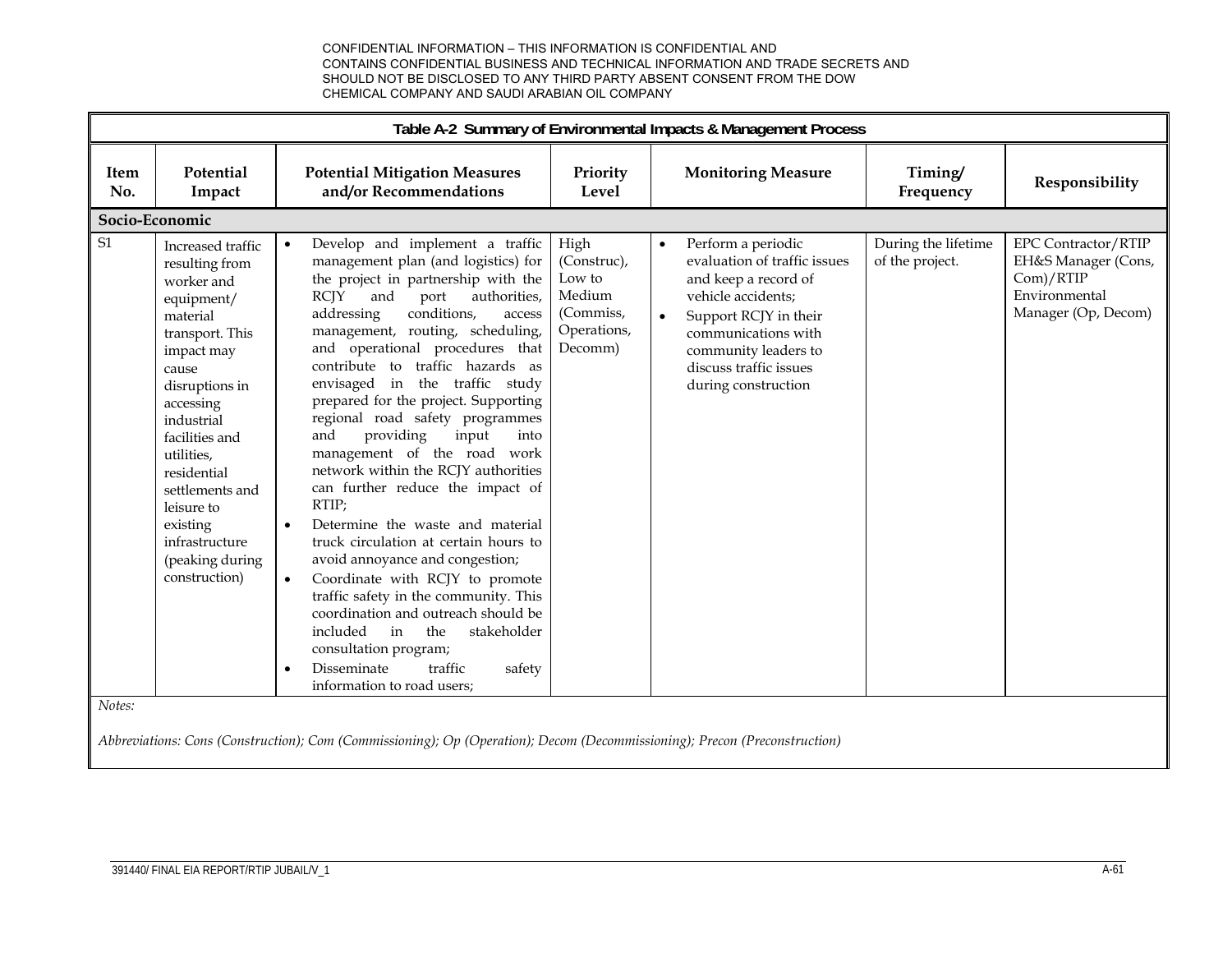|                    | Table A-2 Summary of Environmental Impacts & Management Process |                                                                                                                                                                                                                                                                                                                                                                                                                                                                                                                                                                                                                                                                                                                                                                                                                                                                                                                                             |                   |                           |                      |                |  |  |
|--------------------|-----------------------------------------------------------------|---------------------------------------------------------------------------------------------------------------------------------------------------------------------------------------------------------------------------------------------------------------------------------------------------------------------------------------------------------------------------------------------------------------------------------------------------------------------------------------------------------------------------------------------------------------------------------------------------------------------------------------------------------------------------------------------------------------------------------------------------------------------------------------------------------------------------------------------------------------------------------------------------------------------------------------------|-------------------|---------------------------|----------------------|----------------|--|--|
| <b>Item</b><br>No. | Potential<br>Impact                                             | <b>Potential Mitigation Measures</b><br>and/or Recommendations                                                                                                                                                                                                                                                                                                                                                                                                                                                                                                                                                                                                                                                                                                                                                                                                                                                                              | Priority<br>Level | <b>Monitoring Measure</b> | Timing/<br>Frequency | Responsibility |  |  |
| S1 Cont            |                                                                 | Support RC in the communication<br>$\bullet$<br>with community leaders to inform<br>stakeholders of the impact, schedule,<br>and routing, thereby minimising<br>negative impacts;<br>Give preference to local sources for<br>$\bullet$<br>foods and services, in order to<br>minimize offsite traffic and provide<br>positive economic impacts. Integrate<br>into the project design the measures<br>suggested in the traffic study<br>conducted for the operation phase.<br>Some of the recommendations made<br>by this study are listed below:<br>Modifications of the RTIP site<br>south-east<br>south-west<br>and<br>entrances to help optimize the<br>flow of traffic to and from the<br>RTIP site;<br>Establish an additional bus stop<br>at the RTIP north entrance (for<br>14 buses), the RTIP south<br>entrance (for 9 buses) and at the<br>KFIP (for 1 bus);<br>Staggered or flexible start times<br>for personnel of day shifts. |                   |                           |                      |                |  |  |
|                    |                                                                 | $\bullet$                                                                                                                                                                                                                                                                                                                                                                                                                                                                                                                                                                                                                                                                                                                                                                                                                                                                                                                                   |                   |                           |                      |                |  |  |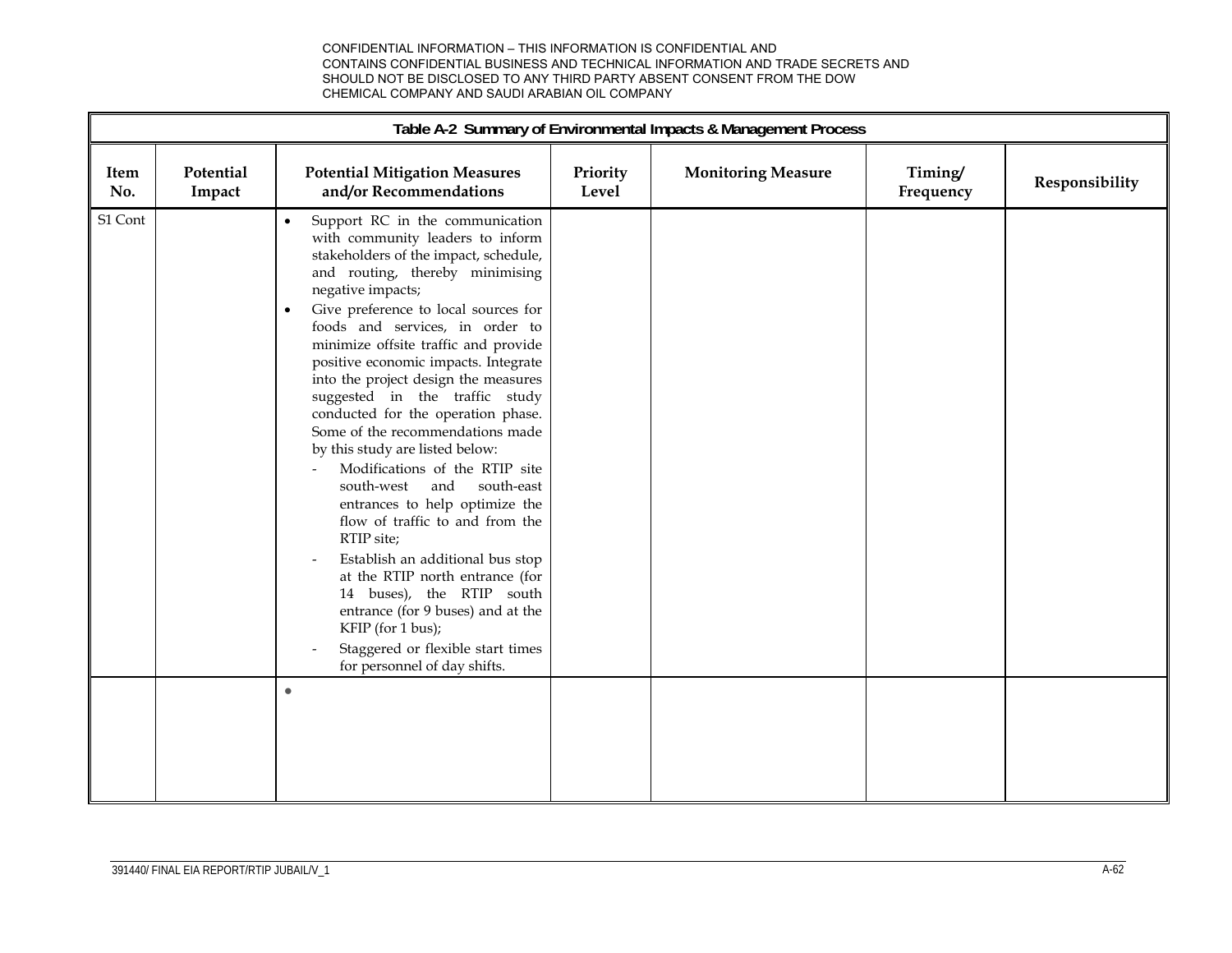|                | Table A-2 Summary of Environmental Impacts & Management Process                                                            |                                                                                                                                                                                                                                                                      |                   |                                                                                                                                                                                                                                      |                                                    |                                                                                                        |  |  |  |
|----------------|----------------------------------------------------------------------------------------------------------------------------|----------------------------------------------------------------------------------------------------------------------------------------------------------------------------------------------------------------------------------------------------------------------|-------------------|--------------------------------------------------------------------------------------------------------------------------------------------------------------------------------------------------------------------------------------|----------------------------------------------------|--------------------------------------------------------------------------------------------------------|--|--|--|
| Item<br>No.    | <b>Potential</b><br>Impact                                                                                                 | <b>Potential Mitigation Measures</b><br>and/or Recommendations                                                                                                                                                                                                       | Priority<br>Level | <b>Monitoring Measure</b>                                                                                                                                                                                                            | Timing/<br>Frequency                               | Responsibility                                                                                         |  |  |  |
| S <sub>5</sub> | Decreased<br>income.<br>Reduction in<br>number of<br>immigrant<br>workers post<br>peak.                                    | Coordinate with RCJY to arrange a<br>workshop with the community to<br>inform them about project activities<br>potential<br>employment<br>and<br>opportunities.<br>decommissioning<br>An appropriate<br>$\bullet$<br>plan should be<br>developed and<br>implemented. | Low               | Conducting focus groups or<br>workshops workers and<br>community in coordination<br>with RCJY to gauge feedback<br>from workers and the<br>community on expectations<br>towards employment<br>opportunities and project<br>duration. | During the lifetime<br>of the project.             | RTIP HSE EH&S<br>Manager (Cons,<br>Com)/RTIP<br>Environmental<br>Director Manager (Op,<br>Decom)       |  |  |  |
| S7             | Impact of<br>immigrant<br>workers. Foreign<br>workers<br>separated from<br>their families.                                 | communication<br>Improve<br>systems<br>between workers and families by<br>installing pay telephones at the workers<br>accommodation.                                                                                                                                 | Low               | Keep a record of the influx of<br>foreign workers.                                                                                                                                                                                   | Annually during<br>the lifetime of the<br>project. | <b>EPC Contractor/RTIP</b><br>EH&S Manager (Cons,<br>Com)/RTIP<br>Environmental<br>Manager (Op, Decom) |  |  |  |
| Notes:         | Abbreviations: Cons (Construction); Com (Commissioning); Op (Operation); Decom (Decommissioning); Precon (Preconstruction) |                                                                                                                                                                                                                                                                      |                   |                                                                                                                                                                                                                                      |                                                    |                                                                                                        |  |  |  |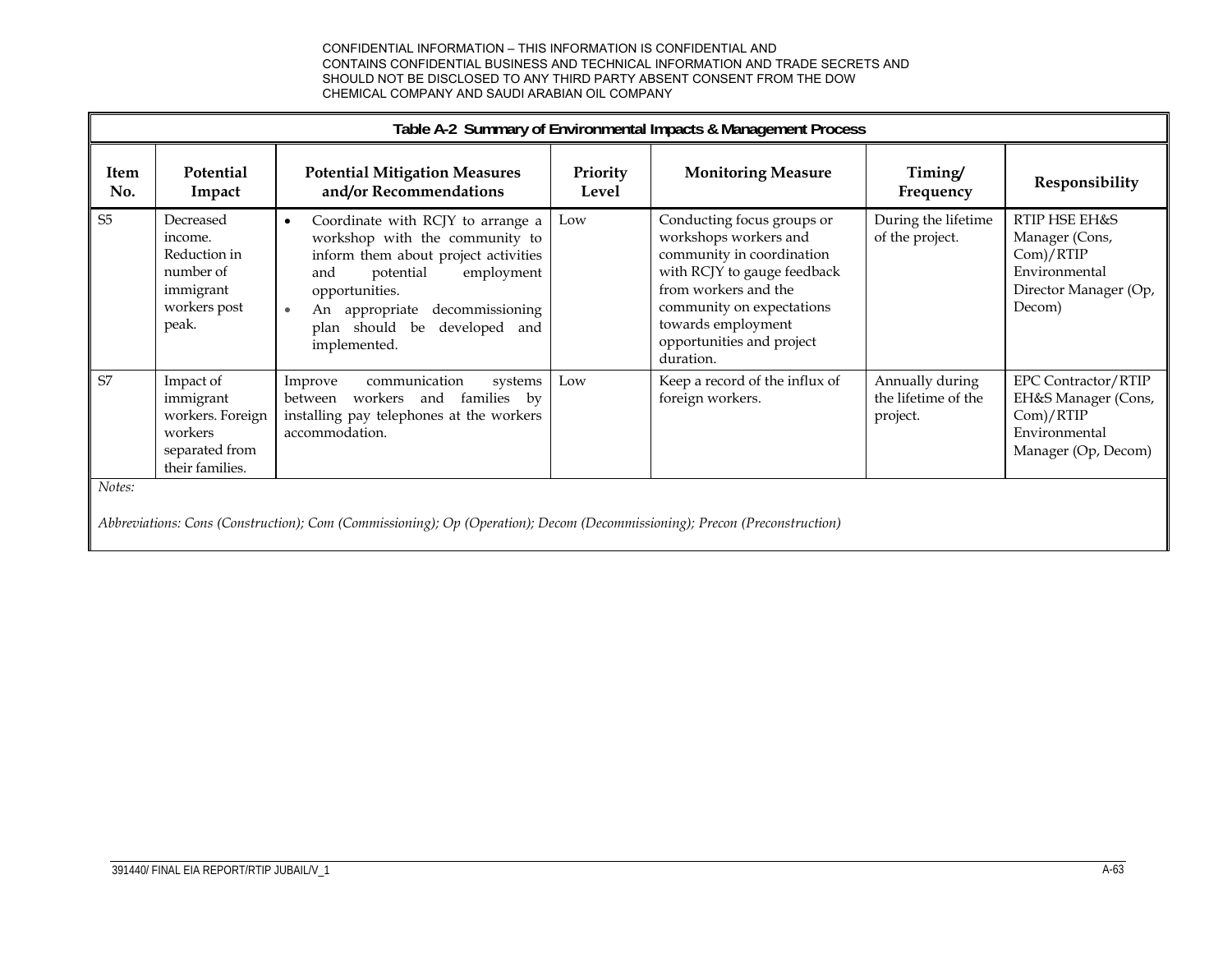|                    |                                                                                                                         |                                                                                                                                                                                                                                                                                                                                                                                                                                                                                                                                                                                                                                                                                                                                                                                                                                                                                                                                                                                                                                                            |                                                                                           | Table A-2 Summary of Environmental Impacts & Management Process                                |                                                                                                                                                                                                                                                                                                     |                                                                                                                                                                                                                                                                                                                                                          |
|--------------------|-------------------------------------------------------------------------------------------------------------------------|------------------------------------------------------------------------------------------------------------------------------------------------------------------------------------------------------------------------------------------------------------------------------------------------------------------------------------------------------------------------------------------------------------------------------------------------------------------------------------------------------------------------------------------------------------------------------------------------------------------------------------------------------------------------------------------------------------------------------------------------------------------------------------------------------------------------------------------------------------------------------------------------------------------------------------------------------------------------------------------------------------------------------------------------------------|-------------------------------------------------------------------------------------------|------------------------------------------------------------------------------------------------|-----------------------------------------------------------------------------------------------------------------------------------------------------------------------------------------------------------------------------------------------------------------------------------------------------|----------------------------------------------------------------------------------------------------------------------------------------------------------------------------------------------------------------------------------------------------------------------------------------------------------------------------------------------------------|
| <b>Item</b><br>No. | Potential<br>Impact                                                                                                     | <b>Potential Mitigation Measures</b><br>and/or Recommendations                                                                                                                                                                                                                                                                                                                                                                                                                                                                                                                                                                                                                                                                                                                                                                                                                                                                                                                                                                                             | Priority<br>Level                                                                         | <b>Monitoring Measure</b>                                                                      | Timing/<br>Frequency                                                                                                                                                                                                                                                                                | Responsibility                                                                                                                                                                                                                                                                                                                                           |
| S10                | Incidence of<br>disease<br>transmission<br>between the<br>workers and the<br>population of<br>the local<br>communities. | Provide<br>employee<br>counselling,<br>$\bullet$<br>health screening, health and cultural<br>training<br>and awareness,<br>and<br>vaccination programmes.<br>Pre employment physical<br>and<br>inoculation for contagious diseases<br>Develop<br>an<br>awareness<br>and<br>$\bullet$<br>prevention programmes and health<br>policies and procedures as well as an<br>integrated programme addressing<br>the health and social implications;<br>Management<br>of<br>workers'<br>$\bullet$<br>accommodation in ways that reduce<br>risky<br>behaviours,<br>including<br>provision of recreational facilities;<br>Epidemiological statistics at JIC or in<br>$\bullet$<br>the Region were not accessible when<br>the baseline was performed. A<br>health survey campaign to collect<br>on the most common<br>data<br>communicable diseases in the area is<br>recommended.<br>Tracking<br>and<br>monitoring of incidence<br>rates<br>throughout project implementation<br>would provide valuable information<br>for the design of health programs for<br>RTIP; | Medium to<br>High<br>(Construc),<br>Low to<br>Medium<br>(Commiss,<br>Operation,<br>Decom) | Monitoring of incidence rates<br>and prevalence statistics of<br>relevant contagious diseases. | Frequency of<br>disease testing<br>amongst workers<br>should range from<br>every 6 months to<br>annually depending<br>on the disease being<br>tested and<br>circumstances of<br>the worker.<br>Increases in<br>reported incidents<br>should result in<br>reducing the<br>interval between<br>tests. | <b>EPC Contractor/ RTIP</b><br>EH&S Manager (Cons,<br>Com)/RTIP<br>Environmental<br>Manager (Op, Decom)<br>The operator should<br>ensure that the<br>requirement to monitor<br>and screen for<br>communicable diseases<br>is incorporated into the<br>EPC contractor's<br>contract. The operator<br>should enforce and<br>audit against the<br>contract. |
| Notes:             |                                                                                                                         | Abbreviations: Cons (Construction); Com (Commissioning); Op (Operation); Decom (Decommissioning); Precon (Preconstruction)                                                                                                                                                                                                                                                                                                                                                                                                                                                                                                                                                                                                                                                                                                                                                                                                                                                                                                                                 |                                                                                           |                                                                                                |                                                                                                                                                                                                                                                                                                     |                                                                                                                                                                                                                                                                                                                                                          |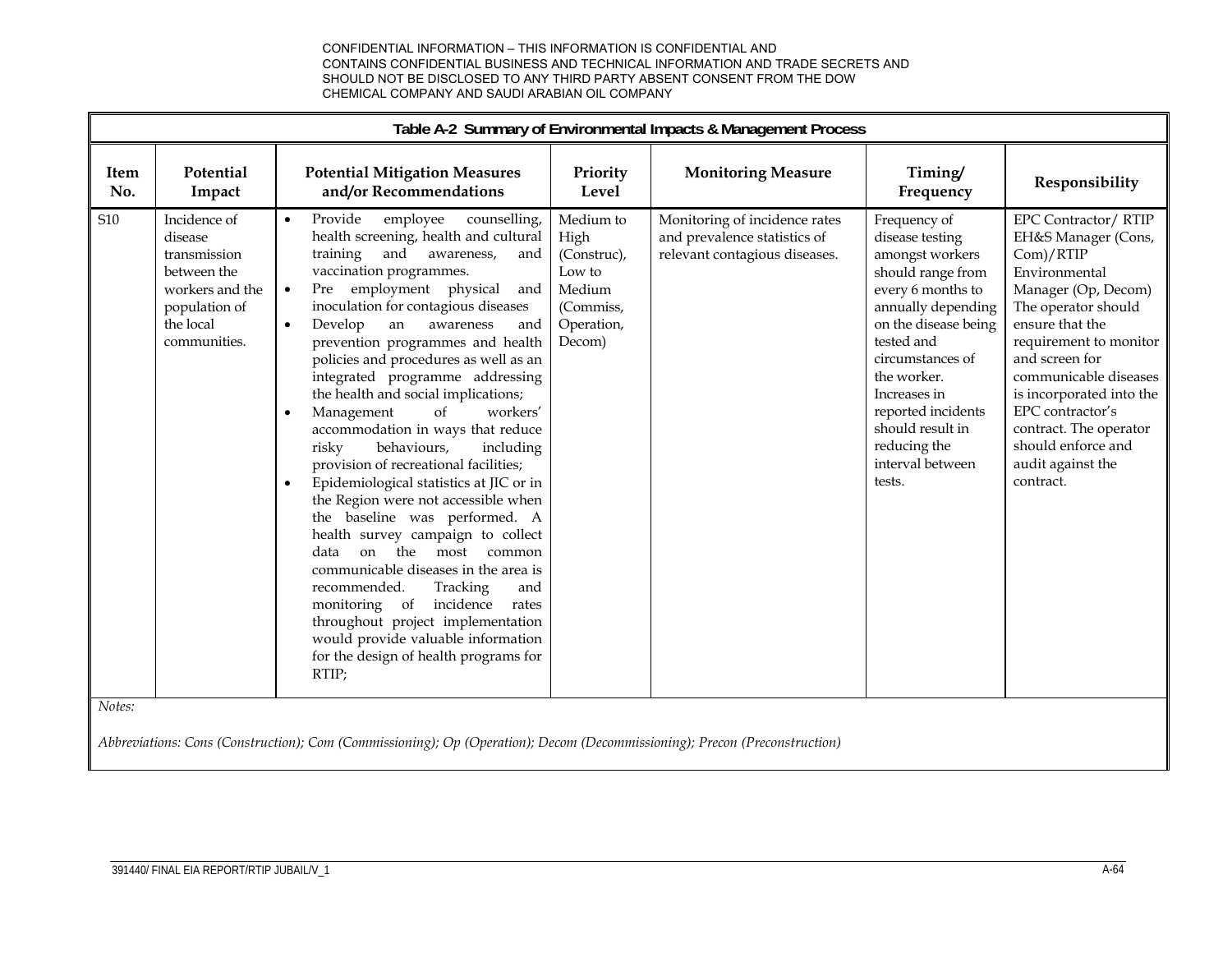|                    |                                                    |                                                                                                                                                                                                                                                                                                                                                                                                                                                                                                                                                                                                                                                                                                 |                   |                                                                                                                        | Table A-2 Summary of Environmental Impacts & Management Process |                                                                                   |  |  |  |  |  |  |  |
|--------------------|----------------------------------------------------|-------------------------------------------------------------------------------------------------------------------------------------------------------------------------------------------------------------------------------------------------------------------------------------------------------------------------------------------------------------------------------------------------------------------------------------------------------------------------------------------------------------------------------------------------------------------------------------------------------------------------------------------------------------------------------------------------|-------------------|------------------------------------------------------------------------------------------------------------------------|-----------------------------------------------------------------|-----------------------------------------------------------------------------------|--|--|--|--|--|--|--|
| Item<br>No.        | Potential<br>Impact                                | <b>Potential Mitigation Measures</b><br>and/or Recommendations                                                                                                                                                                                                                                                                                                                                                                                                                                                                                                                                                                                                                                  | Priority<br>Level | <b>Monitoring Measure</b>                                                                                              | Timing/<br>Frequency                                            | Responsibility                                                                    |  |  |  |  |  |  |  |
| <b>S10</b><br>Cont |                                                    | Ensure that the requirement to<br>monitor<br>and<br>screen<br>for<br>communicable<br>diseases<br>is<br><b>EPC</b><br>into<br>the<br>incorporated<br>contractor's contract. The operator<br>should enforce and audit against the<br>contract;<br>Ongoing commitment to health<br>$\bullet$<br>education and support of local<br>programmes to control the spread of<br>communicable<br>diseases<br>is<br>recommended.                                                                                                                                                                                                                                                                            |                   |                                                                                                                        |                                                                 |                                                                                   |  |  |  |  |  |  |  |
| S <sub>11</sub>    | Potential<br>increase in road<br>traffic accidents | A structured approach to traffic<br>management and vehicle standards<br>should be specified and safety<br>measures should be implemented. A<br>road transport safety programme for<br>the RTIP should be developed and<br>implemented over the lifetime of the<br>project.<br>Supporting regional road safety<br>programmes and providing input<br>into management of the road work<br>network can further reduce the<br>impact of the RTIP.<br>Coordinate with the local authorities<br>$\bullet$<br>to promote<br>traffic safety and<br>coordination<br>on<br>transport<br>is<br>recommended. This coordination<br>included<br>in<br>the<br>should<br>be<br>stakeholder consultation program. | High              | Support RCJY in their<br>communications with<br>community leaders to discuss<br>traffic issues during<br>construction. | During the lifetime<br>of the project.                          | EPC Contractor/RTIP<br>EH&S Manager (Cons,<br>Com)/RTIP EH&S<br>Lead (Op, Decomm) |  |  |  |  |  |  |  |
| Notes:             |                                                    |                                                                                                                                                                                                                                                                                                                                                                                                                                                                                                                                                                                                                                                                                                 |                   |                                                                                                                        |                                                                 |                                                                                   |  |  |  |  |  |  |  |

*Abbreviations: Cons (Construction); Com (Commissioning); Op (Operation); Decom (Decommissioning); Precon (Preconstruction)*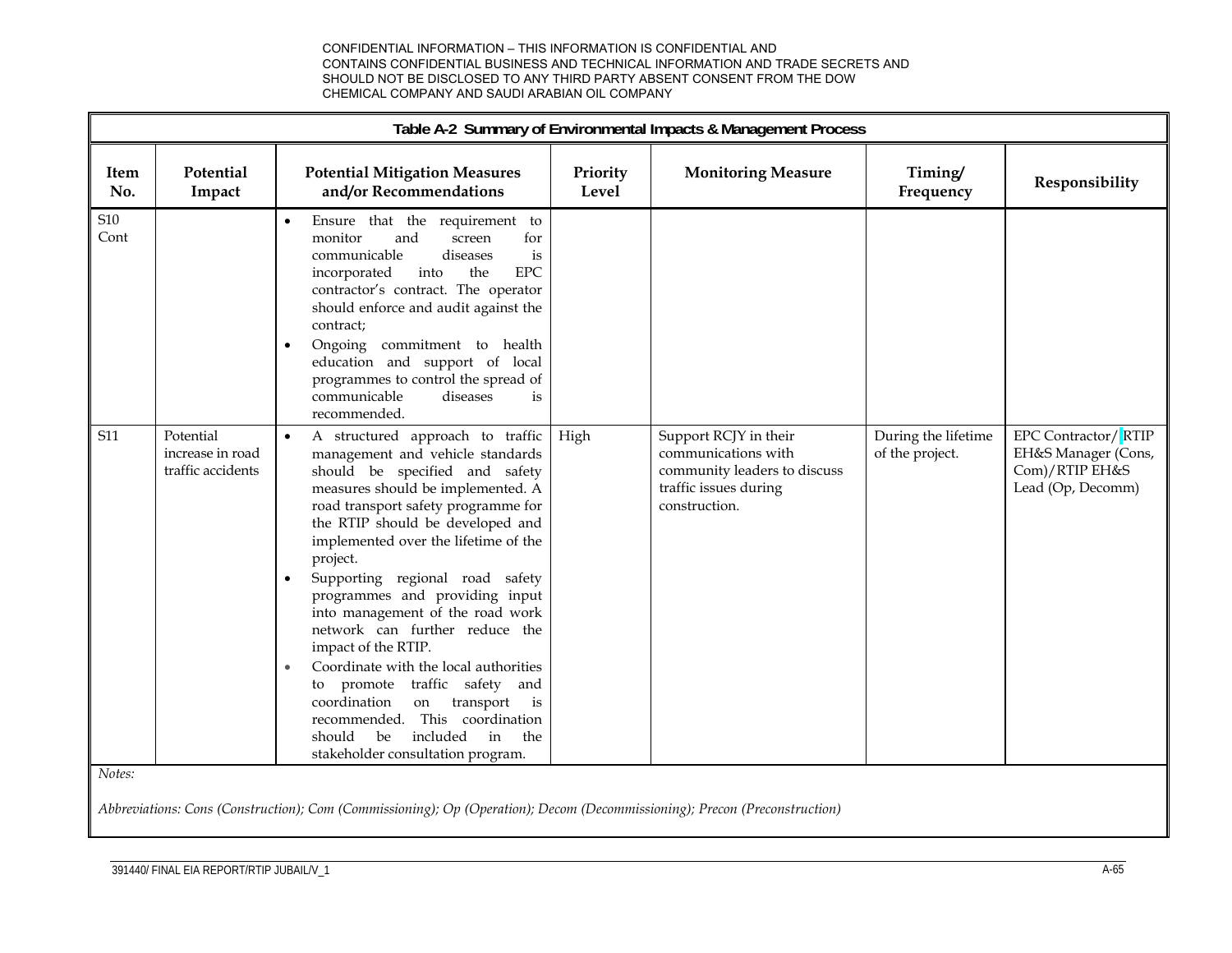|             |                                                                           |                                                                                                                                                                                                                                                                                                                                                                                                                                                                                                                                                                                                                                                                                                                                                                                                                                                                                                                                                                                                                                                                                                                                                                                                  |                   | Table A-2 Summary of Environmental Impacts & Management Process                                                                                |                                                  |                                                                                       |
|-------------|---------------------------------------------------------------------------|--------------------------------------------------------------------------------------------------------------------------------------------------------------------------------------------------------------------------------------------------------------------------------------------------------------------------------------------------------------------------------------------------------------------------------------------------------------------------------------------------------------------------------------------------------------------------------------------------------------------------------------------------------------------------------------------------------------------------------------------------------------------------------------------------------------------------------------------------------------------------------------------------------------------------------------------------------------------------------------------------------------------------------------------------------------------------------------------------------------------------------------------------------------------------------------------------|-------------------|------------------------------------------------------------------------------------------------------------------------------------------------|--------------------------------------------------|---------------------------------------------------------------------------------------|
| Item<br>No. | Potential<br>Impact                                                       | <b>Potential Mitigation Measures</b><br>and/or Recommendations                                                                                                                                                                                                                                                                                                                                                                                                                                                                                                                                                                                                                                                                                                                                                                                                                                                                                                                                                                                                                                                                                                                                   | Priority<br>Level | <b>Monitoring Measure</b>                                                                                                                      | Timing/<br>Frequency                             | Responsibility                                                                        |
| S12         | Fire and<br>explosion<br>hazards<br>generated by<br>process<br>operations | Major hazards should be prevented<br>through the implementation of a<br>Safety<br>Process<br>Management<br>Program that includes:<br>Facility wide risk<br>analysis,<br>detailed<br>including<br>a<br>consequence analysis for events<br>with a<br>likelihood<br>above<br>$10-6/year$<br>HAZOP,<br>(e.g.,<br>HAZID, or QRA);<br>Train employees on operational<br>hazards;<br>Develop<br>and<br>implement<br>procedures for management of<br>change in operations, process<br>hazard analysis, maintenance of<br>mechanical integrity, pre-start<br>review, hot work permits, and<br>other essential aspects of<br>process safety;<br>Develop and implement a Safe<br>Management<br>Transportation<br>System for the transport of raw<br>or processed materials; and<br>Develop<br>and<br>implement<br>procedures for handling and<br>storage of hazardous materials.<br>On-site and off-site emergency<br>$\bullet$<br>planning, which should include, at a<br>minimum, the preparation and<br>implementation of an Emergency<br>Management<br>Plan<br>and<br>a<br>Communication Plan prepared with<br>the participation of local authorities<br>and<br>potentially<br>affected<br>communities. | Medium to<br>High | Perform Audits to evaluate the<br>effectiveness of the EH&S<br>procedures implemented for<br>the RTIP and to take measures<br>where necessary. | As requested by<br>the EH&S plan<br>implemented. | RTIP EH&S Manager<br>(Cons, Com)/RTIP<br>EH&S Lead (Vice<br>President) (Op,<br>Decom) |

391440/ FINAL EIA REPORT/RTIP JUBAIL/V\_1 A-66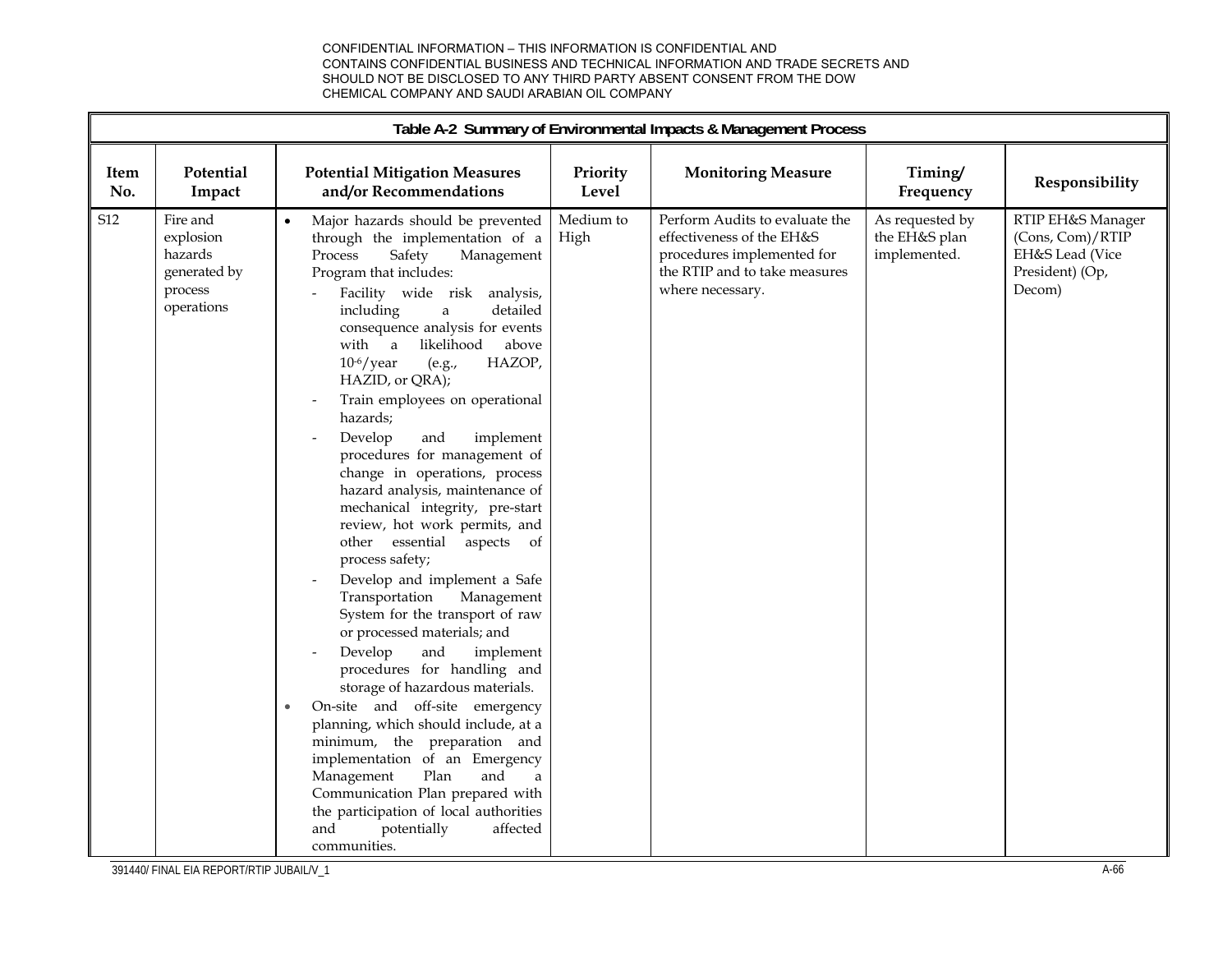|                 |                                                                                                                                                                                                       |                                                                                                                                                                                                                                                                                                                                                                                                                                                                                                                                                                                                                                                                                                                                                                                                                                                                                                   |                   | Table A-2 Summary of Environmental Impacts & Management Process                                                                                                                                                                                                                                                                                                                                                                                                                                          |                                                       |                                            |
|-----------------|-------------------------------------------------------------------------------------------------------------------------------------------------------------------------------------------------------|---------------------------------------------------------------------------------------------------------------------------------------------------------------------------------------------------------------------------------------------------------------------------------------------------------------------------------------------------------------------------------------------------------------------------------------------------------------------------------------------------------------------------------------------------------------------------------------------------------------------------------------------------------------------------------------------------------------------------------------------------------------------------------------------------------------------------------------------------------------------------------------------------|-------------------|----------------------------------------------------------------------------------------------------------------------------------------------------------------------------------------------------------------------------------------------------------------------------------------------------------------------------------------------------------------------------------------------------------------------------------------------------------------------------------------------------------|-------------------------------------------------------|--------------------------------------------|
| Item<br>No.     | Potential<br>Impact                                                                                                                                                                                   | <b>Potential Mitigation Measures</b><br>and/or Recommendations                                                                                                                                                                                                                                                                                                                                                                                                                                                                                                                                                                                                                                                                                                                                                                                                                                    | Priority<br>Level | <b>Monitoring Measure</b>                                                                                                                                                                                                                                                                                                                                                                                                                                                                                | Timing/<br>Frequency                                  | Responsibility                             |
|                 | Archaeological & Cultural Heritage                                                                                                                                                                    |                                                                                                                                                                                                                                                                                                                                                                                                                                                                                                                                                                                                                                                                                                                                                                                                                                                                                                   |                   |                                                                                                                                                                                                                                                                                                                                                                                                                                                                                                          |                                                       |                                            |
| AC1             | Degradation of<br>archaeological<br>wealth which<br>may exist on<br>RTIP area and<br>its vicinity and<br>which is<br>discovered<br>during earth<br>movement<br>activities or<br>vehicle<br>movements. | and<br>implement<br>Develop<br>an<br>"archaeological<br>find<br>chance<br>procedure"<br>before<br>starting<br>construction work that includes a<br>trained supervisor to oversee the<br>excavation phase and provision of a<br>simple discovery action card to<br>workers as part of the site<br>"archaeological<br>The<br>orientation.<br>chance find procedure"<br>should<br>involve an appropriate briefing of<br>workers and a notification system.<br>To ensure awareness of employees<br>and contractors, once developed the<br>procedures will be part of the site<br>induction process.<br>If a worker discovers archaeological<br>$\bullet$<br>artefacts, work in that area shall be<br>stopped and the EH&S Manager and<br>site representative shall be notified.<br>The competent authority should be<br>informed, so that the artefacts can be<br>investigated and the area released. | Low               | Routine observation by a<br>trained observer for<br>undiscovered archaeological<br>resources during excavations;<br>audits (every three months)<br>during site preparation and<br>excavation activities to verify<br>that all new workers received<br>training on archaeological<br>chance find procedures; and<br>reporting and monitoring<br>procedures for the discovery of<br>unknown archaeological<br>resources during excavations<br>and earth moving activities,<br>including vehicle movements. | Project Planning<br>/Construction<br>/Decommissioning | <b>EPC Contractor/RTIP</b><br>EH&S Manager |
| AC <sub>2</sub> | Possibility of<br>finding intact<br>archaeological<br>artefacts during<br>earth movement<br>& ground<br>clearance<br>activities on<br>RTIP Site area.                                                 | As per impact AC1                                                                                                                                                                                                                                                                                                                                                                                                                                                                                                                                                                                                                                                                                                                                                                                                                                                                                 | Low               | Same as per impact AC1                                                                                                                                                                                                                                                                                                                                                                                                                                                                                   | As per impact AC1                                     | As per impact AC1                          |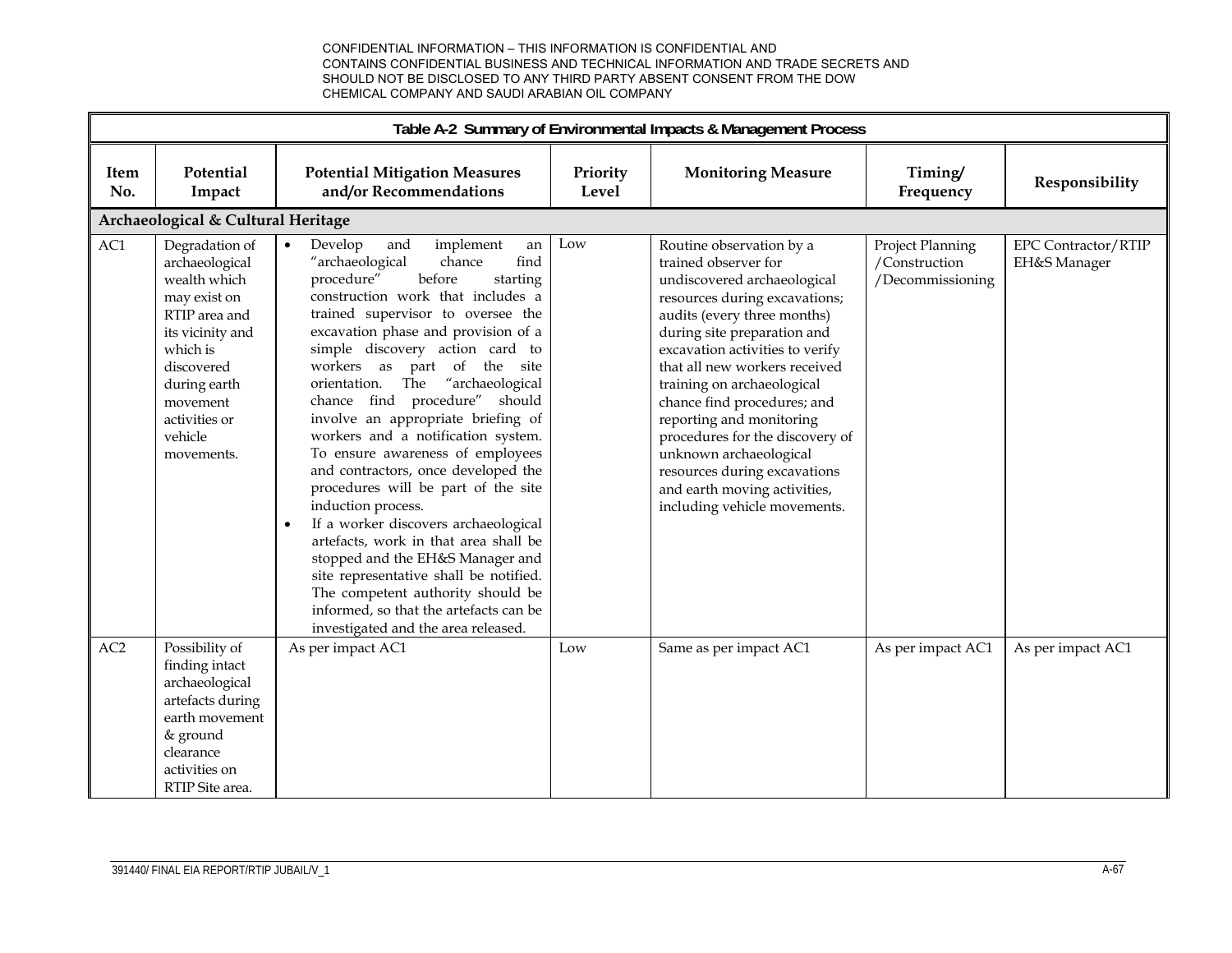|             |                                                                                                                                                                                                                                                                                                                                                                                                                                                                                                                                                                                                            |                                                                                                                                                                                                                                                                                                                                                                                                                                                                   |                   | Table A-2 Summary of Environmental Impacts & Management Process                                             |                                  |                   |
|-------------|------------------------------------------------------------------------------------------------------------------------------------------------------------------------------------------------------------------------------------------------------------------------------------------------------------------------------------------------------------------------------------------------------------------------------------------------------------------------------------------------------------------------------------------------------------------------------------------------------------|-------------------------------------------------------------------------------------------------------------------------------------------------------------------------------------------------------------------------------------------------------------------------------------------------------------------------------------------------------------------------------------------------------------------------------------------------------------------|-------------------|-------------------------------------------------------------------------------------------------------------|----------------------------------|-------------------|
| Item<br>No. | Potential<br>Impact                                                                                                                                                                                                                                                                                                                                                                                                                                                                                                                                                                                        | <b>Potential Mitigation Measures</b><br>and/or Recommendations                                                                                                                                                                                                                                                                                                                                                                                                    | Priority<br>Level | <b>Monitoring Measure</b>                                                                                   | Timing/<br>Frequency             | Responsibility    |
| AC3         | Interaction<br>between persons<br>(expatriate<br>workers) from<br>diverse cultural<br>backgrounds<br>with the local<br>community<br>resulting in<br>cross-cultural<br>tension,<br>specifically<br>related to<br>differences in<br>dress,<br>behaviour, and<br>tradition. In<br>addition,<br>expatriate<br>workers are<br>likely to make<br>tourist<br>expeditions to<br>cultural heritage<br>and archaeology<br>sites of interest,<br>which could<br>impact<br>archaeological<br>resources if<br>artefacts are<br>found and kept<br>as souvenirs or if<br>they disturb<br>archaeological<br>sites visited. | Provide training to workers to<br>$\bullet$<br>increase awareness and provide an<br>introduction to local culture and<br>traditions. This would include<br>disseminating<br>educational<br>and<br>informative materials promoting<br>cross-cultural understanding.<br>Regarding the influx of workers<br>$\bullet$<br>during the construction impacts to<br>the local population should be<br>managed through the stakeholder<br>engagement process (Appendix E). | Medium            | Routine audits and reporting of<br>complaints regarding the influx<br>of workers during the<br>construction | Project Planning /<br>Continuous | RTIP EH&S Manager |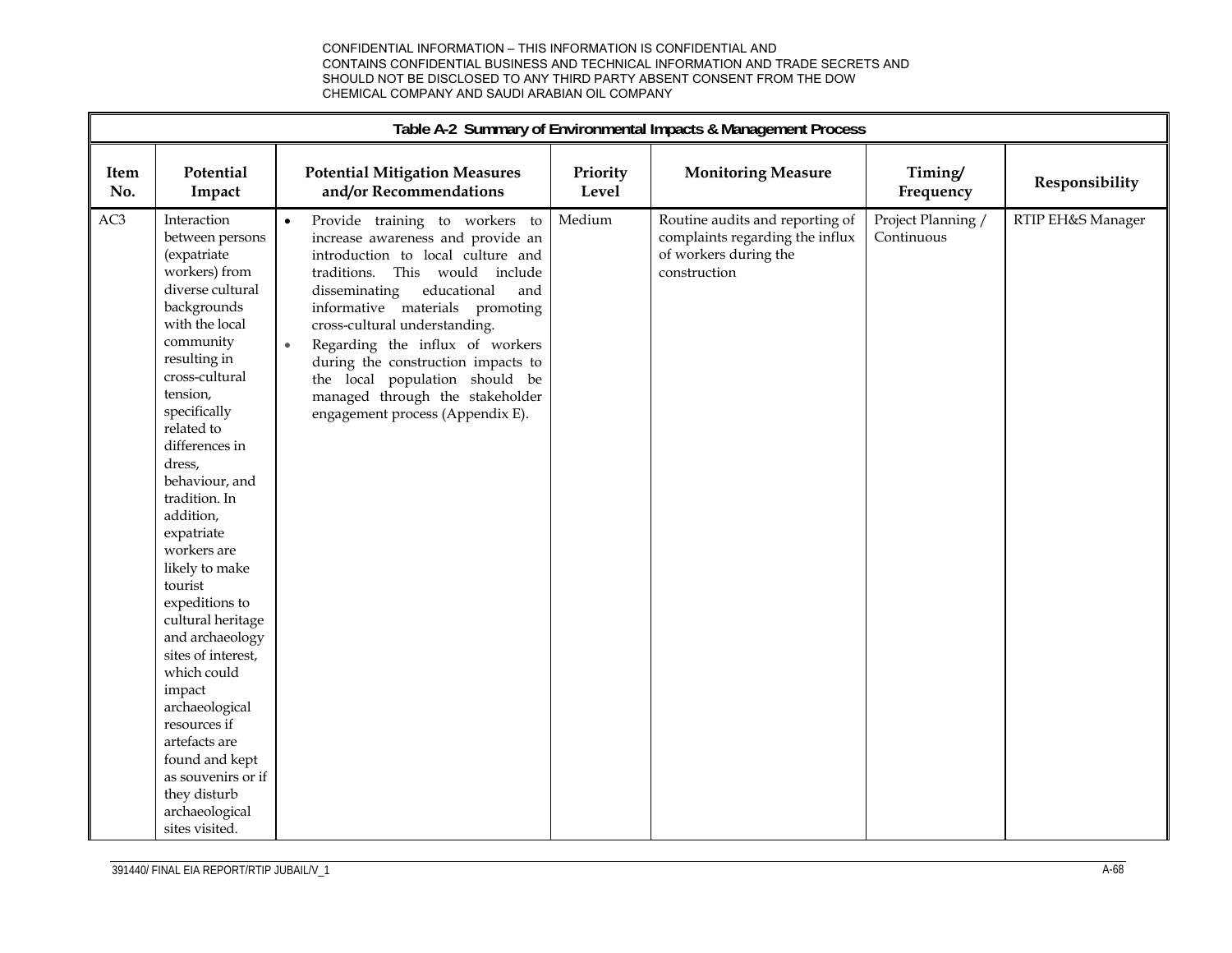|             |                                                                                                                                                                                                                                                                                                                                                                                       |                                                                |                   | Table A-2 Summary of Environmental Impacts & Management Process |                          |                |
|-------------|---------------------------------------------------------------------------------------------------------------------------------------------------------------------------------------------------------------------------------------------------------------------------------------------------------------------------------------------------------------------------------------|----------------------------------------------------------------|-------------------|-----------------------------------------------------------------|--------------------------|----------------|
| Item<br>No. | Potential<br>Impact                                                                                                                                                                                                                                                                                                                                                                   | <b>Potential Mitigation Measures</b><br>and/or Recommendations | Priority<br>Level | <b>Monitoring Measure</b>                                       | Timing/<br>Frequency     | Responsibility |
| $\rm AC4$   | Commissioning<br>phase activities,<br>such as pipeline<br>testing, and tank<br>hydrotesting,<br>impact to<br>archaeological<br>and cultural<br>resources. In<br>addition, the<br>presence of<br>expatriate<br>workers, as<br>discussed in<br>impact AC3,<br>may result in<br>cross-cultural<br>tension and<br>disturbance to<br>archaeological<br>sites of interest<br>and artefacts. |                                                                | Low               | None                                                            |                          | $\overline{a}$ |
| AC5         | Accidental<br>damage during<br>the operation<br>phase to<br>archaeological<br>resources lying<br>on surface<br>during vehicle<br>movements<br>between the<br>supply centres,<br>camps, and<br>project site.                                                                                                                                                                           | As per impact AC1, AC2, and AC3.                               | Low               | None                                                            | $\overline{\phantom{a}}$ | $\overline{a}$ |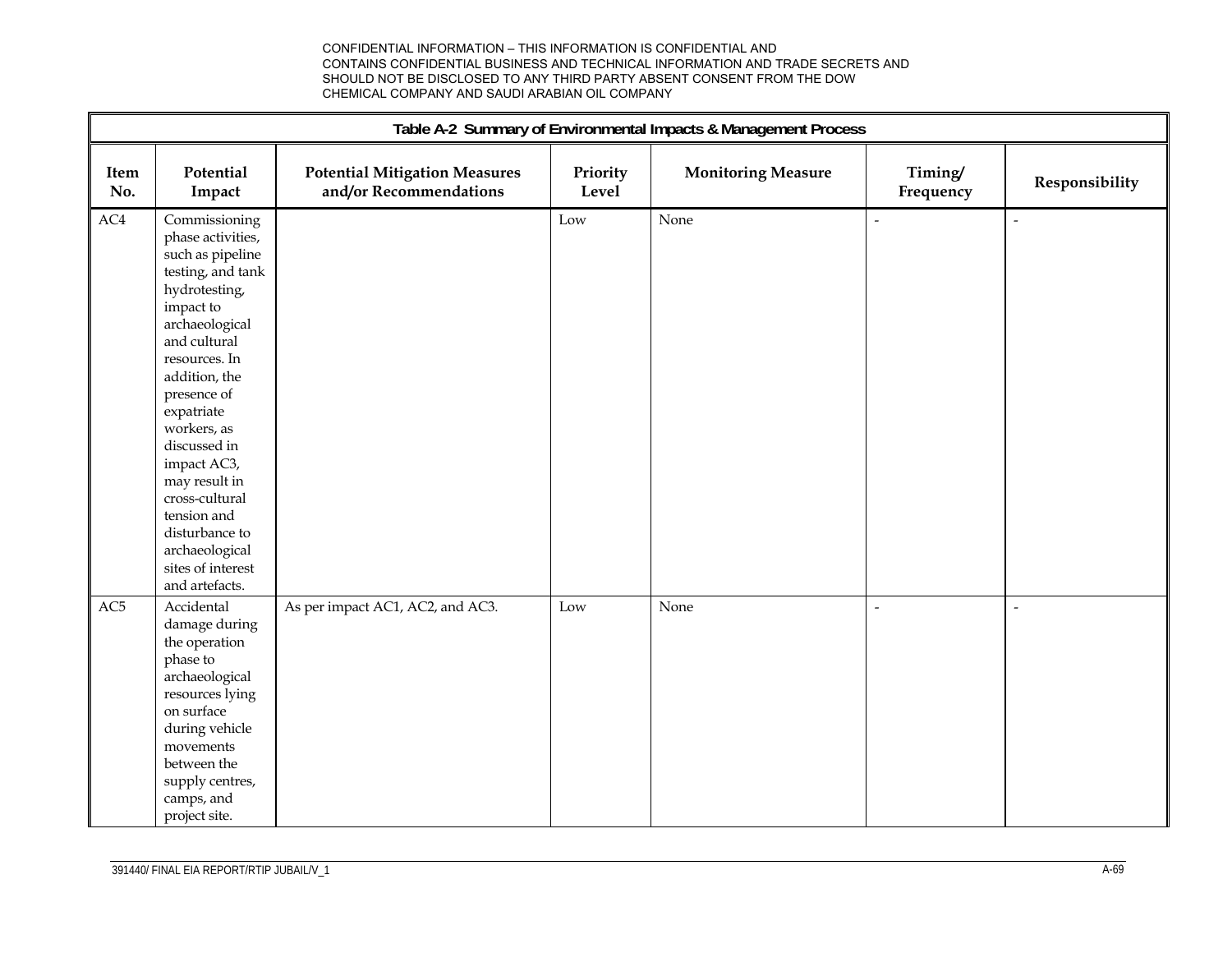|                 | Table A-2 Summary of Environmental Impacts & Management Process                                                                                                                                                                                                                                                                                                          |                                                                |                   |                           |                      |                |
|-----------------|--------------------------------------------------------------------------------------------------------------------------------------------------------------------------------------------------------------------------------------------------------------------------------------------------------------------------------------------------------------------------|----------------------------------------------------------------|-------------------|---------------------------|----------------------|----------------|
| Item<br>No.     | Potential<br>Impact                                                                                                                                                                                                                                                                                                                                                      | <b>Potential Mitigation Measures</b><br>and/or Recommendations | Priority<br>Level | <b>Monitoring Measure</b> | Timing/<br>Frequency | Responsibility |
| AC <sub>6</sub> | Expatriate<br>workers keeping<br>archaeological<br>resources as<br>souvenirs or<br>disturbing<br>archaeological<br>sites during their<br>tourist<br>expeditions.<br>Expatriate<br>workers living<br>in JIC residential<br>areas could<br>result in cross-<br>cultural tension,<br>specifically<br>related to<br>differences in<br>dress,<br>behaviour, and<br>tradition. | As per impact AC3.                                             | Medium            | None                      | ٠                    |                |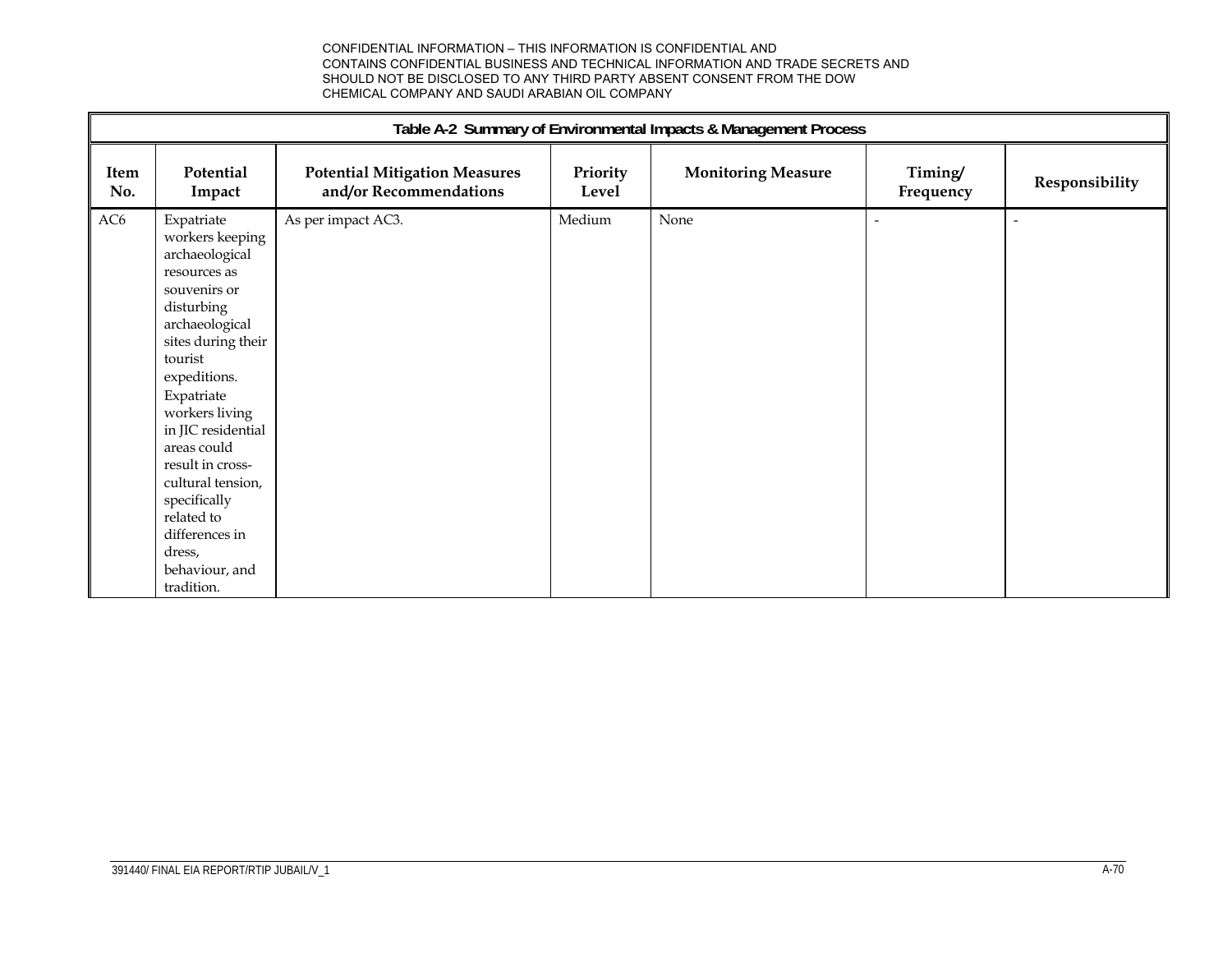|             | Table A-2 Summary of Environmental Impacts & Management Process                                                                                                                                                                                                                                                                                                                                                                                        |                                                                |                   |                           |                              |                                          |
|-------------|--------------------------------------------------------------------------------------------------------------------------------------------------------------------------------------------------------------------------------------------------------------------------------------------------------------------------------------------------------------------------------------------------------------------------------------------------------|----------------------------------------------------------------|-------------------|---------------------------|------------------------------|------------------------------------------|
| Item<br>No. | Potential<br>Impact                                                                                                                                                                                                                                                                                                                                                                                                                                    | <b>Potential Mitigation Measures</b><br>and/or Recommendations | Priority<br>Level | <b>Monitoring Measure</b> | Timing/<br>Frequency         | Responsibility                           |
| $\rm AC7$   | Accidental<br>damage during<br>the<br>decommissionin<br>g phase to<br>archaeological<br>resources lying<br>on surface<br>during vehicle<br>movements<br>from the<br>removal of<br>material to<br>restore land to<br>pre-project<br>conditions.<br>Expatriate<br>workers living<br>in JIC residential<br>areas could<br>result in cross-<br>cultural tension,<br>specifically<br>related to<br>differences in<br>dress,<br>behaviour, and<br>tradition. | As per impact AC1, AC2, and AC3.                               | Low               | As per impact AC1 and AC3 | As per impact AC1<br>and AC3 | As per impact AC1 and<br>AC <sub>3</sub> |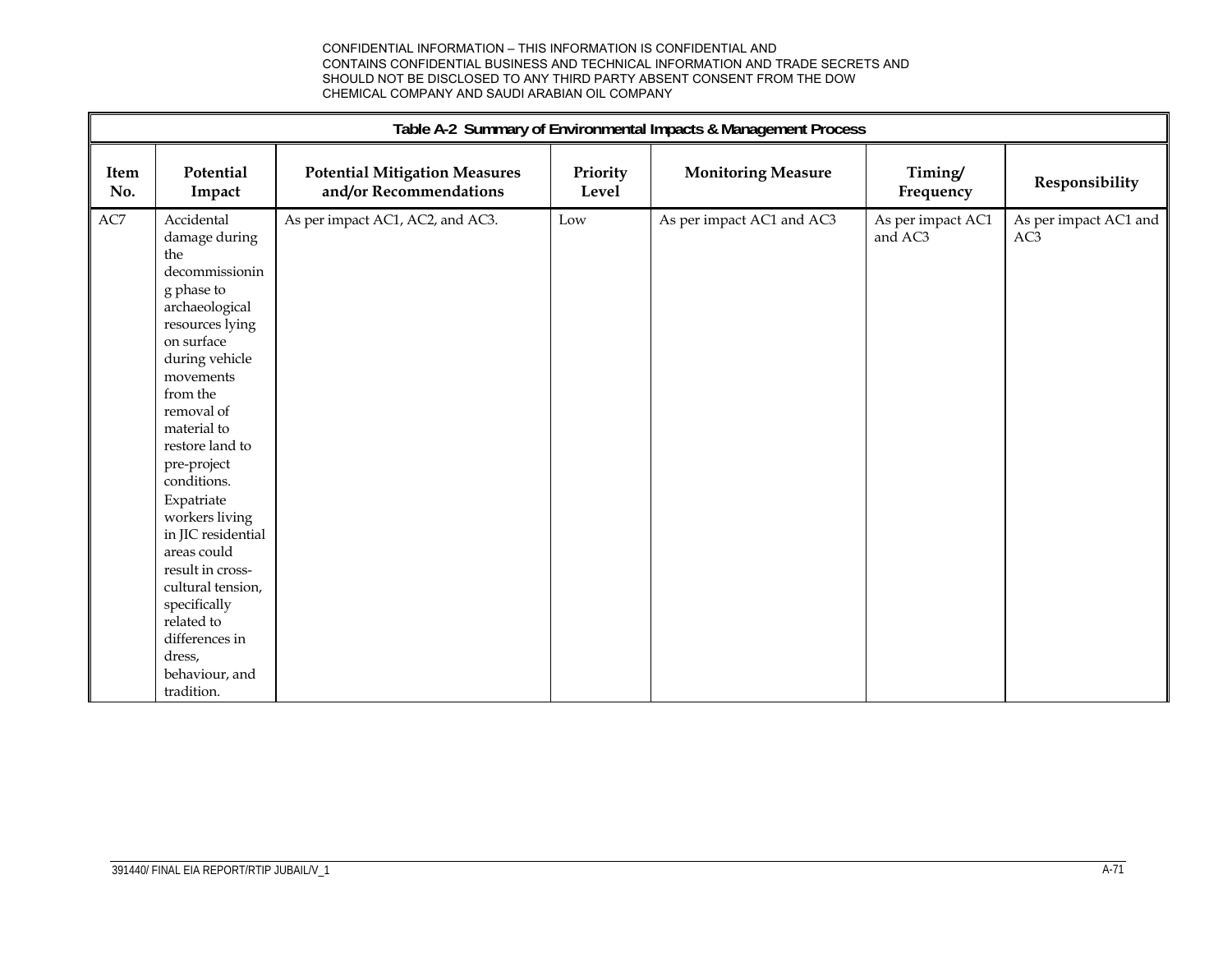|                 | Table A-2 Summary of Environmental Impacts & Management Process                                                                                                                             |                                                                |                   |                           |                      |                   |
|-----------------|---------------------------------------------------------------------------------------------------------------------------------------------------------------------------------------------|----------------------------------------------------------------|-------------------|---------------------------|----------------------|-------------------|
| Item<br>No.     | Potential<br>Impact                                                                                                                                                                         | <b>Potential Mitigation Measures</b><br>and/or Recommendations | Priority<br>Level | <b>Monitoring Measure</b> | Timing/<br>Frequency | Responsibility    |
| AC7<br>Cont     | In addition, the<br>presence of<br>expatriate<br>workers, as<br>discussed in<br>impact AC3,<br>may result in the<br>disturbance to<br>archaeological<br>sites of interest<br>and artefacts. |                                                                |                   |                           |                      |                   |
| AC <sub>8</sub> | Excavation of<br>soil due to<br>accidents and<br>spills, which<br>may result in the<br>discovery of<br>buried<br>archaeological<br>resources.                                               | As per impact AC1 and AC2.                                     | Low               | As per impact AC1         | As per impact AC1    | As per impact AC1 |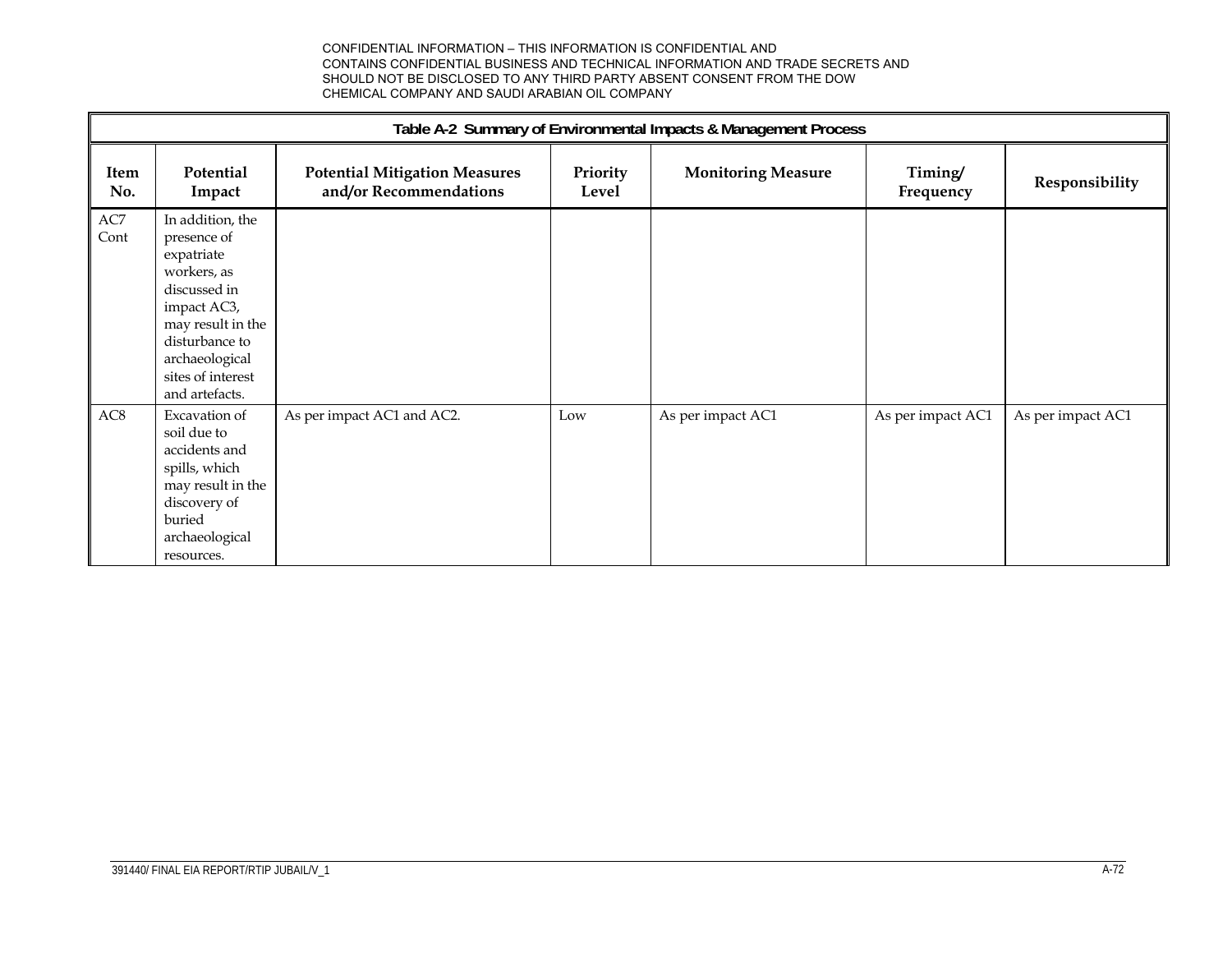|             | Table A-2 Summary of Environmental Impacts & Management Process                                         |                                                                                                                                                                                                                                                                                                                                                                                                                                                                                                                                                                                                                    |                   |                           |                      |                   |
|-------------|---------------------------------------------------------------------------------------------------------|--------------------------------------------------------------------------------------------------------------------------------------------------------------------------------------------------------------------------------------------------------------------------------------------------------------------------------------------------------------------------------------------------------------------------------------------------------------------------------------------------------------------------------------------------------------------------------------------------------------------|-------------------|---------------------------|----------------------|-------------------|
| Item<br>No. | Potential<br>Impact                                                                                     | <b>Potential Mitigation Measures</b><br>and/or Recommendations                                                                                                                                                                                                                                                                                                                                                                                                                                                                                                                                                     | Priority<br>Level | <b>Monitoring Measure</b> | Timing/<br>Frequency | Responsibility    |
|             | <b>Cumulative Impacts</b>                                                                               |                                                                                                                                                                                                                                                                                                                                                                                                                                                                                                                                                                                                                    |                   |                           |                      |                   |
| C11         | Cumulative<br>impact of<br>exceeding liquid<br>waste<br>management<br>facilities'<br>capacities.        | Undertake a review prior to the<br>commissioning phase of the Project<br>to determine project infrastructure<br>requirements for wastewater. This<br>allow<br>existing<br>will<br>capacity<br>problems to be identified at an early<br>and<br>alternatives<br>stage<br>to<br>be<br>examined.                                                                                                                                                                                                                                                                                                                       | Low               | None                      |                      | RTIP EH&S Manager |
| C13         | Cumulative<br>impact on<br>community<br>health care and<br>housing/accom<br>modation<br>infrastructure. | Undertake a retrospective review to<br>$\bullet$<br>determine<br>social<br>project<br>requirements<br>infrastructure<br>health<br>including<br>and<br>care<br>accommodation requirements. This<br>will possibly allow existing capacity<br>problems to be identified at an early<br>stage and<br>alternatives<br>to<br>be<br>examined.<br>In coordination with the RCJY,<br>$\bullet$<br>infrastructure<br>social<br>monitor<br>requirements envisaged for this<br>project<br>and<br>other<br>future<br>developments in the project area at<br>the time the construction activities of<br>RTIP will be undertaken. | Low               | None                      |                      |                   |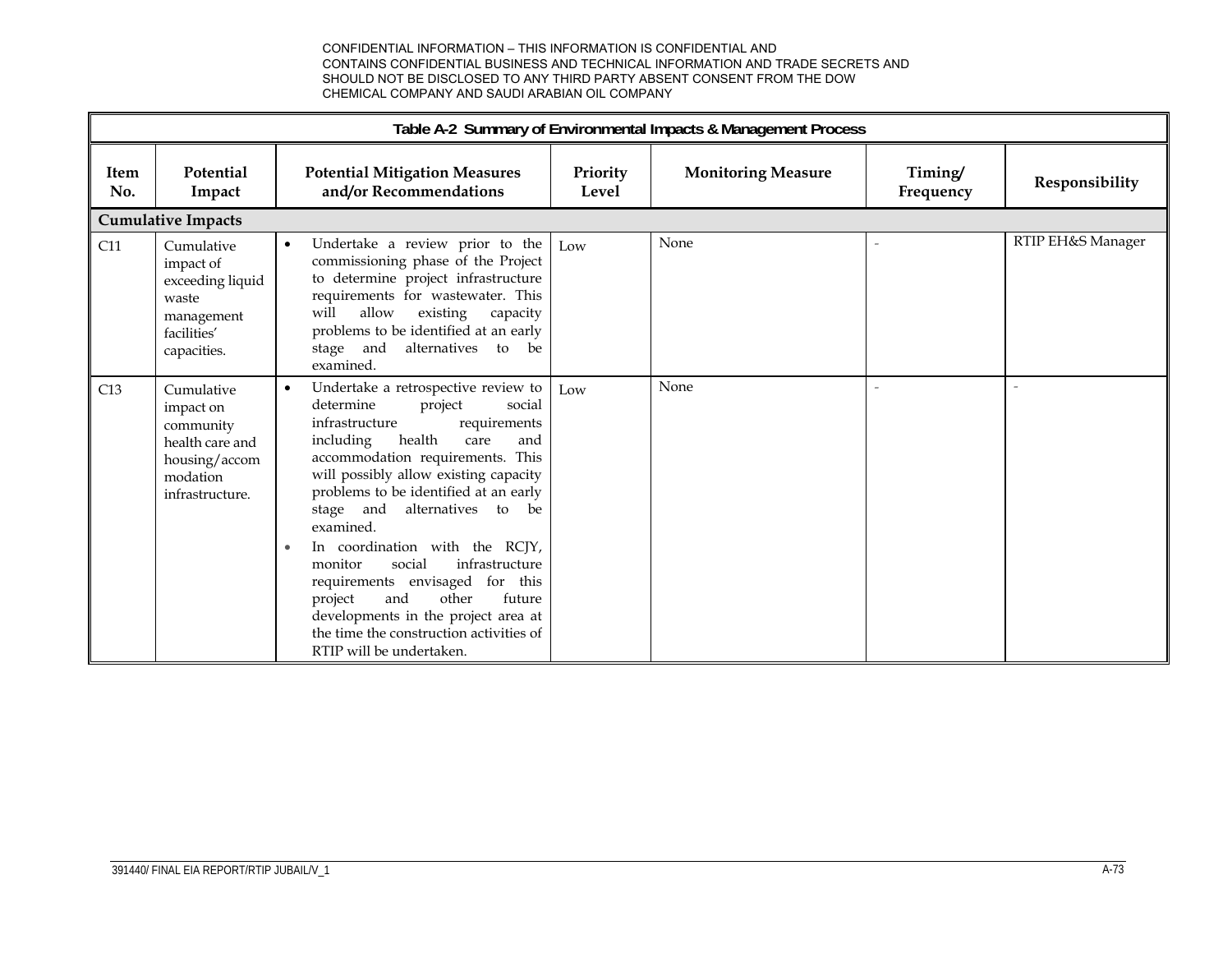## *A.6.2. Action Plans*

It is recommended that a number of action plans be developed for all the project phases. The action plans should define desired outcomes and actions to address the issues raised in the risks and impacts identification process, as measurable events to the extent possible, with elements such as performance indicators, targets, or acceptance criteria that can be tracked over defined time periods, and with estimates of the resources and responsibilities for implementation.

During construction and pre-commissioning phase, the development of the plans will be responsibility of the EPC Contractors and the RTIP PMT will review and approve the plans before they are implemented**.**

|                                                          | Table A-3 Action Plans/Programs                                                                                                                                                                                                                                                                                                                                                                                                                                                                                                          |
|----------------------------------------------------------|------------------------------------------------------------------------------------------------------------------------------------------------------------------------------------------------------------------------------------------------------------------------------------------------------------------------------------------------------------------------------------------------------------------------------------------------------------------------------------------------------------------------------------------|
| Plan/Program                                             | Description                                                                                                                                                                                                                                                                                                                                                                                                                                                                                                                              |
| Air Quality<br>Management Plan                           | It will comprise and describe the mitigation and monitoring measures referred to in<br>Table A-2 related to impacts in air quality.                                                                                                                                                                                                                                                                                                                                                                                                      |
| Emissions<br>Monitoring/Testing                          | A plan establishing the details of the monitoring/testing measures for ensuring<br>maintenance of the air quality conditions (air quality measurements, equipment<br>inspection and maintenance) will be developed following the generalities of the air<br>quality plan.                                                                                                                                                                                                                                                                |
| Spill Prevention and<br>Containment Plan                 | It will ensure safe onsite storage of hazardous materials; handling and containment of<br>accidental spills and releases. The plan, applicable through all the phases of the<br>project shall also address the transfer and disposal of spilled materials as hazardous<br>waste. Effectiveness of the plan will be continually monitored and re-evaluated.                                                                                                                                                                               |
| Chemical<br>Management Plan                              | It will be focused mainly in establishing management practices that will avoid<br>impacts in the environment (pollution due to chemical releases on soil, water or<br>atmosphere) and in the health of workers and nearby population due to direct contact<br>on skin, inhalation, etc The chemical management plan will set chemical handling<br>and storage procedures. In case of hazardous chemicals the plan will be linked to the<br>spill prevention and containment plan and to the emergency response plan.                     |
| Groundwater<br>monitoring<br>programme                   | It will include control wells downgradient of SRBs and the wastewater treatment unit.<br>It will be designed to be implemented during operation.                                                                                                                                                                                                                                                                                                                                                                                         |
| Water Optimization<br>and Management Plan                | According to the RTIP Construction EMP Framework (KBR 2010 a), a water<br>optimization and management plan should be developed and implemented by the<br>EPC contractor. The Plan will tailor the water management practices to implement in<br>all the project phases (careful design and planning of construction in order to reduce<br>the requirement to dewater and excavate below the water table, hydrotesting water<br>abstraction and use, trying to reuse as much as possible) following applicable BAT as<br>far as possible. |
| Waste Management<br>Plan                                 | It will comply with internationally accepted industry standards to ensure safe<br>handling, onsite storage, transfer and disposal will be developed for the lifetime of<br>the project. The effectiveness of the plan should be continually monitored and re-<br>evaluated. Further information on the Plan is included in Table A-2.                                                                                                                                                                                                    |
| Sedimentation and<br><b>Siltation Monitoring</b><br>Plan | According to the RTIP Construction EMP Framework (KBR 2010 a) it should be<br>developed and implemented by the EPC contractor for the construction phase.<br>It will be focused on minimization of sedimentation and siltation alterations due to<br>the construction activities to be performed at the KFIP.                                                                                                                                                                                                                            |

Table A-3 include the plans/programs foreseen.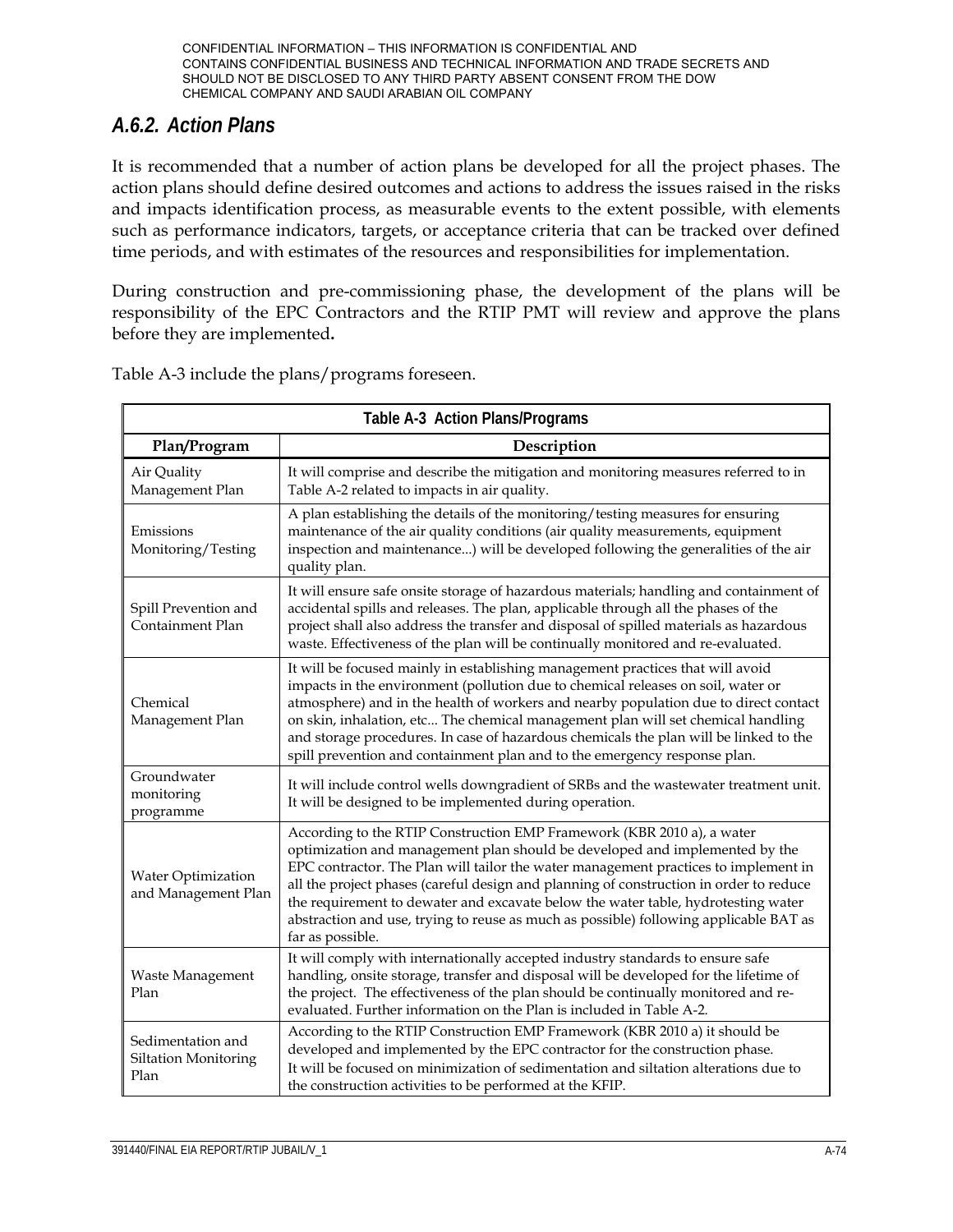|                                                                                                                                                                         | Table A-3 Action Plans/Programs                                                                                                                                                                                                                                                                                                                                                                                                                                                                                                                                                                                 |
|-------------------------------------------------------------------------------------------------------------------------------------------------------------------------|-----------------------------------------------------------------------------------------------------------------------------------------------------------------------------------------------------------------------------------------------------------------------------------------------------------------------------------------------------------------------------------------------------------------------------------------------------------------------------------------------------------------------------------------------------------------------------------------------------------------|
| Plan/Program                                                                                                                                                            | Description                                                                                                                                                                                                                                                                                                                                                                                                                                                                                                                                                                                                     |
| Noise<br>Monitoring/Testing<br>Plan                                                                                                                                     | It will tailor the monitoring measures defined in Table A-2. It will be designed prior<br>to construction and implemented during all the project phases.                                                                                                                                                                                                                                                                                                                                                                                                                                                        |
| Road Traffic Plan                                                                                                                                                       | A traffic management plan (and logistics) will be developed and implemented for the<br>lifetime of the project in partnership with the RCJY and port authorities. Further<br>information on the Plan is included in Table A-2.                                                                                                                                                                                                                                                                                                                                                                                  |
| Shipping traffic<br>management plan                                                                                                                                     | It will be developed for the lifetime of the project in partnership with the RCJY and<br>port authorities and will include a monitoring plan involving periodic<br>communication with affected stakeholders.                                                                                                                                                                                                                                                                                                                                                                                                    |
| Road transport safety<br>programme                                                                                                                                      | It should be developed and implemented over the lifetime of the project.                                                                                                                                                                                                                                                                                                                                                                                                                                                                                                                                        |
| Monitoring plan for<br>biological components<br>and "Legionella<br>Bacteria" within the<br>circulating cooling<br>water system and<br>effluent water and<br>wastewater. | It will be developed as required.                                                                                                                                                                                                                                                                                                                                                                                                                                                                                                                                                                               |
| Health policies and<br>procedures                                                                                                                                       | An integrated programme addressing the health and social implications should be<br>developed as well as awareness and prevention programmes.                                                                                                                                                                                                                                                                                                                                                                                                                                                                    |
| Process Safety<br>Management Program                                                                                                                                    | Further information on this Program which will prevent major hazards is included in<br>Table A-2.                                                                                                                                                                                                                                                                                                                                                                                                                                                                                                               |
| Handling and storage<br>of hazardous<br>materials Plan                                                                                                                  | It will tailor the development and implementation of procedures for handling and<br>storage of hazardous materials as foreseen in Table A-2.                                                                                                                                                                                                                                                                                                                                                                                                                                                                    |
| On-site and off-site<br>emergency planning                                                                                                                              | As set in Table A-2, it should include, at a minimum, the preparation and<br>implementation of an Emergency Management Plan and a Communication Plan<br>prepared with the participation of local authorities and potentially affected<br>communities.<br>An Environmental Emergency Response Plan (EERP) for the RTIP will be prepared in<br>accordance to clause 4.3.19 of RCER 2010 regulations Volume I and the guidelines<br>provided in RCER-2010 volume II. A Hazardous Materials Contingency Plan to<br>address emergencies involving those hazardous materials shall be included in the<br>general ERP. |
| Archaeological chance<br>find procedure                                                                                                                                 | Should be developed prior to construction means to ensure awareness of employees<br>and contractors of archaeological features of interest and on how to proceed in the<br>event of an archaeological find. Supervisors to be trained. Further information is<br>included in Table A-2.                                                                                                                                                                                                                                                                                                                         |
| Decommissioning<br>Plan                                                                                                                                                 | It should be developed and implemented. Section A.10 describes the outline of the<br>Plan.                                                                                                                                                                                                                                                                                                                                                                                                                                                                                                                      |

For potential impacts on the marine environment produced as a consequence of RTIP activities to be developed at KFIP, RTIP will review KFIP's Plans (Environmental Management Plans, Operational Management Plans, and any other relevant plan of management arising from the KFIP environmental impact assessment) developed by the Port Authority in order to define if these are adequate to address those chemicals being handled by RTIP and if amendments/additions are needed. RTIP should work with the KFIP's Port Authority to review and update the Port Emergency Plans to ensure capacity for spill response and emergency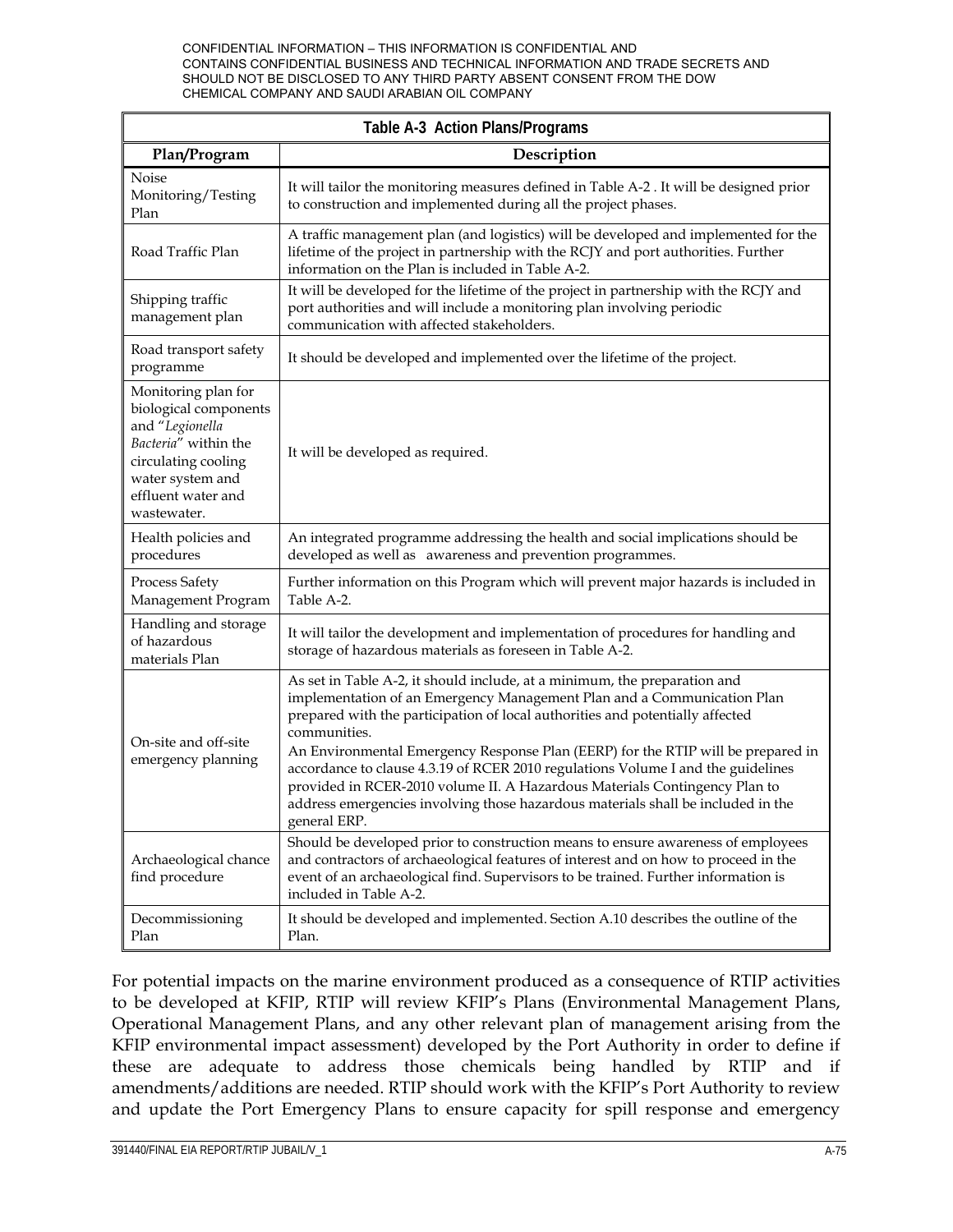conditions is adequate for RTIP operations, particularly the shipping, loading, unloading and transportation of raw materials and finished product via truck and pipeline.

RTIP should also liaise with the Saudi Ports Authority in order to assess the adequacy of the existing Port Authority's Spill Response Plan. If required, this plan should be amended and/or expanded to ensure that the existing mutual aid arrangements, established for the response in the event of a spill, are expanded to include RTIP, and that appropriate protection measures are in place for other facilities should a spill occur that could impact Marafiq or other water intake canals. This should be undertaken in accordance with requirements of World Bank Group, EHS Guidelines (2007a) and International Petroleum Industry Environmental Conservation Association (IPIECA) guidelines, 2000 & 2006.

# **A.7. Induction & Training**

## *A.7.1. Operation*

The RTIP EH&S organization will establish EH&S training procedures tailored for each of the EH&S elements that addresses management system and regulatory training requirements. The procedures will be designed to ensure that employees performing specific assignments are qualified on the basis of appropriate education, training, and/or experience.

The EMP for the operation phase will set induction and training following those procedures.

A Training Needs Analysis shall be performed to determine the specific education, training, and/or experience levels for all activities that have the potential for EH&S significance if not performed correctly.

All RTIP employees and site Contractors shall be given general EH&S awareness training. The objective of general awareness training is to ensure that all site personnel are aware of the requirements of the EH&S management system, their roles and responsibilities in ensuring conformance with EH&S policies and procedures, and the potential consequences of departures from established operating procedures.

EH&S elements competence training shall be given to only those employees engaged in activities that may directly create a significant EH&S impact. The objective of competency training is to ensure that these individuals have the requisite education, training and/or experience to properly perform their duties in accordance with the EH&S policies and procedures. EH&S elements competency training may take various forms depending on the specific activity, and may include:

- In-house training by RTIP staff or outside consultants;
- Outside training by outside consultants or regulatory agencies;
	- o Trade associations; and
	- o Certification agencies.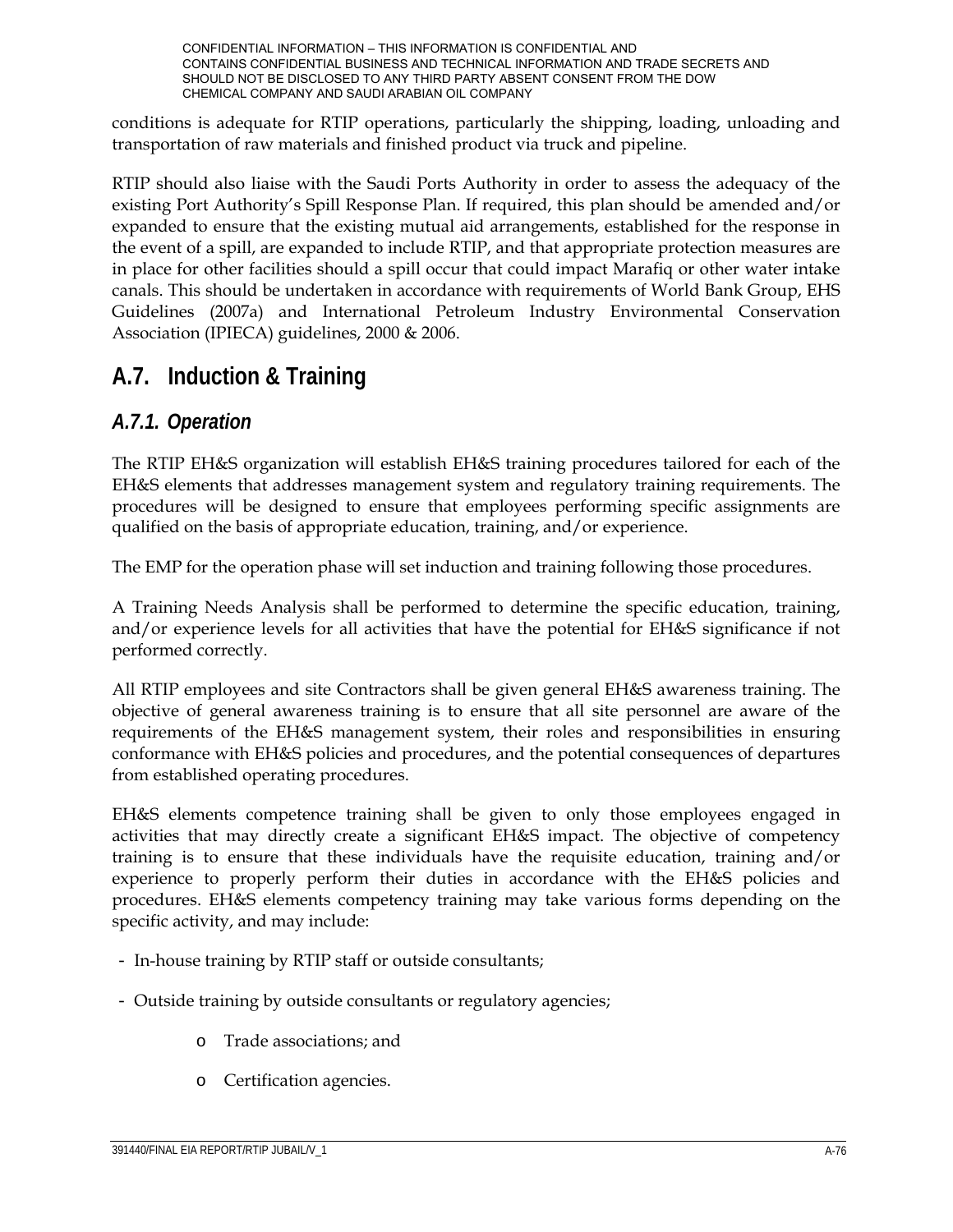In some case, formal certification may be required or the use of certified Contractors may be warranted.

The individual EH&S element Manager is responsible for the approval of the each EH&S element training plan. The various EH&S element Managers and Coordinators are responsible for identifying the training needs of the Program and RTIP facility, and for the scheduling, tracking and recording of required training.

Department Supervisors are responsible for informing their employee(s) of any training they may need to achieve professional growth and to meet the responsibilities of their job function.

All employee training shall be recorded and the records maintained by the EH&S element Managers, or their designee. Training recorders shall, at the minimum, include the individual's name, the type of training received, the date training was completed, and the activity for which the training was given.

The training needs analysis and training schedule shall be formally reviewed on at least an annual basis, and updated as necessary to ensure continued adequacy.

A mechanism to assess whether the training objectives have been met will be established. It will include questionnaires to the attendants asking if the training was effective, etc.

### *A.7.2. Construction*

RTIP Construction EMP framework (KBR, 2010 a), includes a general section on training, awareness and competence to be followed by the contractors when defining induction and associated training as part of their EMP:

Project personnel shall receive environmental awareness training, which will place emphasis on pollution prevention. The purpose of this training is to ensure that everyone on RTIP is aware of:

- The requirements of the Construction Environmental Management Plan;
- The importance of conformance with environmental policies and procedures and with the requirements of environmental management;
- The significant environmental impacts, actual or potential, or their work activities and the environmental benefits of improved personal performance;
- Their roles and responsibilities in achieving conformance with the environmental policy and procedures and with the requirements of the environmental management system, including emergency preparedness and response requirements;
- The potential consequences of deviation from specified procedures;
- Competent personnel and their roles and responsibilities.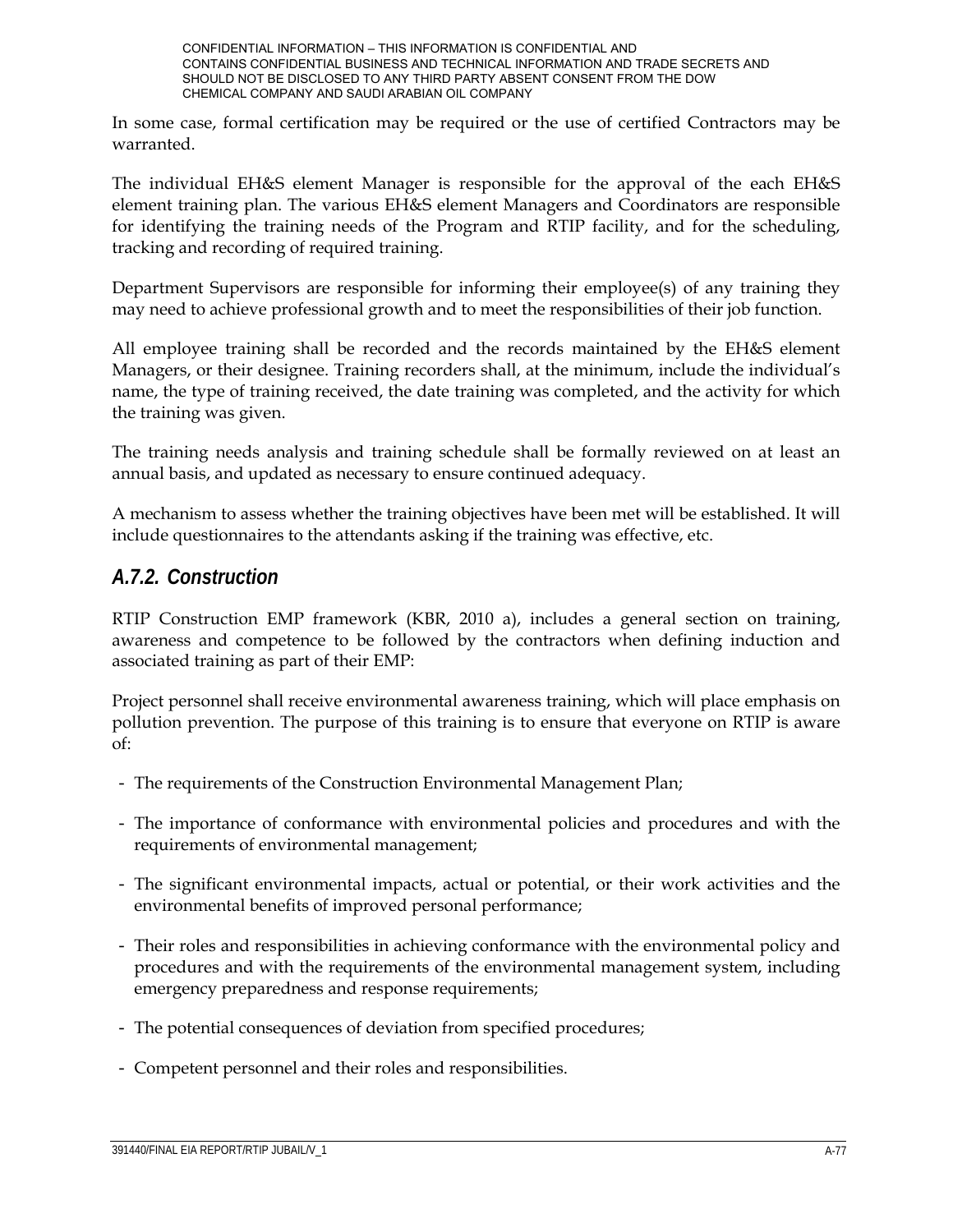Contractors will provide specialized training for those who handle hazardous materials and for those who will serve on the emergency spill control and containment teams.

#### **A.7.2.1. Initial Site Induction and Training**

The Senior Site Manager will be responsible for ensuring all personnel working onsite have received an initial site induction. Under no circumstances can anyone enter or work onsite without having first attended a formal induction session. Records of induction will be maintained in the Training Register (refer to Section A.8.5.3) and will be provided by the EPC Contractor to the Owners PMT prior to each employee commencing work onsite.

Visitors must undergo a short induction which includes basic environmental and Health and Safety considerations/procedures. , Visitors must be accompanied by a fully inducted employee or contractor at all times.

The Contractor is responsible for training all their employees in relation to their Constructor's EMP and all relevant environmental issues prior to the commencement of construction. Documented proof of this training is required to be presented to the Senior Site Manager prior to commencement of onsite works.

Training will be undertaken at three levels to cater for the range of personnel working on RTIP and will be consistent with Saudi Aramco and Dow respective Environmental Management Systems (where appropriate). All staff will receive Level 1 training while selected staff will also receive Level 2 and specific managers Level 3 training as described below.

#### **Training Level 1**

Required - All personnel including the Work Team, Foreman of Work Team, Supervisors, Management (Senior Site Manager, Health, Safety and Environment Manager and the Project Management Team).

Level 1 training will be structured to ensure all workers understand their obligation to exercise due diligence in relation to environmental matters as well as occupational, health and safety. Training will be undertaken as follows:

The Senior Site Manager will be responsible for training on the following:

- General site issues;
- Waste disposal and recycling;
- Traffic and access; and
- Reporting procedures including incident/emergency response procedures (HS&E) and reporting accountabilities.

The Health, Safety and Environment Manager will be responsible for training on the following:

- Relevant environmental legislation;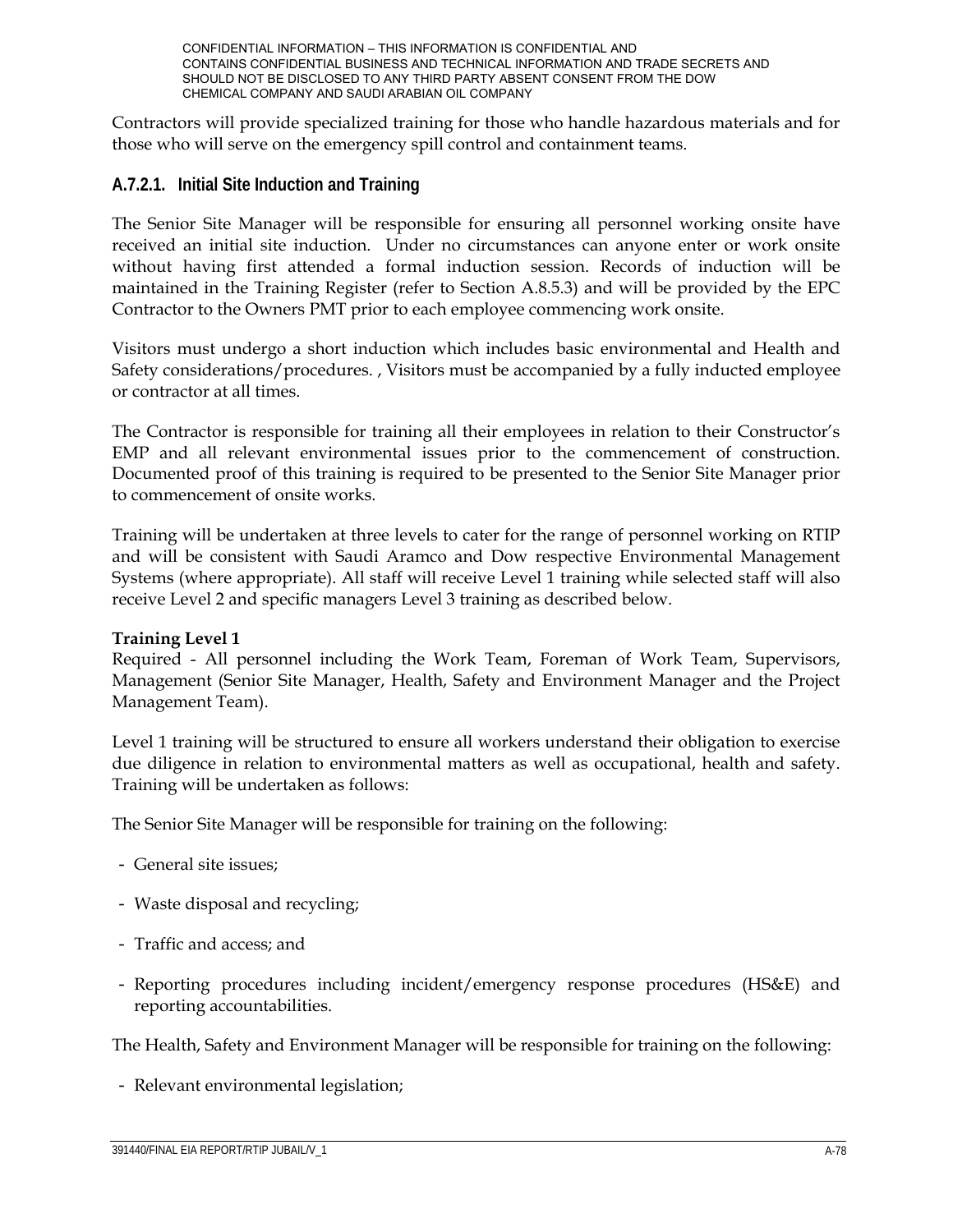- Environmental Responsibilities and accountabilities;
- Air quality, including dust and odour;
- Noise and vibration;
- Visual aspects;
- Heritage and archaeology;
- Soils and geology including erosion and sediment control;
- Water quality;
- Flora and fauna;
- Hydrogeology; and
- Rehabilitation.

The EH&S Manager will also be responsible for training on hazards, risks, safety and emergency response. Further details regarding the training requirements for health and safety would be contained within the Project Health, Safety and Environment Plan which should be developed prior to construction activities.

#### **Training Level 2**

Required - Supervisors, Management and the Project Management Team

Level 2 training will be structured specifically for the Supervisors, Management and the Project Management Team and will incorporate lines of reporting and the links between the Contractors and RTIP in terms of incidents, accidents and non-conformances.

#### **Training Level 3**

Required - Managers and the Project Management Team

Level 3 training will be structured specifically for Managers and the Project Management Team and will focus on the interface between RTIP procedures including those for notifying authorities of incidents/accidents and media management.

#### **Job Specific Training**

Job specific training including competency assessment shall also be provided to staff carrying out activities with environmental implications such as waste or hazardous materials handling and disposal operations. This will be developed following a detailed training needs assessment and shall consider at least the following:

- Identification of relevant employment positions associated with the development that have an operational or management role related to environmental performance;
- Training module and tools in place;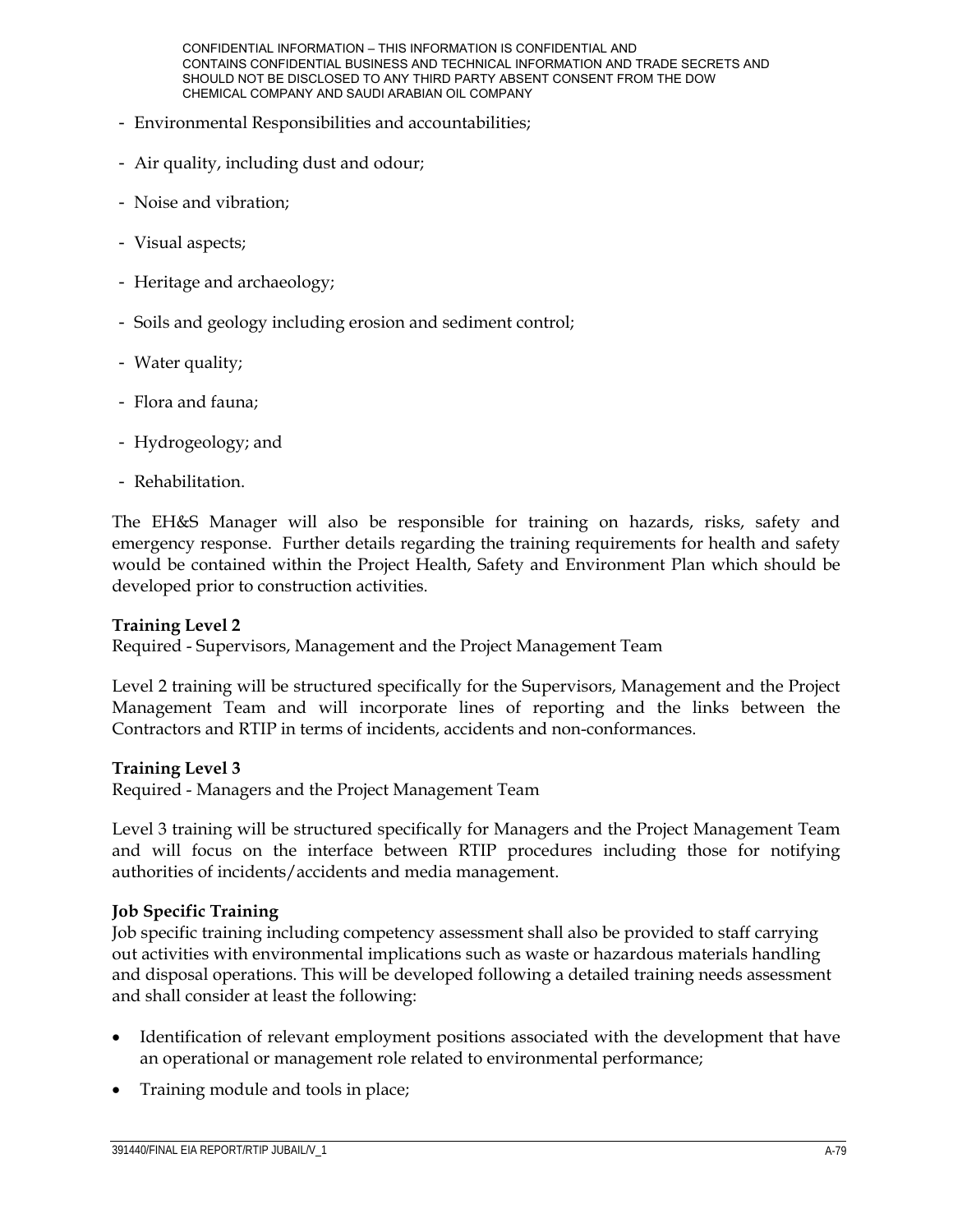- Details of appropriate training requirements for relevant employees; and
- Responsible persons in terms of compliance with training.

Training will also include internal meetings, seminars and courses and, if necessary, external courses. 'Toolboxes' shall be held on environment and social topics on a monthly basis and attendance is compulsory.

A Training Register will be maintained as a record for all personnel who have been trained.

The specific training requirements will be more clearly defined throughout the detailed design phase of project development.

### **A.7.2.2. On-going Training**

The Senior Site Manager will be responsible for ensuring all personnel working onsite receive on-going (refresher) environmental training in relation to this EMP at regular intervals throughout the RTIP works or as need arises. Records of this training will be recorded on the Training Register which will be kept onsite.

## *A.7.3. Incident Management*

An Emergency Response Plan (ERP) will be prepared for the project. The ERP will include procedures regarding incidents that can potentially impact worker safety, public health and/or cause environmental damage and will describe incident management for the RTIP.

# **A.8. Checking, Corrective Action & Reporting**

This section of the EMP will be reviewed and updated at the end of each phase of the Project.

### *A.8.1. Monitoring and Measurement*

A Monitoring and Measurement procedure that documents the method and responsibility to monitor and measure, on a regular basis, the key characteristics of the RTIP facility operations and activities that can have a significant impact on the environment will be prepared. Monitoring and measuring is required to demonstrate progress towards the Facility's objectives and targets as well as conformance to applicable laws and regulations.

The Monitoring and Measurement procedure will be part of the EMS. The correct implementation of the mitigation measures and compliance with applicable standards and regulations will be monitored as described in Section 22 of the EIA and summarized in Table A-2 of this document. The EMP will set a monitoring scheme for the operations phase that will follow the Monitoring and Measurement procedure set for the EMS.

Appropriate departments shall ensure that monitoring equipment necessary to develop the measures described in section 22 of the EIA and summarized in Table A-2 of this document are maintained and calibrated according to manufacturer specifications as appropriate. Records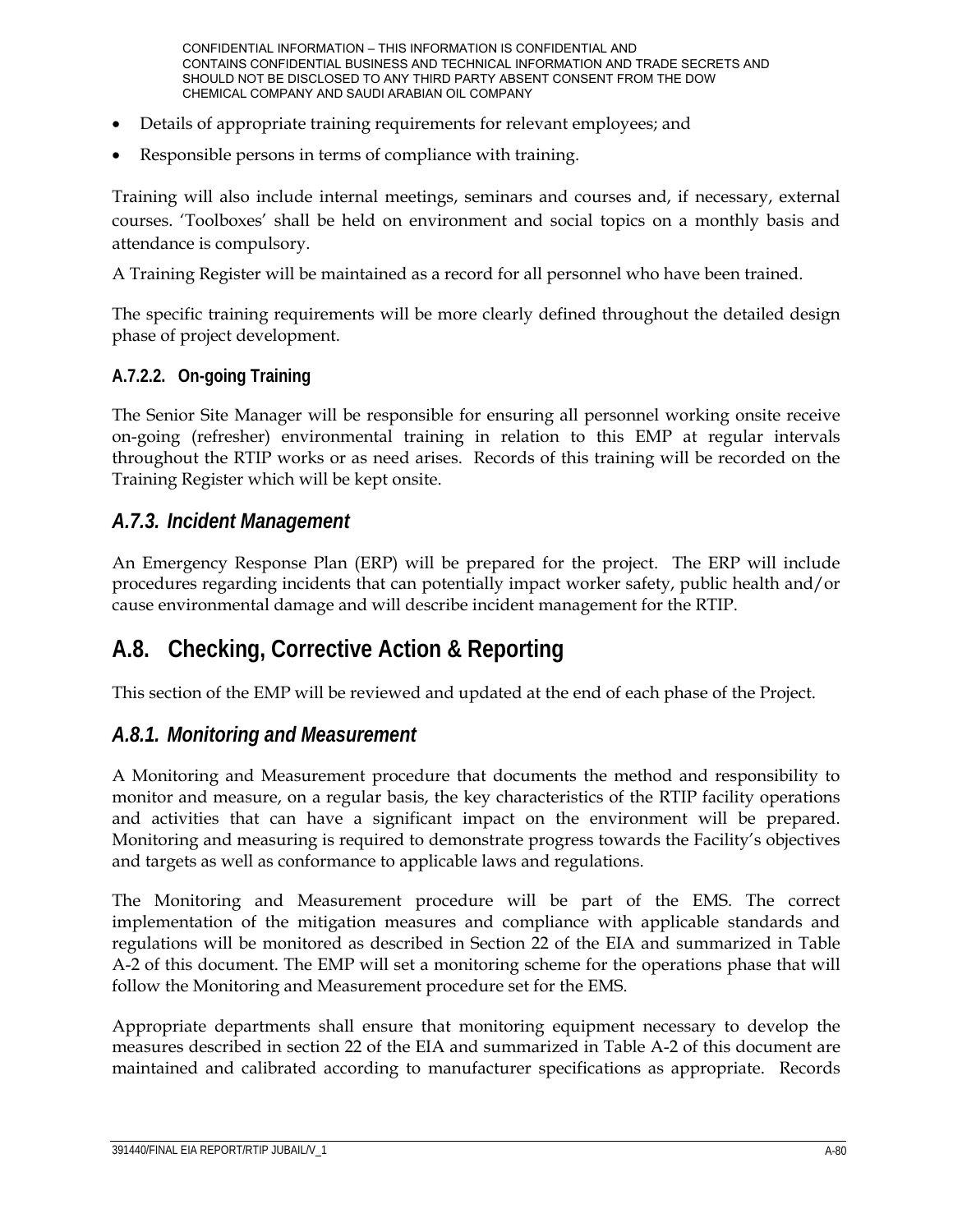regarding the facility's calibration and maintenance activities for monitoring equipment shall be maintained by EMP responsible and further, by the EH&S Department.

Each Department Manager, or designee, shall meet with the EH&S Team on a periodic basis to:

- Discuss and review the achievement of the objectives and targets and the progress of relevant programs and action plans;
- Review the monitoring data to determine whether the monitoring and operational control procedures are implemented properly;
- Review information to evaluate whether departmental operations and activities comply with applicable environmental legislation and other EH&S requirements to which RTIP subscribes;
- Review any EH&S non conformities, including those related with the EMP.

Contractors EMPs will include a monitoring and measurement method for ensuring that the measures proposed in the EIA (section 21), and summarized in Table A-2 are adequately implemented. Monitoring measures are summarized in Table 22 of the EIA and in Table A-2.

## *A.8.2. Audits & Reviews*

The RTIP EH&S organization will develop an Internal and External EH&S Audit procedure that documents the method and responsibility to establish a program, including scope, frequency, method, and reporting requirements, for conducting EMS audits.

The EMP will be subject to audits and reviews under that same scheme which will be planned and implemented as a means to verify the effectiveness of the EH&S Management System. Audits are conducted to:

- Determine whether the individual EMP management tools (measures, action plans, structure) conform to the requirements of the EMP.
- Determine whether the EMP has been properly implemented and maintained.

The internal audits will be performed more frequently and can be scheduled either quarterly or semi-annually. External audits will be performed by independent third party organizations and will be conducted less frequently, either biennial or triennial audits.

Audit results are recorded and brought to the attention of personnel having responsibility in the area audited. Personnel responsible for the area will take timely corrective action on deficiencies found during the audit. Follow-up audit activities verify and record the implementation and effectiveness of corrective action taken.

Contractors are responsible for developing and implementing audit programmes consistent with the site's requirements to ensure that their actions and those of their subcontractors comply with the environmental requirements of RTIP and that mitigation and monitoring measures set in the EIA (sections 21 and 22) and summarized in Table A-2 of this document, are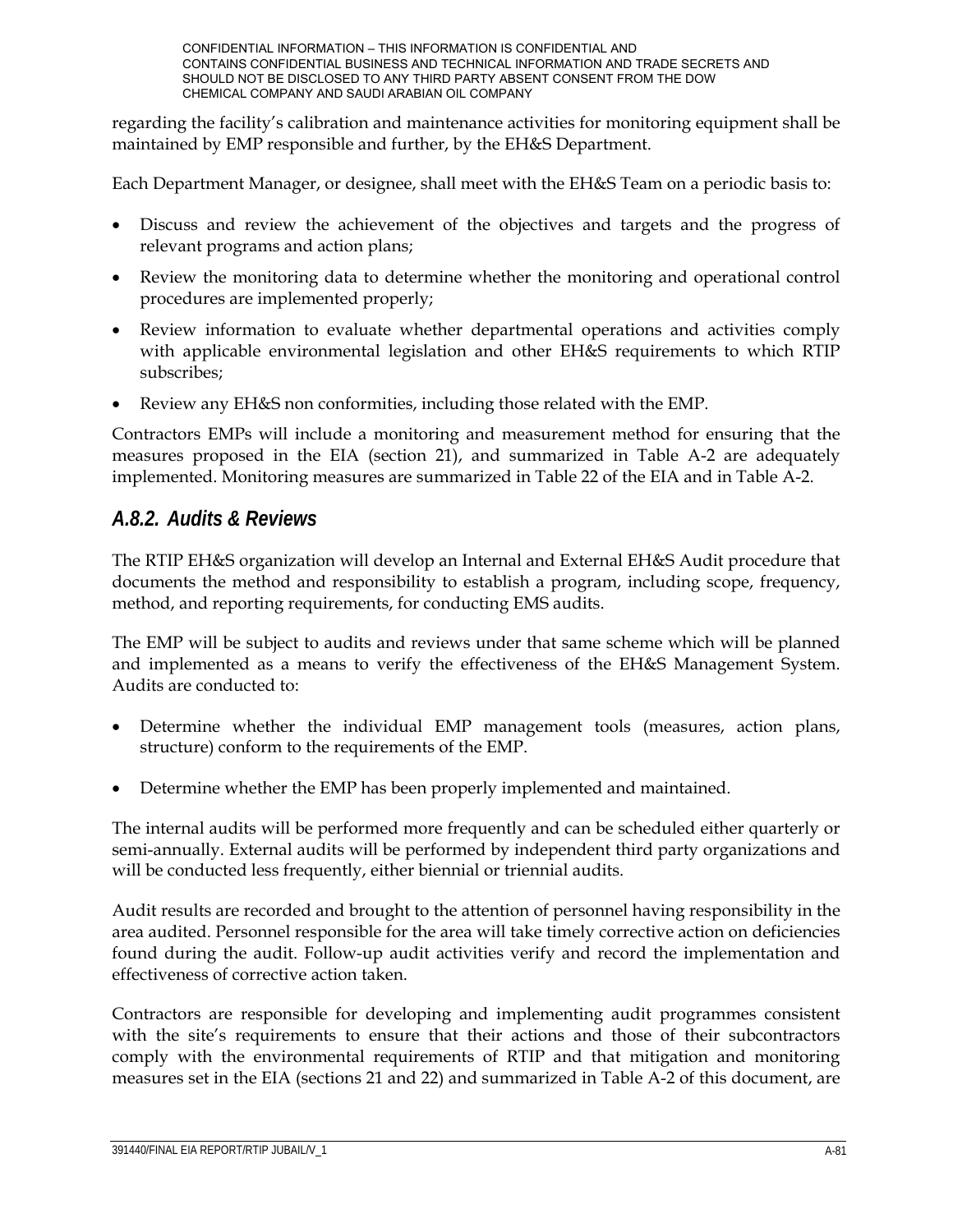adequately implemented. The contractor's audit programmes will be approved by the RTIP PMT.

Site auditing will review personnel understanding and implementation of procedures and protocols. Site Management will determine the frequency of audits and will review throughout the Project.

Results of auditing will be used to indicate any areas of non-compliance and to allow for corrective measures.

Each contractor is required to monitor its environmental performance against Key Performance Indicators (KPIs). The contractor is required to ensure that KPIs are communicated to all relevant parties. Site management will review the individual Contractor's Implementation Plans and monitoring programme by periodically reviewing time series results, auditing procedures and spot check monitoring. This should be performed both randomly and in response to questionable results.

## *A.8.3. Site Environmental Inspections & Checklist*

A site environmental checklist is a simple means for checking the day-to-day environmental controls at a site and recording the details in a manner that is available for inspection. It provides a series of items that can be quickly examined to provide an accurate indication of the effectiveness of safeguards contained in the EMP. An environmental checklist will be created and should be revised as necessary to ensure that it is site, work and project phase specific. A sample of a typical checklist used in Site Environmental Inspections has been included as Table  $A-4$ .

## *A.8.4. Non conformance and Corrective/Preventive Action*

RTIP will develop a Non conformance and Corrective/Preventive Action procedure for handling and investigating EH&S Management System non conformance, taking action to mitigate any impacts caused, and for initiating and completing preventive and corrective action. This procedure will document the method and responsibility to identify, take immediate action to mitigate impacts, and subsequently investigate and propose corrective actions for EH&S nonconformances. It also has provisions to initiate and implement preventive actions to prevent the occurrence of potential non-conformances.

That same procedure will be applicable for the EMP during the operation phase.

Causes of non-conformance of the EMP can include, but would not be limited to:

- Poor communication;
- Faulty or missing procedures;
- Equipment malfunction or lack of maintenance;
- Lack of training;
- Lack of understanding of requirements;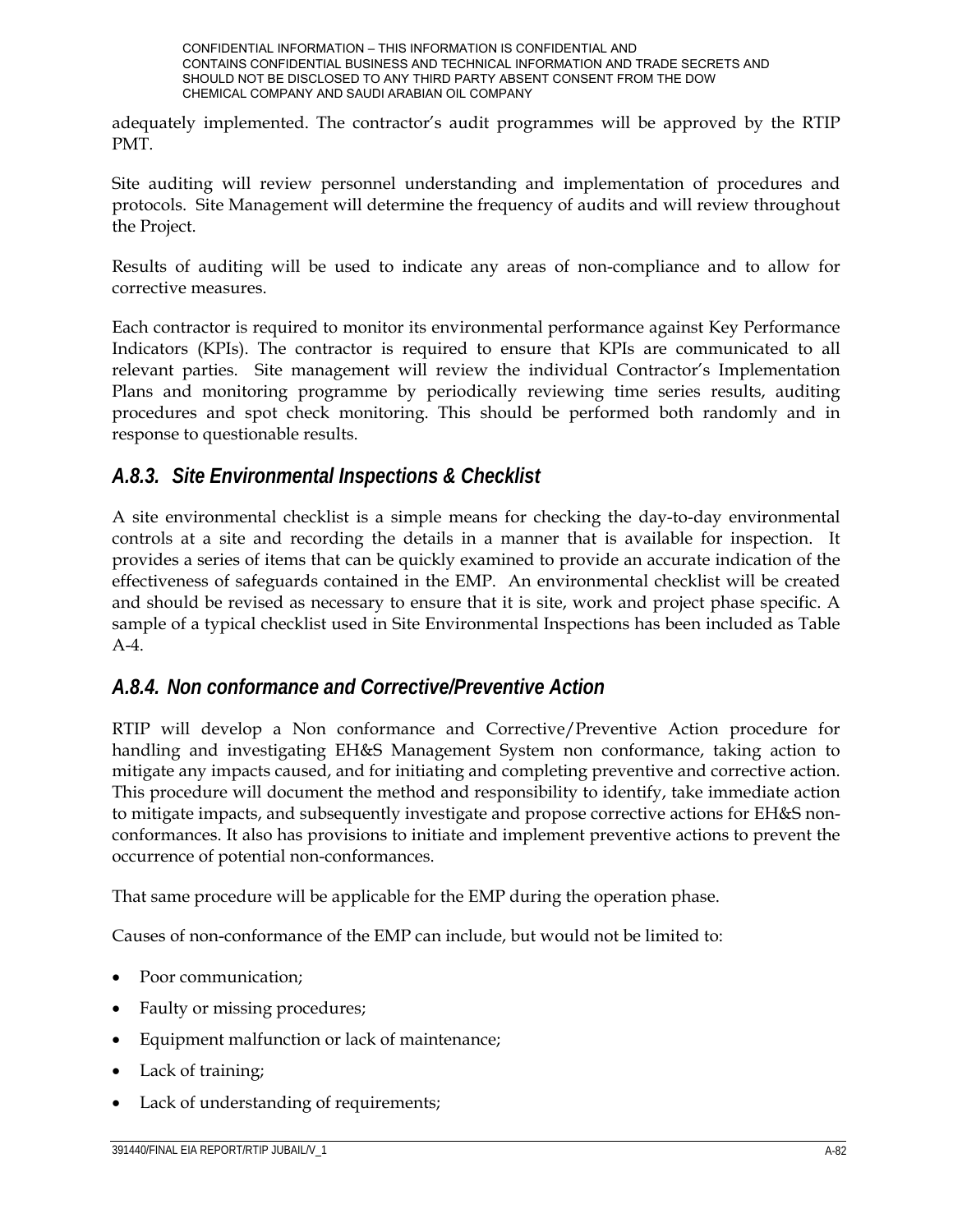- Failure to enforce rules;
- Inadequate management systems and leadership; and
- Corrective actions fail to address root causes of problems.

Cases of non-compliance will be identified as a result of audits, inspections or environmental monitoring. Non-compliances are ranked according to three levels. Early identification can reduce incidents by pre-empting any problems before any environmental damage is caused. Non-compliance ranking is generally assigned as follows:

- **Level 1**: A non-compliance situation not consistent with the original requirements but not presenting an immediate threat to an identified resource, community or employee health and safety. If left unattended, a Level 1 non-compliance may become a Level 2 concern. If repeated or not corrected in a timely manner, a formal non-compliance may be generated.
- **Level 2**: A formal non-compliance situation that has not yet resulted in clearly identified damage or irreversible impact to a sensitive resource, but to prevent such an occurrence requires prompt corrective action and site-specific attention. If left unattended or continuously recurring, a Level 2 non-compliance may become a Level 3 concern. A corrective action request and formal non-compliance notice will be issued to the contractor.
- **Level 3**: A critical non-compliance situation which typically damages a sensitive resource or has reasonable expectation of the same. A Level 3 non-compliances may result in a stop work order.

The EMP preventive and corrective action process will include the following:

- Identifying the root cause of the non conformance;
- Identifying and implementing the necessary corrective action;
- Implementing or modifying controls necessary to avoid repetition of the non conformance;
- Recording any changes in written procedures resulting from the preventive or corrective action;
- Identifying and implementing actions to eliminate potential non conformance situations;
- Reporting internal audit non conformances to senior management during management reviews; and
- Reporting key findings and associated corrective and preventive actions with relevant internal and external stakeholders.

Any corrective and preventive actions taken to eliminate the cause of non-conformance to RTIP's EMP will be implemented to the degree appropriate to the magnitude of the problem and correspond to the impact encountered. Any resulting changes to procedures from corrective and preventive actions will be implemented and documented.

Any changes to the procedures of the EMP will be implemented strictly in accordance with the Management of Change procedures for RTIP and the facility.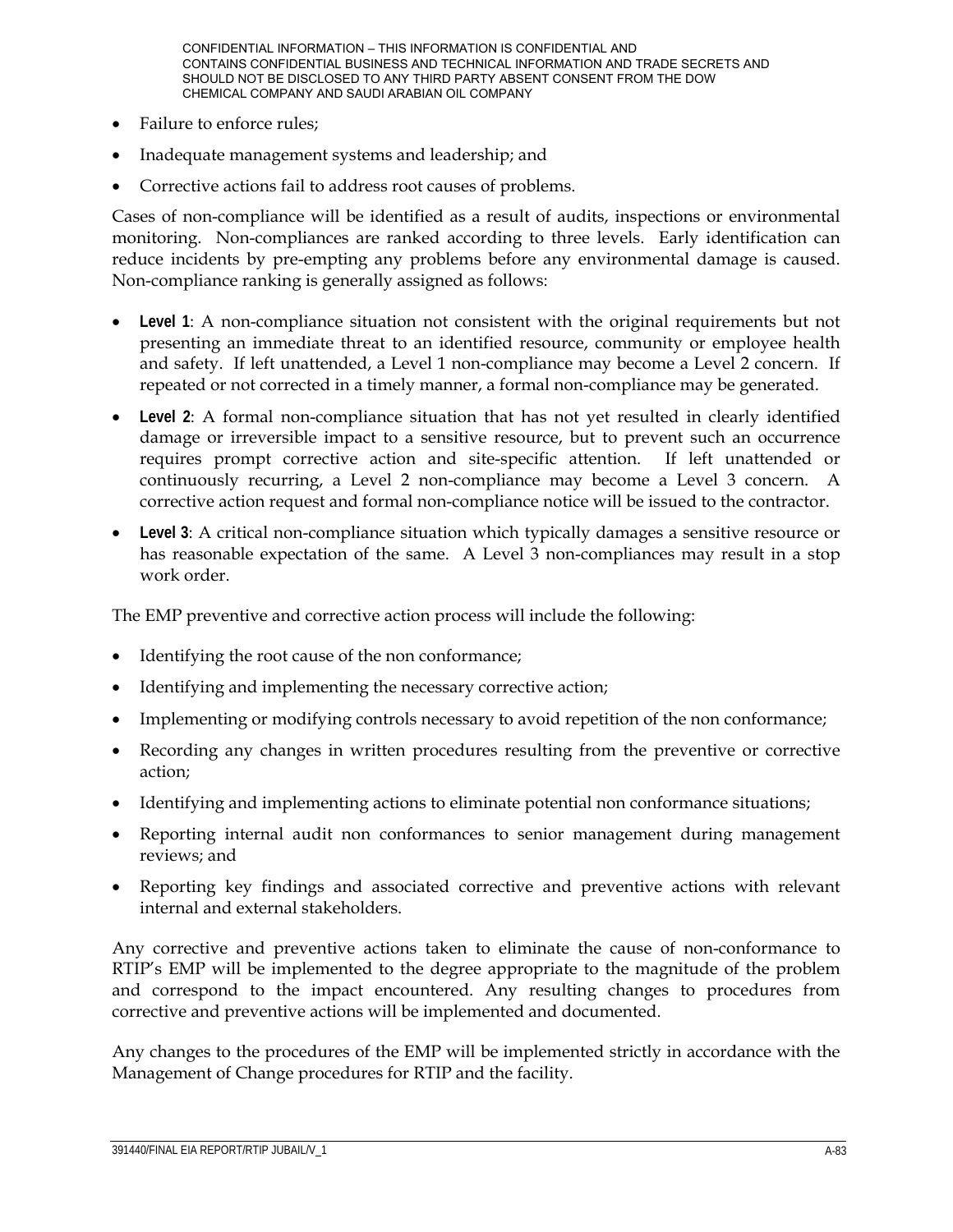During operation, a "Balance of Consequence" analysis will be considered as part of corrective action to eliminate non-conformance with the facility's EH&S Management System. This is a behavioural analysis tool, in which "driving forces" and "restraining forces" are used in a dynamic balance to change the personal behaviour from a current state to a desired state.

### *A.8.5. Documentation*

### **A.8.5.1. EMS Documentation**

A manual for documentation of the EH&S management system (EMS) and related EH&S element management programs, including the EMP will be developed. This manual will provide a blueprint and a general understanding of the relationships within the RTIP's EMS and a general direction to the documentation of the EMS.

This facility's documentation system consists of four tiers described below:

- Tier One Document: The EMS. This document will be a summary of the core element of the EMS.
- Tier Two Documents: RTIP facility procedures that define specific steps of a procedure that is summarized or referenced in the EMS Manual. A Tier Two Procedure describes what is to be done, where, when and by whom within a system or process.
- Tier Three Documents: Operational Controls and Plans that provide specific instructions for those activities that have the potential for significant aspects if not performed correctly.
- Tier Four Documents: Records such as completed forms, reports, and inspection results.

#### **A.8.5.2. Document Control**

Effective communication of information is paramount in assessing, controlling and responding to environmental issues, in particular for those responsible for managing the environmental impacts related to the project. Information shall be made readily available and accessible to personnel requiring it.

The management of documents should be consistent with the project's overall documentation system. It is expected that documents be legible, dated and readily identifiable using the project's documentation numbering system. Controlled documents shall be input into a document register, which will identify the current version, the date of issue and the owner. Such records shall be held by a designated controller and made available to project personnel for viewing.

A document control procedure will be developed for the RTIP as part of the EMS. Document management procedure should address creating, modifying, controlling, and maintaining both paper and electronic documents required by the RTIP so that:

- They can be located;
- They are periodically reviewed, revised as necessary, and approved for adequacy by authorized personnel;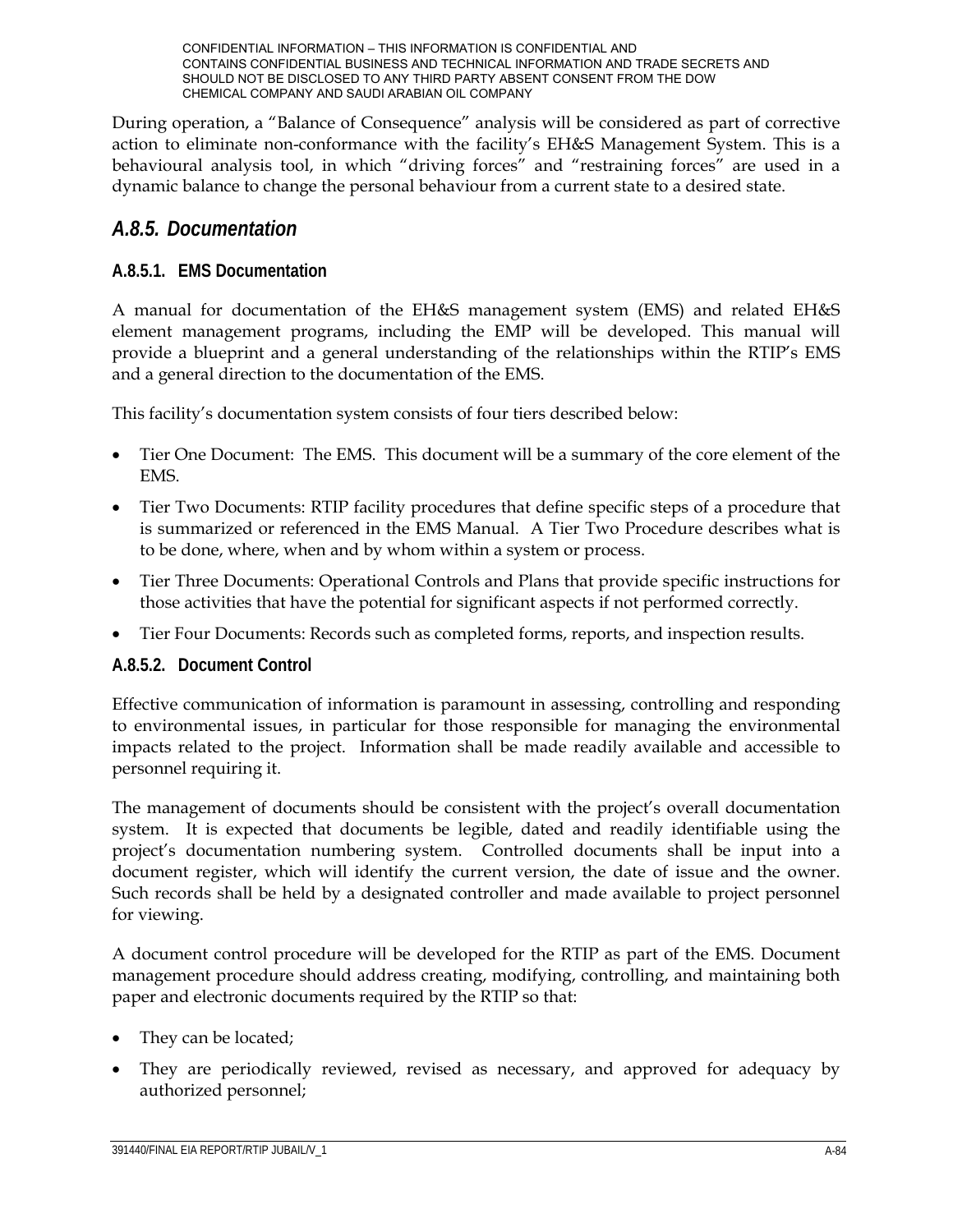- The current versions of relevant documents are available at all locations where operations essential to the effective functioning of the EMP are performed;
- Obsolete documents are promptly removed from all points of issue and points of use, or otherwise assured against unintended use;
- Any obsolete documents retained for legal and/or knowledge preservation purposes are suitably identified.

The EH&S organization identifies, controls, and maintains all EH&S documents related to the EH&S Management System and those required by regulations, including the EMP and related action plans.

#### **A.8.5.3. Records**

A Records procedure will be developed as part of the RTIP EMS that documents the method and responsibility to identify, maintain and dispose of environmental records associated with the implementation of the EMS. The procedure will specify how to index and organize environmental records and facilitate their retrieval and protect them against loss or damage. These records shall include reports to regulatory agency (i.e. Royal Commission), training records and the results of audits and interviews.

EMP records will be managed according to this procedure.

The following general categories of EMP Records should be maintained:

- Records relating to compliance by EMP elements with applicable laws, regulations or other EH&S requirements;
- Records relating to any complaints received by facility on EMP matters;
- Training records;
- Monitoring records: Inspection, maintenance and calibration records;
- Pertinent contract and supplier information;
- EH&S incident reports;
- Information on emergency preparedness and response measures;
- Information concerning the significant EH&S aspects of the facility's operations, products and services;
- Audit results;
- Management reviews; and
- Records of communication with internal and external stakeholders, government/ regulatory agencies and public/ local community entities.

Records shall be legible, identifiable and traceable to the activity, product or service involved. Records shall be stored and maintained in such a way that they are readily retrievable and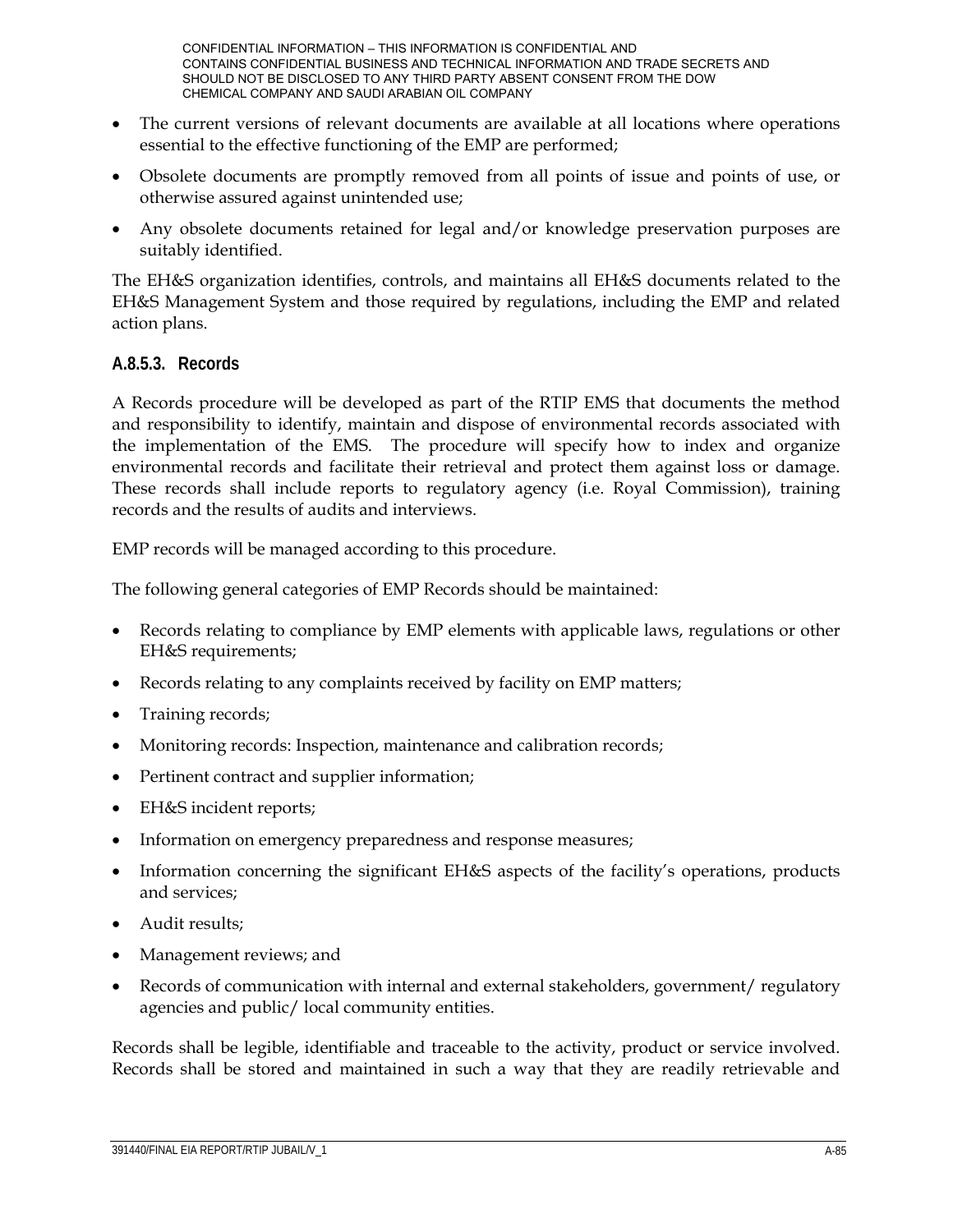protected against damage, deterioration or loss. Their retention times shall be established and recorded. The must be reproduced in a legible form to any relevant Authority upon request.

Monitoring records should be maintained with at least the following details for each sample required to be collected:

- Type of sample (soil/water, grab/composite etc.);
- The date(s) on which the sample was collected;
- The time(s) at which the sample was collected;
- Sample method;
- The point at which the sample was collected; and
- The name of the person who collected the sample.

## **A.9. Management Review**

### *A.9.1. Environmental Management Review*

The EMP implementation and its effectiveness shall be reviewed at least annually. Review will be undertaken by the EH&S Lead/Environmental Manager under the direction of the Senior Site Manager. Participation from other project staff, specialist consultants, and stakeholders, as appropriate, will be included.

The Site Management Team will:

- Review the results of audits at least annually**;**
- Undertake a system critique during which improvements and corrective actions will be sought; and
- Undertake an operational critique during which the operation of the EMP will be examined.

Any changes to the EMP as a result of its review will be certified by the EH&S Lead/Environmental Manager.

### *A.9.2. Continual Improvement*

This EMP seeks to ensure that throughout the life of the Project the environment associated with the site is maintained or improved. Continual improvement of the EMP will be achieved by continually evaluating environmental management performance against environmental policies, objectives and targets for the purpose of identifying opportunities for improvement. The continual improvement process for the scheme will be designed to:

- Identify areas of opportunity for improvement of environmental management which leads to improved environmental performance;
- Determine the root cause or causes of non-conformances and deficiencies;
- Develop and implement a plan of corrective and preventative action to address root causes;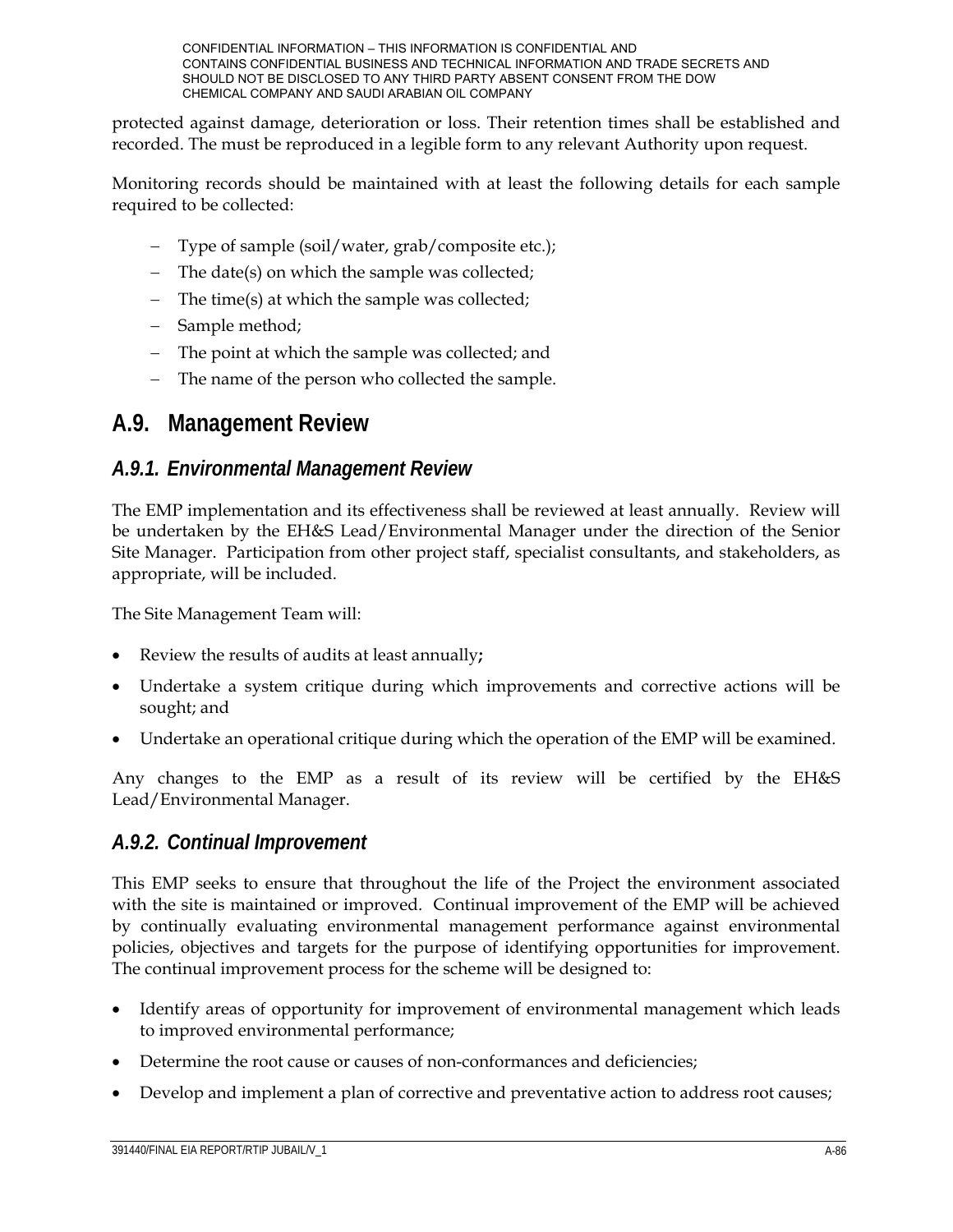- Verify the effectiveness of the corrective and preventative actions;
- Document any changes in procedures resulting from process improvement; and
- Make comparisons with objectives and targets.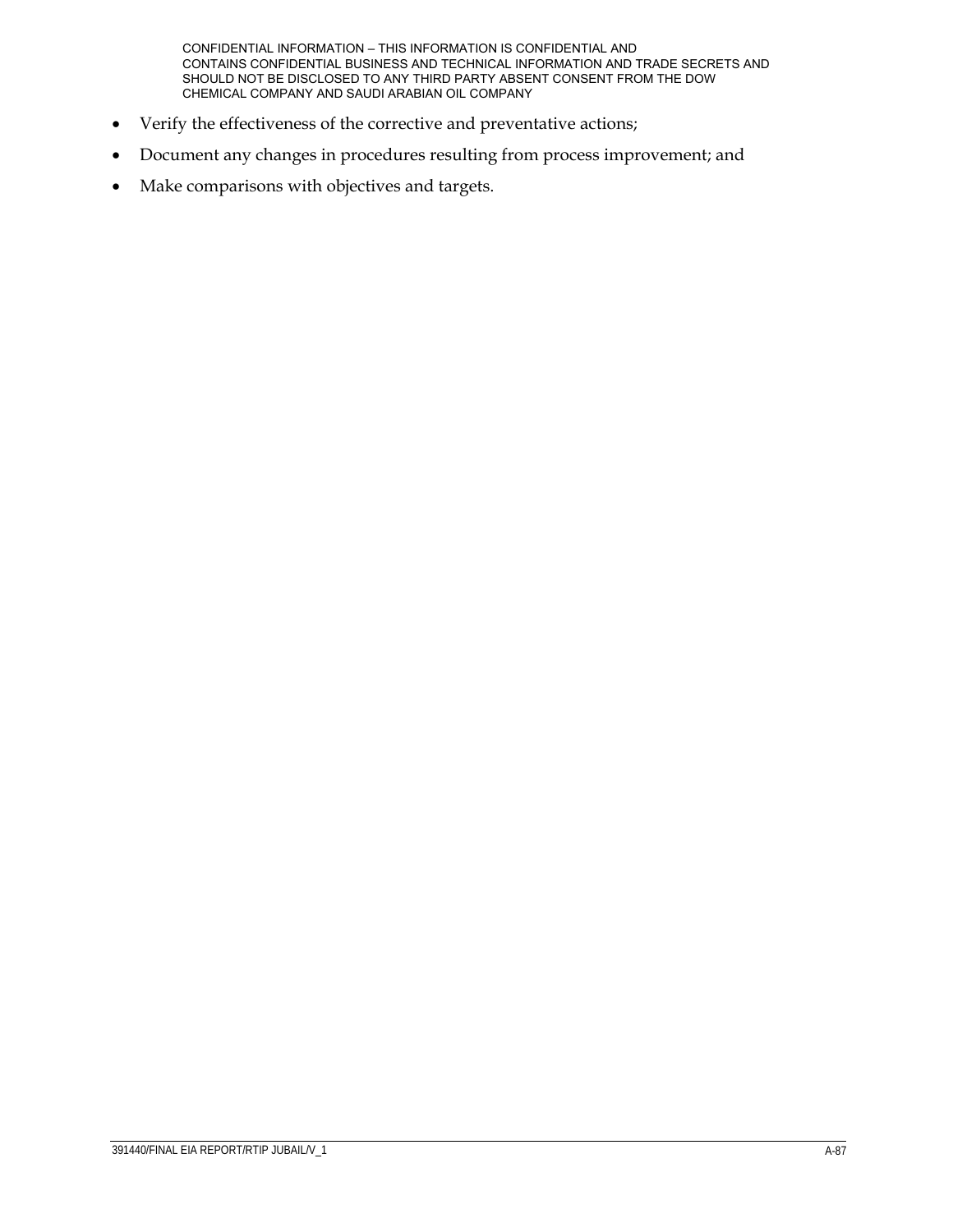|                       | Table A-4 Checklist For Site Environmental Inspections (Sample)                                                                                                                                                                                                                                               |                                                                                                                                                                                                                                                                                                                                                                                                                                     |                                                                                                                     |                                            |                                                  |  |
|-----------------------|---------------------------------------------------------------------------------------------------------------------------------------------------------------------------------------------------------------------------------------------------------------------------------------------------------------|-------------------------------------------------------------------------------------------------------------------------------------------------------------------------------------------------------------------------------------------------------------------------------------------------------------------------------------------------------------------------------------------------------------------------------------|---------------------------------------------------------------------------------------------------------------------|--------------------------------------------|--------------------------------------------------|--|
|                       | PROJECT NAME: RTIP at Jubail II                                                                                                                                                                                                                                                                               |                                                                                                                                                                                                                                                                                                                                                                                                                                     | <b>Project Phase: Construction</b>                                                                                  |                                            |                                                  |  |
|                       |                                                                                                                                                                                                                                                                                                               |                                                                                                                                                                                                                                                                                                                                                                                                                                     | Date:                                                                                                               |                                            |                                                  |  |
| Item<br><b>Number</b> | <b>Action Description</b>                                                                                                                                                                                                                                                                                     | <b>Documents</b><br>Generated                                                                                                                                                                                                                                                                                                                                                                                                       | Responsible                                                                                                         | <b>Comments</b>                            | <b>Issue</b><br><b>Closed/opened</b>             |  |
| A1                    | Dust control measures.<br>use of covers,<br>$\bullet$<br>water suppression for control of loose material or<br>٠<br>unpaved road surfaces, or increased moisture<br>content for open material storage piles.<br>Each EPC contractor to develop a dust control<br>$\bullet$<br>plan.                           | No, unless it is<br>necessary<br>to<br>record an anomaly<br>and file a note.                                                                                                                                                                                                                                                                                                                                                        | <b>EPC</b> Contractor                                                                                               | (To be completed during the<br>site visit) | (To be completed<br>during the site<br>visit)    |  |
| N1, N3,<br>N4         | Monitor noise at site boundaries, confirm noise<br>predictions at local sensitive receptors and document<br>status of compliance with applicable standards. At a<br>minimum, L <sub>eq</sub> and L <sub>10</sub> shall be measured and two<br>measurements conducted at each selected monitoring<br>location. | Noise<br>campaign<br>including<br>report,<br>campaign<br>description; noise<br>measurement<br>results; field logs<br>including<br>measurement data<br>such<br>as<br>coordinates, date,<br>time,<br>measurement<br>duration,<br>meteorological<br>conditions<br>(wind<br>speed,<br>relative<br>humidity,<br>temperature),<br>height, significant<br>(such as<br>events<br>traffic,<br>close<br>by<br>activities,<br>dogs<br>barking, | ${\rm EPC}$<br>Contractor/RTIP<br>EH&S Manager<br>(Cons,<br>Com)/RTIP<br>Environmental<br>Manager<br>(Op,<br>Decom) | (To be completed during the<br>site visit) | (To be completed<br>the site<br>during<br>visit) |  |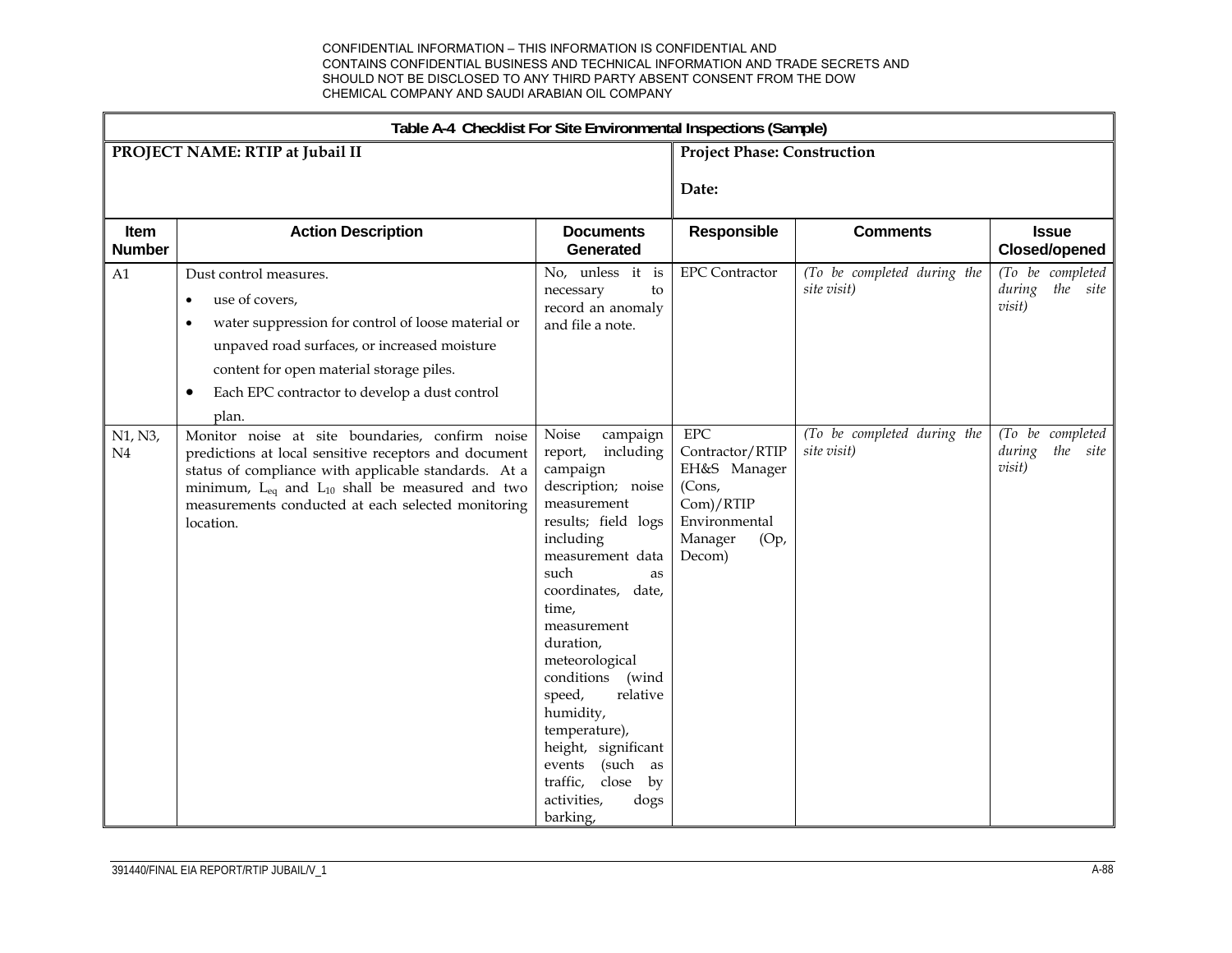|                              | Table A-4 Checklist For Site Environmental Inspections (Sample) |                                                                                                                                                                                                                                                         |                                    |                 |                               |  |
|------------------------------|-----------------------------------------------------------------|---------------------------------------------------------------------------------------------------------------------------------------------------------------------------------------------------------------------------------------------------------|------------------------------------|-----------------|-------------------------------|--|
|                              | PROJECT NAME: RTIP at Jubail II                                 |                                                                                                                                                                                                                                                         | <b>Project Phase: Construction</b> |                 |                               |  |
|                              |                                                                 |                                                                                                                                                                                                                                                         | Date:                              |                 |                               |  |
| <b>Item</b><br><b>Number</b> | <b>Action Description</b>                                       | <b>Documents</b><br>Generated                                                                                                                                                                                                                           | Responsible                        | <b>Comments</b> | <b>Issue</b><br>Closed/opened |  |
|                              |                                                                 | aeroplanes passing<br>by); calibration<br>certificates; result<br>analysis focusing<br>compliance<br>on<br>applicable<br>with<br>standards,<br>comparison with<br>predicted levels,<br>and if necessary, a<br>proposal<br>of<br>mitigation<br>measures. |                                    |                 |                               |  |
|                              |                                                                 | Date: $\frac{1}{\sqrt{1-\frac{1}{2}}\cdot\frac{1}{2}}$                                                                                                                                                                                                  |                                    | Signature:      |                               |  |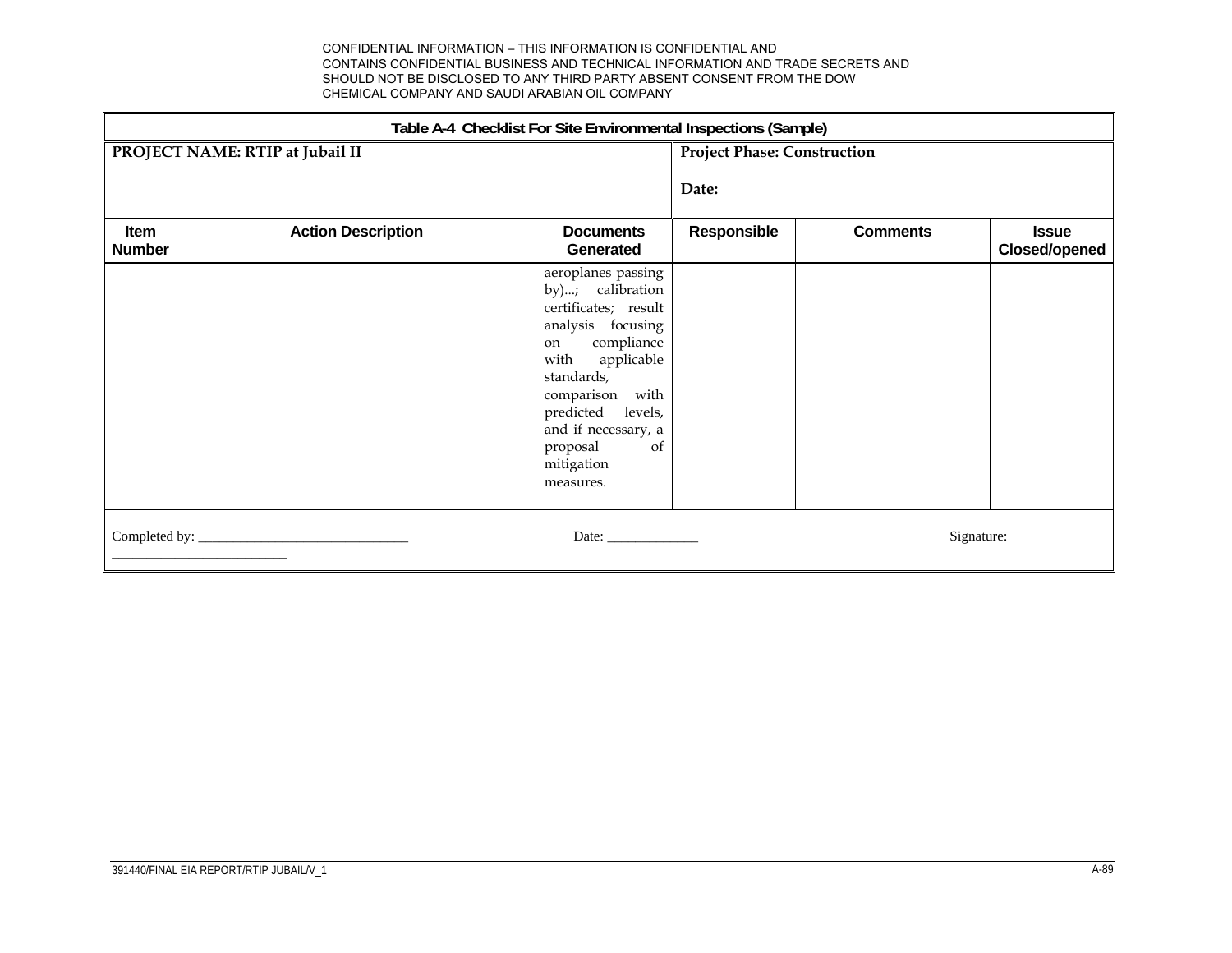# **A.10. Decommissioning and Rehabilitation Management Plan**

## *A.10.1. Context*

RTIP recognizes that environmental rehabilitation and closure is an essential requirement of a responsible petrochemicals company. Decommissioning and rehabilitation is an important step in the life cycle of a petrochemical complex. Regular review based on operational monitoring of environmental impacts throughout the life of RTIP, incorporation of changes in regulatory requirements and reflecting developments and changes in technical approaches will support a continuous improvement approach to environmental management.

The development and continual updating of this conceptual Decommissioning and Rehabilitation Plan (DRP) over an assumed 25 year operational life for RTIP will enable all aspects of closure to be identified, researched and developed. The final detailed DRP will ensure that final land uses are acceptable to RCYJ, sustainable and minimize long term liabilities.

Periodically throughout the life of RTIP this DRP will be revised and updated. It will be updated a final time prior to the start of decommissioning.

## *A.10.2. Decommissioning and Rehabilitation Objectives*

The overall objective of the decommissioning and rehabilitation phase will be to return the site to its pre-project condition. Specific objectives include:

- Meet all legal requirements;
- Protect public, staff and contractors health and safety;
- Ensure long term site maintenance is eliminated as far as practicable;
- Remove any waste or potentially dangerous substances from site;
- Ensure that residual environmental and social impacts are acceptable;
- Minimise long term liabilities;
- Rehabilitate the land to an environmentally stable and sustainable condition; and
- Meet end land uses agreed to by both the government and key stakeholders.

In addition to these objectives, RTIP will also consider any stakeholder commitments and all relevant legislation.

The plan should anticipate social and economic consequences of the project abandonment and consider options to minimise adverse impacts from loss of employment and income.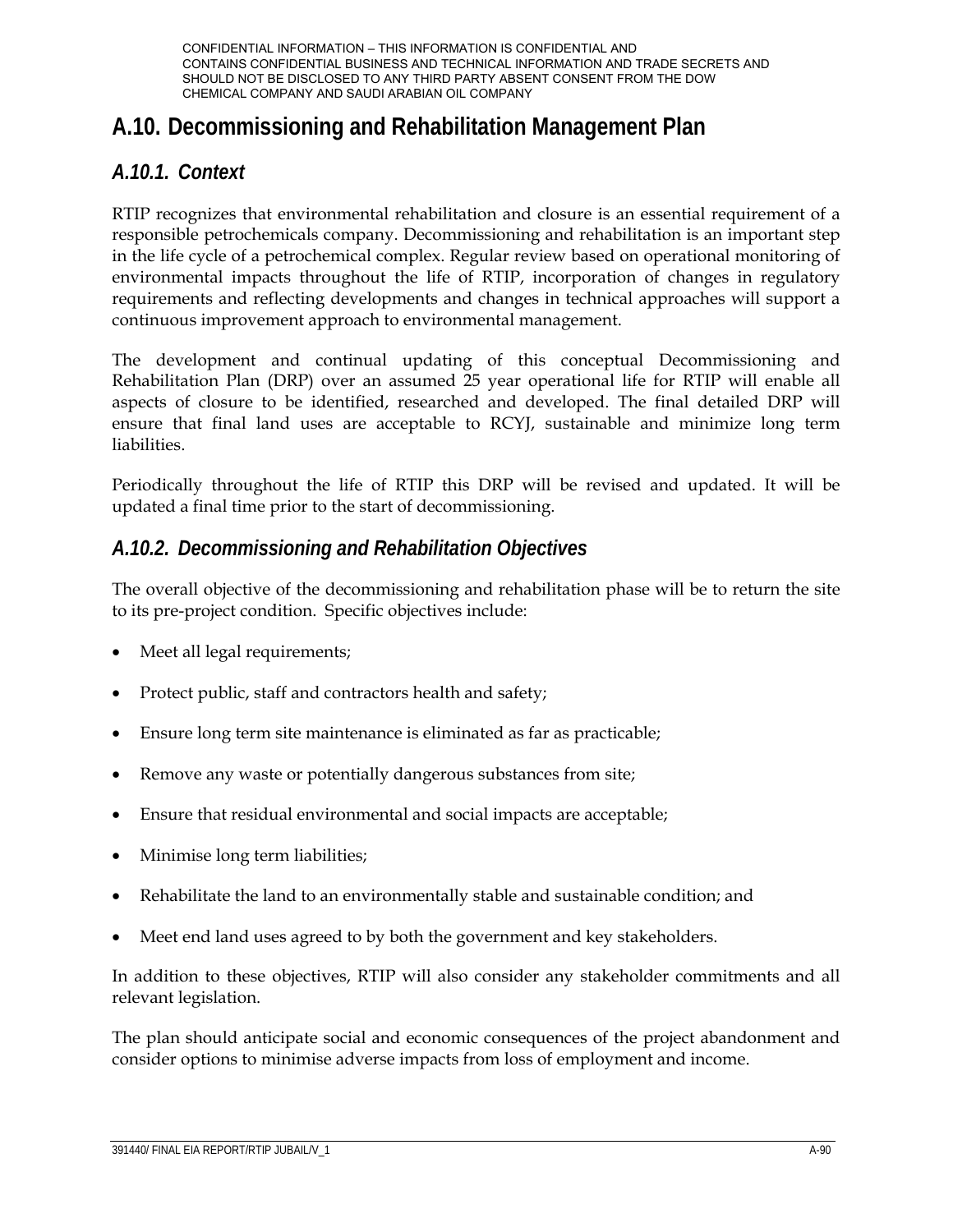## *A.10.3. Decommissioning and Rehabilitation Management Structure*

The same management structure used during previous phases of the project will be employed during the decommissioning and rehabilitation phase. It is anticipated that with a reduced work load during decommissioning the workforce will also be reduced to match the load. Should adjustments to the organizational structure be required, they will be applied in subsequent updates to this plan. The proposed management structure for RTIP is defined in Section A.4.

## *A.10.4. Planning and Consultation*

|                                               | Table A-5 Summary of Preliminary Closure Principles for RTIP                                                                                                                                                                                                                                                           |  |  |  |  |
|-----------------------------------------------|------------------------------------------------------------------------------------------------------------------------------------------------------------------------------------------------------------------------------------------------------------------------------------------------------------------------|--|--|--|--|
| Aspect                                        | Principles                                                                                                                                                                                                                                                                                                             |  |  |  |  |
| Topography                                    | Physically stable.<br>-<br>Aesthetically acceptable landforms capable of sustaining vegetation.<br>-<br>Vegetative cover compatible with the surrounding area (if applicable).<br>-                                                                                                                                    |  |  |  |  |
| Water and Soil<br><b>Resources Protection</b> | Analytical validation by sampling and analysis with appropriate levels of quality<br>-<br>control and independent verification.                                                                                                                                                                                        |  |  |  |  |
| <b>Environmental Issues</b>                   | Identification, characterisation and remediation of potentially contaminated<br>$\qquad \qquad -$<br>areas.                                                                                                                                                                                                            |  |  |  |  |
| Wastes                                        | Waste valorisation.<br>Minimisation of wastes to be disposed to landfill (reuse and recycle as much as<br>$\overline{\phantom{0}}$<br>feasible).<br>Appropriate treatment and disposal of liquid effluents and solid wastes existing<br>$\qquad \qquad -$<br>at site, and those generated during the cleaning process. |  |  |  |  |
| Liability                                     | Development of a management plan for any long term issues.<br>-<br>Agreement with the community and RCYJ for the infrastructure to be left in place<br>in the event that is deemed beneficial.                                                                                                                         |  |  |  |  |
| General Land Use                              | Rehabilitation of the RTIP lease area to be able to support multiple uses.<br>$\qquad \qquad -$                                                                                                                                                                                                                        |  |  |  |  |

Guiding principles to be considered for the final DRP are presented in Table A-5.

Detailed consultation with government agencies and an extensive community consultation process would be initiated as closure planning progresses. Additionally, the final DRP will be subject to stakeholder review.

## *A.10.5. Decommissioning and Rehabilitation Activities*

The DRP will provide for a phased approach, starting from a detailed assessment of existing infrastructure to a general review of the condition of the project site. The stages of a decommissioning and rehabilitation work considered significant are described below.

**Stage 1 –** *Site Assessment:* During this stage, the state of existing infrastructure and the general condition of the complex will be assessed. Data obtained from this assessment will be used for the design of the final DRP. Some of the issues that would be considered in the assessment include: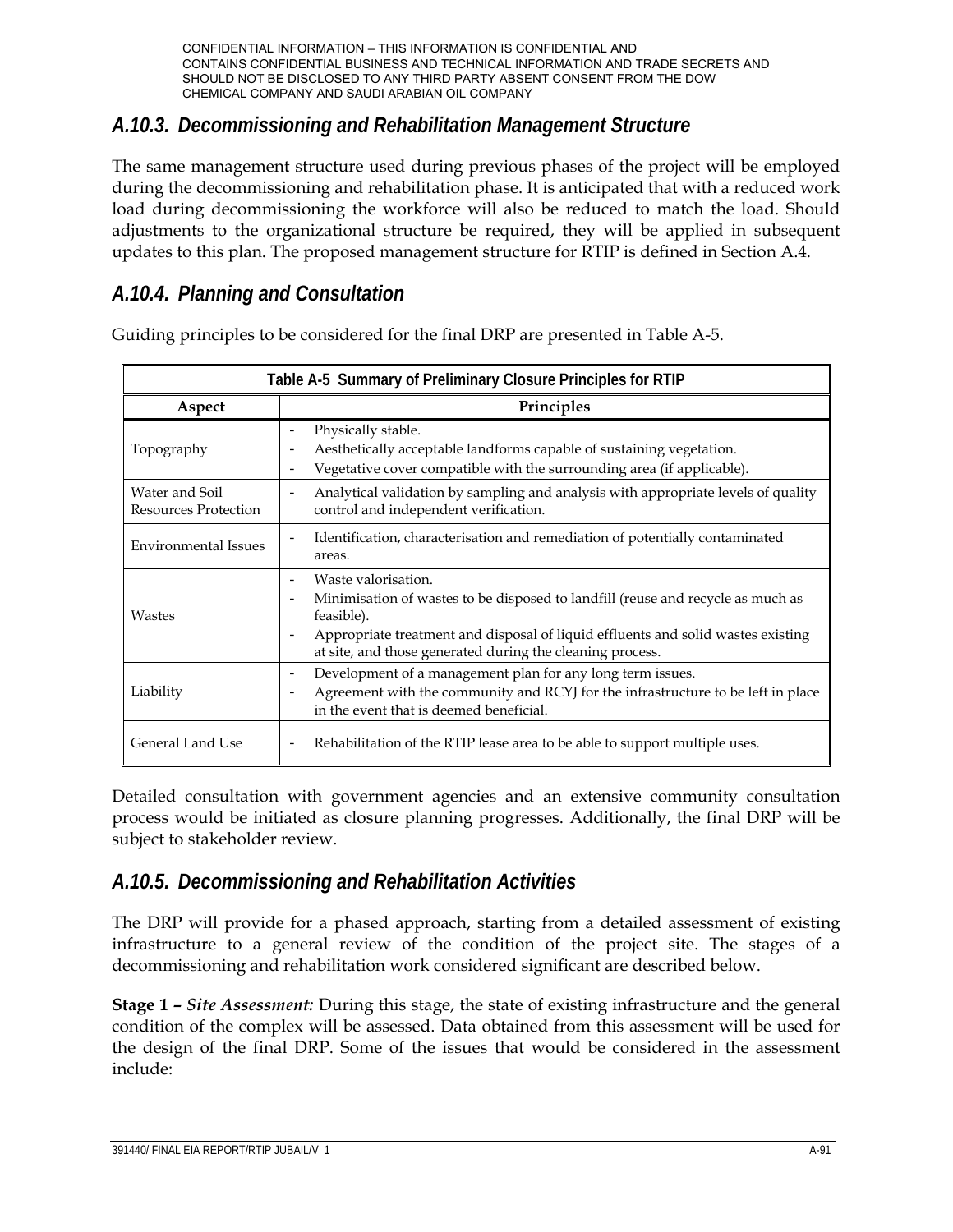- Preliminary identification, classification and condition of machinery, equipment, piping, containers, structures, etc. to establish homogeneous material groups;
- Identification of potential impacts of disposal of equipment, buildings/structures on operation areas;
- Identification of potential social and economic consequences of the project abandonment, mainly adverse impacts from loss of employment and income;
- Definition of relevant legislation including specific constraints and/or incentives for site reuse or redevelopment areas; and
- Identification and development of scenarios for re-use of the site.

#### **Stage 2 -** *Design of the Final Decommissioning and Rehabilitation Plan for the project site:*

The final DRP would include at least the following:

- Objectives, disposal, reuse and recycling planning phases, and timeframe of activities;
- Priorities for intervention;
- Health and safety plan for all the planned activities;
- Definition of control criteria to be applied during the different stages of the decommissioning and rehabilitation phase;
- Technical specifications for activities and contractors;
- Establishment of sustainability targets for the demolition contractor, for example relating to the reuse of materials;
- Permits and authorisations for decommissioning and rehabilitation activities;
- Definition of waste streams and costs associated with disposal, including an assessment of transportation and disposal choices.
- Definition of measures to minimise adverse impacts from loss of employment and income. (e.g. outplacement plan)

#### **Stage 3 –** *Implementation of the Decommissioning and Rehabilitation plan***:**

During the implementation of the DRP, the following would be undertaken:

- Preparation of areas for intervention (delimitation, signs), including the identification of preparation areas (within the project site) to be used for the storage of resulting materials;
- Definition of internal transit routes to be used during the demolition activities;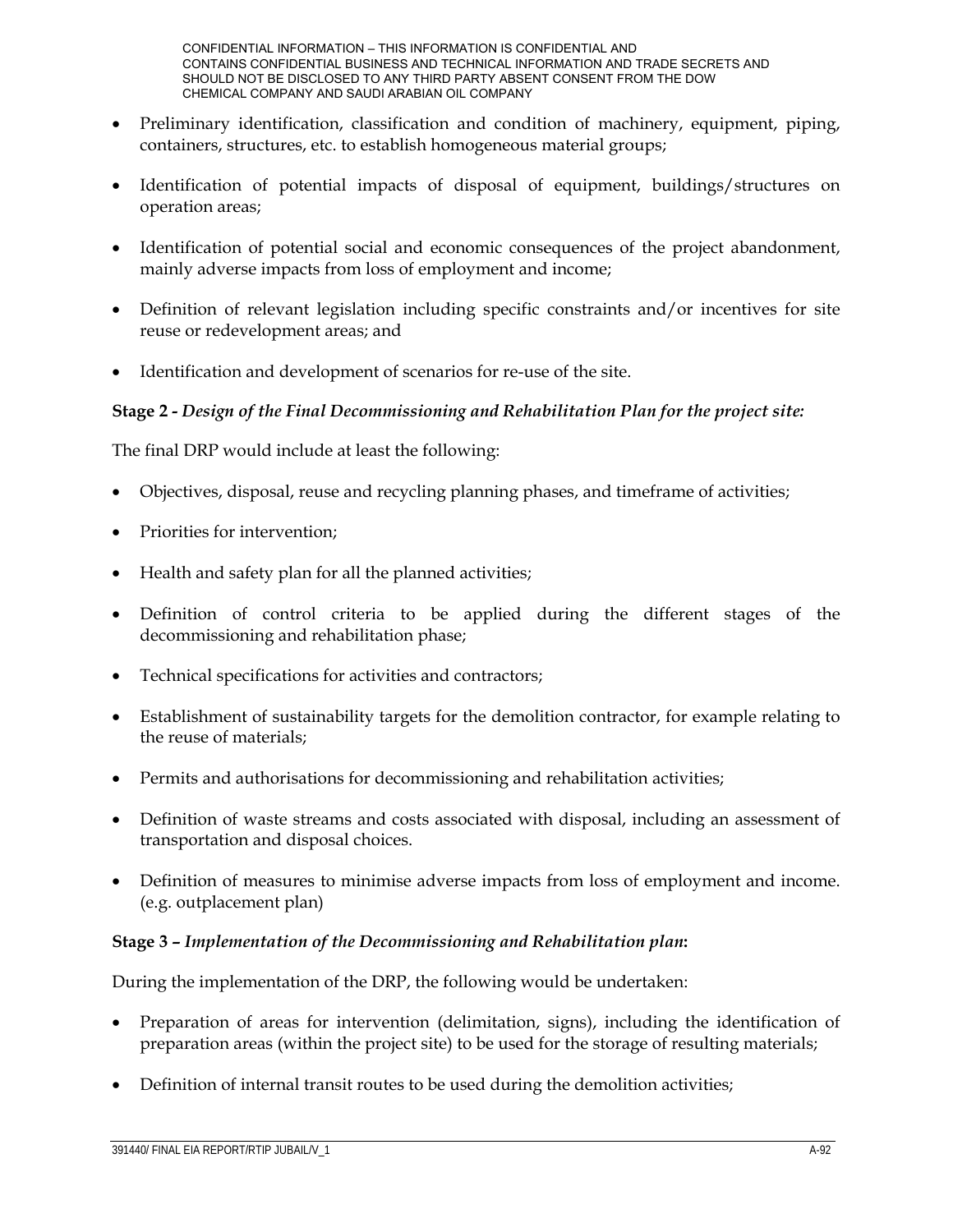- Removal of machinery and equipment;
- Controlled demolition of buildings, tanks, ponds etc. with the objective of optimising the recovery of material;
- Sampling and analysis of material to classify prior to disposal;
- Remediation of contaminated areas;
- Appropriate management of all liquid effluents and solid wastes (including specific management for hazardous wastes);
- Monitoring of the security conditions and public health, of the operators and the environment; and
- Implementation of the measures to minimise adverse impacts from loss of employment and income.

**Stage 4 -** *Site Restoration***:** The last stage of this process is the restoration of the site which would consider the following:

- Stability of any structure or /and building left at the site for future reuse;
- Filling of excavations and depressed areas (e.g. collection/retention basins) with clean inert material;
- Levelling the topography of the project site with clean inert material; and
- Defining the rehabilitation programme in accordance with existing legislation, based on the RCYJ master plan or additional programs planned for the concerned area.

## *A.10.6. Monitoring and Maintenance*

A monitoring program will be developed to address closure risks including (but not be limited to):

- Erosion control and stabilisation (re-vegetation);
- Site contamination;
- Surface Water quality; and
- Groundwater quality.

Monitoring criteria will be set and reviewed throughout the life of the RTIP. However, in principle the site will be left in a condition that does not cause environmental degradation and meets future land use criteria. The monitoring program will be designed to determine whether the rehabilitation complies with detailed decommissioning and rehabilitation objectives.